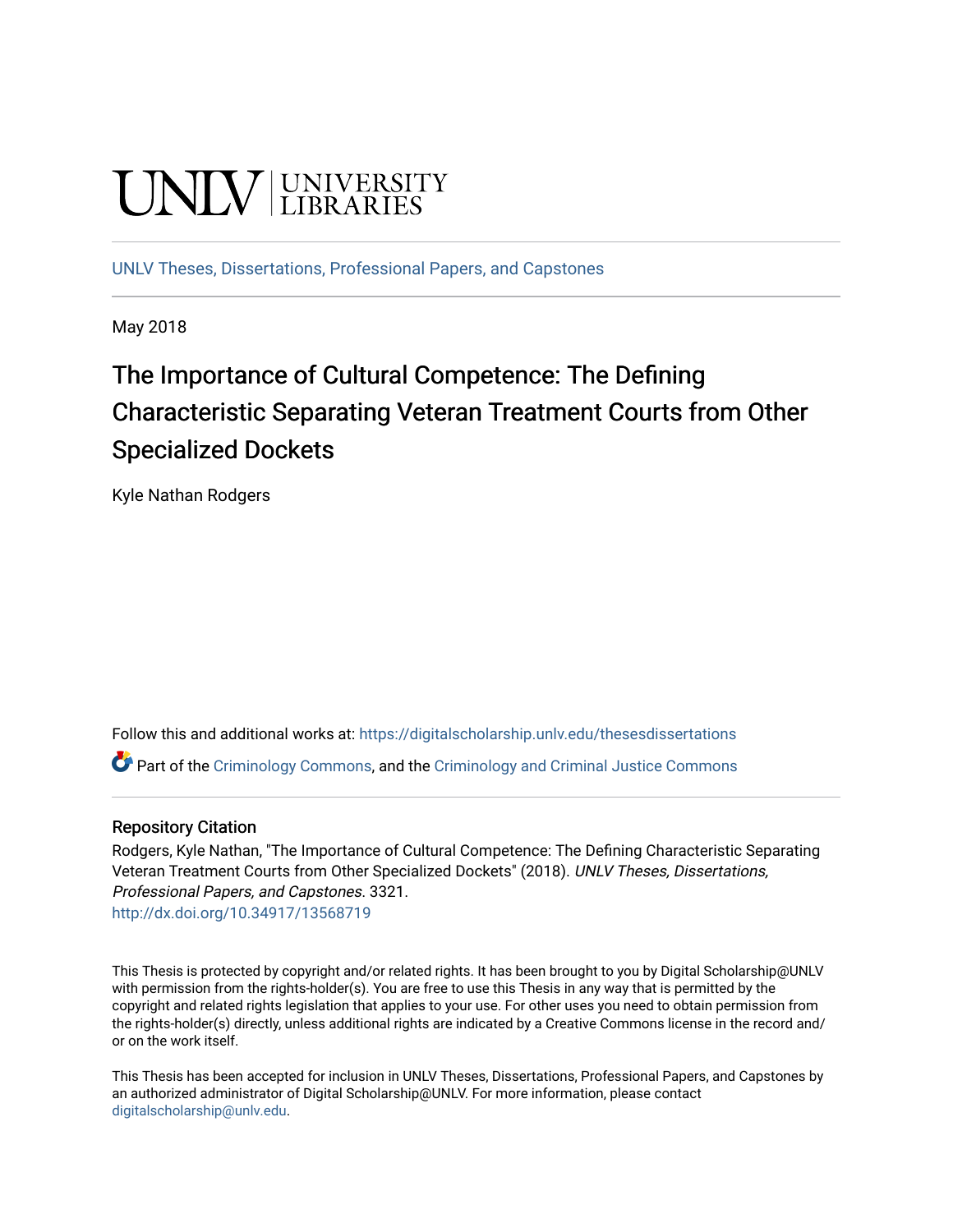## THE IMPORTANCE OF CULTURAL COMPETENCE: THE DEFINING CHARACTERISTIC SEPARATING VETERAN TREATMENT COURTS FROM OTHER SPECIALIZED DOCKETS

By

Kyle N. Rodgers

#### Bachelor of Science – Public Policy and Administration Western Oregon University 2014

#### A thesis submitted in partial fulfillment of the requirements for the

Master of Arts – Criminal Justice

Department of Criminal Justice Greenspun College of Urban Affairs The Graduate College

University of Nevada, Las Vegas May 2018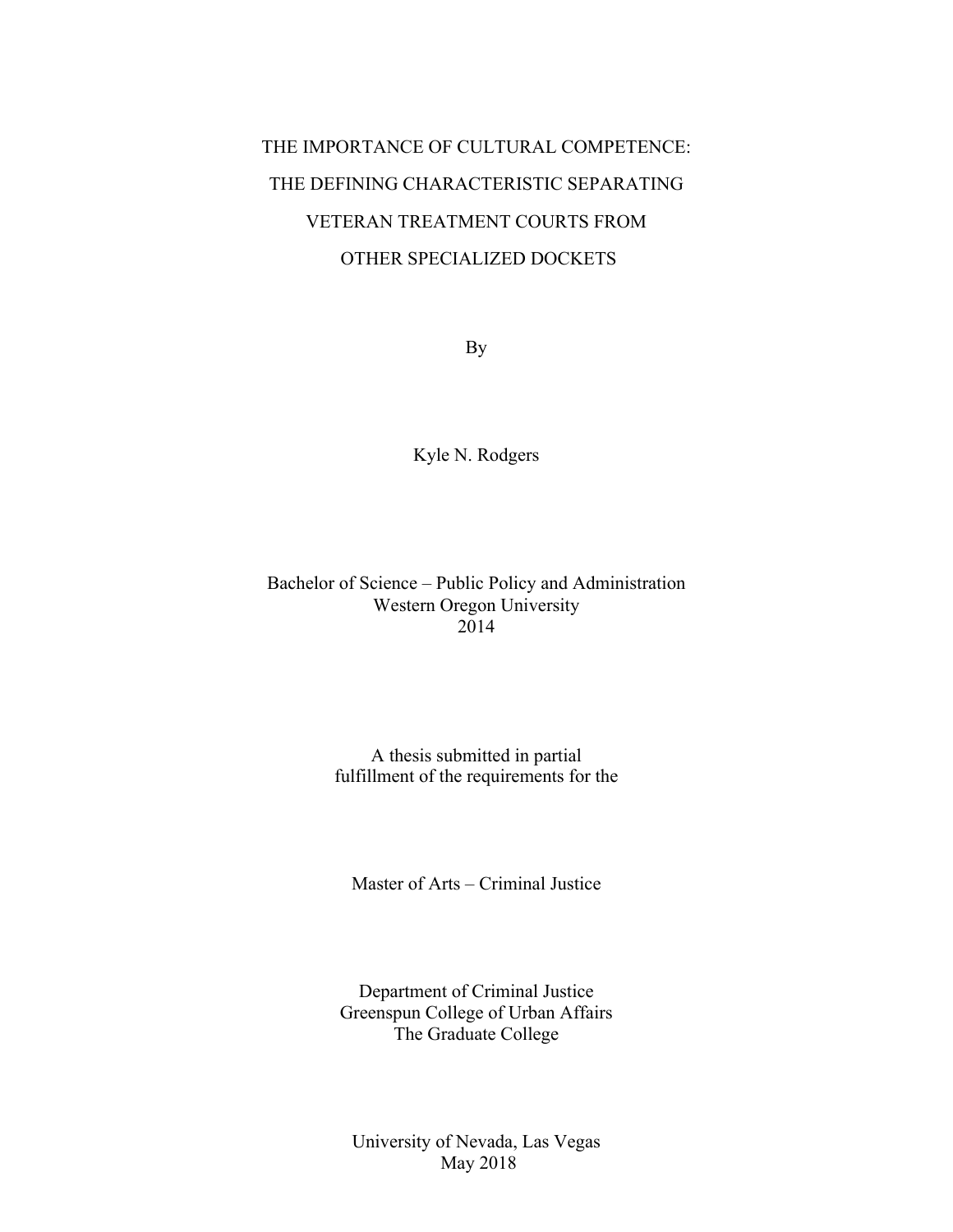Copyright 2018 by Kyle N. Rodgers

All Rights Reserved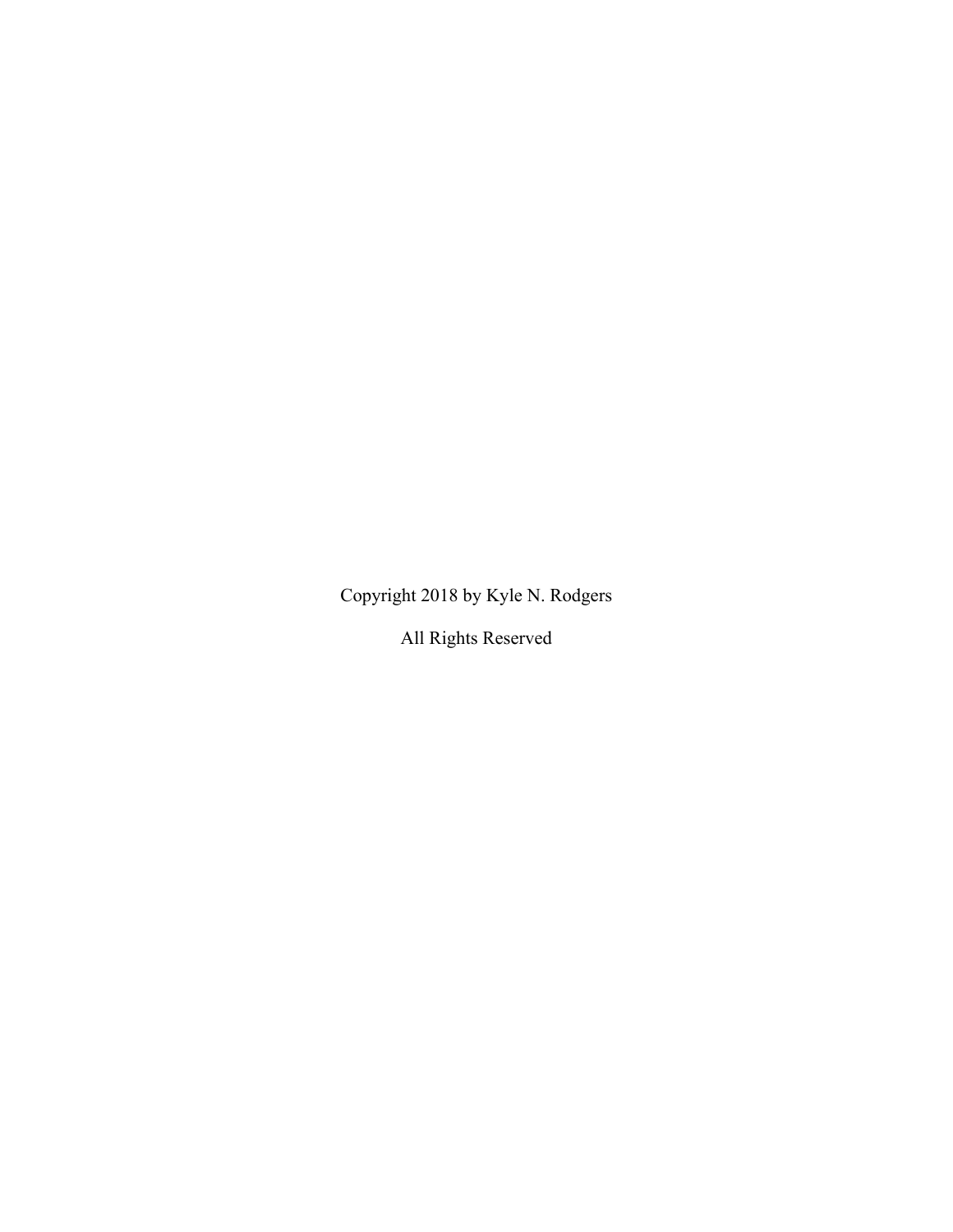

The Graduate College The University of Nevada, Las Vegas

April 16, 2018

This thesis prepared by

Kyle N. Rodgers

entitled

The Importance of Cultural Competence: The Defining Characteristic Separating Veteran Treatment Courts from Other Specialized Dockets

is approved in partial fulfillment of the requirements for the degree of

Master of Arts - Criminal Justice Department of Criminal Justice

Terence Miethe, Ph.D. *Examination Committee Member*

M. Alexis Kennedy, Ph.D.. *Examination Committee Member*

Kathleen Bergquist, Ph.D. *Graduate College Faculty Representative*

Randall Shelden, Ph.D. Kathryn Hausbeck Korgan, Ph.D. *Examination Committee Chair Graduate College Interim Dean*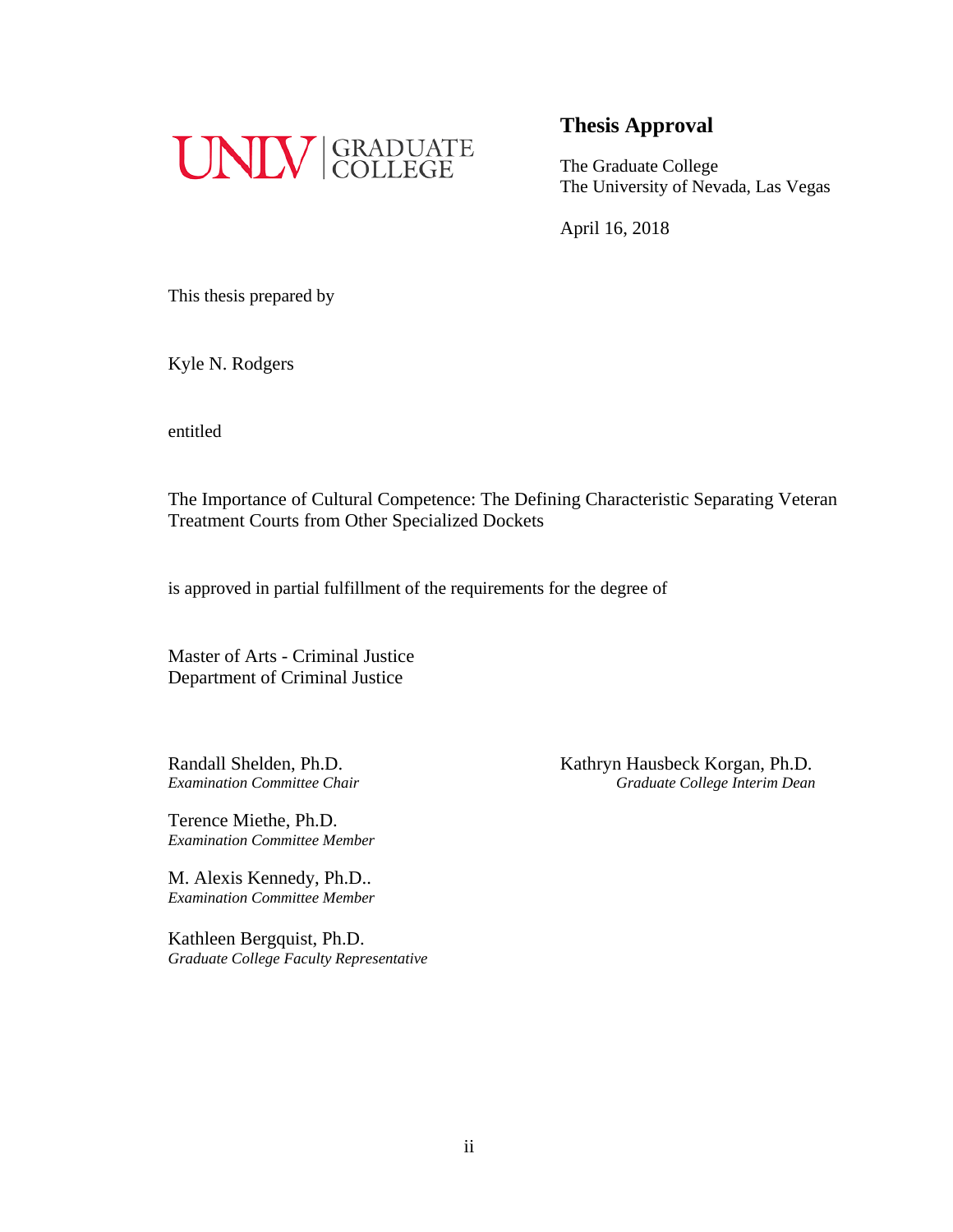#### ABSTRACT

The current study provides a systematic review of veteran treatment court research with two main purposes in mind. The first is to establish whether and how the courts adhere to current evidence-based best practices, and if such practices differ from other specialty court programs. The second is to establish whether and how the concepts of "moral injury" and "posttraumatic growth" are incorporated in current veteran treatment court research and court practices, as an indicator of the cultural competency of both researchers and practitioners. This is a groundbreaking study that expands current research on moral injury and posttraumatic growth from the psychology and theological fields to criminology. The study is limited in its ability to fully and comprehensively evaluate all current veteran treatment courts since there has been a limited amount of research conducted on them and the first such court was established just over a decade ago. Further research is needed to build on this review. This study may have wide policy implications, directly impacting veteran treatment courts by influencing sentencing decisions prior to the admission of a veteran into a veteran treatment court program or the assessment of mitigating circumstances in the criminal cases of military veterans.

*Keywords:* veteran treatment court, specialty court, moral injury, posttraumatic growth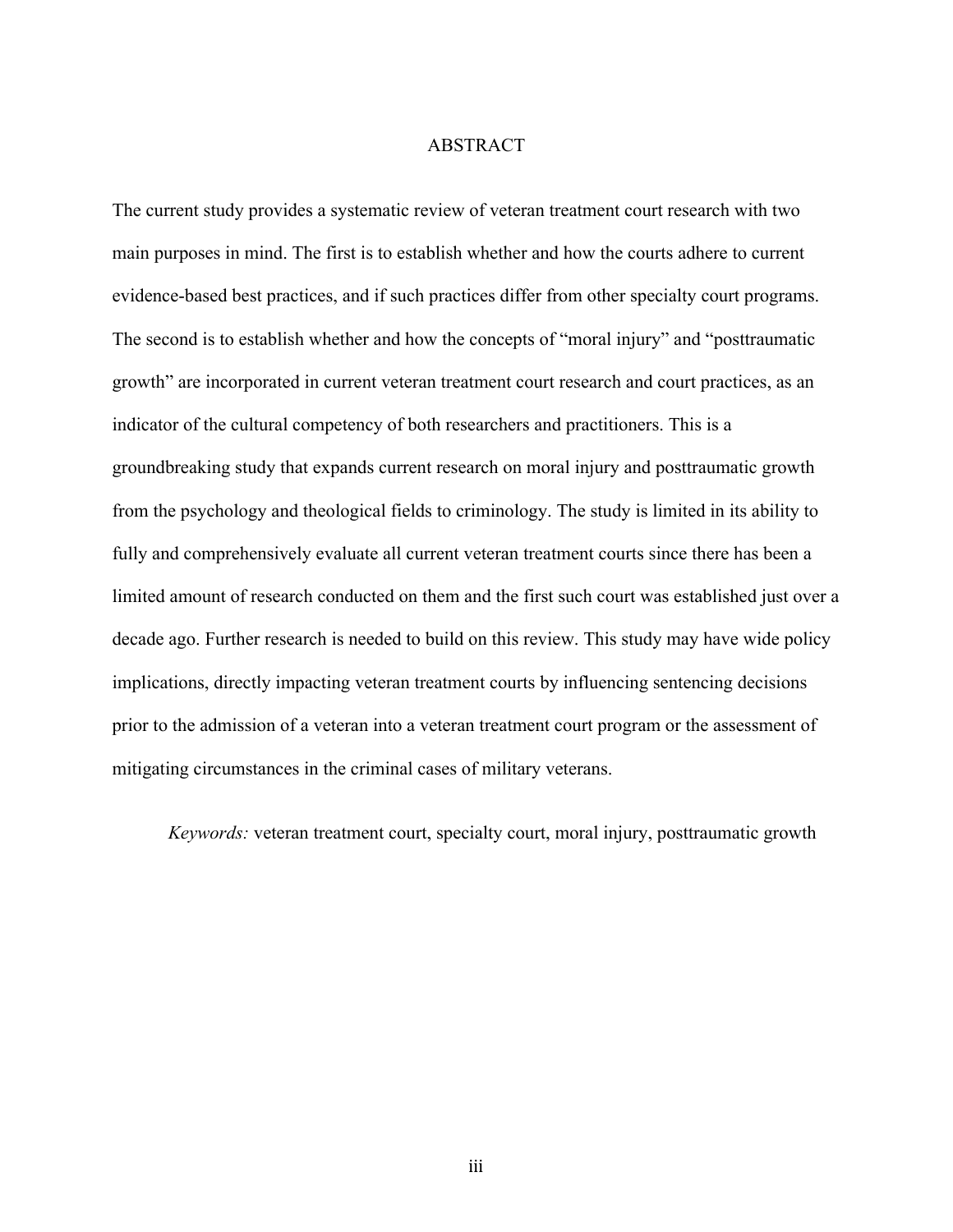### TABLE OF CONTENTS

| <b>ABSTRACT</b>                                      | $\dddot{\mathbf{m}}$ |
|------------------------------------------------------|----------------------|
| <b>CHAPTER 1: INTRODUCTION</b>                       | $\mathbf{1}$         |
| CHAPTER 2: HISTORICAL BACKGROUND                     | 5                    |
| Factors Contributing to Military Veteran Criminality | 5                    |
| Veteran Treatment Courts                             | 12                   |
| <b>CHAPTER 3: METHODOLOGY</b>                        | 20                   |
| Objectives                                           | 20                   |
| <b>Systematic Review</b>                             | 20                   |
| Data Collection and Analysis                         | 21                   |
| <b>CHAPTER 4: FINDINGS</b>                           | 26                   |
| <b>CHAPTER 5: DISCUSSION</b>                         | 42                   |
| <b>CHAPTER 6: CONCLUSION</b>                         | 55                   |
| Limitations                                          | 55                   |
| <b>Further Research</b>                              | 56                   |
| Policy Recommendations                               | 58                   |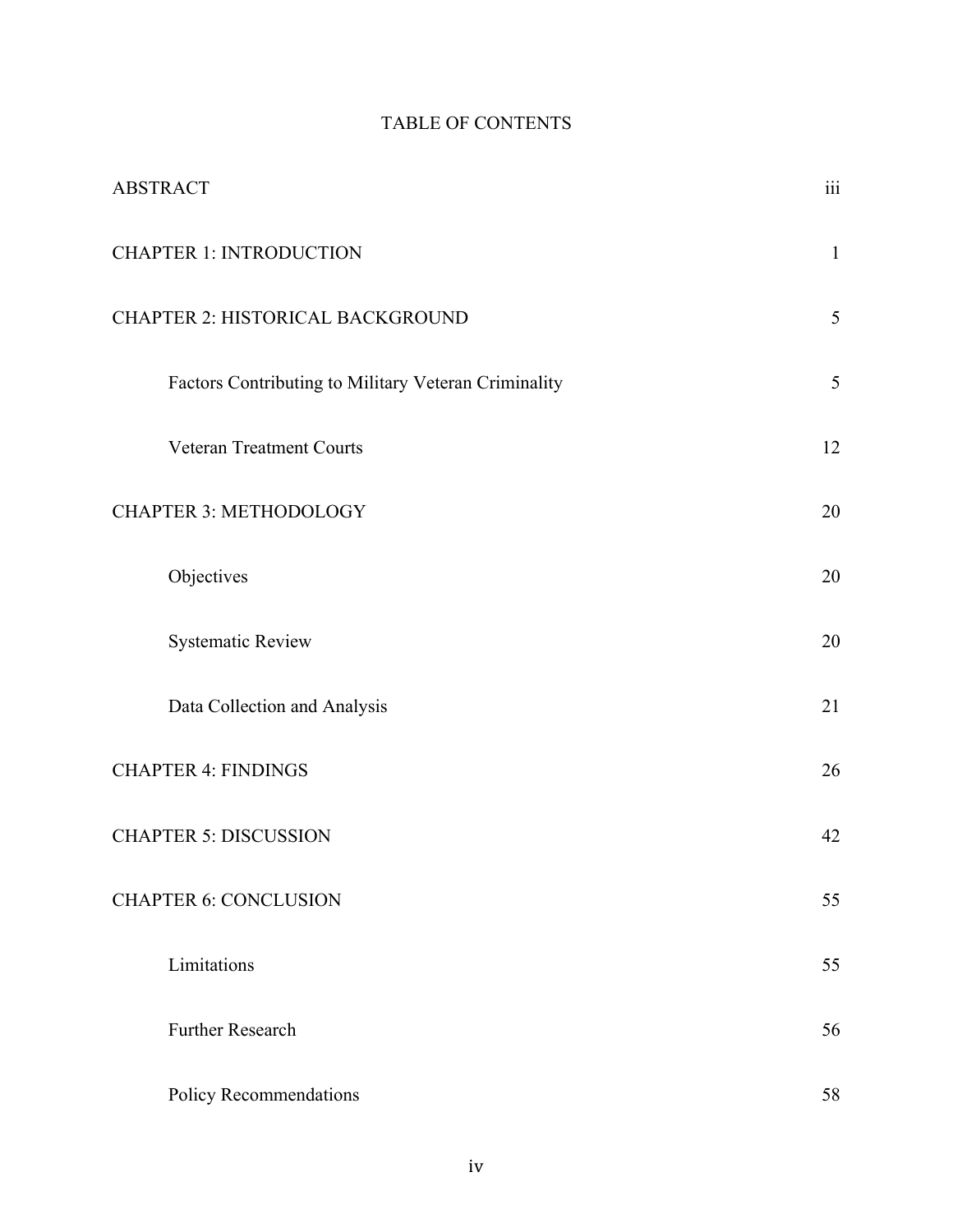| <b>APPENDIX</b>                | 63 |
|--------------------------------|----|
| <b>REFERENCES</b>              | 65 |
| References to included studies | 65 |
| <b>Additional References</b>   | 76 |
| CURRICULUM/PROFESSIONAL VITAE  | 89 |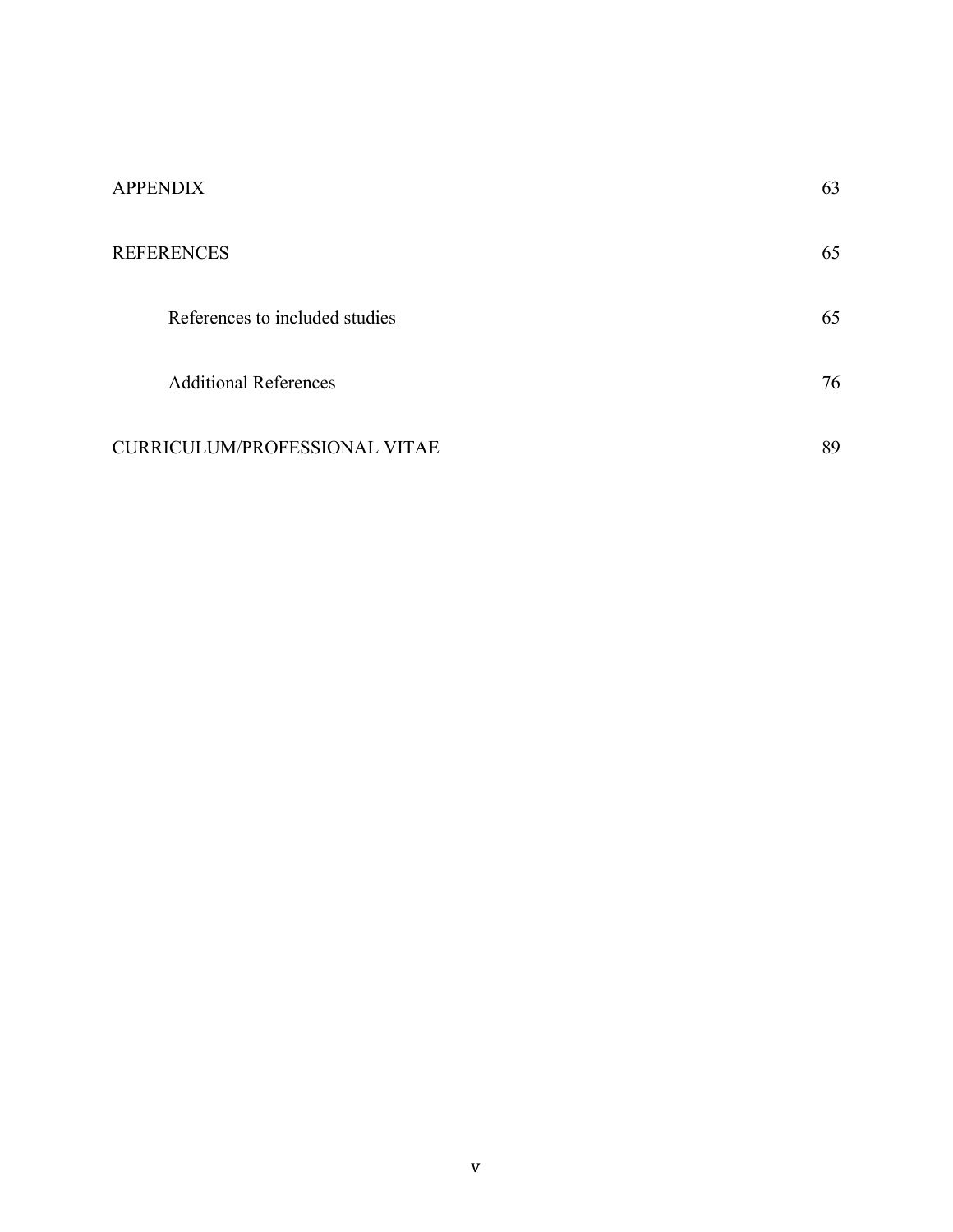#### CHAPTER 1

#### **INTRODUCTION**

At the age of 50, following 30 years of military service that included three deployments to a combat zone, a Nevada military veteran experienced "A recurring, intensely vivid mental image of a past traumatic experience," otherwise known as a flashback (American Psychiatric Association, 2013; *Exhibit C*, 2012, p. 14). The flashback was initiated while horseplaying with a pool cue, but resulted in an arrest for child abuse. Posttraumatic stress disorder (PTSD) was recognized as a contributing factor to the crime, and the veteran was remanded to a specialized veteran treatment court program. The specialty court addressed the veteran's PTSD through supervised individual and group treatment, along with regular court appearances and random drug testing.

Not all military veterans who are arrested and convicted are diverted into specialty veteran treatment courts, however. A Nevada Air Force Sergeant recently accepted a plea bargain to serve from 10 to 25 years in prison for  $2<sup>nd</sup>$  degree murder after the killing of his wife in January 2014 (Avila, 2016). He was not eligible to be processed through one of the three veteran treatment courts that exist in the Las Vegas area. As some of the crimes committed by veterans tend to be violent and often serious in nature (Sales, 2015), many are still processed through the conventional criminal court system.

How do courts decide which veterans are eligible for processing through the specialty dockets designed for them and which aren't? Are there specific factors that separate criminallycharged veterans from other criminally-charged individuals? If such factors exist, do specialty court programs and dockets focused on military servicemembers and veterans uniquely address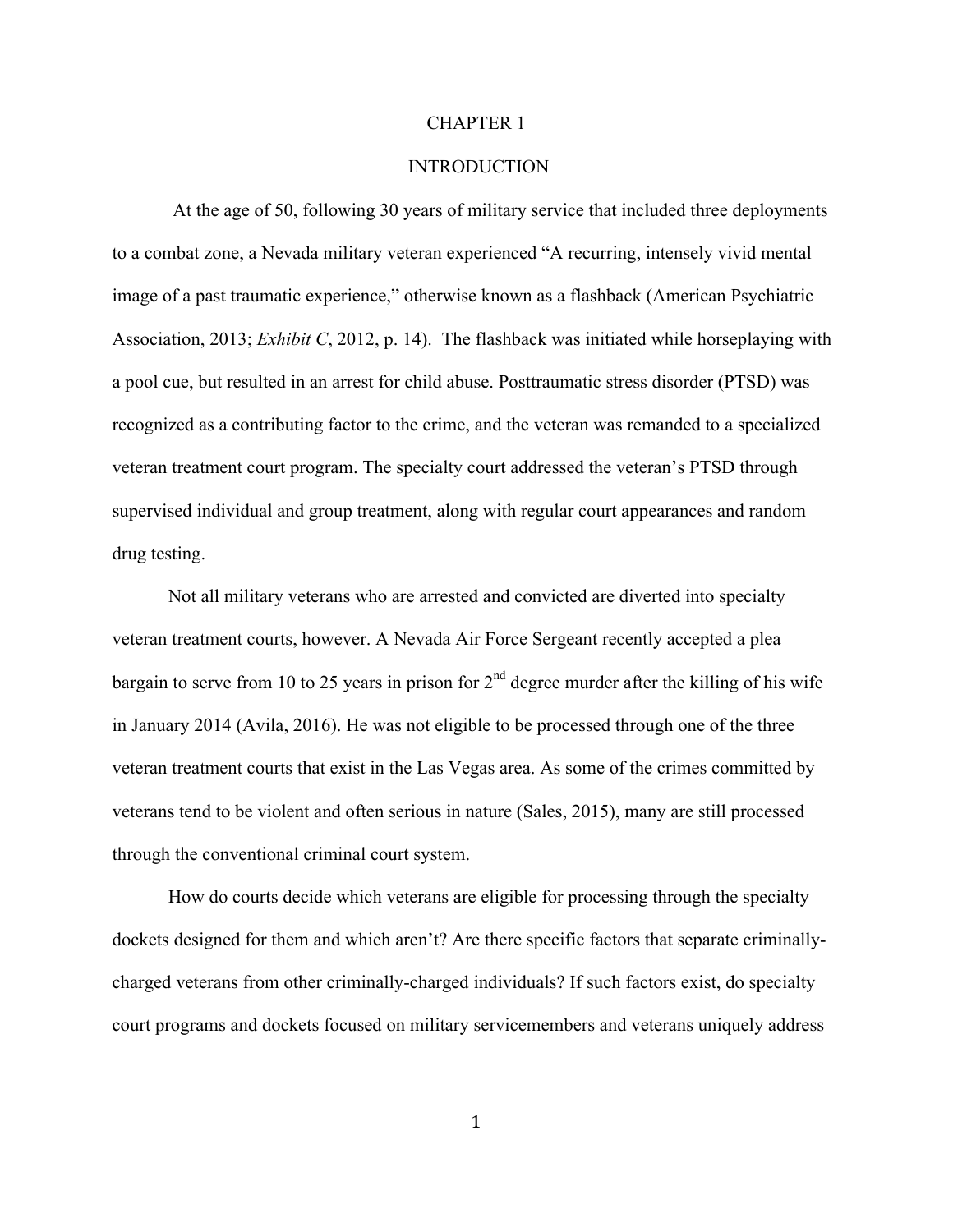them? Are they able to accomplish this task in a manner that other specialty court programs cannot? Such questions are pertinent for several reasons.

First, military combat operations related to the Global War On Terror (GWOT) have been ongoing since the invasion of Afghanistan on October 7, 2001, following the World Trade Center attacks of September 11, 2001 (Walker, 2006, p. 5). Second, the first veteran treatment court (VTC) was established in 2004 in Anchorage, Alaska (Smith, 2012). There are now more than 330 VTCs scattered across the United States and several of its territories (Justice for Vets, 2016). Third, the existence of VTCs has been challenged as unethical and unnecessary by several scholars, politicians, prosecutors, judges and nongovernmental organizations (Brown, Stanulis, Theis, Farnsworth & Daniels, 2013, p. 12; Hora, 2016; Moses, 2009, p. 12).

The current study seeks to provide a systematic review of veteran treatment court research to establish effective intervention trends that may reduce recidivism, as well as lead to positive secondary effects for participants. This review will begin to establish the factors which separate veteran treatment courts from drug courts, as the essential framework is closely related (Russell, 2009; The history, 2016). See Table 1 for a comparison between drug and veteran treatment courts. Emphasis will be placed on the concepts of cultural competence, posttraumatic growth, and moral injury. These concepts are hypothesized to play a unique role in veteran treatment courts.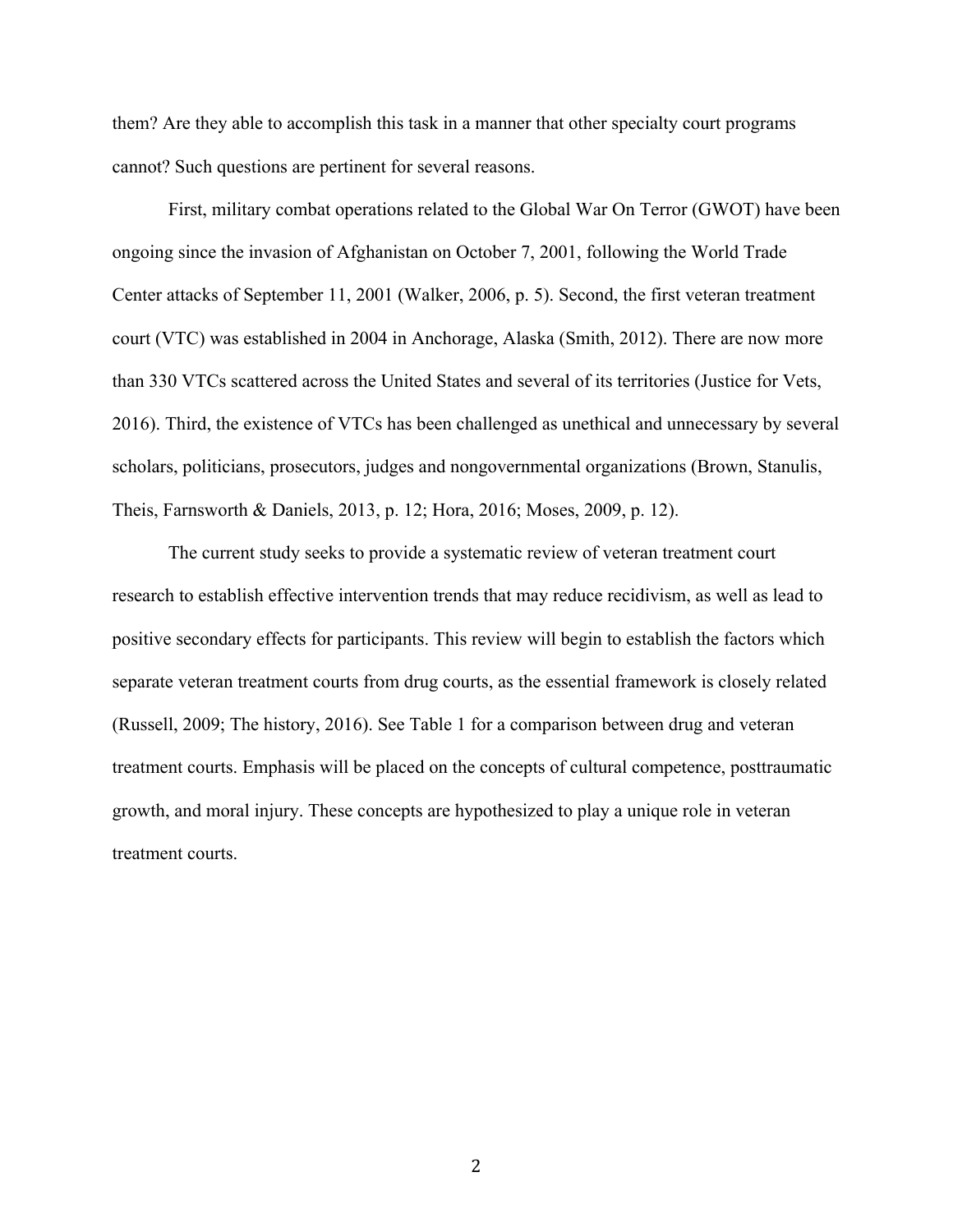#### Table 1

#### *Summary comparison between drug and veteran treatment courts.*

| Court Characteristic                                                                                          | Veteran Treatment Court                                         | Drug Court <sup>1</sup>                                |  |  |  |  |
|---------------------------------------------------------------------------------------------------------------|-----------------------------------------------------------------|--------------------------------------------------------|--|--|--|--|
| Number of established courts                                                                                  | 333                                                             | 2,900                                                  |  |  |  |  |
| Years in existence                                                                                            | 14                                                              | 29                                                     |  |  |  |  |
| <b>Complementary Services</b>                                                                                 | Provided by federal Veterans                                    | Provided through state and local government            |  |  |  |  |
| according to needs:                                                                                           | Administration and nonprofit                                    | and nonprofit resources                                |  |  |  |  |
|                                                                                                               | veteran service organizations,                                  |                                                        |  |  |  |  |
|                                                                                                               | supplemented with state resources if                            |                                                        |  |  |  |  |
|                                                                                                               | necessary                                                       |                                                        |  |  |  |  |
| Responsivity needs                                                                                            | Well funded Comprehensive mental                                | 1 <sup>st</sup> phase focus on mental health treatment |  |  |  |  |
|                                                                                                               | and physical health resources;                                  | and physical health issues; Sober living               |  |  |  |  |
|                                                                                                               | Trauma-informed care; HUD-                                      | housing; Less funding than VA, lacking in              |  |  |  |  |
|                                                                                                               | VASH housing vouchers; Limited                                  | trauma-informed care                                   |  |  |  |  |
|                                                                                                               | housing for parents with children                               |                                                        |  |  |  |  |
| Criminogenic needs                                                                                            | Family counseling; Lacking with                                 | Interim phases; Address criminal thinking              |  |  |  |  |
|                                                                                                               | females: prostitution and fraud<br>deterrence ineffective       | errors, criminogenic peers, and family<br>conflict     |  |  |  |  |
| Maintenance needs                                                                                             | GI Bill and vocational rehabilitation                           | Final phase focus; scholarships and Pell               |  |  |  |  |
|                                                                                                               | support                                                         | grant for education/vocation support                   |  |  |  |  |
| Case management                                                                                               | VA Veteran Justice Outreach                                     | Clinical case manager, Parole/probation                |  |  |  |  |
|                                                                                                               | coordinator, Parole/probation                                   | officer; Team lacking in credentialed mental           |  |  |  |  |
|                                                                                                               | officer, Peer Mentor support;                                   | health professionals                                   |  |  |  |  |
|                                                                                                               | Multidisciplinary team lacking in                               |                                                        |  |  |  |  |
|                                                                                                               | clinical psychologists                                          |                                                        |  |  |  |  |
| Peer mentorship                                                                                               | Yes                                                             | No                                                     |  |  |  |  |
| <b>Established best practices</b>                                                                             | No, adapted from drug court model                               | Yes; Infrequently delivered effectively                |  |  |  |  |
| Multidisciplinary team                                                                                        | Primarily criminal justice                                      | Yes                                                    |  |  |  |  |
| Communication style                                                                                           | Authoritative (judge as commanding                              | Motivational interviewing technique based              |  |  |  |  |
|                                                                                                               | officer), No consistency across                                 | on Network for the Improvement of                      |  |  |  |  |
|                                                                                                               | courts                                                          | Addiction Treatment (NIATx) model                      |  |  |  |  |
| Census impact                                                                                                 | 17-23% of incarcerated veteran                                  | Less than 10% of those in need of service              |  |  |  |  |
|                                                                                                               | population; Lacking impact with                                 |                                                        |  |  |  |  |
|                                                                                                               | historically disadvantaged groups                               |                                                        |  |  |  |  |
| Monitoring & evaluation                                                                                       | Lack of legislative authorization for                           | Routine monitoring established by                      |  |  |  |  |
|                                                                                                               | over 90% of VTCs; Few monitored                                 | legislative mandate and funding providers              |  |  |  |  |
|                                                                                                               | or evaluated; Lacking longitudinal                              |                                                        |  |  |  |  |
| Outcome measures                                                                                              | data due to new development<br>Primarily program graduation and | Retention, sobriety, recidivism, length of             |  |  |  |  |
|                                                                                                               | recidivism, Posttraumatic growth                                | stay in program as established by National             |  |  |  |  |
|                                                                                                               | measures                                                        | Research Advisory Committee (NRAC)                     |  |  |  |  |
| Risk assessment                                                                                               | Unknown; Research lacking                                       | Yes                                                    |  |  |  |  |
| <sup>1</sup> Source: U.S. Department of Justice, 1997; National Association of Drug Court Professionals, 2015 |                                                                 |                                                        |  |  |  |  |

The systematic review process will be covered in more detail in the methodology section. This analysis expands criminological theory in the areas of biological, psychological, and cultural contributors to crime, as well as the influence of strain and labeling on crime. This study has significant practical implications, particularly in the area of therapeutic jurisprudence as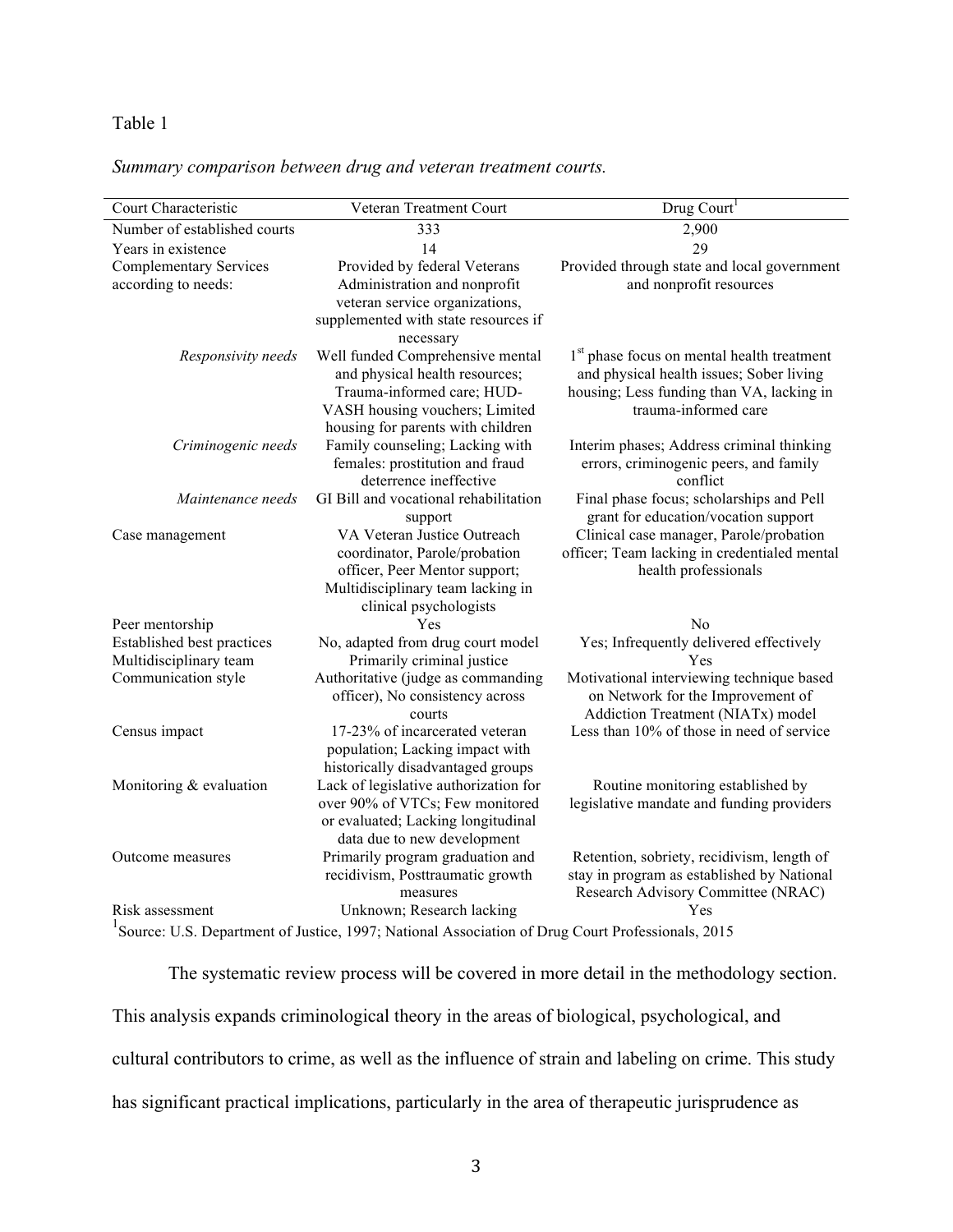related to cultural competency. Cultural competency has recently been established in the fifth edition of the *Diagnostic and statistical manual of mental disorders* used by mental health professionals as an important factor in the diagnosis of PTSD (American Psychiatric Association, 2013). Further, the absence of cultural competency may pose an ethical dilemma for the courts given this new inclusion in the DSM, as well as changes to Federal Sentencing guidelines (USSG §5H1.11) that require an evaluation of military service.

Comprehensive evaluation of specialty court practices may also assist in most appropriately responding to veteran criminality. This analysis may assist the criminal justice system with understanding how wartime and combat experience influences military veteran criminality, and how this may differ from those who serve during peacetime. Finally, this analysis may assist veteran treatment courts and researchers by establishing best practices and addressing possible deficiencies.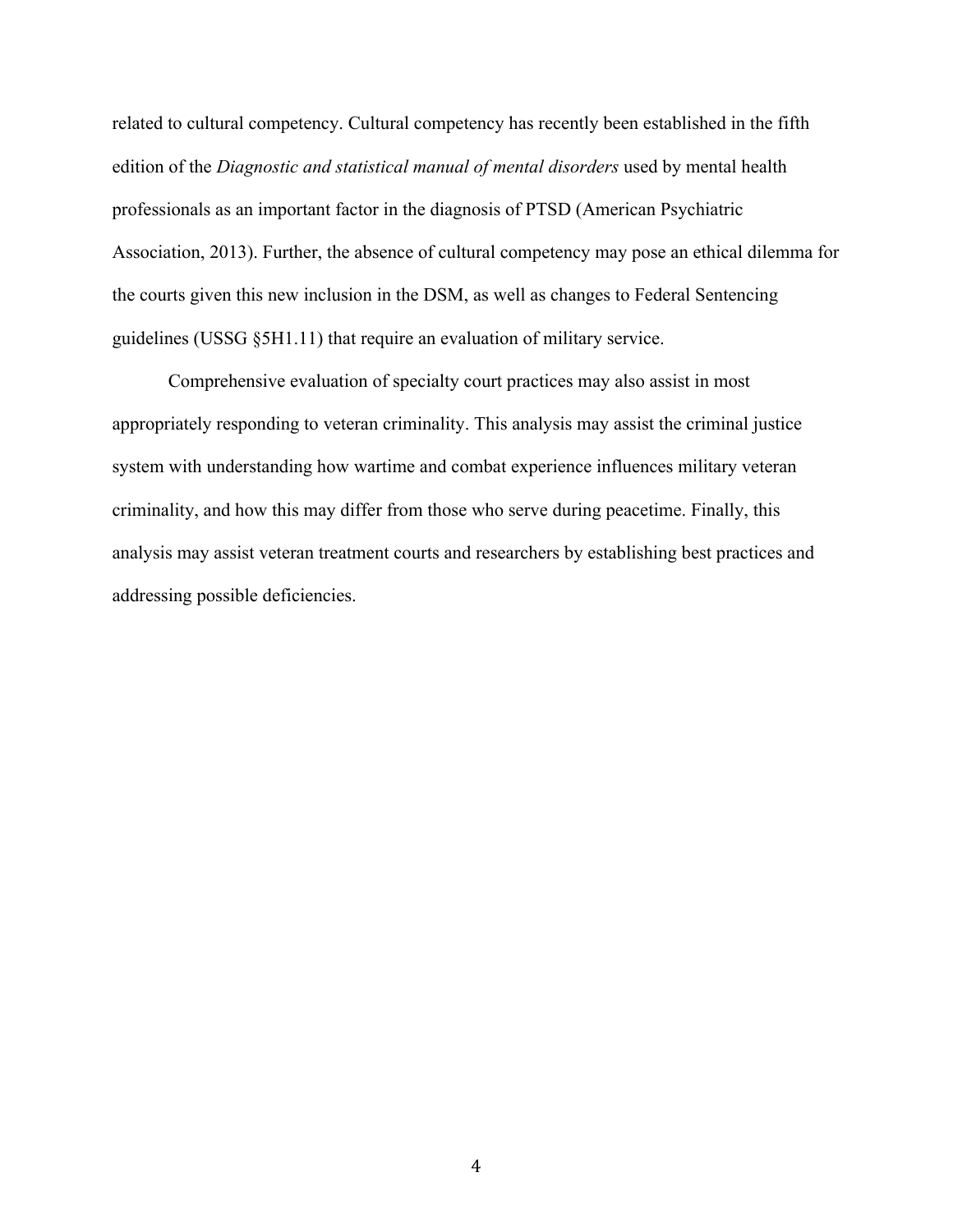#### CHAPTER 2

#### HISTORICAL BACKGROUND

#### Factors Contributing to Military Veteran Criminality

#### *Post-Traumatic Stress Disorder (PTSD)*

As early as 490 B.C., negative reactions to combat were noted by the Greek historian Herodotus (DeWald & Marincola, 2006, pp. 214-15). It wasn't until 1980 that such reactions became recognized in the medical community as a clinical diagnosis, however. The American Psychiatric Association defined PTSD in order to help military veterans obtain mental health services from the Veterans Administration (VA) (Friedman, 2016).

One out of every five Iraq and Afghanistan veterans retains a diagnosis of PTSD or major depression (Tanielian & Jaycox, 2008, p. 47). The VA's National Center for PTSD (Hamblen & Kivlahan, 2016) estimates that one-fifth of Iraq and Afghanistan veterans receiving care through the VA also struggle with alcoholism and drug abuse. The combination of such disorders could lead to conflicts with the law through crimes such as illicit drug use, drunk driving, domestic violence, and other risky behavior (Brown, Stanulis, Weitzel & Rodgers, 2015; Russell, 2009; Shay, 2009). Danger seeking, thrill seeking and the loss of capacity for social trust also contribute to veteran criminality, and this phenomenon has been observed many years prior to the official establishment of PTSD as a diagnosis. T.E. Lawrence, one of the most famous veterans from World War I who carried the moniker "Lawrence of Arabia," was killed in a motorcycle accident and at one time described riding at a speed of 90 miles per hour while the rest of the traffic was traveling at 25 miles per hour through the lanes of Oxford, England (Shay, 2009, p. 293).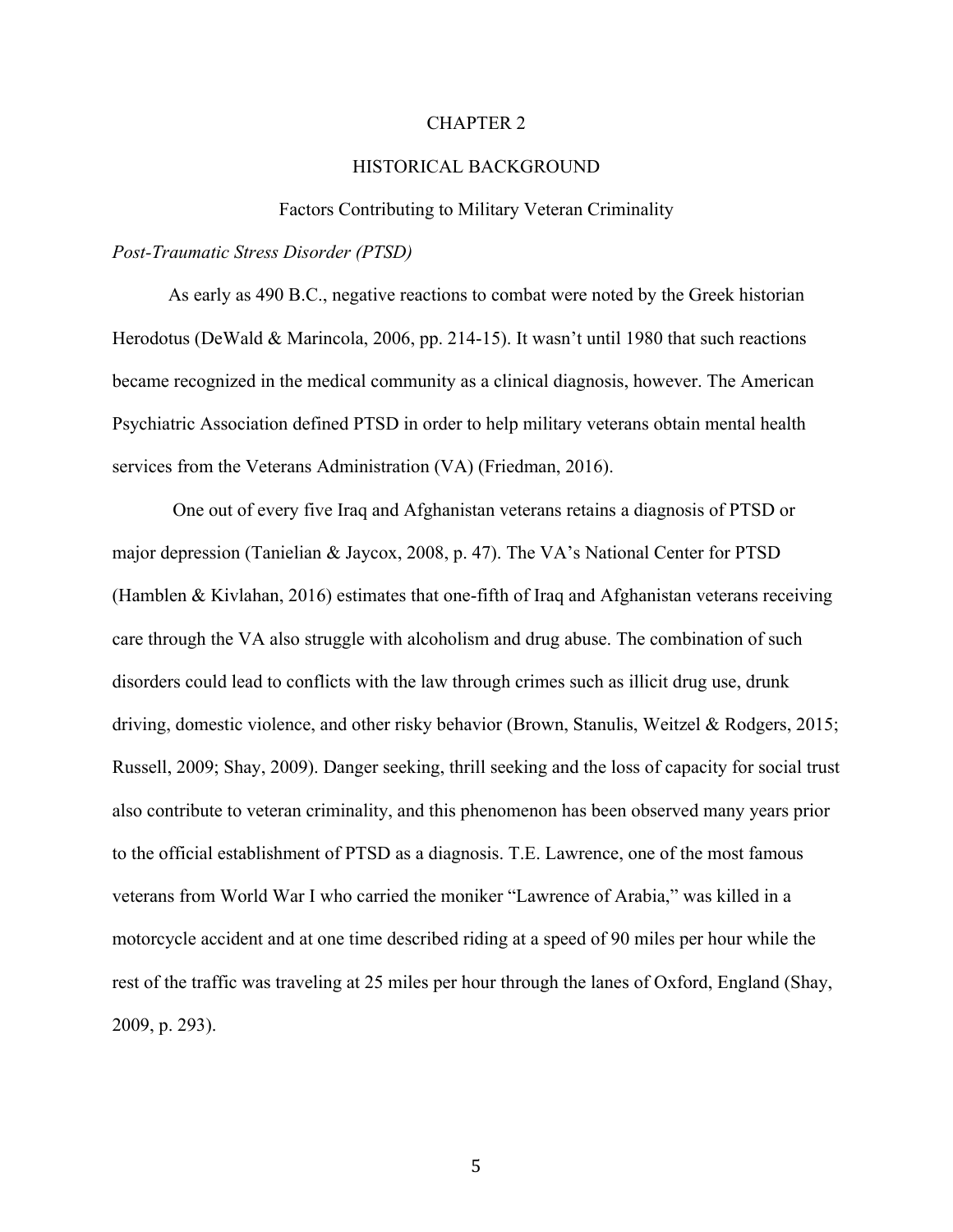#### *Traumatic Brain Injury*

Among returning Iraq and Afghanistan veterans, traumatic brain injury (TBI) has been recognized as a signature condition that has wide-ranging and negative implications for those who are affected. The disorder forms obstacles for veterans to smoothly transition back to civilian life (Tanielian & Jaycox, 2008, p. 124). High rates of TBI in returning troops are a consequence of two primary factors.

First, enemy fighters during recent conflicts primarily utilize asymmetric, or guerillastyle tactics in their fight against Coalition forces (Kiss, 2017). The most significant threat to troops was the use of improvised explosive devices (IEDs), which range from rudimentary handmade explosives to sophisticated weapons that contain high-grade explosives (Ramasamy, Hill & Clasper, 2009, p. 265). They may be employed as roadside bombs, blast mines, explosively formed projectiles, or suicide bombings.

The use of IEDs is not a new phenomenon unique to the recent Global War on Terror. During the Vietnam War and other prior engagements, the use of improvised weapons, ranging from explosive mines to crude weapons made of sharpened bamboo, were known by the term "booby traps" but still had the same effect as the IEDs of today (Turse, 2013). The difference between current and prior engagements is that the IED has been a primary method of enemy warfighting whereas prior enemy forces utilized more conventional fighting styles with direct rifle engagements, supplemented with booby traps (Green et al., 2016).

Dr. Deborah Warden (2006, p. 401) explains that another reason for the increase in TBIs over past wars may be greater effectiveness of protective armor, and better medical responses to such injuries. She noted that the number of serious brain injuries was approximately five times the number of amputees. TBI that damages the amygdala, frontal lobe, or specific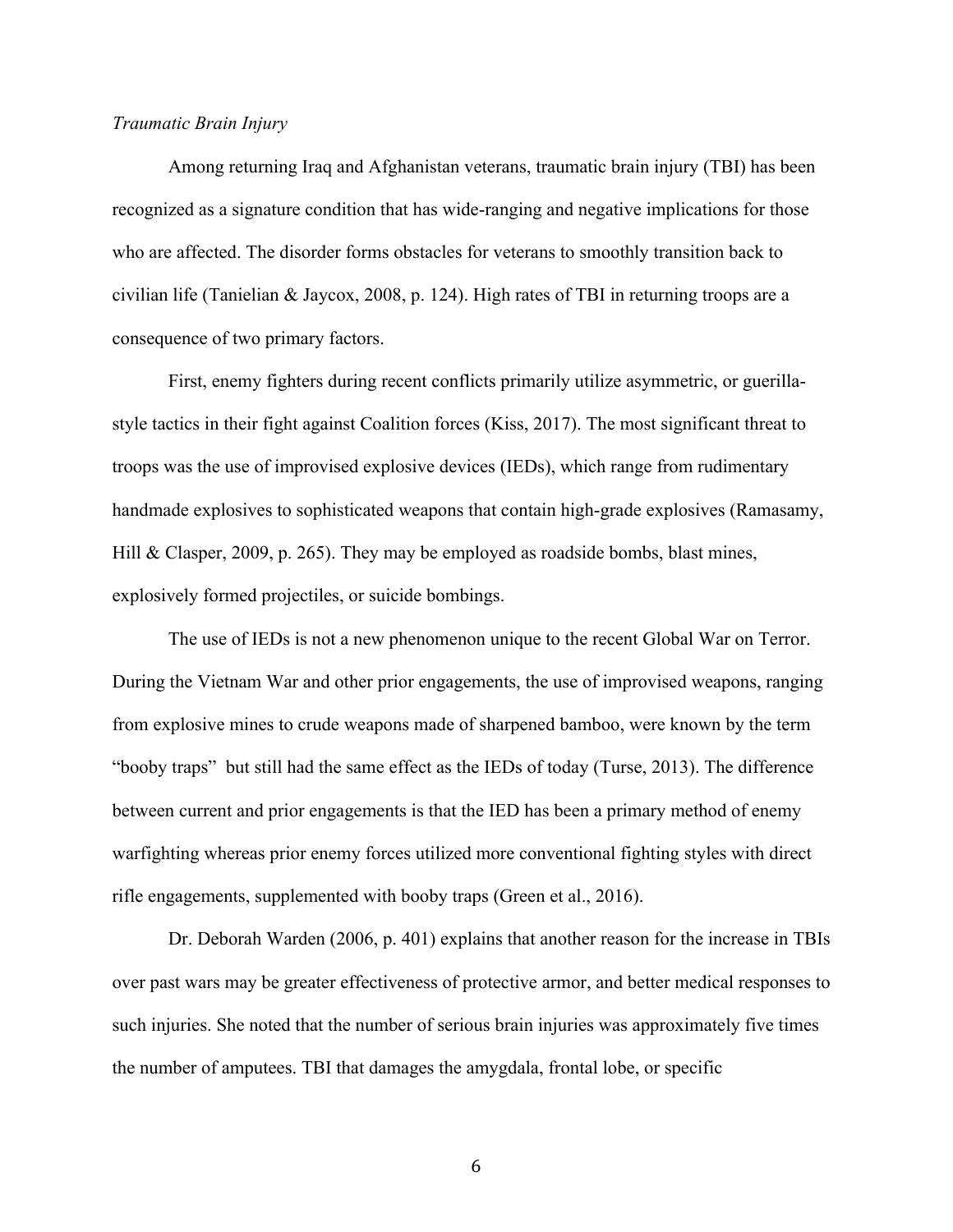neurotransmitter systems has been associated with poor impulse control and violent behavior (Barzman, Kennedy & Fozdar, 2002, p. 49), which may subsequently result in criminal justice involvement.

#### *Moral Injury*

More recently, the term "moral injury" has been developed to better explain reactions from war that do not fall within the clinical diagnostic scope of PTSD. According to psychologist Dr. Brett Litz and colleagues (2009, p. 700), moral injury is defined as "perpetrating, failing to prevent, bearing witness to, or learning about acts that transgress deeply held moral beliefs and expectations." In their preliminary study, Litz et al. (2009) explains that participation in atrocities and killing may be a significant factor in parasuicidal behavior, domestic violence, and criminal behavior.

The reason given for demarcating moral injury from PTSD is that PTSD attempts to explain the phenomenology of individuals harmed by others, but it does not consider the potential harm from perpetration. In war, both phenomena are often experienced simultaneously, so a focus on PTSD only paints half the picture. The study introduces what may be potentially morally injurious in war, such as exposure to human remains, or participation or perpetration of atrocities. It introduces basic concepts of morality, defining morality as, "the personal and shared familial, cultural, societal, and legal rules for social behavior, either tacit or explicit" (p. 699).

The importance to criminology is that violations of these morals may lead to self-harming behaviors, self-handicapping behaviors, demoralization, shame proneness, or neuroticism that may manifest as alcohol and drug abuse, parasuicidal behavior, decreased empathy for others, or increased focus on internal distress and psychopathology (Litz et al., 2009).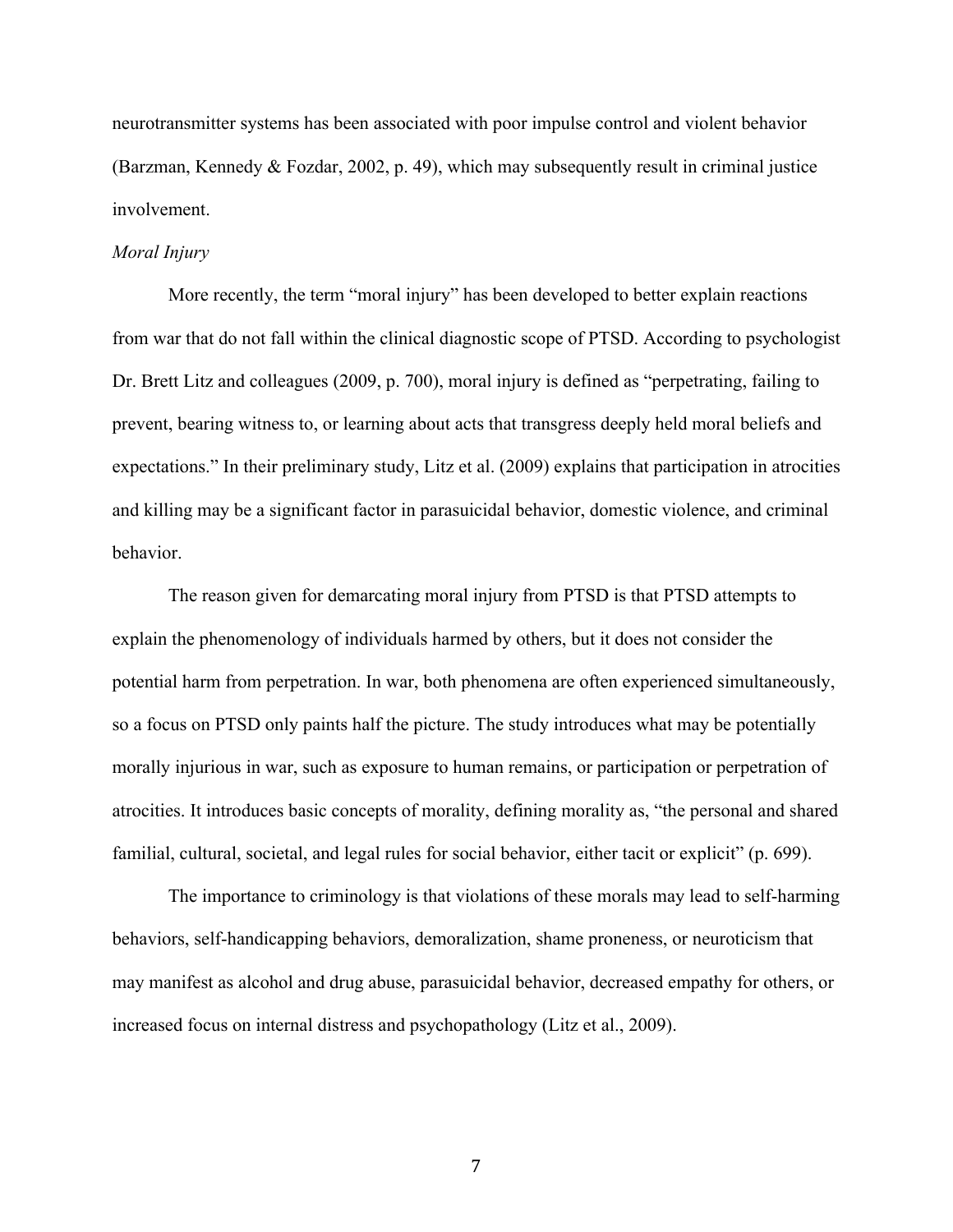Following the initial introduction of the moral injury concept offered by Litz et al., Dr. Kent Drescher and colleagues (2011) sought to further the understanding of the moral injury concept. The study used a purposeful snowball sampling method to interview 23 participants. The participants were all professionals who work with military veterans. Some were military veterans themselves, and five of them had served in infantry roles.

Participants were given four semistructured questions that asked how the professionals viewed the current construct of moral injury, what elements of combat experience are most likely to cause moral injury, what are the signs and symptoms of moral injury, and what type of interventions may be useful for targeting moral injury. The results indicated that moral injury as a concept was more encompassing than PTSD diagnostic criteria, but consensus was not found for a workable definition. Several opposed the term moral injury itself, several felt the definition was too narrow, and others also added more potential indicators and consequences of moral injury. This study was a logical next step to further define the construct.

The study is limited in that it only interviewed a small number of professionals, and did not include any veterans who have dealt with their own moral injury. The researchers did not answer their research question, but rather opened the door to more questions that should encourage further research. The researchers stress the importance of multidisciplinary input to more fully develop the construct of moral injury.

With the concept of moral injury preliminarily developed, an attempt to assess moral injury within a population of military combat veterans was made with the introduction of the Moral Injury Events Scale (MIES) in 2013 (Nash et al). The 9-item scale was found to be a conceptually valid and psychometrically sound tool for measuring exposure to events in a military context that may contradict deeply held moral beliefs. This is important for criminal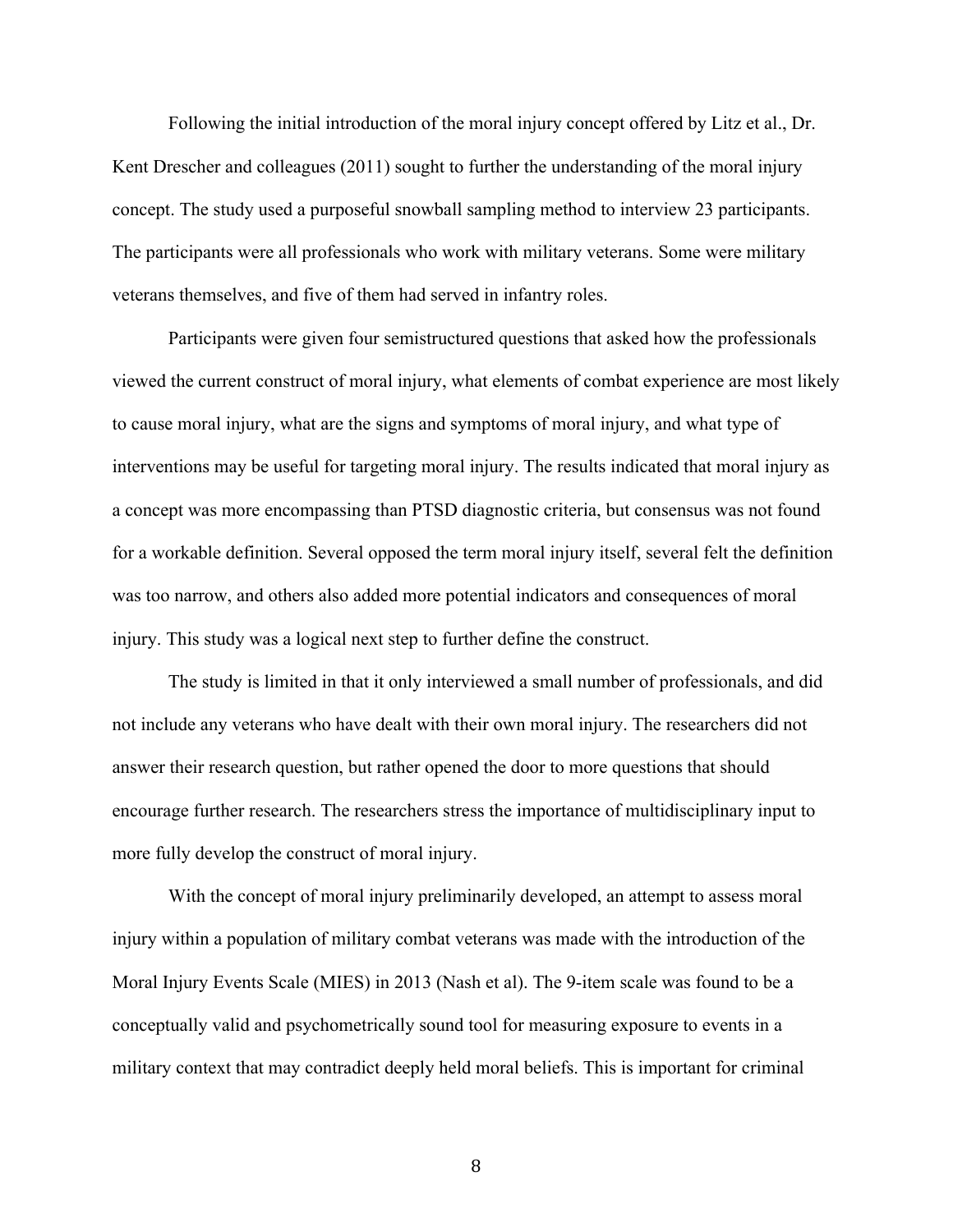justice courts, as they may have difficulty differentiating offenders whose crime resulted from morally injurious effects and those whose did not. This tool may assist court actors with increasing their cultural competency specifically in relation to each individual veteran that appears in the court or applies for admittance.

Nash et al. evaluated the MIES by surveying 1,039 U.S. Marines following deployments to Iraq and Afghanistan. In order to support the scale further, researchers with the University of Utah's National Center for Veterans Studies conducted a study (Bryan et al., 2015) that utilized two different samples. One sample was selected from the Arizona National Guard and another from the U.S. Air Force, to replicate the study conducted on US Marines. Their study found possible overlap between moral injury with PTSD. Betrayal scores were found not to be strongly correlated with deployment-specific events, but rather entailing a violation of trust by people or institutions on which military personnel depend on for survival.

This finding is important for the criminal justice system, as failure to recognize military influences on criminality may be interpreted as a betrayal of both the military community and the individual veteran caught up in the system. Such an interpretation may negate efforts to rehabilitate or deter the offender, and may lead to greater noncompliance in institutional and community settings. Cultural competency plays an important role in the effectiveness of interventions with military veterans.

Cultural competency also applies to the concept of morality itself. The definition of moral and amoral behaviors differs greatly between the military and civilian cultures, and the differences range at the most extreme ends of the spectrum of morality, as defined by heroic action in the military and the most serious violent offense listed in the criminal code. Killing in war often results in significant reward and notoriety. Such awards are not only rewarded with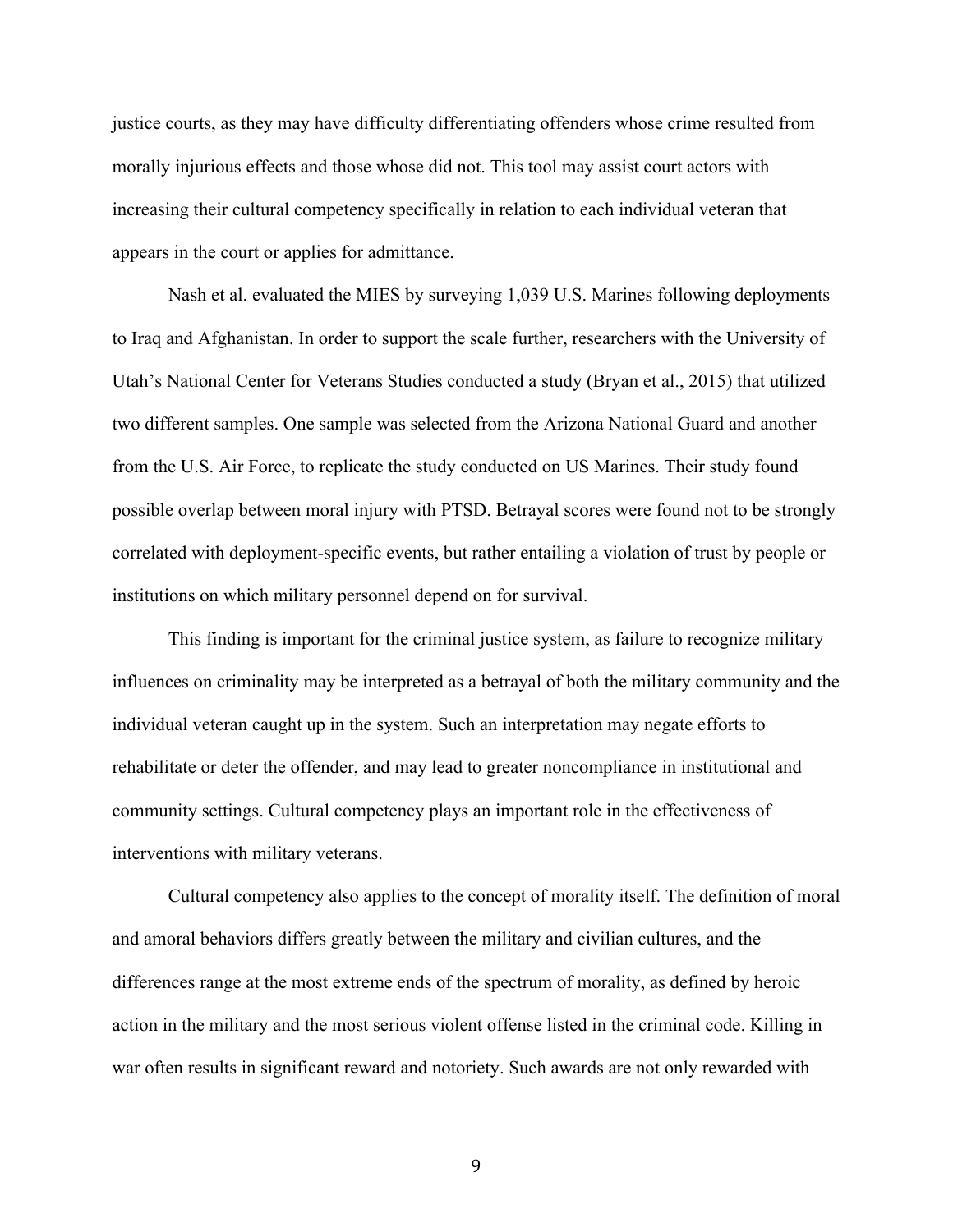prestigious medals, but can also result in a 10 percent increase in retired pay, guaranteed admission for the children of recipients into military academies, and an additional lifetime special pension of more than \$1,300 per month, among many other benefits (Howell, 2014).

Killing in the civilian sector, however, results in heavy punishment that can include life in prison or death. Even driving erratically at high speeds in a combat zone may be life-saving, in stark contrast to the strict driving environment within the confines of the United States (Shay, 2009). These drastic differences in codes of morality between the military and civilian cultures emphasizes the need for moral injury research and understanding to expand to veteran treatment court collective knowledge.

Nearly concurrent with development of the MIES, researchers also developed the Moral Injury Questionnaire-Military Version (MIQ-M) as an alternative method to evaluate morally injurious events. Currier and colleagues (2015, p. 56) utilized a scale with 20 items, rather than nine as with the MIES, and found similar results. This scale has not been tested as thoroughly as the MIES, however, as it so far has only been used with two small samples of combat veterans. The first sample consisted of 131 Iraq and/or Afghanistan veterans attending a community college, and that sample was compared with 82 Iraq and/or Afghanistan veterans housed in an inpatient treatment program for PTSD.

In summary, two different survey tools have been developed as preliminary methods for analyzing 'moral injury' in military veterans. The Moral Injury Events Scale (MIES) has been studied more extensively and broadly than the concurrently produced MIQ-M, and found to be both psychometrically sound and conceptually valid. Bryan et al. found possible overlap between PTSD and moral injury, and also discovered that the moral injury concept of "betrayal" may not be limited to servicemembers deployed outside the United States. Drescher et al. determined that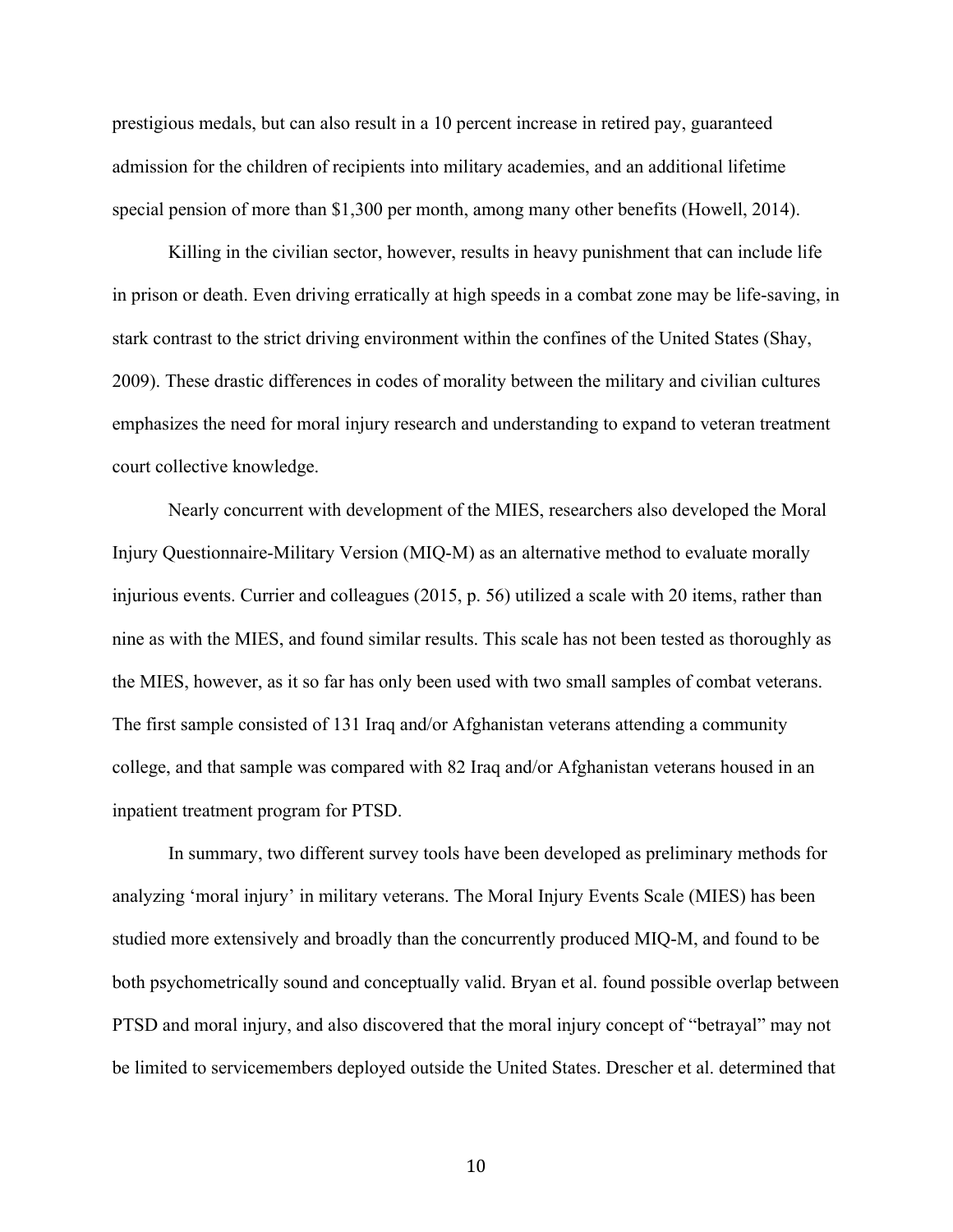further research is needed to improve the overall concept of moral injury. Finally, Dr. Brett Litz laid the initial foundation of both a preliminary model of moral injury and a strategy for intervention. The current study seeks to assess whether moral injury as a concept has been applied in the realm of veteran treatment courts.

#### *Cumulative Continuity*

Roberts and Caspi (2002, p. 183) conceptualize obstacles encountered by traumatic events in a model they call, "cumulative continuity." That model states that behaviors and choices at each stage of life have consequences that accumulate to shape and limit an individual's options at subsequent stages of life. Cumulative continuity highlights the ways that negative consequences can emerge over time in an additive way. For the returning service member, the cumulative impact of combat stress would involve the continued experience of symptoms such as irritability and hypervigilance in civilian life that endanger work and personal relationships.

Tanielian and Jaycox (2008, p. 122) found that service members who were aggressive and uncontrolled upon return from deployment were likely to suffer both professionally and socially. The consequences of combat irritability and erratic behavior following combat may accumulate in civilian life through loss of jobs, divorce, and strained friendships. This may substantially inhibit options for readjustment after deployment. Lack of employment or employment in low skill, low pay jobs may additionally add to stress that may trigger a cascade of negative consequences, substantially affecting later stages of life. The cumulative continuity concept indicates that veteran treatment courts must understand a multitude of facets that may contribute to veteran criminality, and each facet may cumulatively contribute. These include PTSD, TBI, moral injury, compassion fatigue, preexisting mental health problems, and transition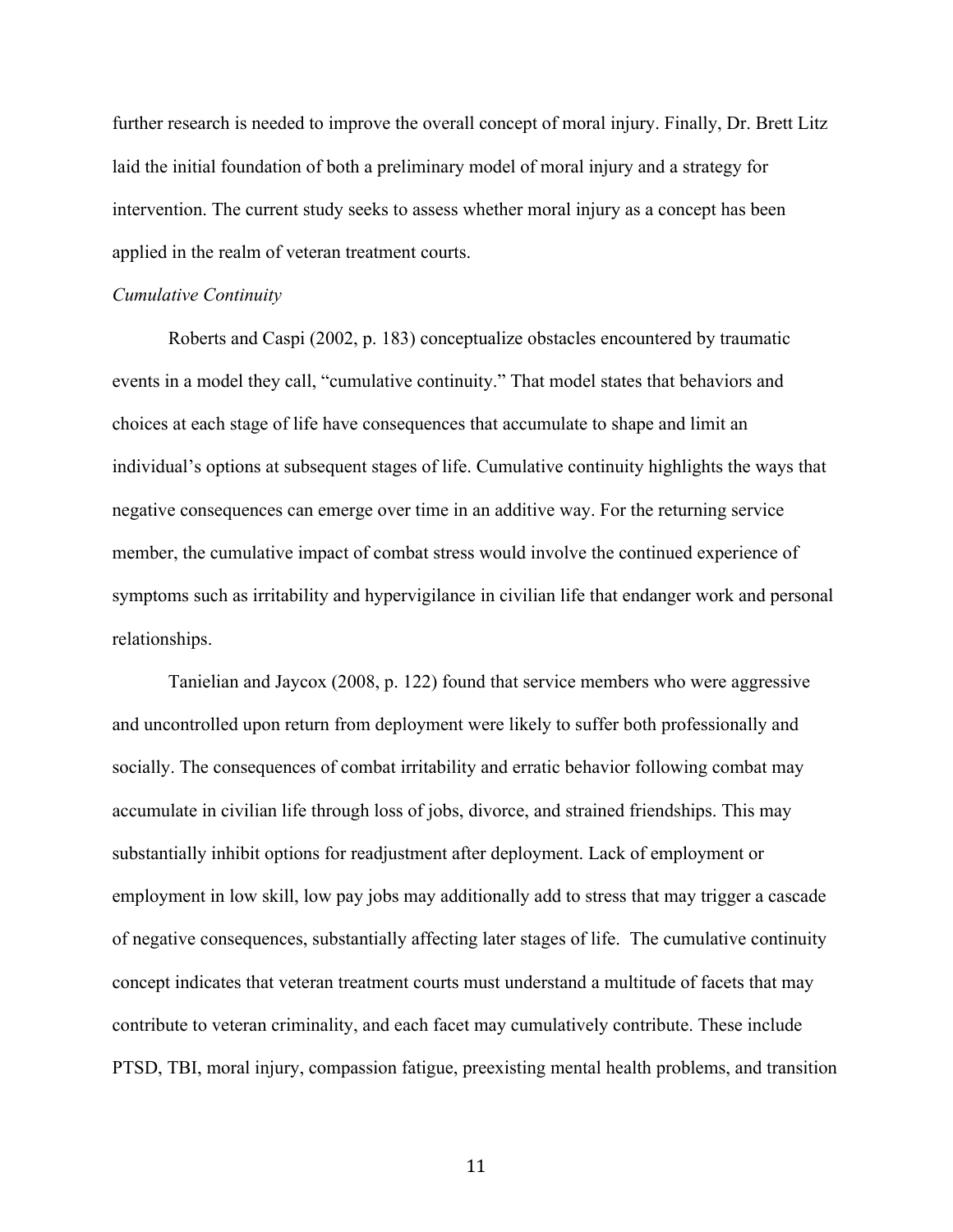issues after deployment largely related to the difficulty of adapting from the military to civilian cultures.

#### Veteran Treatment Courts

#### *History*

The number of veterans in the legal system has been estimated around 10 percent of the custody population, which is approximately 200,000 nationwide with more than twice that on parole or probation (McQuaid & Bankman, 2014; Noonan & Mumola, 2007). This number is difficult to accurately assess due largely to the self-reported nature of veteran status and lack of data collection criteria. Military veteran incarceration rates have also been reported at much higher levels by state departments of corrections. For example, Oregon has reported a veteran incarceration level over 19 percent and Nevada reported more than 11 percent (Shelden, Brown, Miller & Fritzler, 2016). Rising appearances of military veterans in criminal courts, particularly those who participated in the Global War on Terror campaigns in Iraq and Afghanistan, led to the creation of specialized dockets catered to military veterans (Russell, 2009; Smith, 2012).

The newest major development in the realm of specialty courts focuses on diverting military veterans into treatment, with a primary objective of avoiding the negative label associated with a criminal record in order to reduce the overrepresentation of military veterans among the homeless population (McGuire, Gelberg, Blue-Howells & Rosenheck, 2009, p. 255). The first of these courts was established in 2004, and as of June 30, 2014 there were 330 of the specialty courts scattered across the nation (The history, 2016). Given that such rapid change occurred within just over seven years in the proliferation of veteran treatment courts, it is the purpose of this thesis to further examine the current status of veteran treatment courts. There are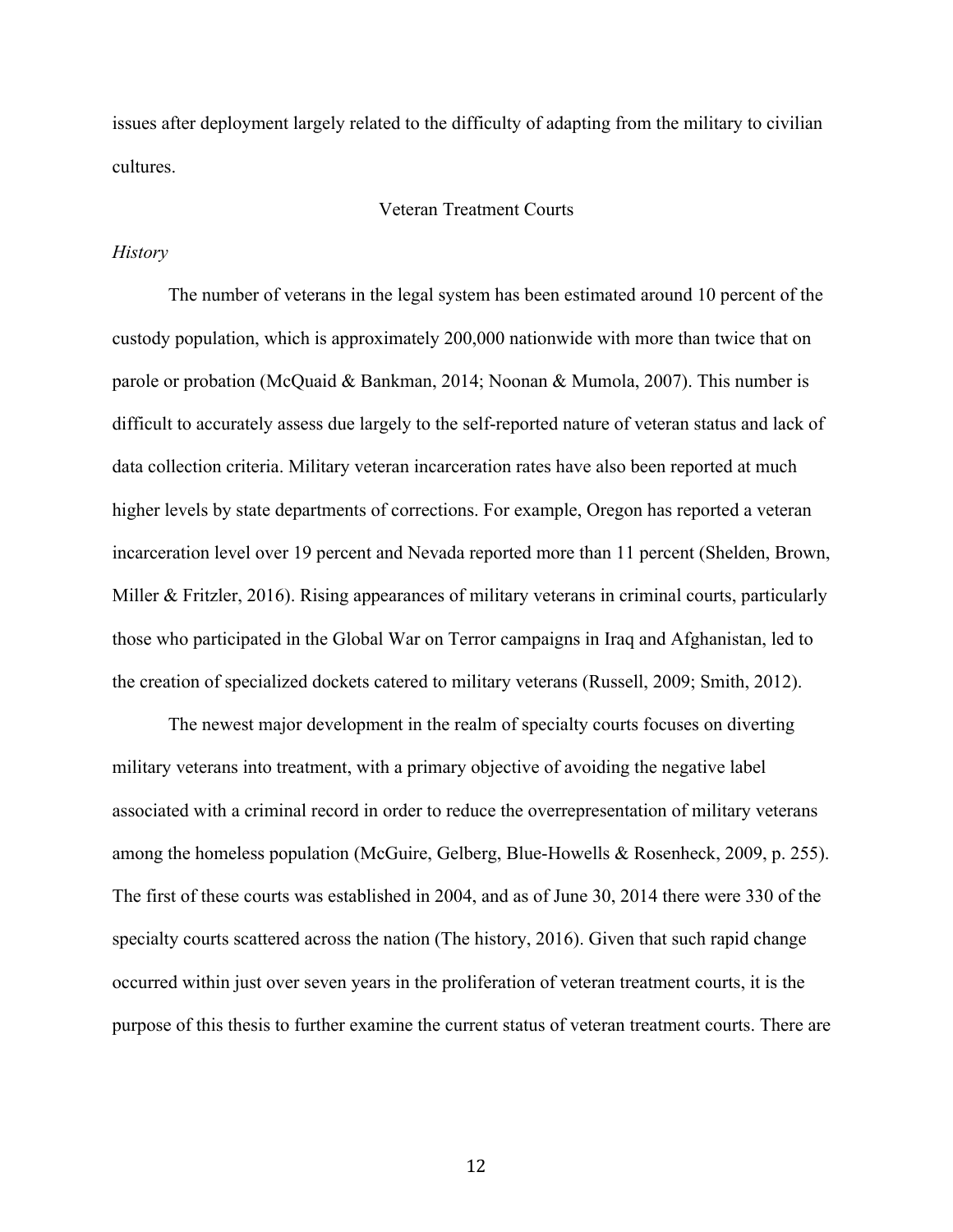many research questions related to the courts that could aid their development and assess their effectiveness.

These courts are important to study largely because they are so new that little is known about their effect on reducing criminality among the military veteran population. History suggests that increased criminality among returning combat veterans is not novel, but the veteran treatment court model is a drastic new change compared to the previous use of reformatories and insane asylums. This examination will begin with a basic understanding of the current status of veteran treatment courts.

#### *Ethical Controversy.*

"Our Nation has a long tradition of according leniency to veterans in recognition of their service, especially for those who fought on the front lines..." (Porter v. McCollum, 558 U.S., 130 S. Ct. 447, 448, 2009, p. 14). Although well intentioned, this statement implies that recognition of military service as a mitigating factor in the crimes of military veterans is granted merely as a means of thanking them for their service. It also implies that such service warrants leniency, yet veterans tend to receive longer sentences than their civilian counterparts even though their criminal backgrounds tend to be much shorter or nonexistent (Brown et al., 2013). This assertion highlights an ethical challenge proposed by the American Civil Liberties Union (ACLU), along with several others (Walberg, 2009, Weiss, 2009;).

The ACLU challenges the efficacy of veteran treatment courts and other forms of leniency for veterans in the courtroom, citing that any special treatment based purely on social status is unethical (Walberg, 2009). However, the United States Sentencing Commission issued a document released November 1, 2010, (USSG §5H1.11) that in part reads: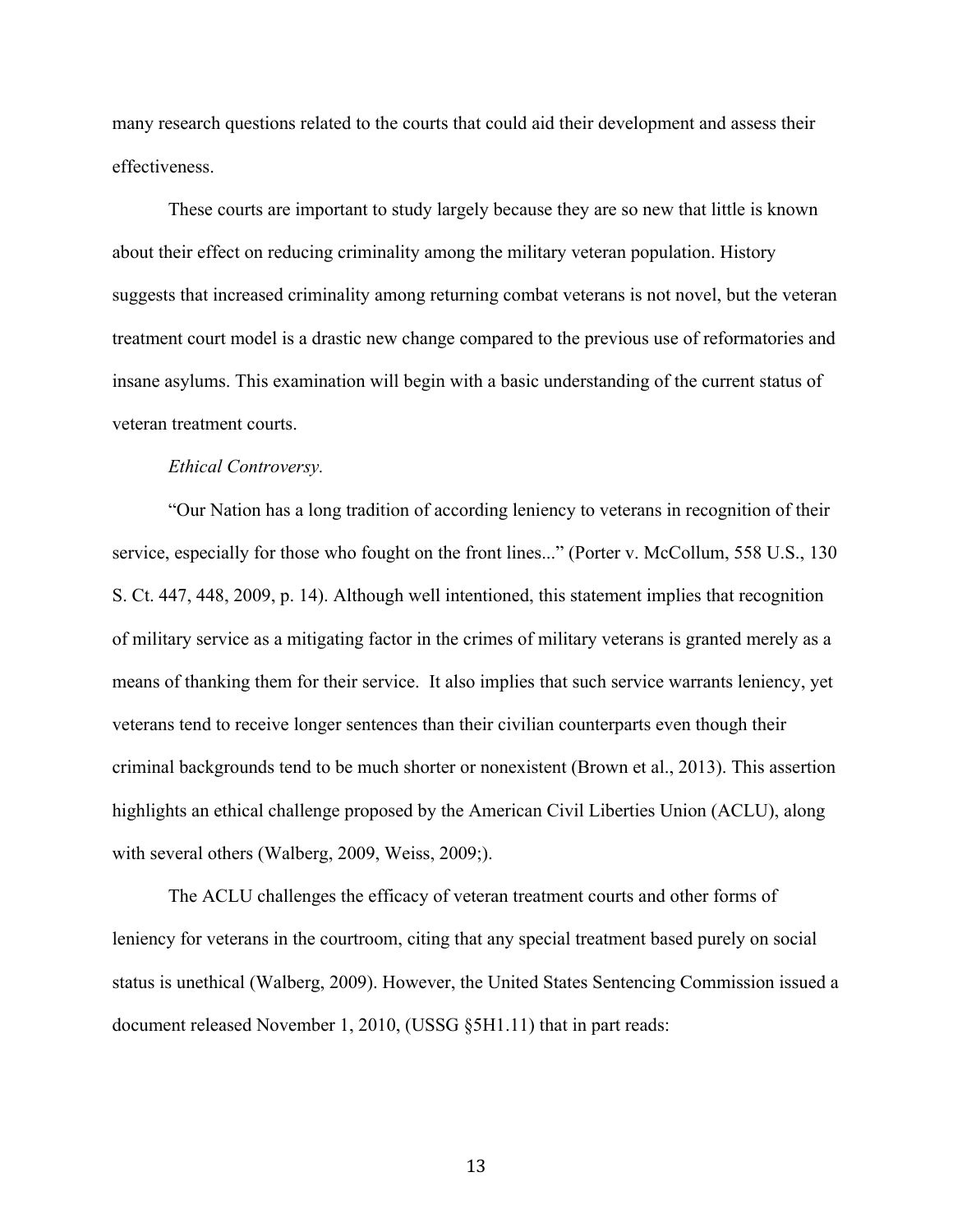Military service may be relevant in determining whether a departure is warranted, if the military service, individually or in combination with other offender characteristics, is present to an unusual degree and distinguishes the case from the typical cases covered by the guidelines. (Sessions III et al., 2010, p. 349)

Multiple studies (Brown et al., 2015; Killgore et al., 2008; Marx et al., 2010; Wilk et al., 2009) indicate that there are several intervening variables that may increase the likelihood of criminality among military veterans, but this research does not indicate that military service alone is directly correlated with crime. While some military veterans leave military service to subsequently commit crime (Avila, 2016), others go on to live highly successful lives (Lockie, 2015). In order to appropriately react to the criminality of military veterans, criminal justice system actors need to be thoroughly familiar with the cultural and psychological factors that can contribute to military veteran criminality rather than simply granting leniency based on prior service.

Another challenge to veteran treatment courts stems from the fact that some military veterans had some kind of criminal record prior to entering the service. For example, Marilyn Moses (2009) cites that nearly one quarter of military recruits in 2006 were granted some type of criminal record waiver in order to enter the military. Such a narrative used to describe the military veteran experience may make it difficult for courts to distinguish veterans whose crime truly did result from their service. The implication may be that veteran criminality stems from a pattern that was established prior to military service. According to one researcher (Personal Interview, Dr. William "Bud" Brown) who has personally testified in over 150 military veteran criminal cases, only a small handful had prior criminal records. Out of those few, the offenses were minor and mostly apply only to juveniles, such as a charge of minor in possession of alcohol or tobacco. The extensive screening process potential recruits must endure eliminates those individuals who have shown a pattern of serious criminality prior to applying to serve in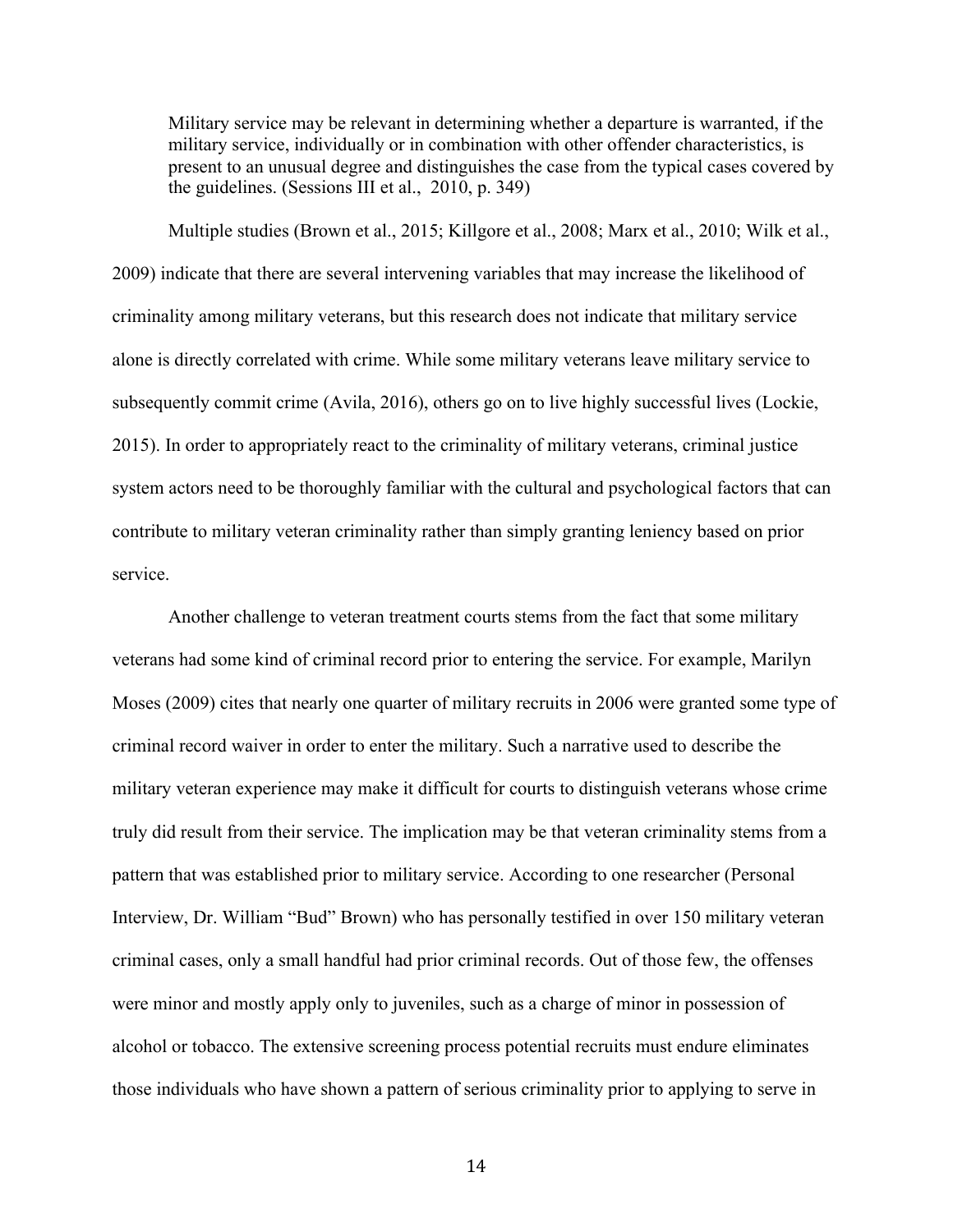the military.

An important consideration when evaluating the criminality of veterans is that crime is a very broad term that includes many types of offenses, which may have very different influences on their commission. Some crimes are committed after very careful planning, such as a bank robbery or burglary, while others may result from impulses that have virtually no prior thought or planning involved, such as an assault following a verbal dispute. Clarke and Cornish (1985, p. 148) emphasize that analysis specific to each type of crime is crucial both for explaining and controlling crime in general. Different offenders may be predisposed to commit different types of crime. The crimes committed by military veterans that directly correlate with their military service tend to be situationally influenced as a reaction with no planning involved (Brown, 2008).

General strain theory (Agnew, 1992, p. 47) explains crime in general by suggesting that three major types of strain influence criminality. Strain may occur as the actual or anticipated failure to achieve positively valued goals, as the actual or anticipated removal of positively valued stimuli, or as the actual or anticipated presentation of negatively valued stimuli. Each type can be present in the life of a military veteran, such as the strain resulting from unemployment following active duty service or divorce that may result from the stress of repeated deployments. Further, betrayal is a common theme cited in moral injury literature, as many veterans are sold on the idea that numerous jobs would be available once their service ended, only to find that they don't qualify for most due to a lack of transferrable skills and education.

Social disorganization theory (Shaw & McKay, 1942) further compliments strain theory by suggesting that neighborhoods characterized by poverty, racial/ethnic heterogeneity, and residential mobility are more likely to experience high rates of crime. This suggests that veterans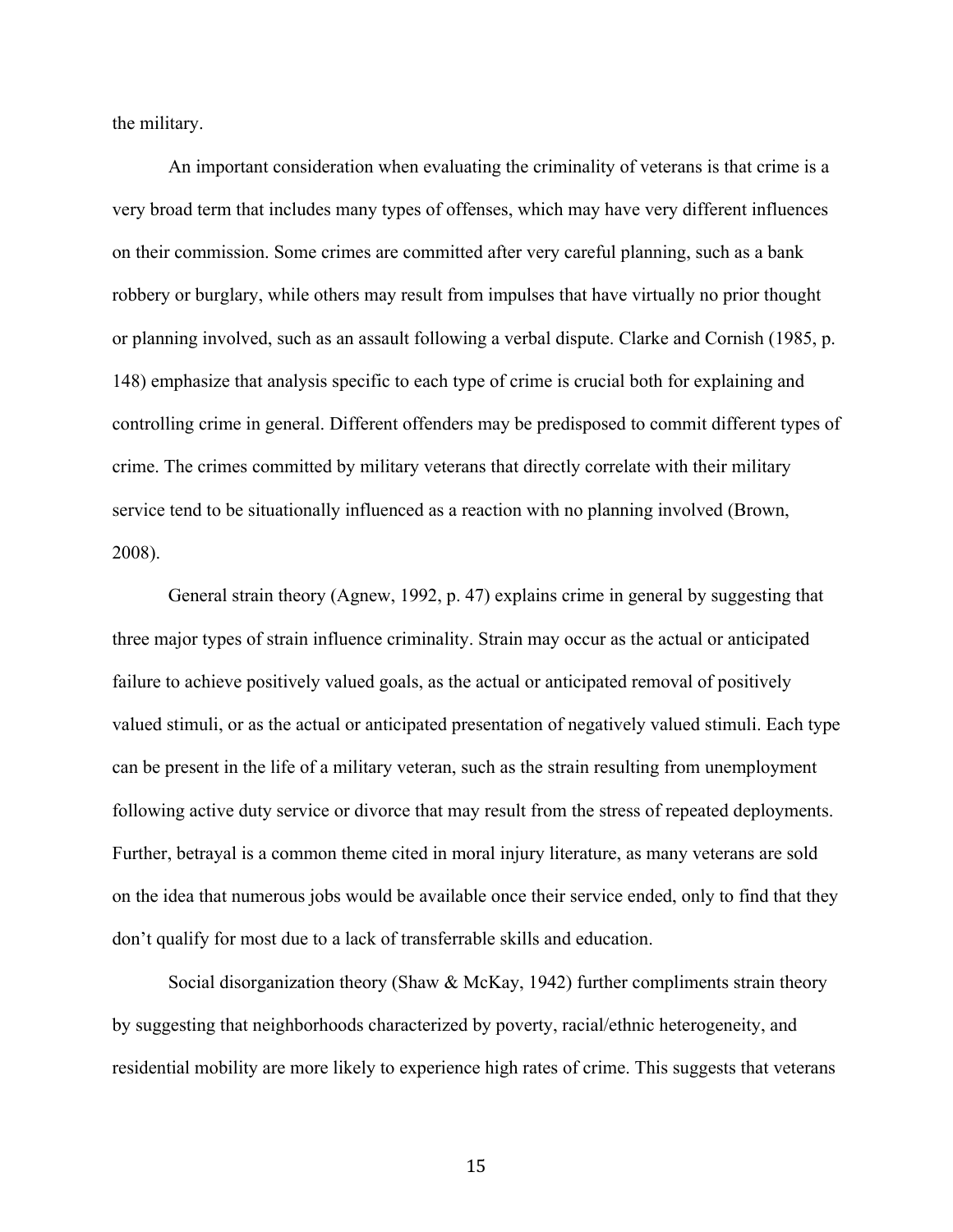living in neighborhoods with these characteristics may be at a higher risk for criminality than those in more affluent neighborhoods. Veterans experience unemployment at all age ranges at a higher rate than their non-veteran counterparts, indicating the veteran community may be heavily impacted by social disorganization influences (Loughran, 2014, p. 5).

The theory of collective efficacy (Sampson, 2006) further elaborates on the concept to explain that mutual trust and solidarity among residents is not likely to exist in neighborhoods characterized by social disorganization, hindering the willingness of residents to provide informal social control to reduce crime. Veterans commit suicide at a rate that is double that of non-veterans among males and six times as high for female veterans (Kemp & Bossarte, 2012, p. 19). Military veterans may feel especially isolated in their communities, inhibiting their ability to develop strong social cohesion. Such social isolation may indicate an additional reaction to the betrayal and cultural conflict mentioned previously (Personal interview, Dr. William "Bud" Brown).

Finally, the relationship between increased combat exposure and increased rates of violent crime may stem from mental disorders and stress that result from experience in war. This concept is supported by criminological theories of biological harms (Peskin et al., 2013) and negative emotionality (Caspi et al., 1994). Combat experience is associated with post-traumatic stress disorder, traumatic brain injury, and moral injury. Each of these factors can cause mental deficits and negative emotionality that have been recognized as mitigating circumstances in criminal cases of veteran defendants (Brown et al., 2015).

Recognizing any of the previous factors as mitigating circumstances in veteran criminal cases is often a matter of cultural awareness (Brown et al., 2015). That same awareness may help communities recognize when military veterans need some sort of assistance and aid them in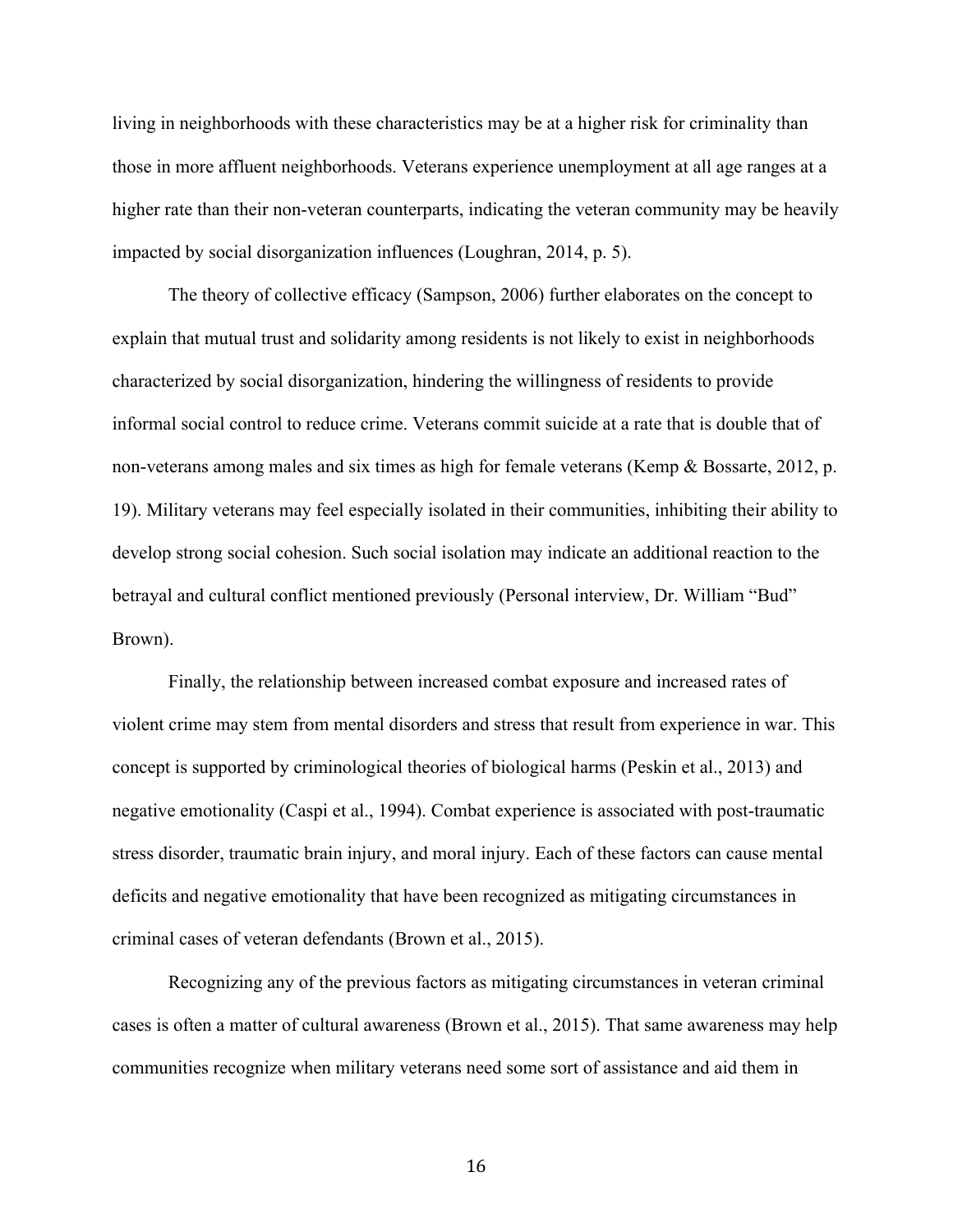referring a veteran before problems reach the point of criminality, particularly in communities where social cohesion and trust are high. No prevention effort has been fully successful, but the veteran treatment court model has served as a safety net fulfilling the tenets of restorative justice and reintegrative shaming (Braithwaite, 1989; 2002). The main tenet of both is to shame the act but not the individual by preserving their identity as a productive member of society. Additionally, the tenets of restorative justice that are carried out in the veteran treatment court model ideally serve both the needs of the offender and victim, focusing on treatment and accountability to reduce the likelihood of a repeated offense.

#### *Therapeutic Jurisprudence and Restorative Justice in the Military Veteran Community*

The Veterans Health Administration (VHA) focused increased resources on ending homelessness among the military veteran population following the wars in Iraq and Afghanistan, finding a strong correlation between homelessness and prior incarceration. In a follow-up study that focused on incarcerated veterans, researchers found that "30% of the sample had a homeless history, which is five times the 6% rate of past homelessness among adult men in the general population" (Tsai, McGuire, Rosenheck & Kasprow, 2014, p. 360). The greatest contributing factor to homelessness is being labeled with a criminal record, which reduces opportunities for employment, housing, and access to many other resources (Kushel, Hahn, Evans, Bangsberg & Moss, 2005, p. 1747).

Studies like these led to initiatives focused on rehabilitating and reintegrating military veteran offenders, largely through the concepts of restorative justice as practiced in veteran treatment courts. A principal tenet of nearly all specialty courts is the reduction of strain and stigmatization that results from labeling individuals as criminals with public records. As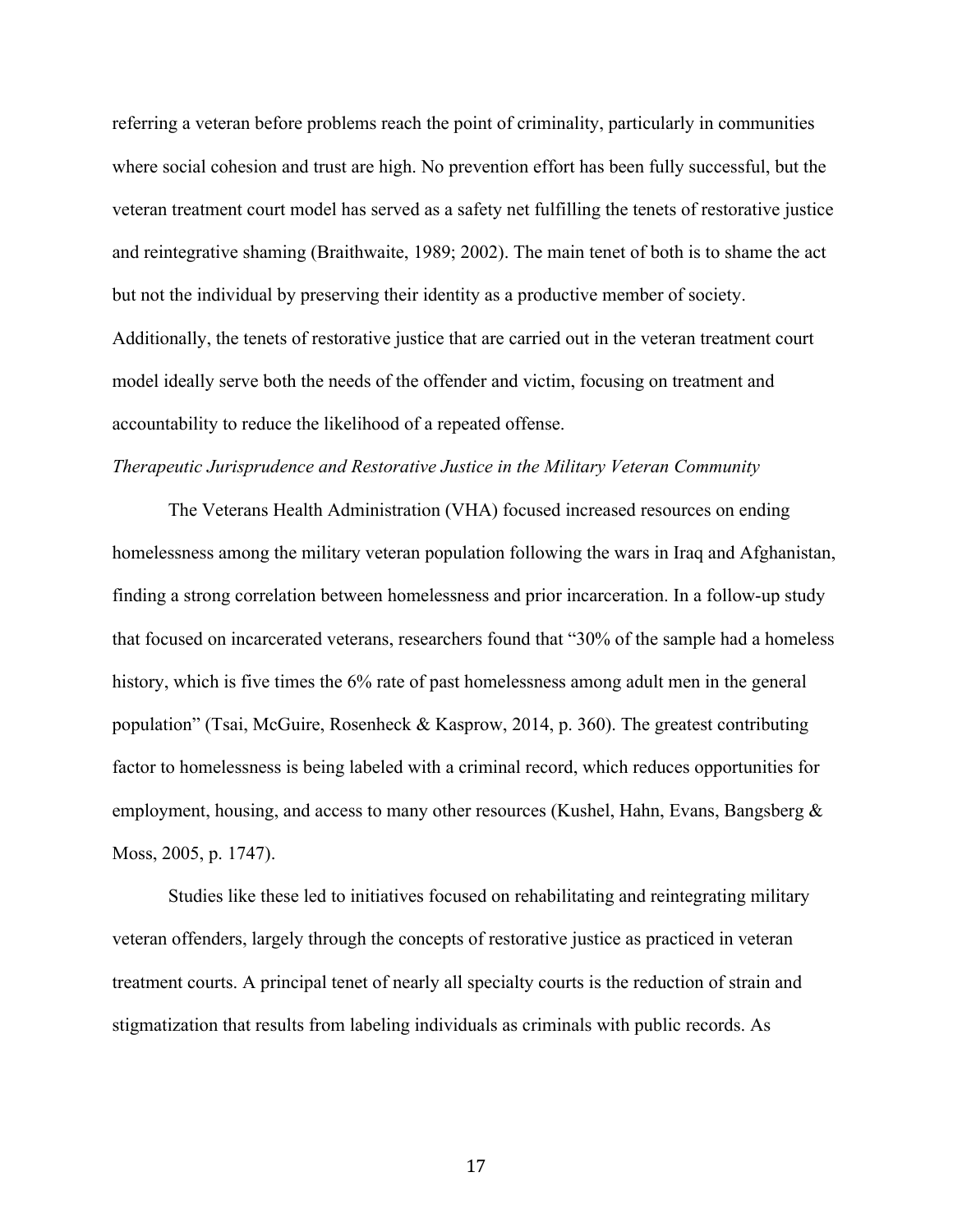discussed earlier, criminal records limit the ability to pass background checks required for many jobs and housing opportunities.

Additionally, the label of criminal is likely to encourage secondary deviance that increases the likelihood of recidivism, as the new label of criminal becomes an ingrained part of the stigmatized individual's identity. This concept was established by Edwin Lemert's (1951) theory of primary and secondary deviance, and compliments Braithwaite's (1989, 2002) concept of stigmatization. Specialty courts have the potential to reduce the likelihood of secondary deviance by minimizing the impact of stigma on offenders, maintaining their identity as good people who made a mistake but are given tools and guidance to ensure that mistake is not repeated.

The concepts of reintegrative shaming and restorative justice are not new, although they have only recently been given scientific scrutiny and become popular in the field of criminology. As explained by Meredith Rossner (2008, p. 1734) in her critical assessment of restorative justice practice and theory, "The practice is a centuries-old way of dealing with conflict that has been practiced by Maori, Celtic, and Native American cultures before the advent of the Western-style criminal justice system."

There are two main goals of restorative justice. The first is restoration, which is often measured subjectively as victim and offender satisfaction, social reintegration, healing, or shame. Tony Marshall, author of *Restorative justice: An overview* (1999)*,* suggests that the more general aim is to repair the harm from an offense in a manner that is respectful not just to one party involved, but for both victim and offender. This is accomplished through the interaction of offender, victim, family, and sometimes the community to assess what steps must be taken in order for the offender to make amends to the victim and the community as a whole. Restorative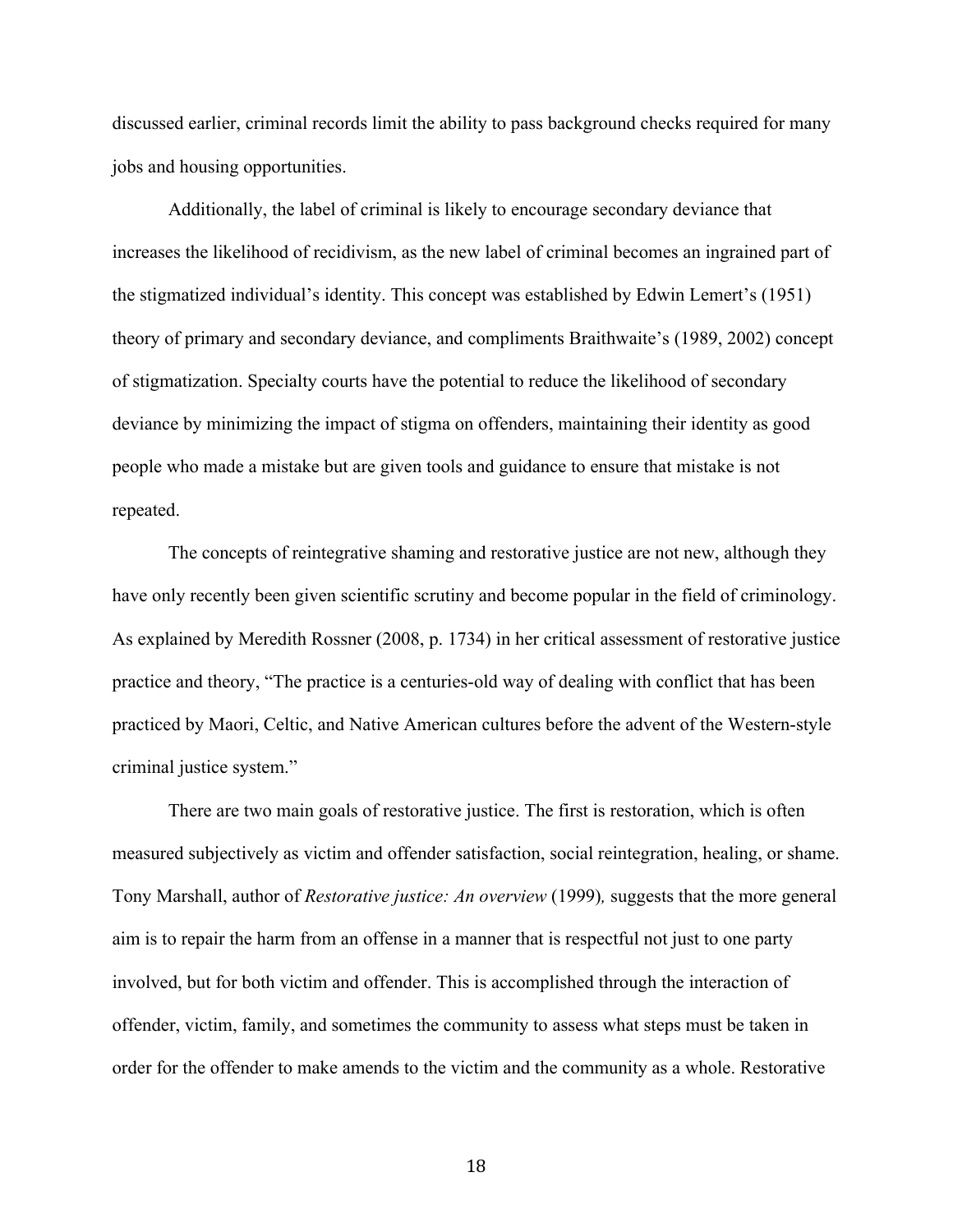justice is focused on achieving the best possible outcome for all parties effected by crime in the here and now.

The second goal of restorative justice is crime reduction. John Braithwaite's (1989) theory of reintegrative shaming is particularly useful in this respect. The theory suggests that the use of stigmatizing shaming rather than the reintegrative sort results in higher crime rates. Reintegrative shaming emphasizes the criminal act as bad, wrong, or evil while essentially preserving the identity of the offender as good (p. 272). Stigmatization labels the offender as an outcast of society, and no effort is made to reintegrate them with the community. For example, public arrest and criminal records or specific add-on labels for domestic violence or sexual offenses could be considered aspects of stigmatization in the modern American criminal justice system (Jacobs, 2006, p. 387). The vast divide between civilian and military cultures only adds to the stigmatization where many veterans already no longer feel like they fit in society.

The reform movement that followed the Civil War, eventually leading to the establishment of reformatories, was an early attempt at reintegrative shaming. Offenders were still incarcerated to shame the actual crime that led to their imprisonment, but emphasis was placed on attempting to restore offenders to a productive role in society. Although the techniques of the reformatory that included shock therapy, ice baths, and even lobotomies may not have been effective, the concept of eventually curing criminality in order to return the offender to society remained the same. These ideas guided the early founders of criminology, motivating Cesar Lombroso's search for the criminal mind (Cullen, Agnew & Wilcox, 2014, p. 31; Lombroso, 2006). The search continues to this day and the development of veteran treatment courts represents the newest advancement toward that endeavor.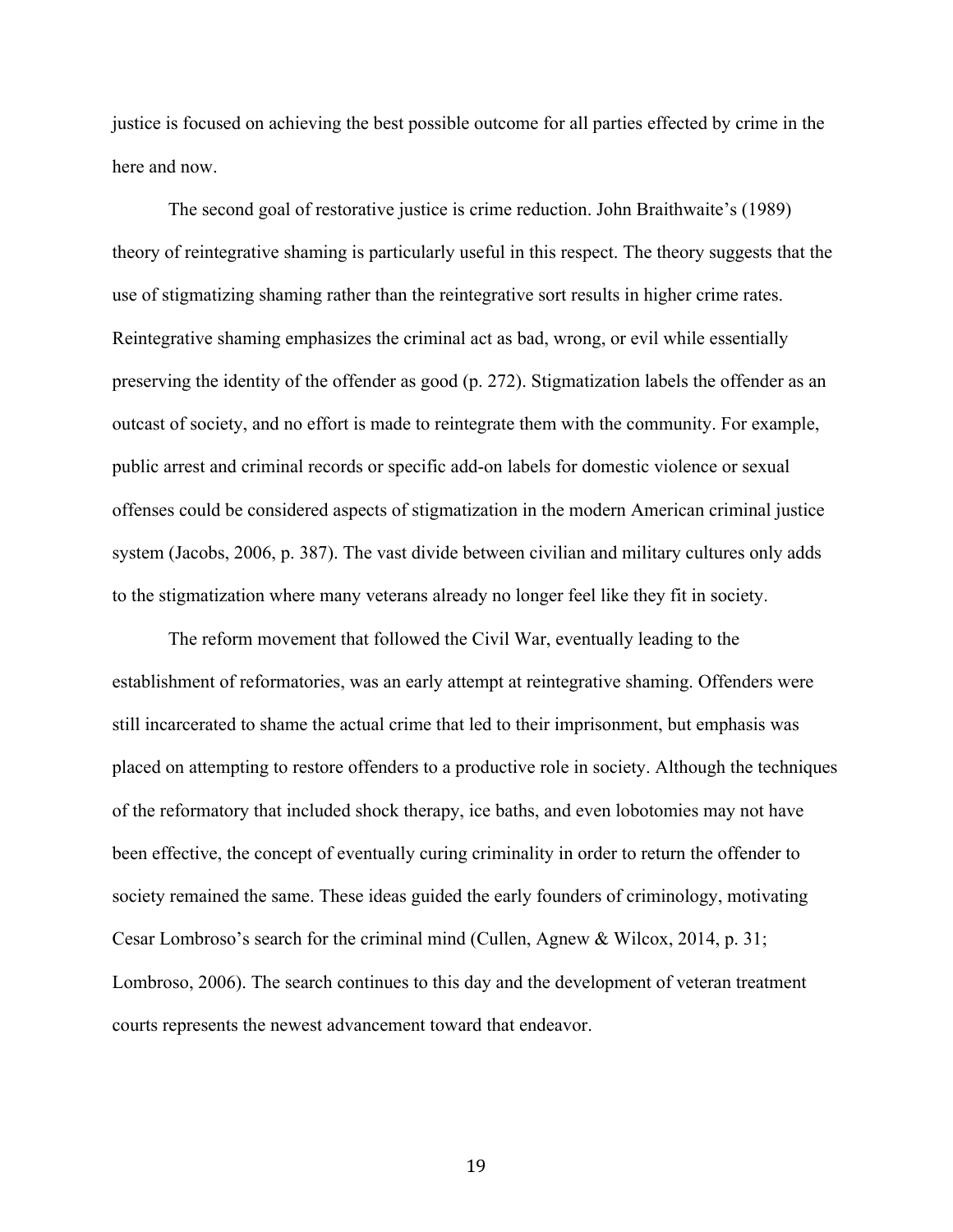#### CHAPTER 3

#### METHODOLOGY

#### **Objectives**

This review has two main objectives. The first is to establish cumulative knowledge on the current status of VTCs, with focus on the best practices that have been established thus far in the early developmental phases of the courts. This includes basic demographics, such as the current number of veteran treatment courts and where they are located. To aid further research, this also includes an analysis of the number of published research articles in relation to each state.

The second objective is to is to indicate the cultural competency of VTCs and researchers who publish about them. Cultural competency as assessed in relation to VTCs also indicates the level of interdisciplinary cooperation between the fields of criminology, criminal justice, psychology, psychiatry, theology, and sociology.

#### Systematic Review

The systematic review process utilized for this study follows guidelines established by The Campbell Collaboration Crime and Justice Coordinating Group (Crime and Justice, 2017). The Campbell Collaboration is an international organization that publishes systematic reviews of research findings on the effectiveness of social interventions (History, 2017). The Crime and Justice Coordinating Group specifically focuses on systematic reviews of research that focuses on methods to improve the quality of justice and reduce crime. The protocols for the methods used to conduct a Campbell Review (Guidelines, 2001, p. 2) are as follows:

1. Establish criteria for inclusion and exclusion of studies in the review

2. Establish a search strategy for identification of relevant studies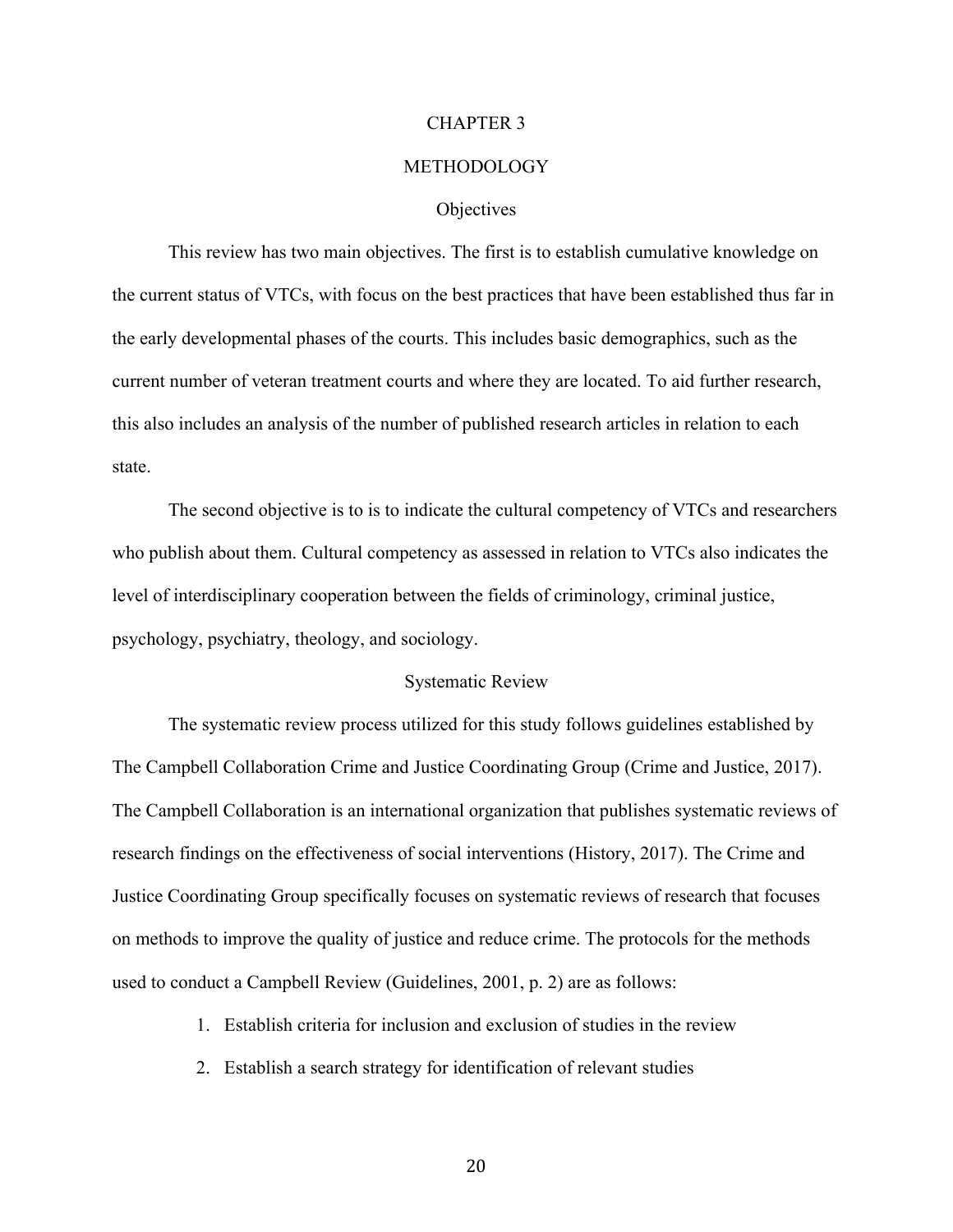- 3. Describe the methods used in the component studies
- 4. Establish criteria for determination of independent findings
- 5. Annotate details of study coding categories
- 6. Report statistical procedures and conventions
- 7. Assess the treatment of qualitative research

#### *Guiding Principles*

Moral injury and cultural competency may be key components that separate military veteran criminality and treatment courts apart from other types of offenders and specialty courts. The concepts of reintegrative shaming, restorative justice, and aftercare are key components contributing to reductions in recidivism and increased levels of success for specialty court graduates. Posttraumatic growth may be an appropriate measure of successful graduation from veteran treatment court, along with measures of recidivism and other secondary measures of success.

#### Data Collection and Analysis

#### *Search methods for identification of studies*

A systematic review of academic journal articles and texts related to veteran treatment courts, specialty courts, moral injury, posttraumatic growth and compassion fatigue was conducted. Searches included all electronic databases available through the University of Nevada, Las Vegas (UNLV) library, as well as those listed in article reference lists. Personal communication with key researchers and experts was utilized to further ensure all articles relevant to VTCs were collected and analyzed.

The search strategy employed focused on gathering all articles that specifically focused on empirically evaluating VTCs. Each database was searched using the concepts of veteran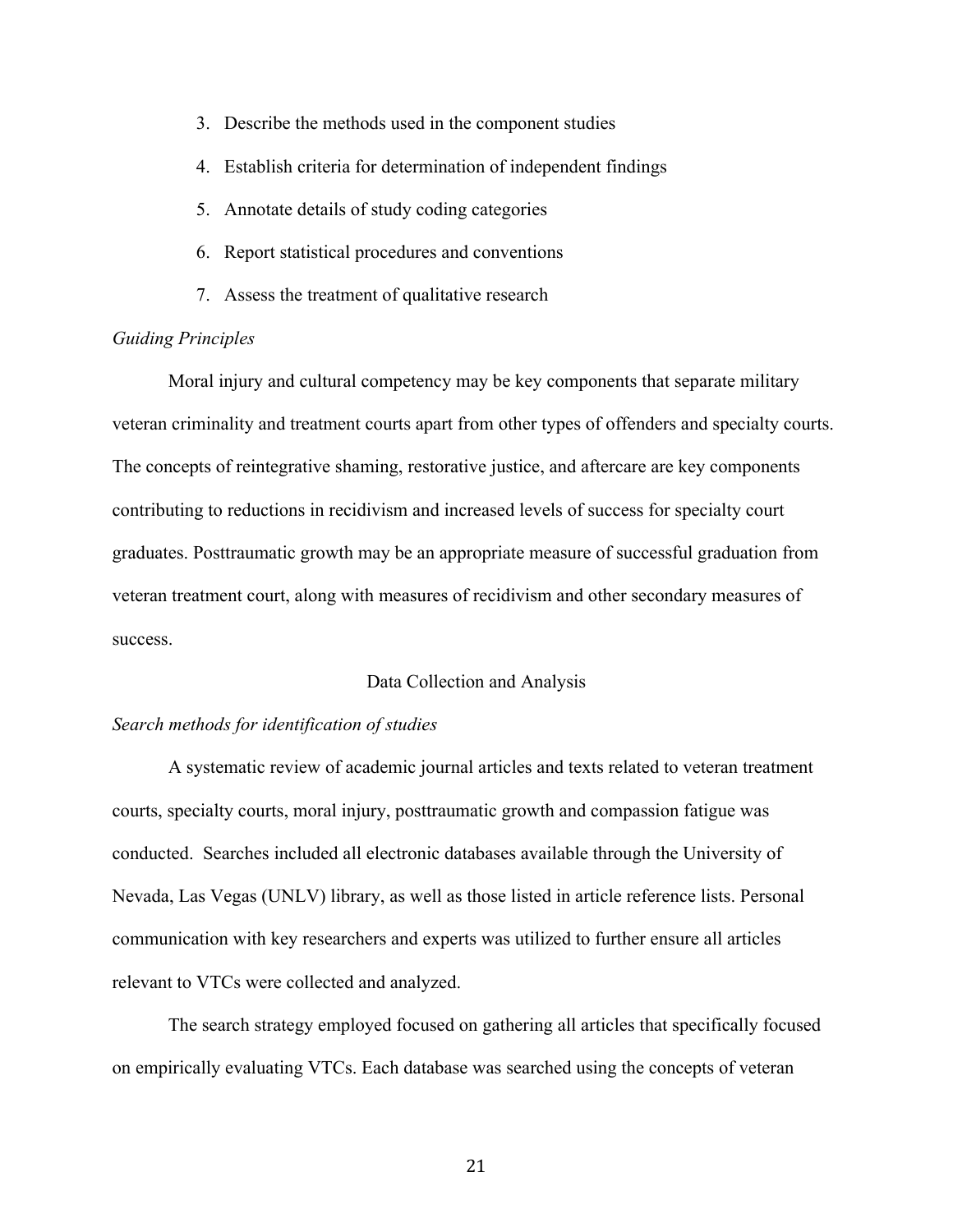treatment courts, specialty courts, moral injury and posttraumatic growth to maximize the likelihood that all articles relevant to veteran treatment courts would be gathered. Keywords relevant to each concept were utilized in searches to create a comprehensive list of related studies, and as many variations as possible were used in searches.

#### *Data Consolidation*

The first step in data collection began with searches of research databases available through the UNLV library. The databases utilized are listed in Appendix 1. Keywords were utilized to return all articles relevant to the four search categories of veteran treatment courts, specialty courts, moral injury, and posttraumatic growth. All article citations were transferred to RefWorks citation management software. Duplicates were removed to return the total number of responses for each search category, as displayed in *Figure 1*. The specialty court category was broken down into different types of special court designs to compare the level of research conducted on each type.



*Figure 1*: Total number of articles with search term in title or body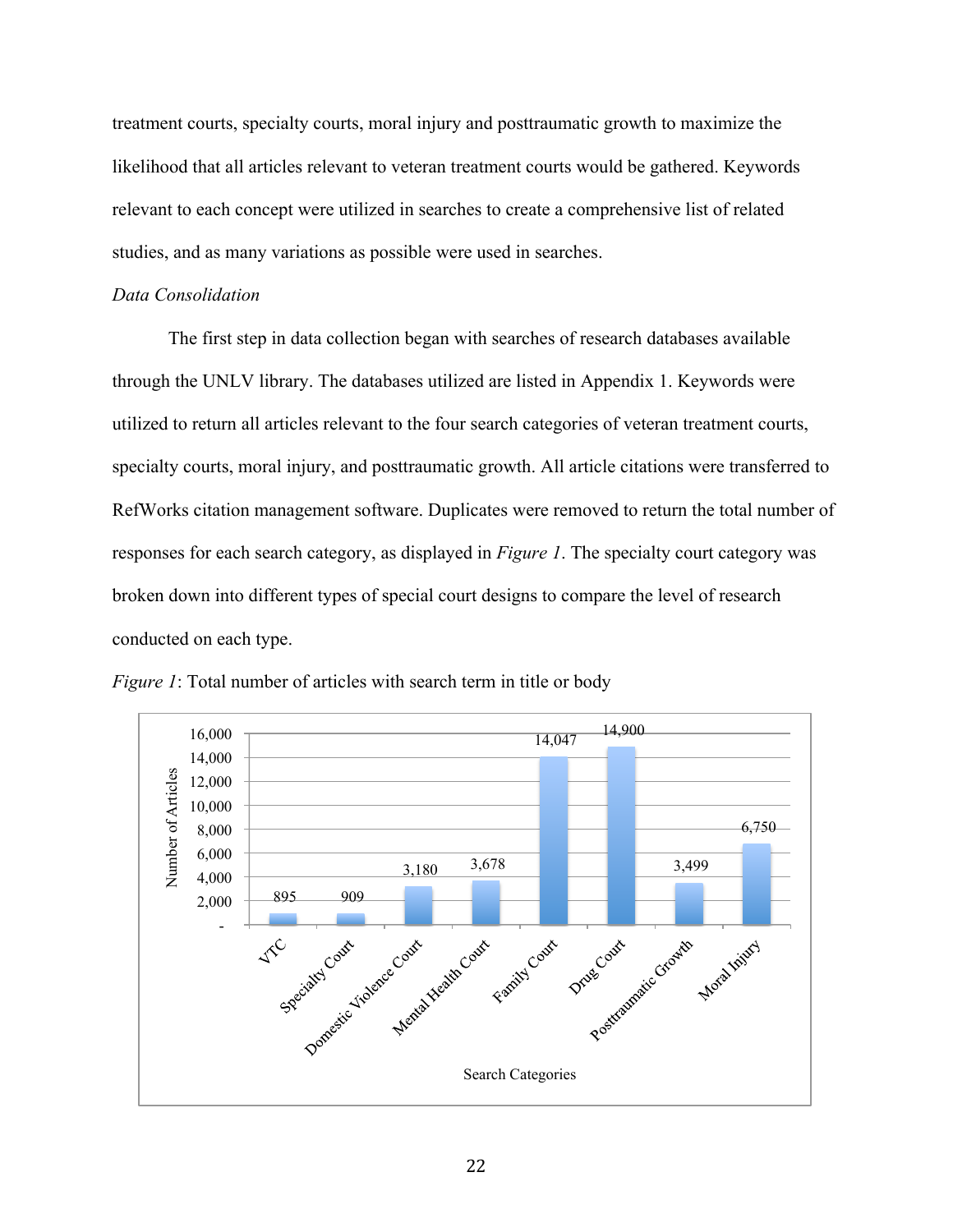Search results were analyzed as a two-step process. First, abstracts were read to assess the relevance of each study. Only peer-reviewed scholarly journal articles were accepted as relevant to the current review. Second, those studies excluded based on abstracts were scanned in full to insure they were correctly discarded. Each individual article analyzed served as the units of analysis. There was no use of human subjects, as all data was acquired secondarily through academic journal databases, library resources and referral from key researchers. The reference lists from each article identified in the initial database search were consulted to ensure a more comprehensive and thorough analysis of all related and current research. The final count of relevant articles is displayed in *Figure 2*.





Finally, journal articles within the VTC category were searched for the terms "moral injury," "posttraumatic growth," "aftercare," "cultural competency," and "compassion fatigue." These are the terms chosen as dependent variables. The number of times each term appeared in the VTC articles is displayed in *Figure 3*.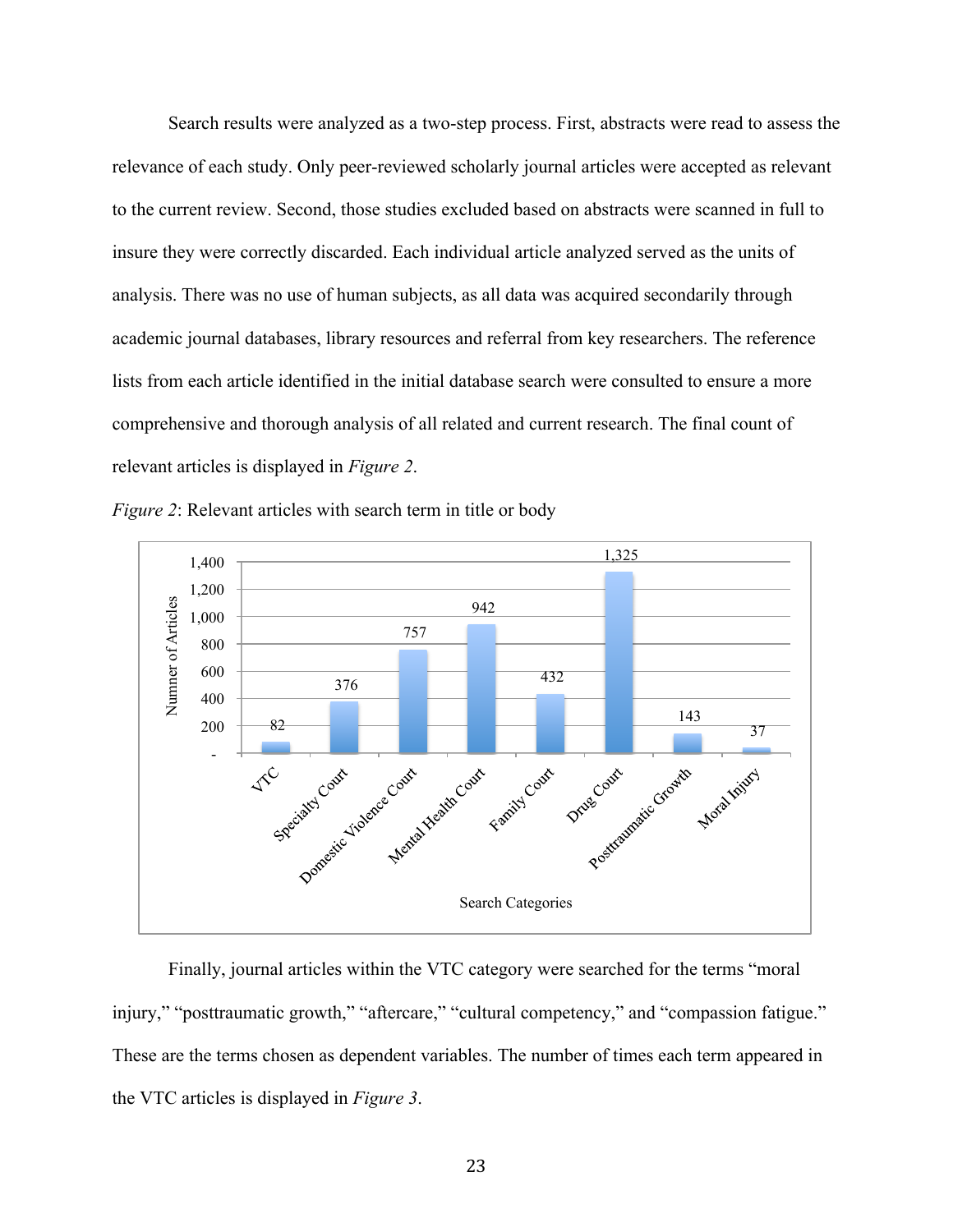

*Figure 3*: Dependent variable appearances in VTC articles

A final quantitative analysis assessed how many VTCs there are in each state and the maximum number of veteran clients served by each state's VTCs. These results are displayed in Table 2. The number of veterans incarcerated in each state was assessed as eight percent of each state's total incarcerated population, as indicated by the most recent Bureau of Justice Statistics available (Bronson, Carson & Noonan, 2015; Carson, 2018).

The maximum number of potential clients served by each state's VTCs was established by averaging the annual capacity of the four National Association of Drug Court Professionals' (NADCP) Justice for Vets' mentor courts (Erickson, 2016b; Justice for Vets, 2018). The four mentor courts are located in Jacksonville, Florida; Colorado Springs, Colorado; Buffalo, New York and Billings, Montana. The Jacksonville VTC serves 70 veteran defendants annually (The Florida Times-Union, 2017). The VTC in Billings serves 40 annually (Alcohol Monitoring Systems, 2018). The Colorado Springs VTC served an average of 48 veterans between December 2009 and October 2015 (Erickson, 2016a, p. 222). The mentor VTC located in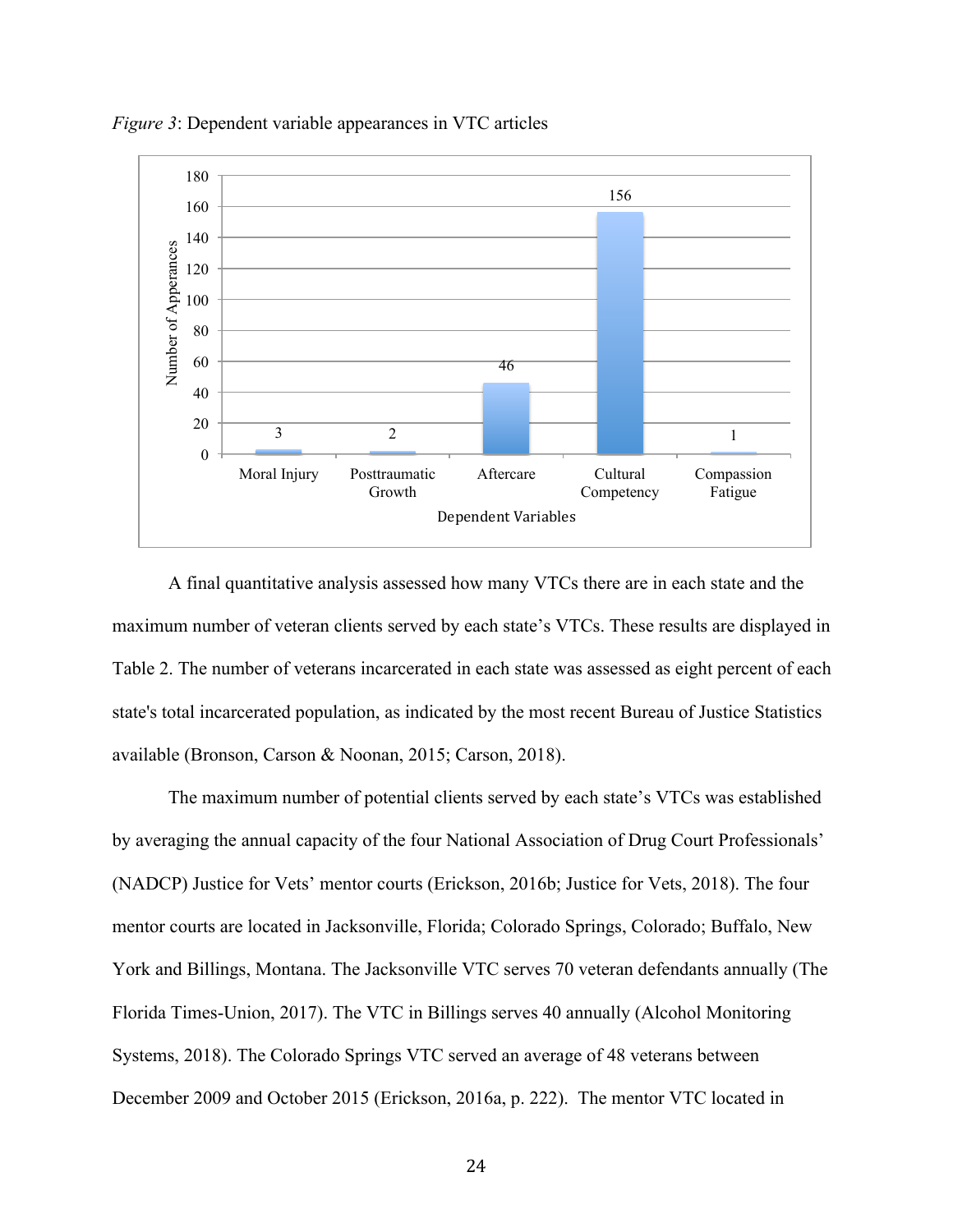Buffalo serves 90 veteran defendants annually (McMichael, 2011, p. 4). The average annual service of the four courts is 62. The number of VTCs located in each state was established from the latest available data from the NADCP's Justice for Vets program (Justice for Vets, 2016).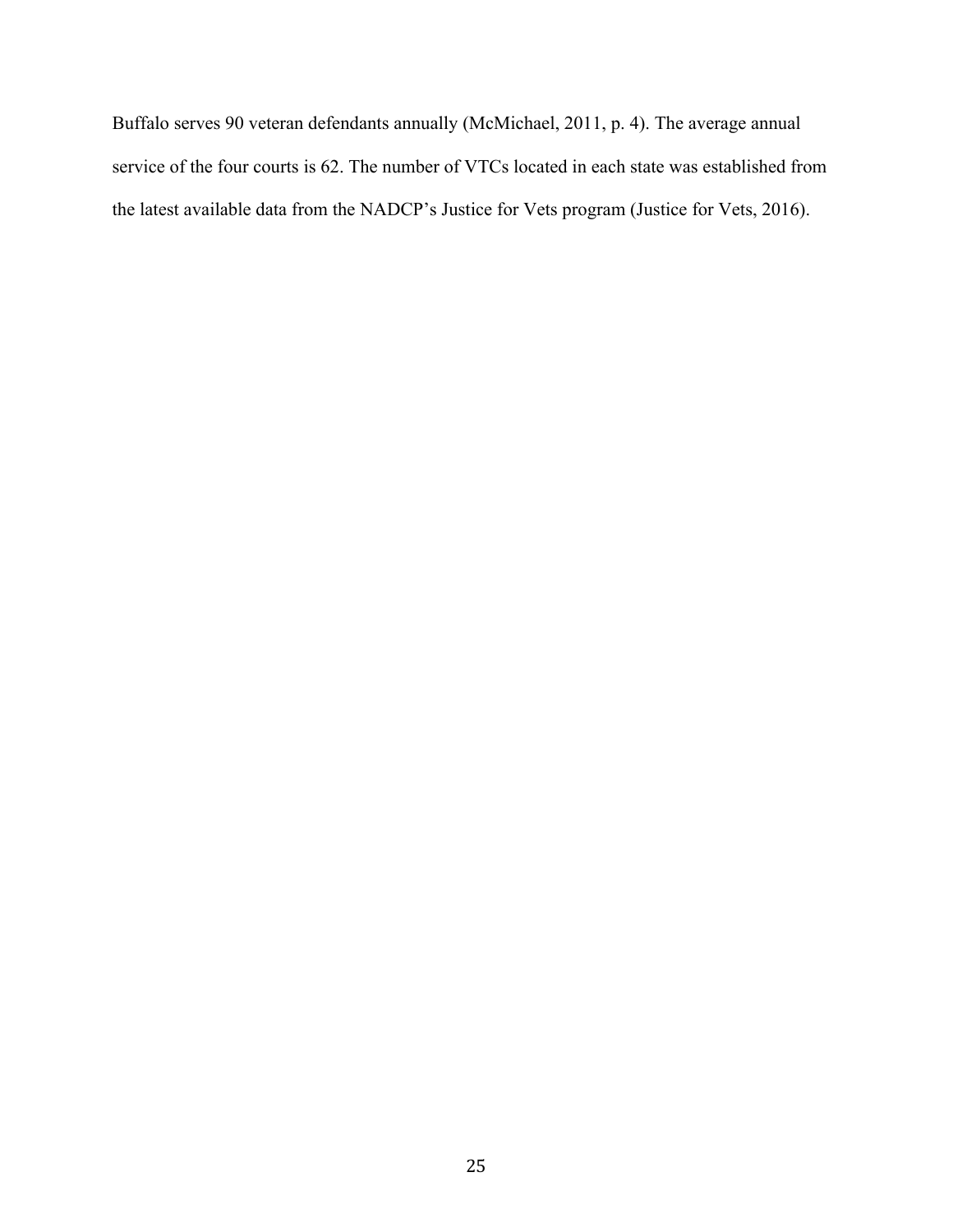#### CHAPTER 4

#### **FINDINGS**

As shown in Table 2, the maximum annual capacity of all veteran treatment courts combined is about 20,770 when utilizing the latest data available from the NADCP. This number is lower than the total number of VTCs indicated by Veterans Administration' (VA) data, which states that there are 461 VTCs (Flatley, Clark, Rosenthal & Blue-Howells, 2017, p. 1), but the VA's inventory does not account for each state individually as the NADCP data does. Also, the VA's inventory includes court programs that are actually dockets within other courts rather than stand-alone specialty court programs. According to the VA inventory, only 75 percent of the 461 courts included in their count are separately designated VTCs. The estimated annual maximum capacity of the 461 VTCs is 28,582.

According to the U.S. Department of Justice, military veterans account for eight percent of all inmates in state and federal prisons and local jails (Bronson et al., 2015). The latest Bureau of Justice Statistics' data available indicates that the total prison population was 1,505,400 in 2016 (Carson, 2018), so the estimated current incarcerated veteran population is 120,432.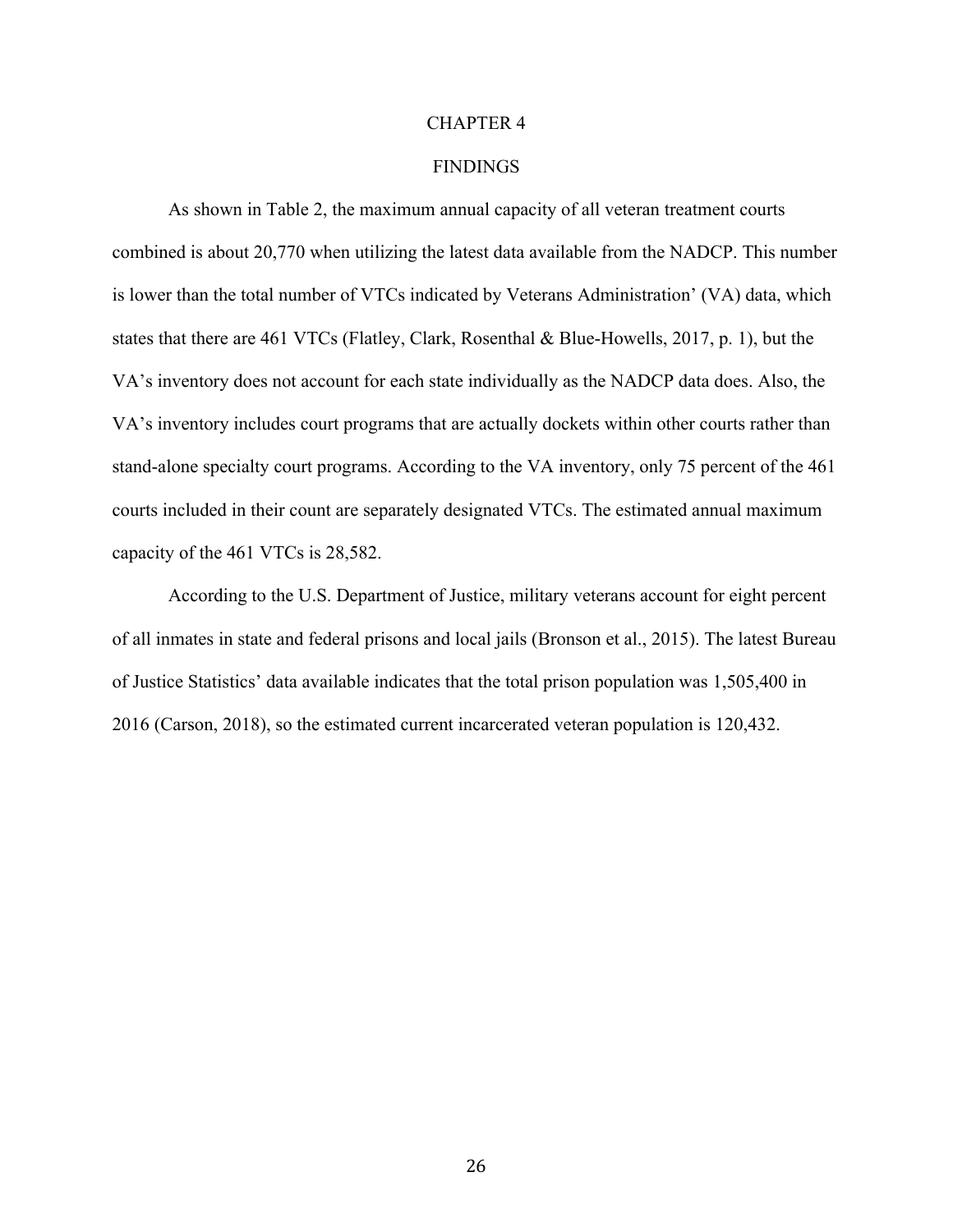#### Table 2

| State/Territory | <b>VTCs</b>      | Maximum  | Nebraska       | 0                | $\boldsymbol{0}$ |
|-----------------|------------------|----------|----------------|------------------|------------------|
|                 |                  | Capacity | Nevada         | 5                | 310              |
| Alabama         | 20               | 1,240    | New Hampshire  | 0                | 0                |
| Alaska          | 1                | 62       | New Jersey     | 0                | $\boldsymbol{0}$ |
| Arizona         | 11               | 682      | New Mexico     |                  | 62               |
| Arkansas        | 11               | 682      | New York       | $\overline{c}$   | 124              |
| California      | 27               | 1,674    | North Carolina | 3                | 186              |
| Colorado        | 6                | 372      | North Dakota   | 0                | $\theta$         |
| Connecticut     | $\boldsymbol{0}$ | $\theta$ | Ohio           | 19               | 1,178            |
| Delaware        | 3                | 186      | Oklahoma       | $\overline{c}$   | 124              |
| Florida         | 21               | 1,302    | Oregon         | 4                | 248              |
| Georgia         | 18               | 1,116    | Pennsylvania   | 18               | 1,116            |
| Hawaii          | $\overline{c}$   | 124      | Rhode Island   | 1                | 62               |
| Idaho           | $\overline{4}$   | 248      | South Carolina | 3                | 186              |
| Illinois        | 17               | 1,054    | South Dakota   | $\overline{c}$   | 124              |
| Indiana         | 15               | 930      | Tennessee      | 5                | 310              |
| Iowa            |                  | 62       | Texas          | 24               | 1,488            |
| Kansas          |                  | 62       | Utah           | $\overline{c}$   | 124              |
| Kentucky        | 5                | 310      | Vermont        | $\boldsymbol{0}$ | $\mathbf{0}$     |
| Louisiana       | 4                | 248      | Virginia       | 0                | $\boldsymbol{0}$ |
| Maine           |                  | 62       | Washington     | 10               | 620              |
| Maryland        | $\overline{c}$   | 124      | West Virginia  | $\boldsymbol{0}$ | $\theta$         |
| Massachusetts   | $\overline{c}$   | 124      | Wisconsin      | 10               | 620              |
| Michigan        | 22               | 1,364    | Wyoming        |                  | 62               |
| Minnesota       | 12               | 744      | Guam           |                  | 62               |
| Mississippi     | 1                | 62       | Ft. Hood Army  | 1                | 62               |
| Missouri        | 11               | 682      | Base           |                  |                  |
| Montana         | 3                | 186      | Total          | 333              | 20,770           |

*The number and maximum capacity of Veteran Treatment Courts located in each state.*

A previous evaluation of incarcerated veterans in 2004 (Bronson et al., 2015) estimated that veterans accounted for ten percent of the total incarcerated population. Bronson et al. note that the reduction to eight percent is consistent with a decline in the number of veterans in the overall U.S. population, but it is not known whether VTCs have had any impact on the incarceration of veterans.

Keywords were chosen to indicate interdisciplinarily how VTCs may differ from other forms of specialized court programs. The most common variable that was used to distinguish VTCs was cultural competency. Aftercare also sets VTCs apart from other court programs, as most VTC participants have unique access to follow-up care through the Veterans Health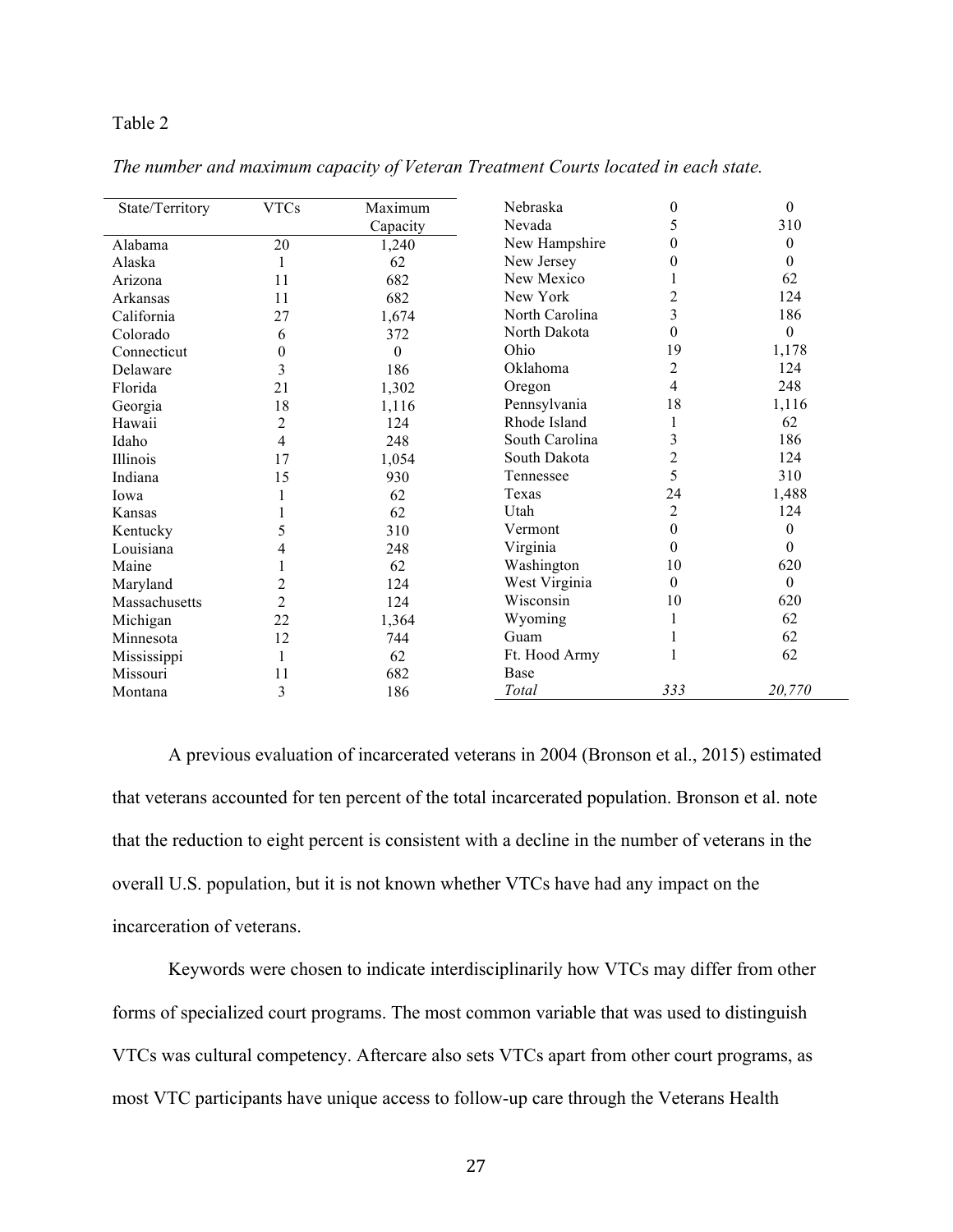Administration and other veteran support organizations that aren't available to the general public.

#### *Outcome Measures*

As with all correctional programs in criminal justice, veteran treatment court success is primarily measured by the prevalence of new crimes committed by prior clients. There is no operationalized standard for how recidivism is actually measured, however. Most VTCs have not existed long enough to have a single graduate from their program, and those that do have a record of graduates can only account for recidivism in the last couple years. One of the earliest VTCs established in 2008 in Buffalo, New York boasts a zero percent recidivism rate (Russell, 2011, p. 397). In contrast, the oldest VTC in the nation, established in 2004 in Anchorage, Alaska, has averaged a recidivism rate of 45 percent (Arno, 2015, p. 1067). Since any sort of longitudinal evaluation is impossible due to the recency of VTC developments, many emphasize program completion as an indicator of success.

The Buffalo VTC has had 26 of its 202 enrollees drop out of the program, and none of the veterans who graduated have been rearrested. Nationwide, the NADCP has stated that 70 percent of the veterans who enroll in a VTC complete the program, and 75 percent of those graduates were not rearrested within the first two years following graduation (Arno, 2015, p. 1050). Lucas & Hanrahan (2016) differentiate between internal and external success. The researchers explain that program compliance is viewed as most important to internal success, defined as the functioning of the courtroom workgroup, but the relationship of compliance to veteran success, or rather external success, has not been established. Graduation rates are difficult to compare across VTCs, since there is no standard criteria of how to graduate. Some programs may be more or less vigorous than others.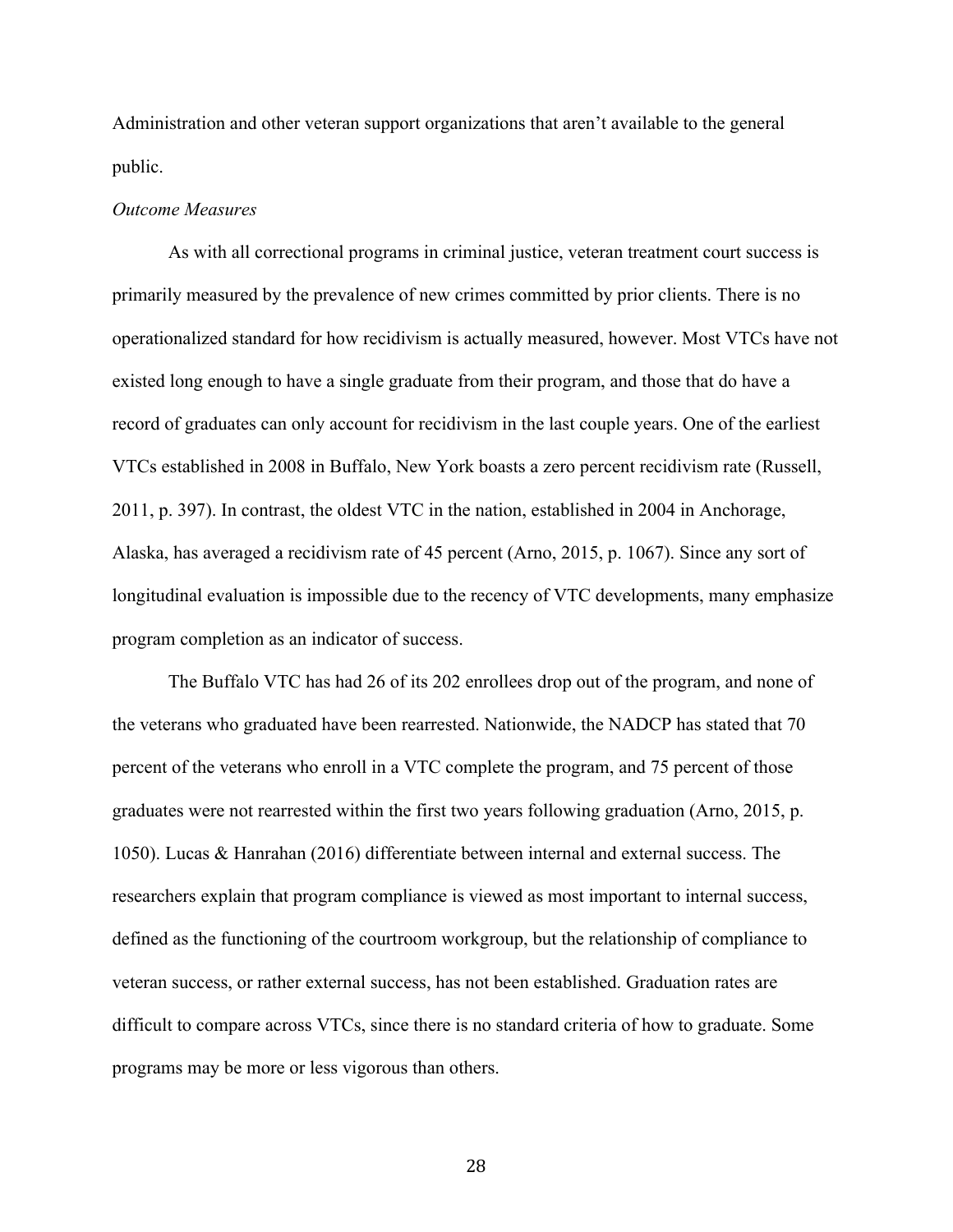Judge Robert Russell of the Buffalo VTC, along with several other judges (Lucas & Hanrahan, 2016, p. 57; Russell, 2015, p. 370), stresses that neither recidivism or graduation rates truly describe the success of VTC participants or even the program itself. Judge Russell states that success may be better measured by the positive changes that occur in individual participants lives. Even without directly utilizing the term posttraumatic growth, Judge Russell's sentiment echoes that of many researchers and VTC stakeholders. The posttraumatic growth inventory is a psychological tool developed to measure such positive improvements, and particularly applies to military veterans (Cox, 2017). This review found that it may be the best measure of VTC success, in addition to recidivism, sobriety, and graduation rates.

#### *Stakeholders*

The members of the courtroom workgroup consist of all the same actors as any conventional criminal court, along with several additional members of the treatment team. The courtroom workgroup is encouraged to work together toward the common goal of rehabilitating the offending veteran while protecting the safety of the public. Additional members often include at least one representative from the Veterans Administration (VA), who is most typically a Veteran Justice Outreach (VJO) coordinator specifically assigned to assist with developing treatment plans through the Veterans Health Administration for veterans involved with the criminal justice system. Only 5% of VJO coordinators are licensed psychologists (Smee, 2013, p. 259). The absence of forensic psychiatrists or psychologists was highlighted as a major problem inhibiting the effectiveness of VTCs. The VJO program developed out of a VA commitment to end homelessness among military veterans where researchers found that the most common correlate with homelessness was criminal records that inhibit the ability to obtain stable housing and meaningful work (Tsai et al., 2014, p. 362).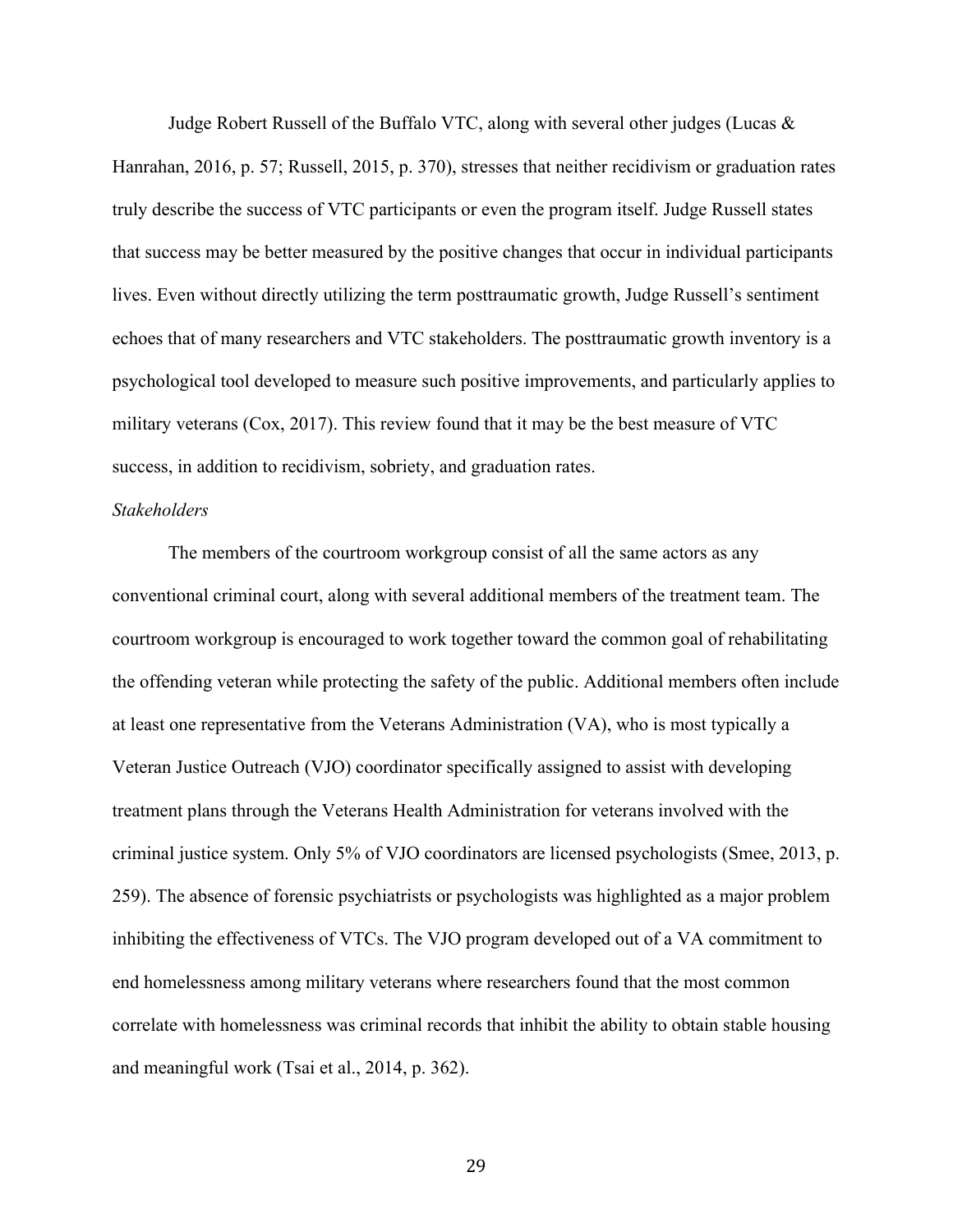Additional team members often include representatives from state departments of veteran affairs, local social workers from VA-affiliated Vet Centers, volunteer peer mentors, nonprofit veteran service organization representatives, state agencies that typically represent housing or unemployment service providers, parole or probation officers, and a military representative such as a Judge Advocate General (JAG) attorney. Linkage with the Veterans Administration is noted as a key factor for every VTC. Each cites that this helps the veteran obtain the best care free of cost and minimizes the burden on state resources. It has also been argued that the inclusion of peer mentors greatly impacts the success of the court. Arno (2015, p. 1067) notes that the absence of peer mentors may account for the 45 percent recidivism rate associated with the Anchorage VTC, whereas the Buffalo VTC that does utilize peer mentors has so far maintained a recidivism rate of zero percent.

Each VTC, particularly those that began prior to the availability of large federal grants, began as a result of exemplary advocacy and coordination of leadership by one individual, or champion (Robinson & Tate, 2016, p. 34). Robinson notes that such champions have generally been judges aware of military culture and are often veteran's themselves, and each has made significant sacrifices to ensure the successful implementation and ongoing support of their VTC. For example, all VTC judges in Pennsylvania perform their work in the VTC in addition to their current calendar of cases in order to minimize state costs. Judge Murphy of the Anchorage VTC established his court by volunteering all of his time to establish the court without a single dime in funding, and also faced opposition and skepticism (Smith, 2012, p. 97). It would be four years before even one other VTC existed in the nation (Russell, 2015), so there was no precedent for Judge Murphy to follow. The mentors who give their time to support veteran defendants through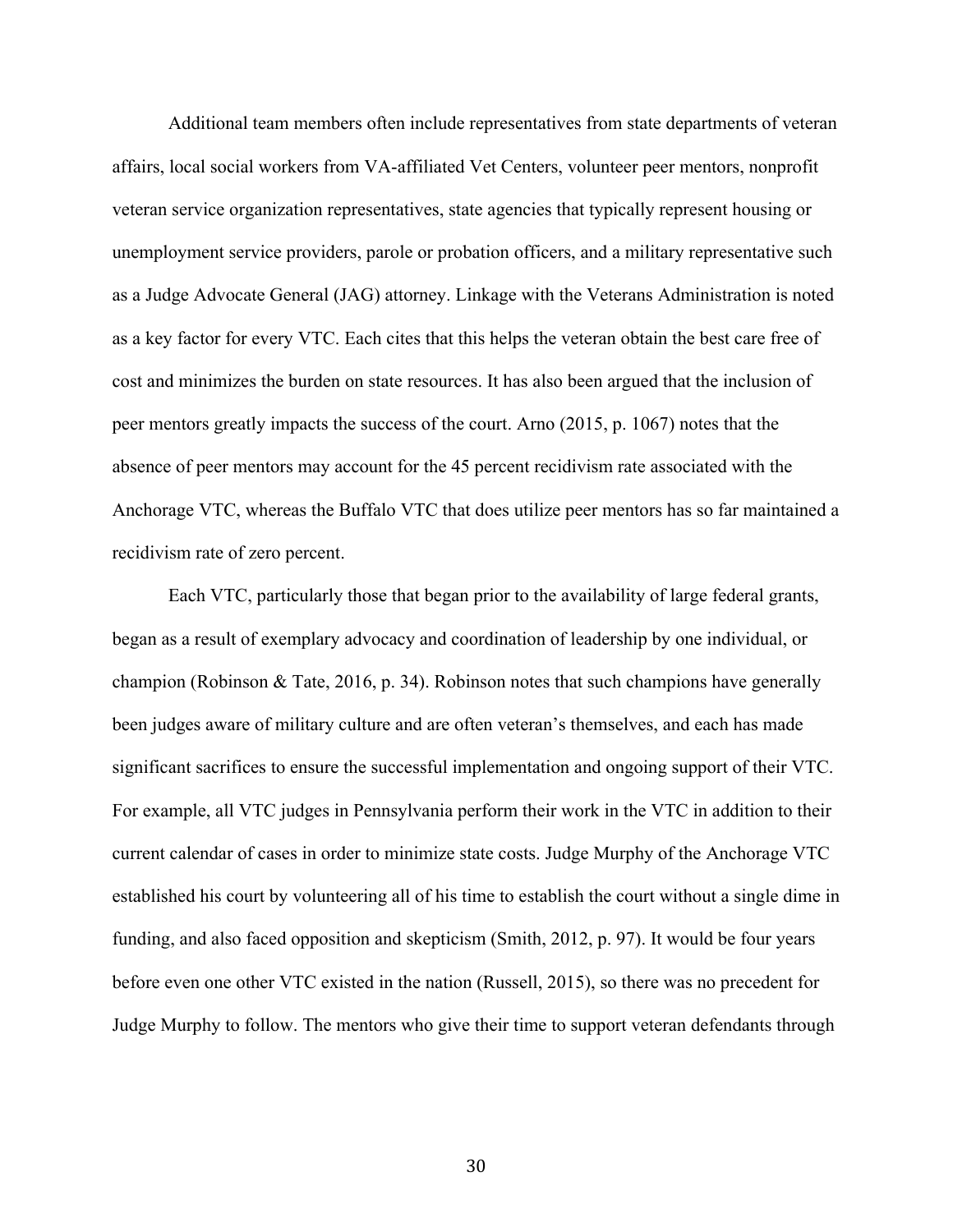the VTC process also do so on a volunteer basis. Individual personalities may make a greater impact on successful outcomes than the actual program structure alone (Sinnott, 2016, p. 1).

The judge is cited by every VTC as serving the most crucial role toward program success. The judge must take on several roles to be successful at motivating positive change in the veteran defendants. These roles include that of mentor, supervisor, social worker, and commanding officer. The Army installation Ft. Hood maintains a VTC that is available to both veterans and Soldiers who are being processed out of the military for disciplinary reasons. The judge in charge of this VTC utilizes a unique method to connect with the defendants in his courtroom by changing into civilian clothing absent of any robes following formal proceedings and engages the court in a round table setting (Robinson, & Tate, 2016, p. 33). The tenets of motivational interviewing are important characteristics of an effective VTC judge (Miller & Rollnick, 2013). These include particular communication and listening skills, collaborative problem solving techniques, and techniques of persuasion.

One particular example was observed by author of the current study during a VTC session in Nevada that exemplified the motivational interviewing strategy of an effective VTC judge. The presiding judge had collected many urinalysis results over several weeks from one veteran defendant. The veteran had initially stated that he did not have a problem with alcohol and had refused substance abuse treatment as he felt it wasn't needed. Nonetheless, he was still required to abstain as a requirement of the VTC program. The judge could have sanctioned the defendant after the first failed urinalysis, but instead accrued several before confronting the veteran. The judge used them to demonstrate to the veteran that there may be a need for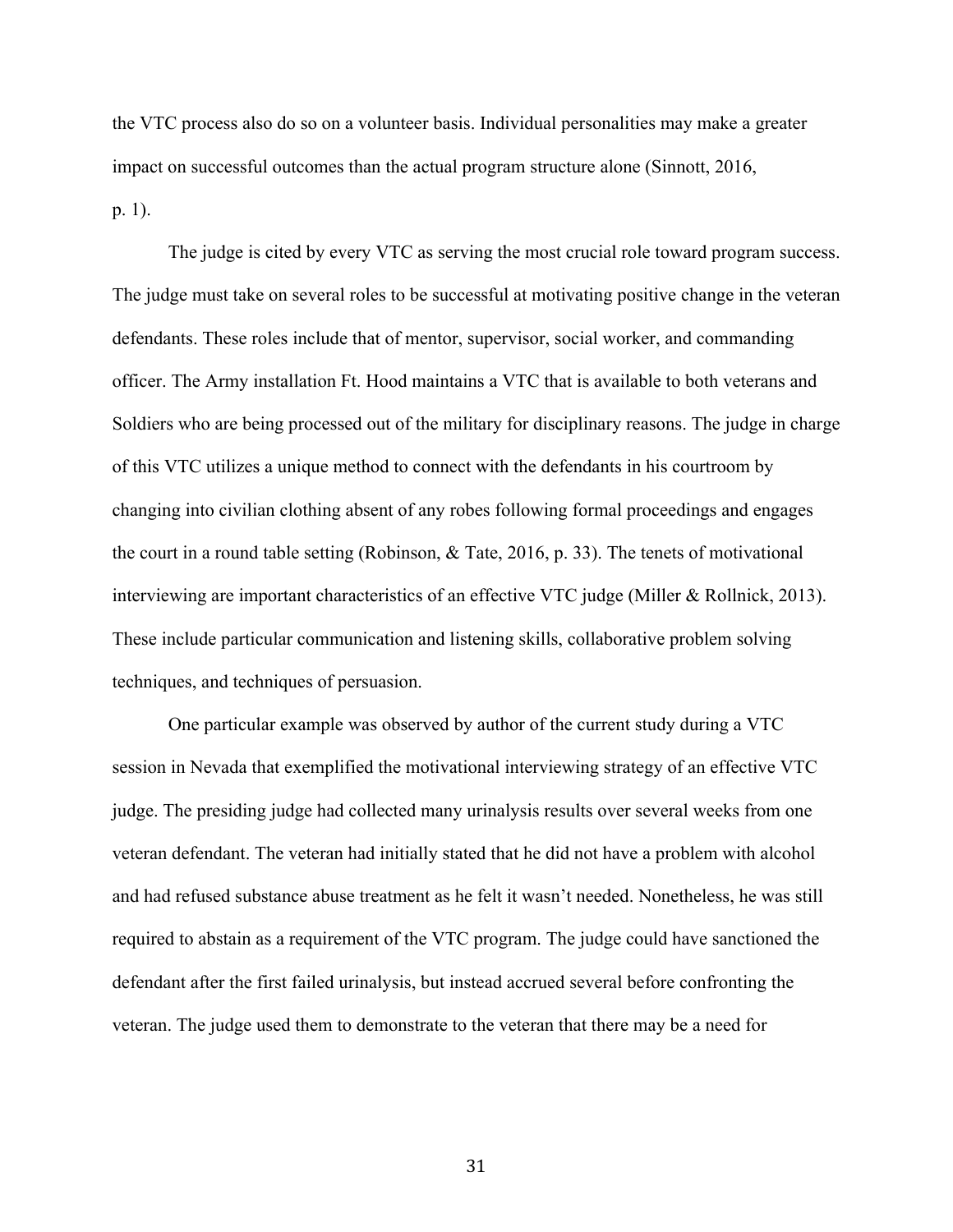treatment and ultimately let the defendant himself draw that conclusion based on the evidence presented.

#### *Entrance requirements*

Deciding which veterans gain access to VTCs and which ones are processed through the conventional court system is the most controversial aspect of the specialty courts. There are no national standards for entrance into a VTC. Some courts (6%) will only accept combat veterans (Flatley et al., 2017). Some will only accept veterans who served after September 11, 2001 (2%). Some courts will only accept veterans who have military related mental health conditions (20%). Most will allow veterans who are ineligible for VA health care benefits (68%), while others will allow active duty (71%), and reservist or National Guard members (67%). Most will accept both misdemeanor and felony charges (66%), and a large portion will also accept violent offenses (62%). Some will only accept violent offenses if they involve domestic violence (18%), whereas others will allow violent offenses excluding domestic violence (4%).

Many courts require a veteran to retain a mental health diagnosis. An encounter with the criminal justice system may be the first indicator a veteran has that there is anything amiss in their life, however, so a VTC may be a veteran's first opportunity for assessment and treatment. This is reflected in military culture stigma against weakness, exemplified by General George Patton's "slap heard round the world" during World War II. While visiting an evacuation hospital in Sicily, the General encountered a soldier with no visible wounds. Upon learning that the soldier was there due to a diagnosis of psychoneurosis, the General screamed at the soldier, slapped him across the face, and ordered him removed from the hospital. The General explained that "I won't have these other brave boys seeing such a bastard babied" (Perlin, 2013, p. 459).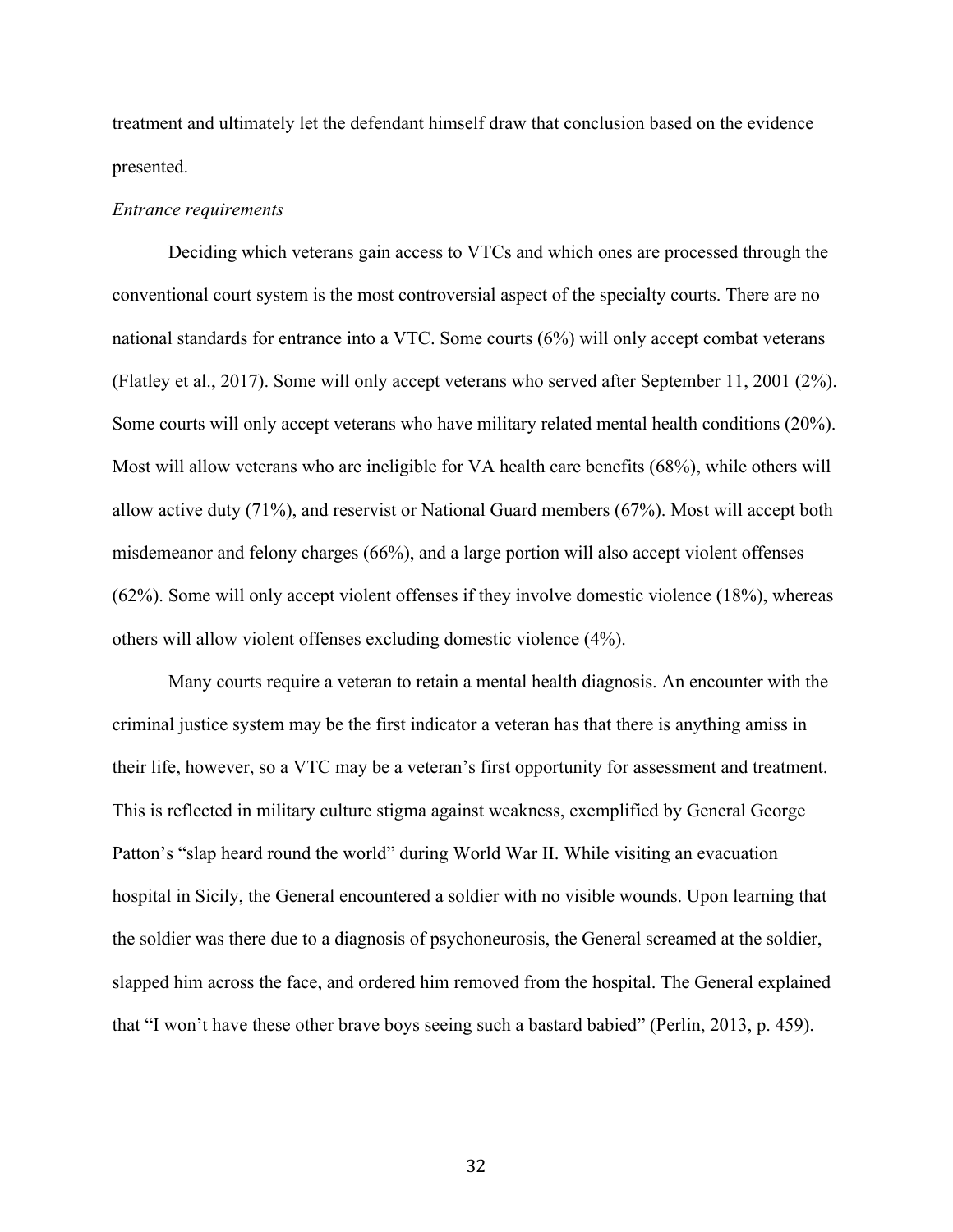The gatekeeper of nearly all veteran courts evaluated in the current study is the prosecutor. While the entire courtroom workgroup may be allowed input, it is the district attorney who must grant final approval for those admitted to a VTC. The role of the prosecutor as gatekeeper has been criticized as basing enrollment on pretextualism (Erickson, 2016b, p. 77). Cherry-picking defendants for participation confounds measures of success and any analysis of VTC characteristics that may impact such success rates. One example is the Buffalo VTC that boasts a recidivism rate of zero percent and a high level of program graduates.

Buffalo excludes nonviolent offenses, however, so it is impossible to compare the program with another that does include violent offenders. It is possible that the veterans chosen for participation in the Buffalo VTC were not likely to reoffend no matter how their case was processed. In contrast, the Orange County Combat Veterans Court in California accepts all violent offenses besides murder and sexual assault. Judge Wendy Lindley (Russell, 2015, p. 396) argues that "if our goal is to protect our communities and make them a safer place, then why wouldn't we take cases of violence?"

Mikkelson (2010, p. 4) notes an additional issue with identifying potential clients for VTCs, particularly in how the term veteran is defined. The current method for identifying veterans is generally to ask them to identify themselves at some point during the booking or arrest process. Many veterans do not identify themselves, however, as the cultural definition varies among different servicemembers and those who served in different eras. Some only consider a veteran to be someone who served in combat, only those who were discharged honorably, or only those who served on active duty. Many courts limit their services to honorably discharged veterans, but mental health problems could manifest while a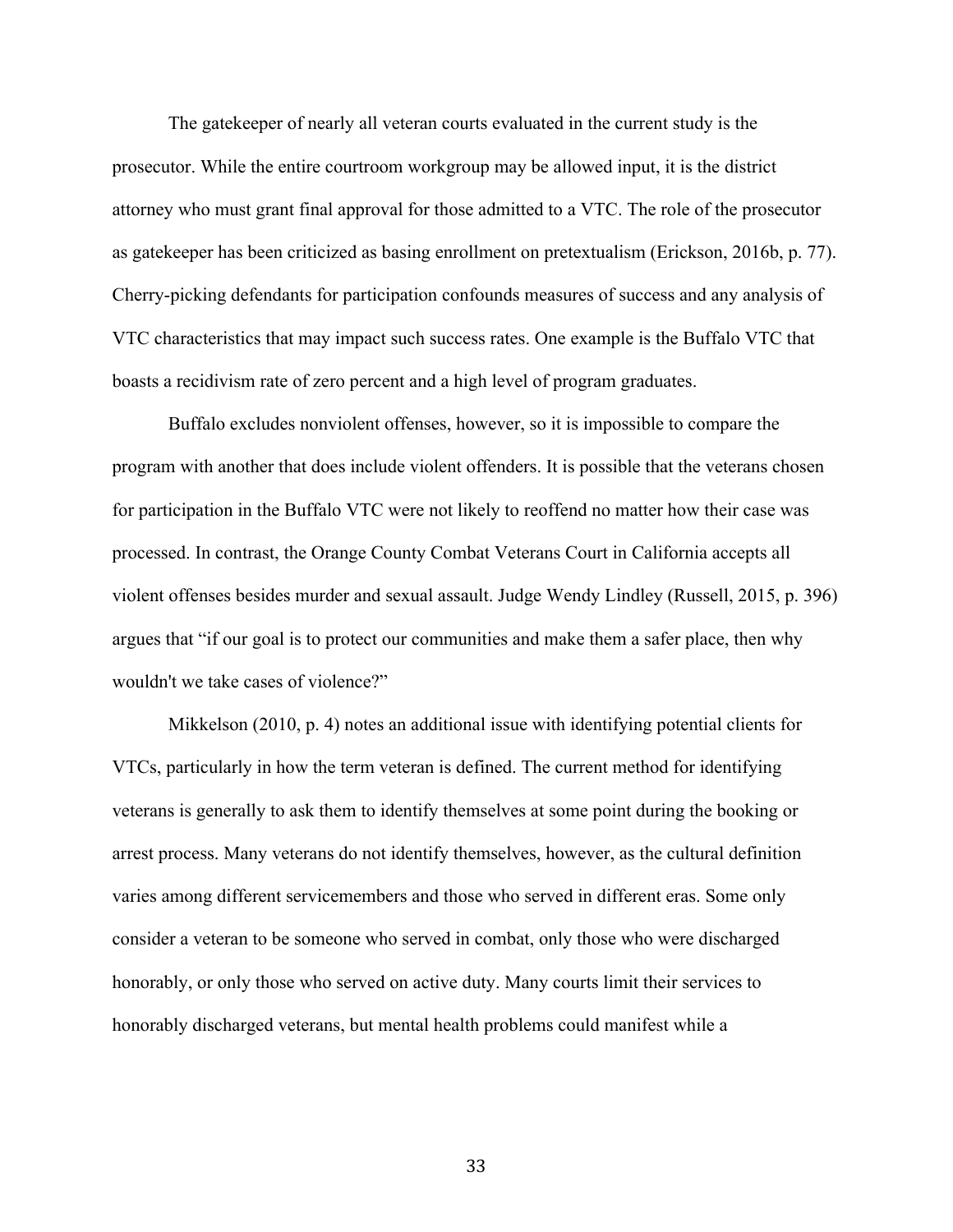servicemember is still activated, leading to a discharge that is Other Than Honorable (OTH). Between 2006 and 2009, 76 thousand soldiers were given OTH discharges (Merriam, 2015). *Curriculum*

Generally, all VTCs draw their basic program curriculum from drug and mental health treatment courts. Justice for Vets, the primary organization that has trained and assisted in the establishment of veteran treatment courts, is a division of the National Association of Drug Court Professionals (The History, 2016). Similar to drug courts, VTCs operate on a graduated or tiered system of involvement. As participants progress through stages, they are granted more freedom in the form of less frequent court appearances or substance use testing. As with drug and mental health courts, a primary function of VTCs is to ensure abstinence from drugs and alcohol. Participants are subjected to random monitoring systems that vary depending on the type of screening and level of intrusion deemed appropriate.

Operant conditioning forms the basis of achieving program adherence among participants, which requires the four parameters of certainty, celerity, magnitude, and fairness in order to be successful (Russell, 2015, p. 389). Certainty is the most important parameter and means that rewards or punishments should be applied every time they are warranted.

Celerity refers to the immediacy in which a reward or punishment is enacted in relation to the infraction or achievement it is related to, and more frequent court appearances allow for greater celerity. The majority of VTCs (41%) meet two or three times per month, slightly less (39%) meet one or two times per week, and the rest meet every two to three months or less (Flatley et al., 2017, p. 4).

Magnitude refers to the level of severity, and moderate severity is noted as being more effective than more severe. Utilizing less severe sanctions may be explained best by the fourth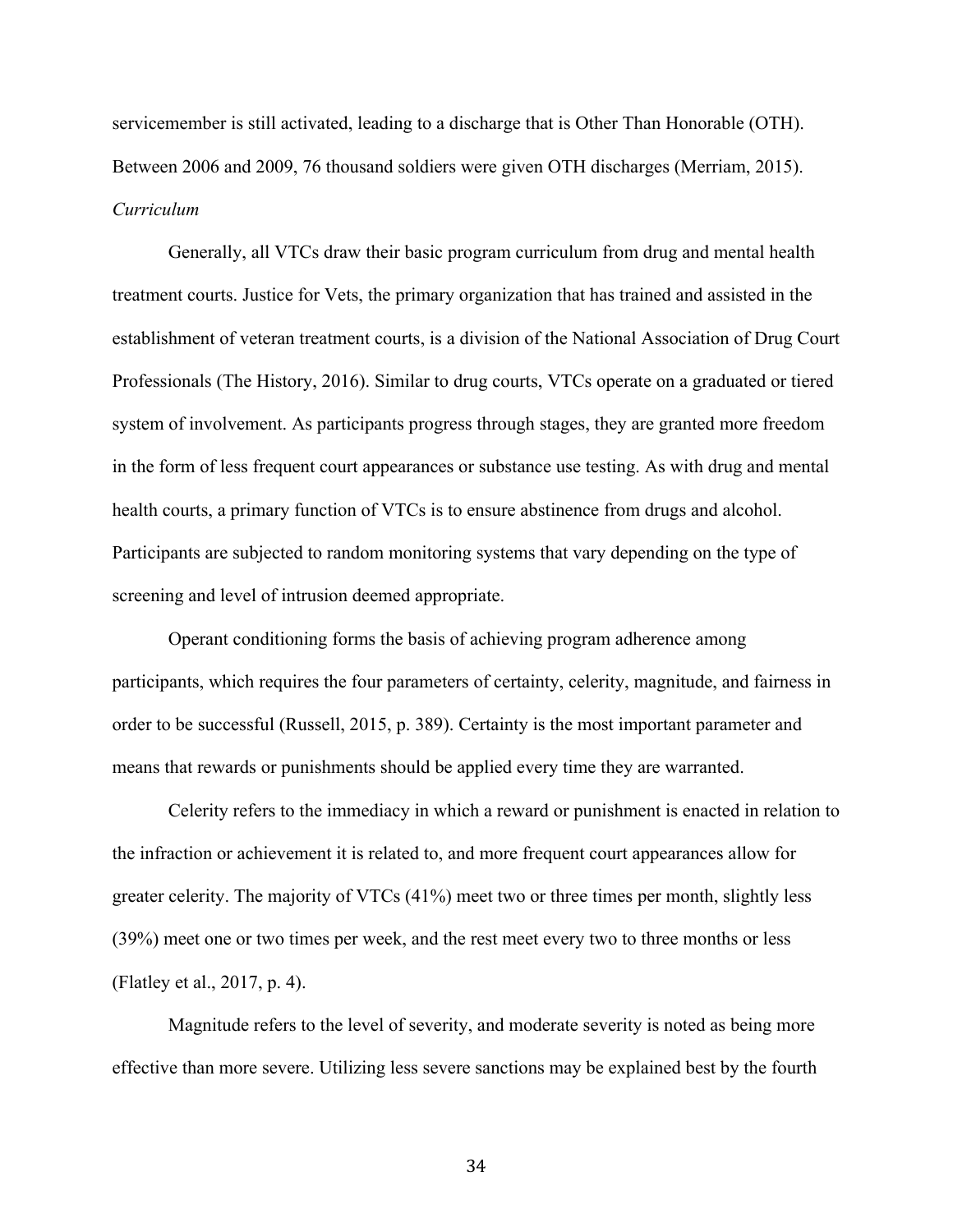parameter, which is fairness of the process, and is based on the participant's perception of the application of the first three parameters. Judge Russell (2015, pp. 389-390) notes that perception is guided by whether a person feels they were treated in an equivalent manner to someone else in a similar circumstance, whether they were granted a fair opportunity to voice their interpretation of events, and whether they were afforded dignity and respect.

All VTCs have guidelines for ejection if necessary, but these guidelines vary across courts and in their enforcement based mostly on the individual personalities of the courtroom workgroup actors. While VTC participation must be voluntarily accepted by participants, veterans may not voluntarily decide to drop out once enrolled in most courts. Enticement for participation varies across courts as well. Some jurisdictions consider VTC participation as a form of diversion, so no formal conviction is made as long as participants successfully graduate. The majority of programs require defendants to plea guilty to certain charges, and then may or may not expunge the defendant's record upon graduation. Others do not file formal charges to convict unless a veteran fails to complete the VTC program.

Variance typically depends on the severity of crime, as those with felony convictions are less likely to receive full expungement than misdemeanors since the motivation for their participation may be to avoid a lengthy prison term and instead remain in the community. Felony defendants also tend to remain involved with the court for an average of about four months longer than misdemeanor defendants (Flatley et al., 2017, p. 4).

While the basic programmatic structure of VTCs is very similar to drug courts, the use of volunteer peer mentors is a unique factor. Just under 70% of all VTCs utilize a mentor program component, and each averages eight mentors per court (Flatley et al., 2017, p. 3). According to Justice for Vets (2018), veterans in the community volunteer their time and energy to assist their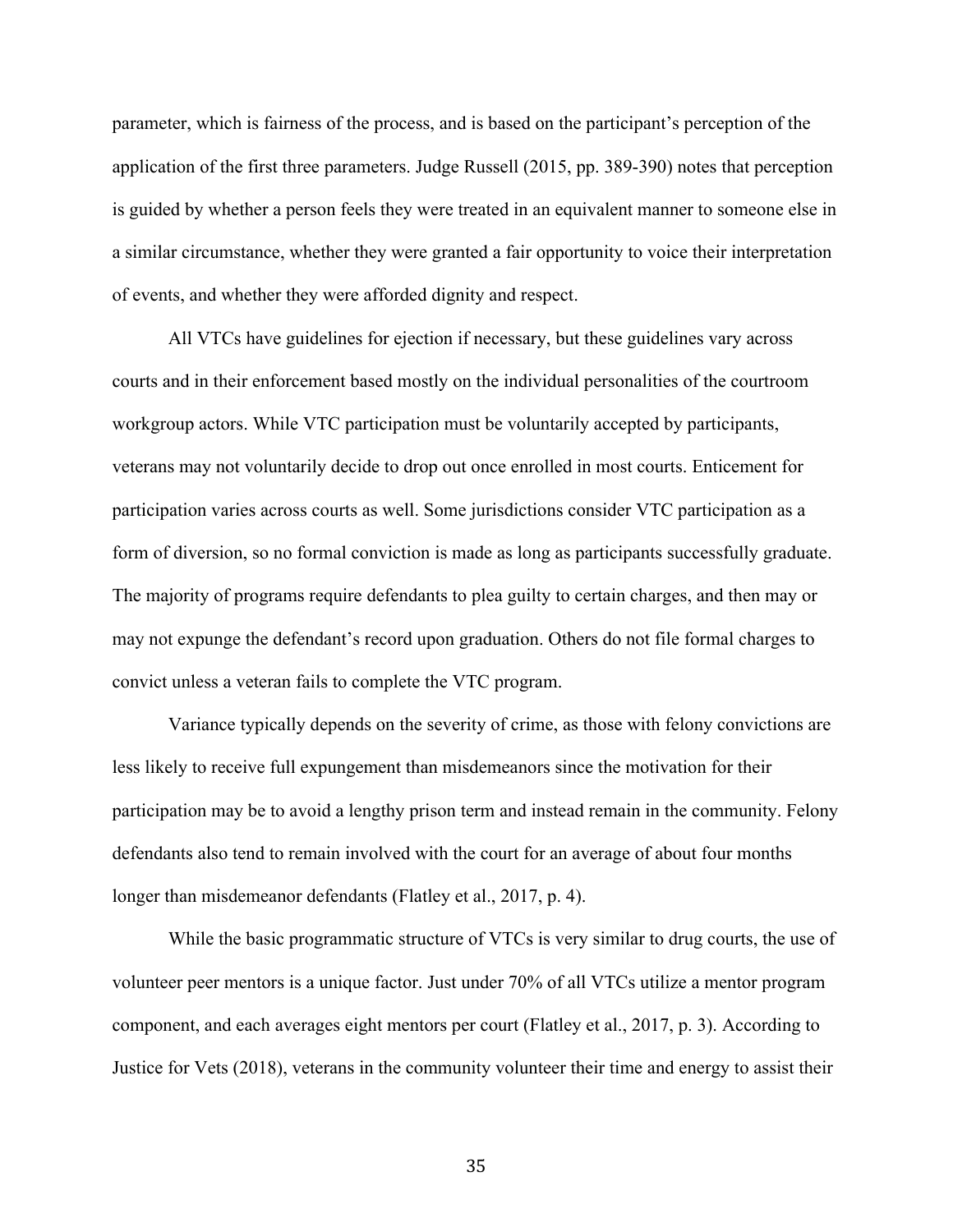fellow veterans participating in the veterans treatment court program by connecting them with services at the local, state, and federal level. They offer support in finding a job or obtaining job training, obtaining housing, securing transportation, advancing education, filing disability compensation claims, and contesting discharge status.

The final phase of most VTCs ends with a graduation ceremony and sometimes a dismissal of charges, depending on the court. A guilty plea followed by a dismissal of charges has been noted as more effective at producing program cooperation and graduation than diversionary programs that do not require a plea (Russell, 2015, p. 396). Judge Russell explains that requiring a plea operates as a kind of stick because defendants know what will happen if they don't perform well. He also notes that diversion may provide more incentive for participation since some veterans choose a jail sentence instead of the lengthy treatment regimen ordered by the court. Following graduation, VTC participants generally have access to a wide array of resources that aren't available to the general public, serving a major role as aftercare.

Most of the VTCs utilized in this review only mention aftercare as a continuation of treatment through the Veterans Health Administration. The term aftercare was found 46 times during this review (See *Figure 3*). The 4<sup>th</sup> Judicial District Court of Colorado includes aftercare in its final stage before a veterans record is sealed (Venkatraj, 2017, p. 411). A major difference between Colorado and other VTCs is that the aftercare phase in Colorado lasts one year after completion of the four phases of the VTC program and graduation. During the aftercare phase, the veteran continues to check in periodically and continues therapy. The veteran is also assigned an Aftercare Coach, which is a continuation of peer mentoring that occurs during the VTC process.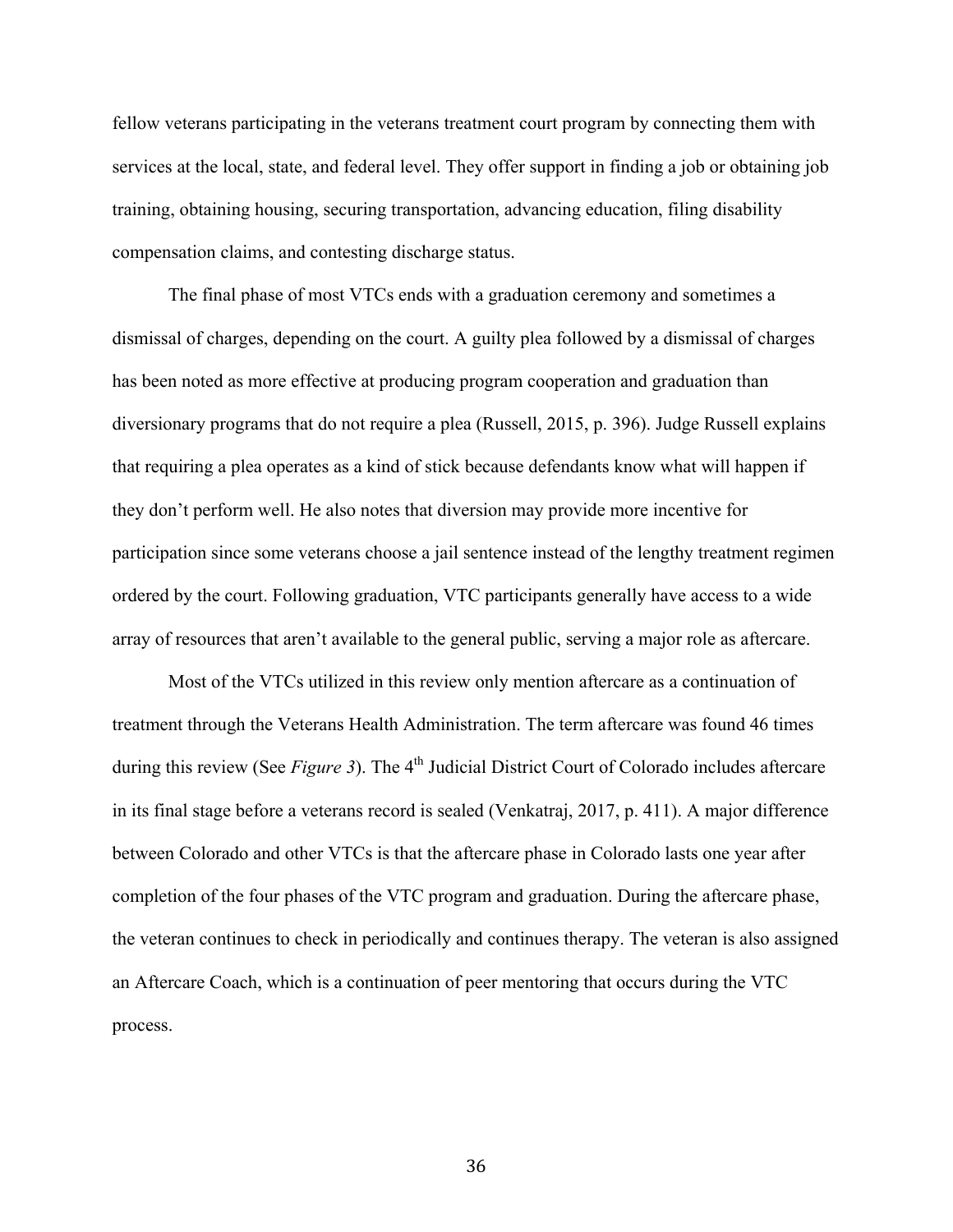# *10 Key components for VTC success*

The model utilized by the Buffalo VTC has been established as the barometer by which all other VTCs are judged (National Council of Juvenile and Family court Judges, 2017). Judge Russell (2009, p. 365-367) slightly modified the essential tenets of the ten key components of drug courts, as described in the U.S. Department of Justice Publication entitled *Defining Drug Courts: The Key Components* (1997), to establish the essential components of VTCs. These components are as follows:

- 1. Integrate alcohol, drug treatment, and mental health services with justice system care processing.
- 2. Use of a collaborative (rather than non-adversarial) approach to promoting public safety while protecting participant's due process rights.
- 3. Eligible participants are identified early.
- 4. Access to a continuum of treatment and rehabilitation services.
- 5. Abstinence is monitored by frequent testing.
- 6. A coordinated strategy governs VTC responses to participant's compliance with treatment regimen.
- 7. Ongoing judicial interaction (i.e., active supervision) with each veteran is crucial.
- 8. Program goals and effectiveness are monitored and evaluated.
- 9. Ongoing interdisciplinary education promotes VTC planning, implementation and operation.
- 10. Partnerships (with the VA, public agencies and community-based organizations) generate support and enhance effectiveness.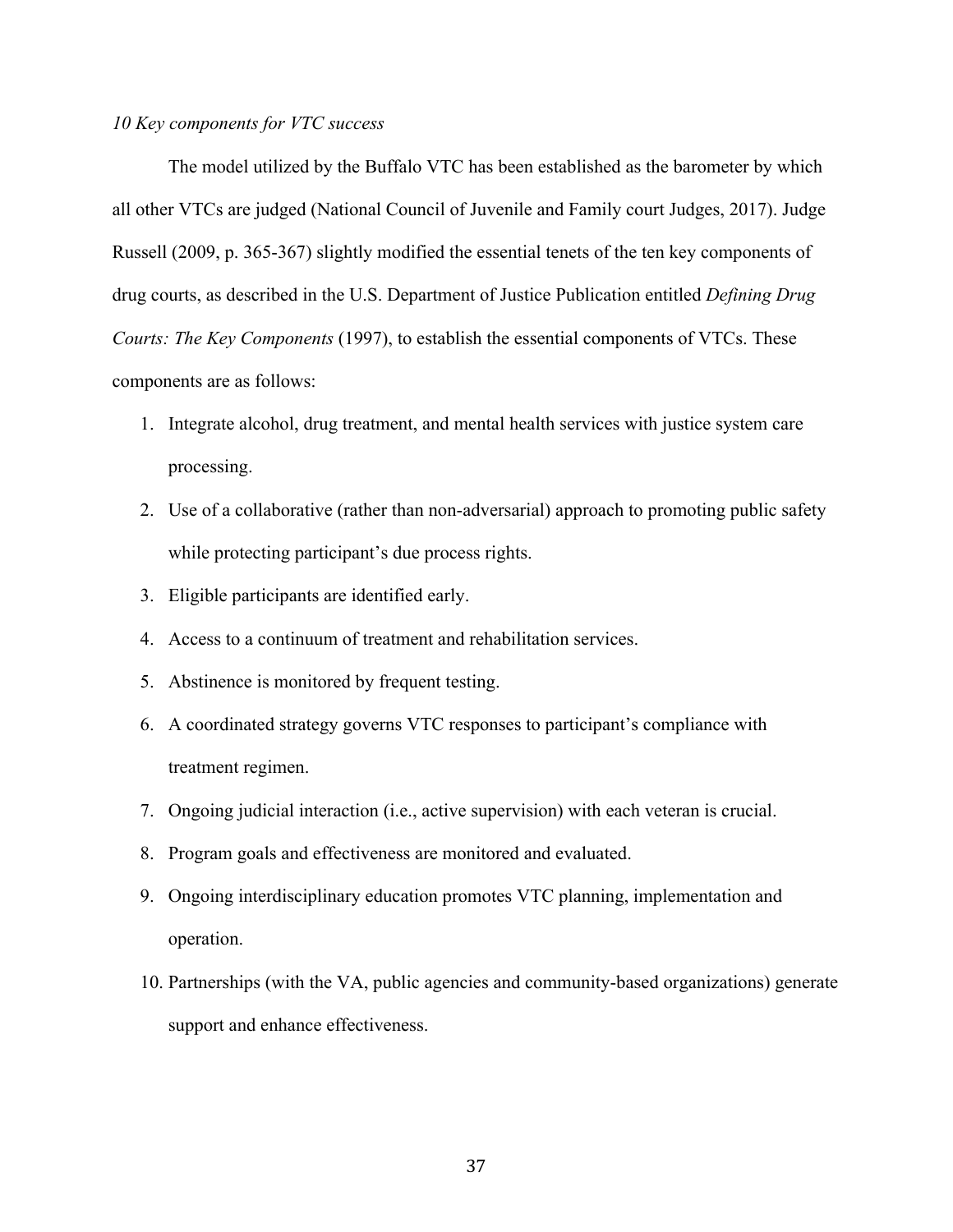The key components of VTCs are based in the concept of therapeutic jurisprudence, which forms the basis of all problem-solving courts in general (Vaughan, Holleran & Brooks, 2016, p. 4; Wexler, 2008, p. 3). Therapeutic jurisprudence focuses on the impact of the law on psychological well-being and emotional life, or rather the role of law as a therapeutic agent. Australian Judge Michael S. King refers to his work in restorative justice as a "statement of our belief in the redemption of human beings" (Perlin, 2013, p. 475). Michael Perlin (2013) notes key therapeutic justice strategies that should be incorporated into problem solving courts.

According to Perlin (2013), participant choice should be promoted wherever possible. Participants should be asked to formulate rehabilitation plans by setting out their goals for their time in the program and beyond. Participants should be asked what strategies they intend to pursue in order to achieve these goals. Participants' rehabilitation plans should be included as part of behavioral contracts. Positive, but realistic, expectations should be held concerning participant achievement. Self-efficacy should be promoted, which refers to a person's belief in his or her ability to function competently. A coercive or paternalistic approach to addressing problems with participants' performance while engaging in the program should be avoided as much as possible. Non-confrontational Participants should be engaged with a method that is not confrontational in order to promote behavioral change, such as through motivational interviewing techniques and persuasion.

#### *Cultural competency*

Culture is the notable difference separating VTCs from other types of specialty courts. Cultural competency appeared 156 times in the literature used for this review (See *Figure 3*). The tailored approach of VTCs, including the use of VA services and peer mentors, are all justified by the shared culture of military veterans. Researchers Clark, McGuire and Blue-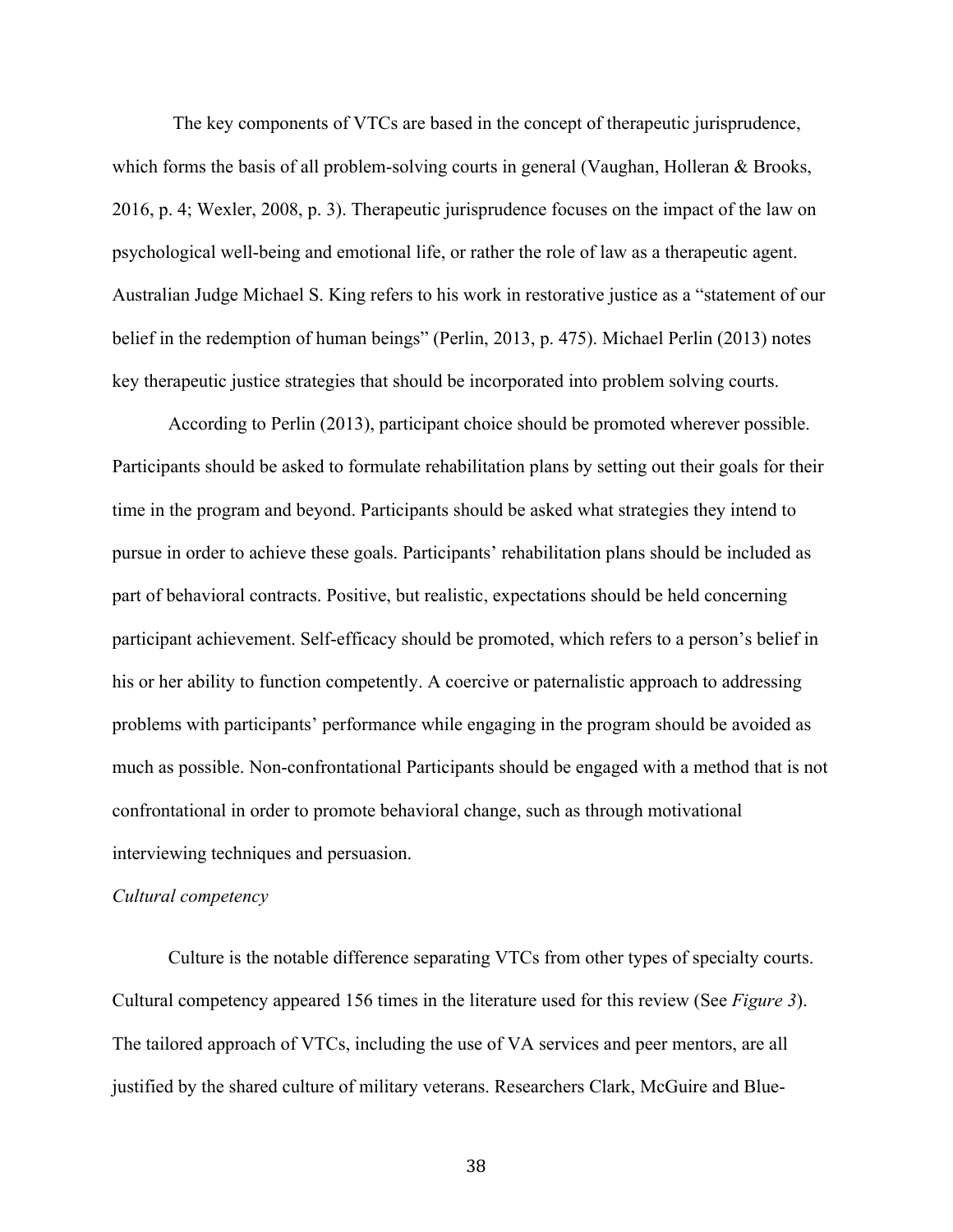Howells (2010, p. 201) explain this best in the following quotation:

"…veterans have better outcomes when services are provided in a veteran-specific environment, in which military training, combat experience, and military cultural norms and values are understood and accepted; where VA staff are specifically trained in assisting veterans in managing these experiences; and where other veterans are present to provide the peer support that is often needed to cope effectively."

The Walter Reed Army Institute of Research (Castro et al., 2006) has established that there are 10 skills adaptive for combat that must be modified for coping with the transition to civilian life. The acronym "BATTLEMIND' is used to describe these skills, which include buddies (cohesion), accountability, targeted aggression, tactical awareness, lethally armed, emotional control, mission operational security, individual responsibility, non-defensive (combat) driving, and discipline and ordering. Without modification, these skills manifest in the civilian sector as withdrawal, controlling behavior, inappropriate aggression, hypervigilance, constant carrying of weapons, anger or detachment, secretiveness, guilt, aggressive driving, and overall conflict. These are the essential cultural differences that VTCs should focus on changing in order to restore military veteran defendants to a civilian role as law-abiding citizens.

Cultural competence is a necessary factor in the sentencing of all military veterans, regardless of whether they are processed through a VTC, traditional criminal court, or any other specialty court. Effective November 1, 2010, the United States Sentencing Guidelines (*Case annotations*, 2012) were modified in response to U.S. Supreme Court case *Porter v. McCollum*. The veteran defendant had been sentenced to death for the fatal shooting of his former girlfriend and her boyfriend. Counsel had failed to present or investigate any evidence of the defendant's military record, which revealed that he had been wounded and decorated for his service in two heavy combat engagements of the Korean War. USSG §5H1.11, in relevant part, reads: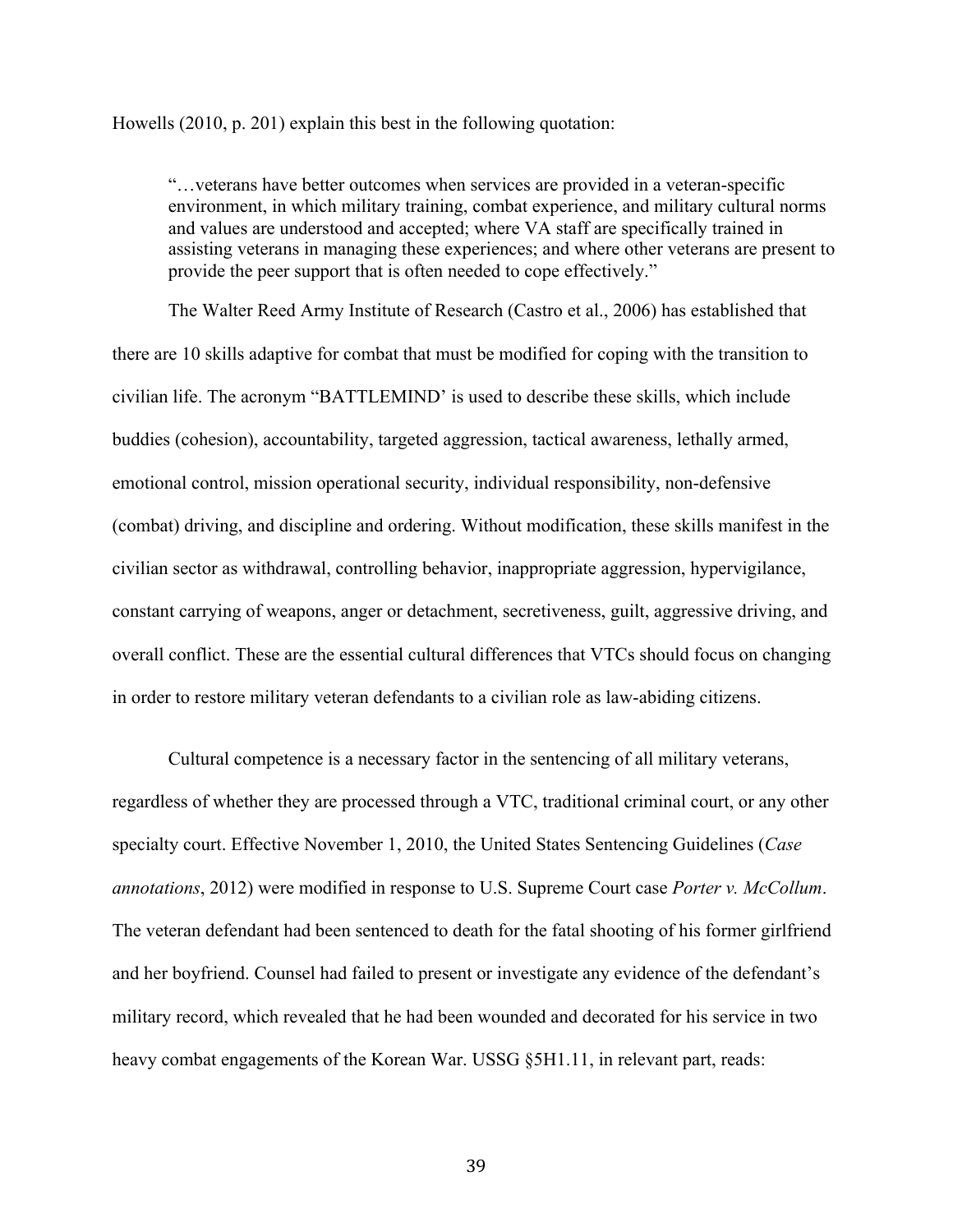Military service may be relevant in determining whether a departure is warranted, if the military service, individually or in combination with other offender characteristics, is present to an unusual degree and distinguishes the case from the typical cases covered by the guidelines.

#### *Geographical dispersion*

According to the U.S. Geological Survey (2016), there are 3,071 counties in the United States. This review found 333 VTCs scattered across the nation, and the VA (Flatley et al., 2017, p. 3) notes that there are 461 when veteran dockets within other courts are included in that count. Just over half of all VTCs (54%) are limited to county jurisdiction, 23% serve a mix of city and county jurisdictions, 9% have regional jurisdiction, 5% serve their entire state, and 2% have federal jurisdiction. Only 44% of all VTCs will consider cases from outside their jurisdiction. This indicates that a vast majority of the country's veterans have no access to a VTC if they find themselves involved with the criminal justice system.

This is particularly problematic for veterans who live in rural areas, as VTCs tend to be concentrated in major population centers. For example, Nevada has a total of five VTCs in the state, but three of these operate out of the same courthouse in downtown Las Vegas. One has jurisdiction over the city, the other is a District court, and the third has jurisdiction over Clark County. Veterans who live in rural areas that are utilizing VA services account for 39% of those who served in Afghanistan or Iraq (Smee, McGuire, Garrick, Sreenivasan, Dow & Woehl, 2013). The problem of transportation for rural veterans is especially poignant for those living in Oregon, Alabama, Michigan, Arkansas, and Georgia. Rural Oregon and Indianapolis have addressed this issue through the use of technology, utilizing web-cams to allow veterans to appear in court virtually.

Army Captain J. Patrick Robinson (2016, p. 30) further notes that veterans tend to congregate around active duty military bases and advocates for the establishment of VTCs on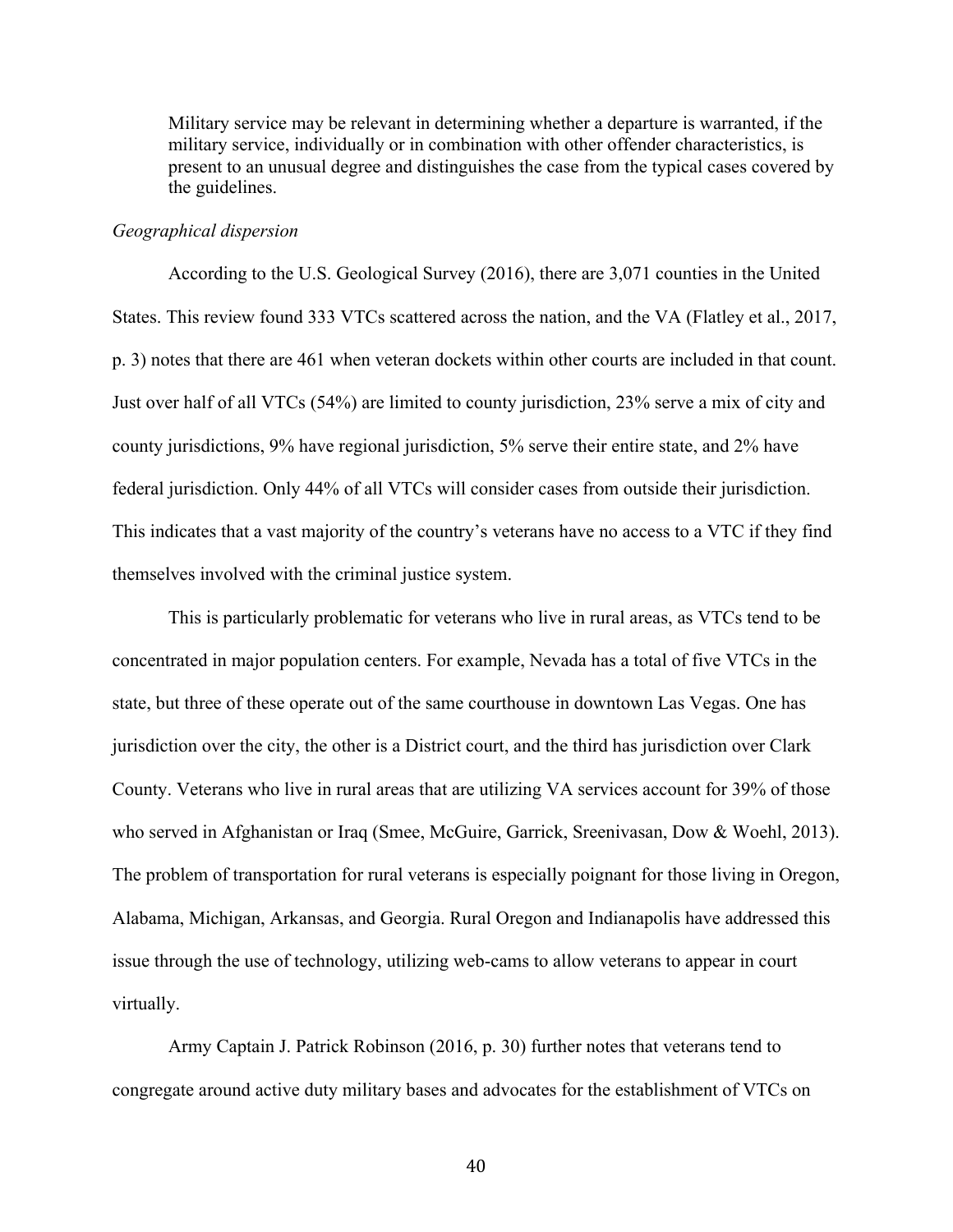military installations that are best equipped and familiar with military culture. The Army installation Fort Hood in Texas already has one such VTC that handles cases both from the veteran community and active duty or Reservists who have committed crimes while still in the service. Major Evan Seamone (2011), a Judge Advocate for the U.S. Army, explains that the military justice system lacks therapeutic jurisprudence and instead opts for pushing its problems out of the military through the use of negative discharge types, such as bad conduct or dishonorable discharges, which have the consequence of barring such veterans from utilizing VA services upon release from their military service obligation. The use of federal VTCs like the one located at Fort Hood can better respond to behavioral problems before a servicemember is discharged back into the civilian sector.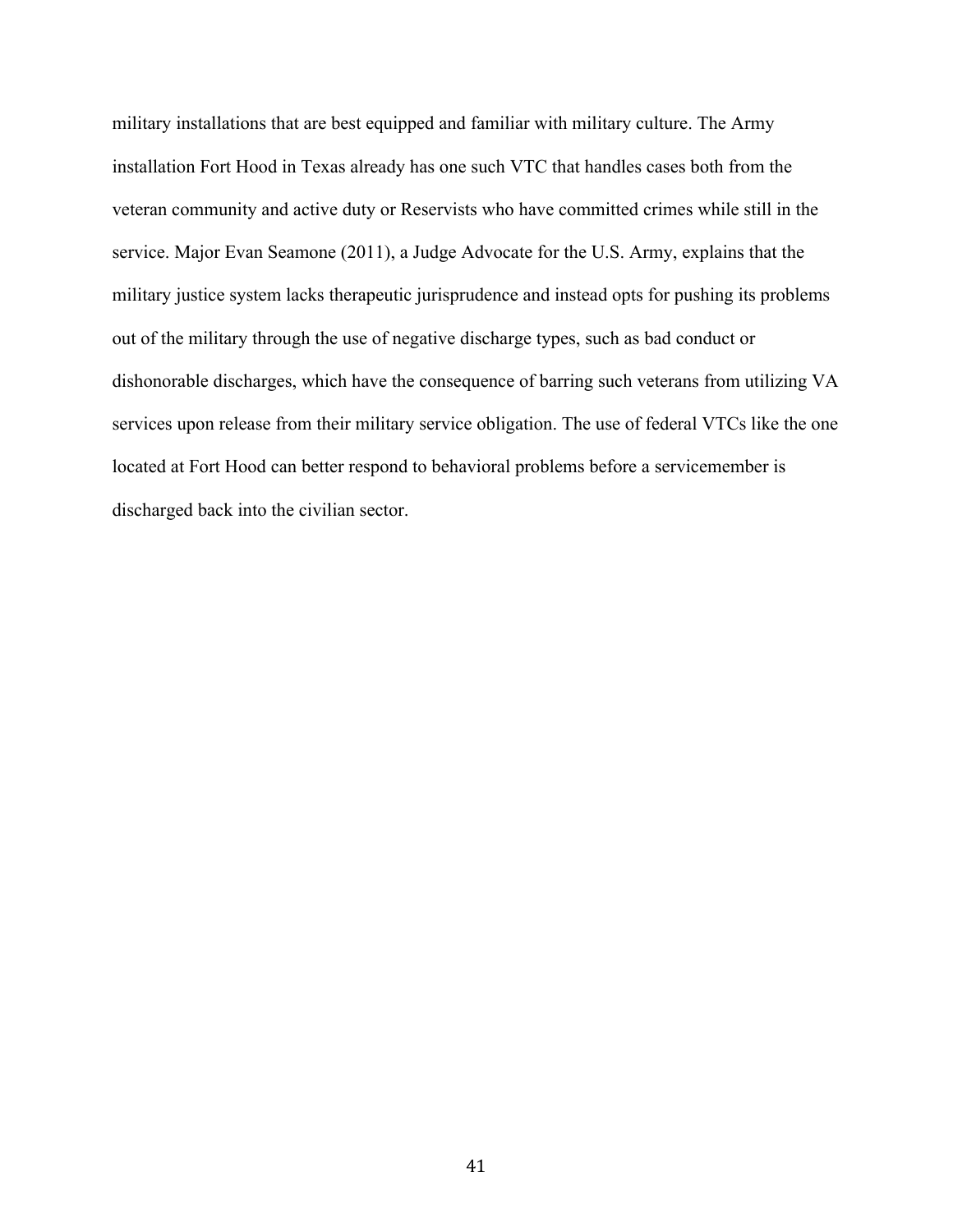#### CHAPTER 5

## DISCUSSION

Michelle Slattery and colleagues (2013, p. 922) describe veteran treatment courts as a "circle the wagons approach" to help veterans involved with the criminal justice system transition back toproductive and useful lives. The researchers note that preliminary results from a Substance Abuse and Mental Health Services Administration-funded evaluation indicate that VTCs are correlated with significant improvements in PTSD and substance use. Judge Russell (2015, p. 397) notes a zero percent recidivism rate from the veterans who have graduated from the Buffalo VTC in New York. Yet with such impressive early results, VTCs only reach just over 10% of the incarcerated veteran population.

In nearly every case where a new VTC has been established, there has been a champion that has gone above and beyond their regular call of duty to advocate, plan and initiate a VTC within their jurisdiction. Captain J. Patrick Robinson (2016, p. 34), writing about the Federal VTC located at Fort Hood in Texas, stresses the immense time commitment required as a resistance point to the development of new VTCs, in addition to the willingness and coordination with many organizations to implement the court. Judge Jack W. Smith and Sigurd E. Murphy faced significant opposition during the creation of the Anchorage VTC that explain further potential resistance points.

Smith (2012, p. 97) explains that both the VA and municipal prosecutor initially declined to participate in any discussions regarding a veterans court. They conditioned their participation on the right to refuse entry to otherwise eligible veterans based on their criminal history, type of offense, or history with the VA. Fellow specialty court judges also opposed the new court, as they viewed the VTC as a potential competitor for scarce resources. Such resistance points may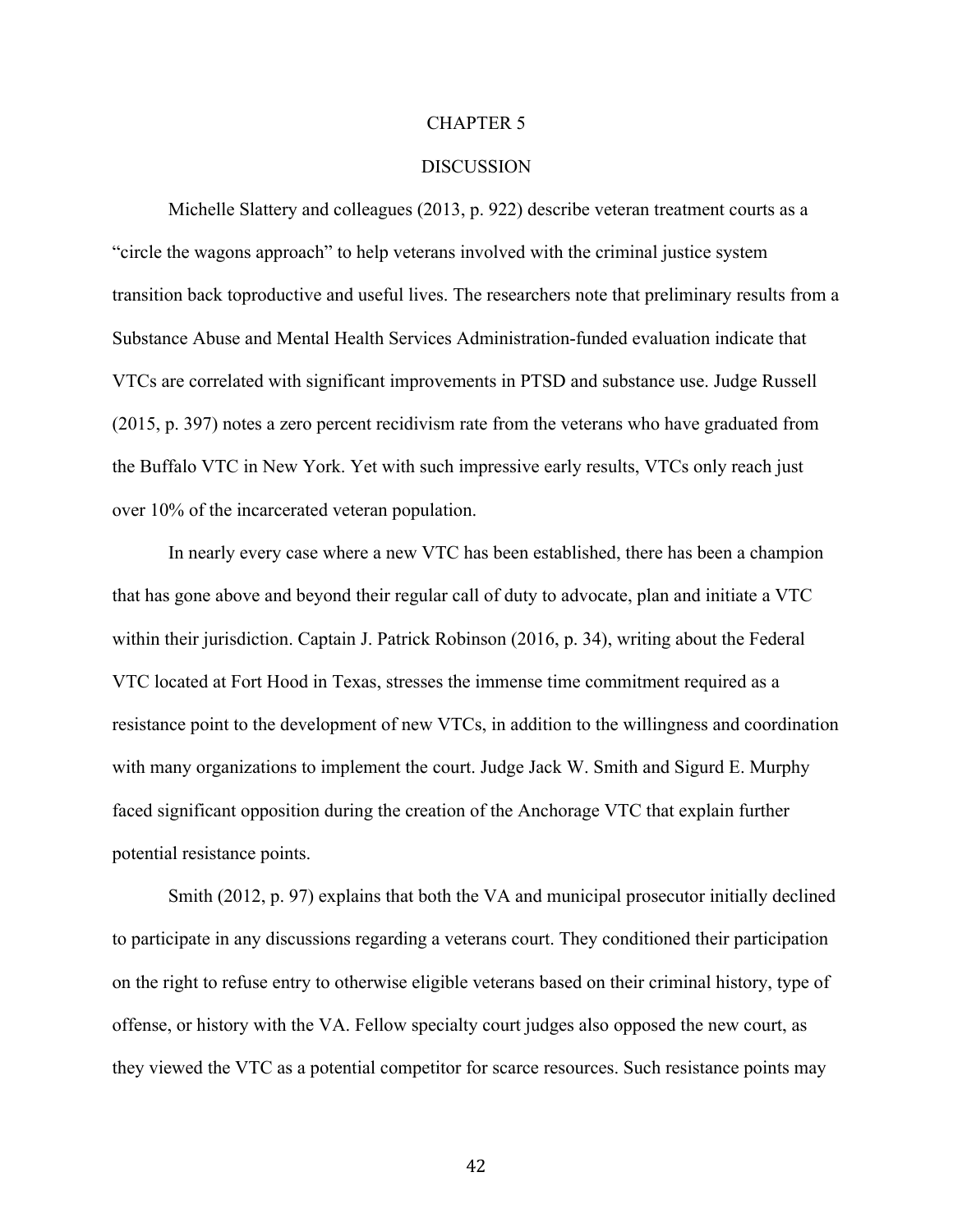explain, at least in part, why many states still remain replete of any VTCs while others have many.

#### *Too little, too late?*

Immediately following the World Trade Center attacks of September 11, 2001, military operations in support of the Global War on Terror (GWOT) began with Operation Noble Eagle, followed by the invasions of both Afghanistan and Iraq (Walker, 2006, p. 5). March 20, 2018 was the fifteenth anniversary of the Iraq invasion, and the GWOT continues on as America's longest sustained war effort. The most intense combat operations involving large numbers of deployed military personnel occurred between 2004 and 2007, however. Troops who were already serving on active duty that had a short amount of time left on their active contracts were not allowed to leave the service on their expected End of Active Service dates, as a program called Stop Loss was initiated. As soon as they returned from deployment, these military members who were held as part of the Stop Loss program were released with very little time for any sort of transitional assistance.

A standard enlistment period in any U.S. military branch is four years of active duty service, so most of those who served during the times of heaviest combat and didn't reenlist have already been living in the civilian sector for nearly a decade or more. Is it possible that many of the very troops VTCs are intended to target may already be incarcerated, homeless, or have taken their own lives? Policy decisions should take these veterans into account and consider processes to assist them in obtaining expungement, or for those held in state mental institutions to consider transferring their case to a VTC. The delay in response to heightened criminal justice involvement of veterans returning from war is inexcusable as this is a phenomenon that has been repeatedly documented by researchers since at least the Revolutionary War (Rosenbaum, 1940).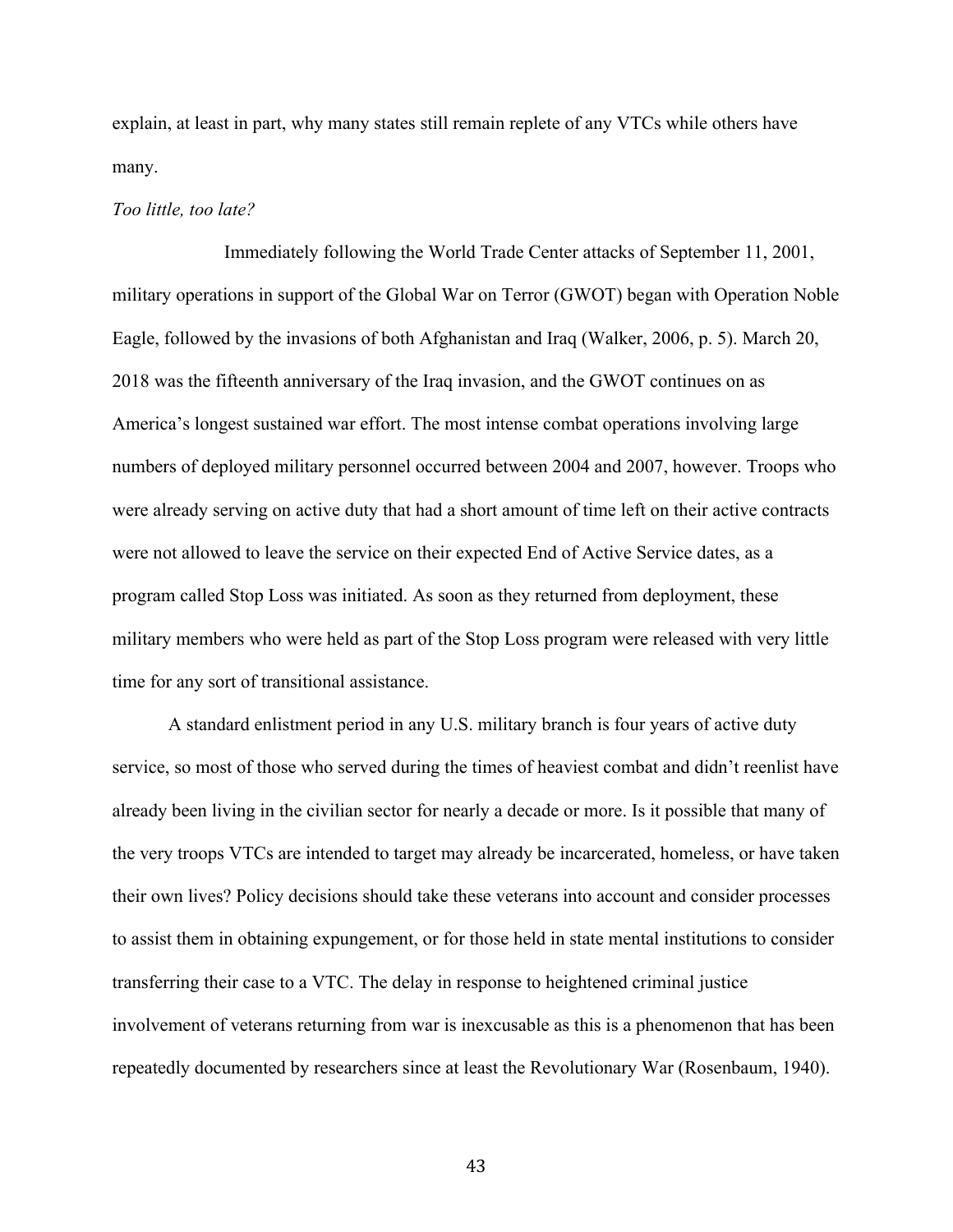Perhaps if VTCs endure until America's next major conflict, the specialty courts may then truly live up to their desired intent of serving as a safety net for veterans. The painful and brutal reality is that thousands have already been lost to suicide that VTCs may have been able to help if they had been in place immediately as troops began returning home from the GWOT. According to the VA's Office of Mental Health and Suicide Prevention (*Suicide among veterans,*  2017), 20 veterans per day have committed suicide between 2001 and 2014, on average. According to Julie Marie Baldwin (2013), the maximum height of issues effecting Iraq and Afghanistan veterans may not be reached until 2040, however.

## *Females*

The majority of VTC participants tend to be male, but about 6% of the VTC population are female (Baldwin, 2013, pp. 79-86), which is reflective of females in the veteran population as a whole. Females account for about 7% of the overall veteran population. The crimes committed by females are different than males, and subsequently so are their needs. The women in VTCs tend to be admitted for more DUI/DWI, violence that is nondomestic, theft or fraud, and prostitution charges than males. While drug offenses constitute the highest percentage of crimes for males, they are the second highest percentage of offense types for females. Both males and females in VTCs face substance abuse, mental health, and family issues similarly, but the least prevalent issue for females is aggressive or violent behavior whereas homelessness is the least prevalent issue for males. Homelessness among female veterans is exacerbated by the unique challenges they face.

Women are taking on more significant roles in combat scenarios (King, 2015), resulting in a greater likelihood of developing PTSD and other combat-related mental health issues. Further, females account for 95% of all reported sex crimes in the military. The experience of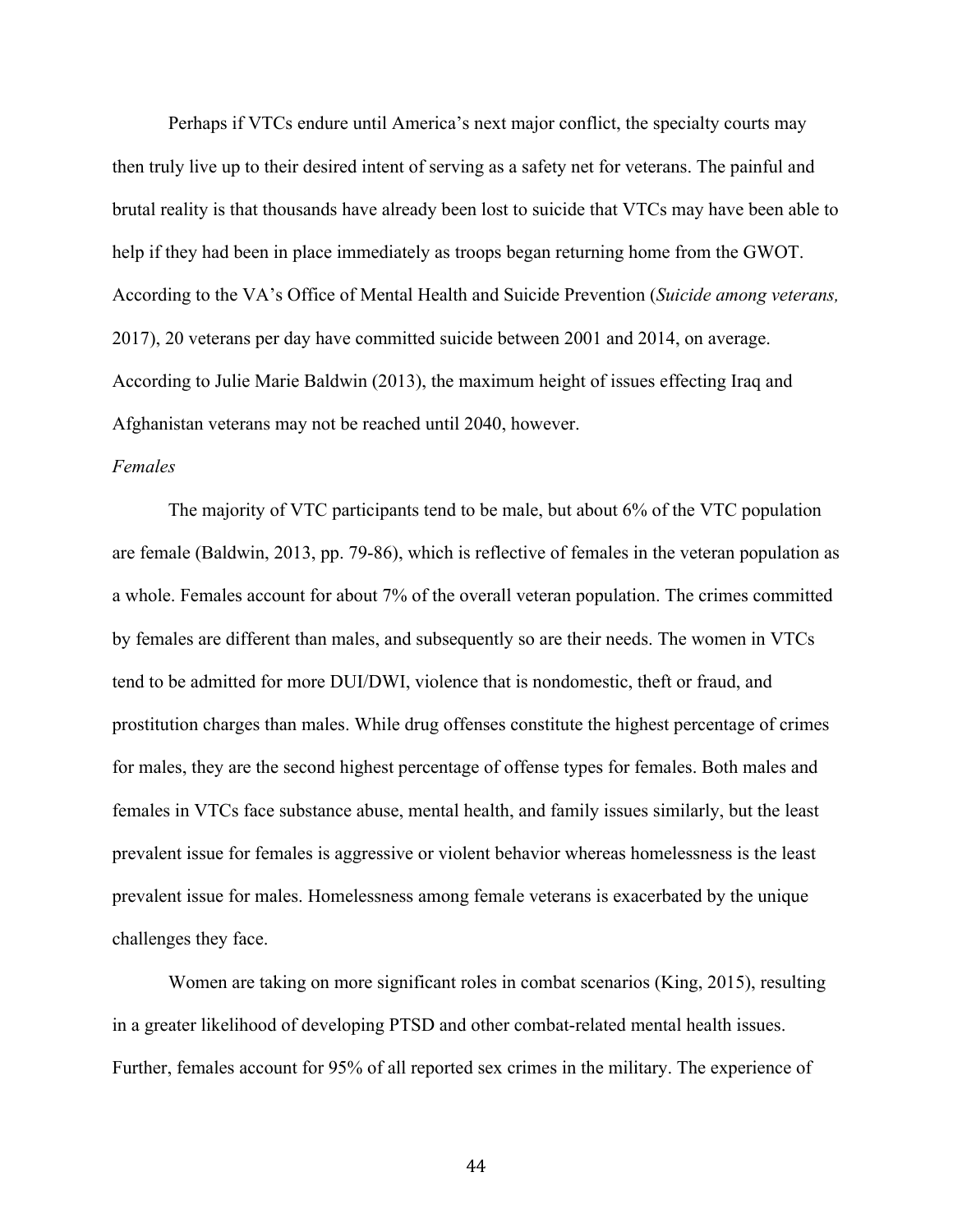Military Sexual Trauma (MST) enhances the likelihood of developing PTSD by a factor of nine times. The likelihood of homelessness for any person who has experienced any form of personal violence is 6.5 times more likely than someone who has not ("Homeless female veterans," 2018). Females are also more likely to enter a VTC as a single parent than males. The number of homeless female veterans doubled between 2006 and 2010.

The Department of Defense (Wilson, 2010) reported in 2010 that more than 30,000 single mothers have deployed to Iraq or Afghanistan. An estimated 40% of active duty women have children. More than 60% of transitional housing programs for homeless veterans do not provide housing for children, however. Lack of childcare also prevents women from accessing employment, which is cited as the most significant barrier to finding employment among the 77% ("Homeless female veterans," 2018) of homeless women who are unemployed. Among VTC participants, female veterans cite (Baldwin, 2013) maintaining steady housing, obtaining legal employment, and ceasing to use illegal means to gain income as the most difficult requirements of VTC participation. Men, however, are more likely to cite controlling aggression and reconciling with family as their greatest challenges. As a response to the unique needs of female veterans, Judge Marcia Hirsch who presides over a VTC in Queens County, New York has female peer mentors who are called on to work with female participants (American Bar Association, 2017).

#### *Risk, Needs, Responsivity*

Responsivity to needs constitutes the greatest aspect of VTC adherence to the Risk, Need, Responsivity (RNR) model of crime response. These principles have been established by at least three dozen rigorous meta-analyses of programmatic evaluations, encompassing about 1,000 studies (Van Voorhis & Salisbury, 2016, pp. 312-315). The RNR principles of effective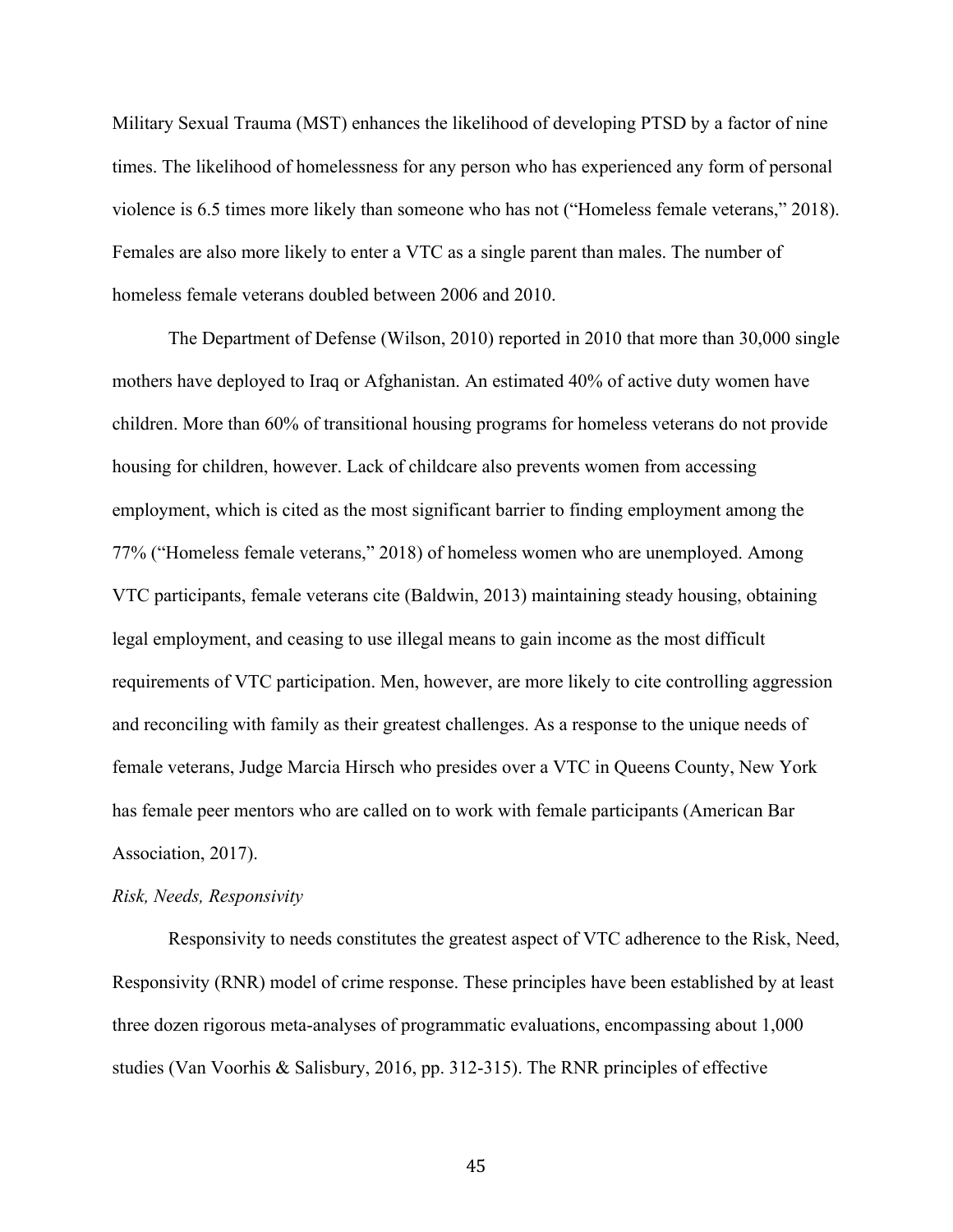intervention are similar to the 10 key components of VTCs discussed in Chapter 4, but closer adherence to the RNR model in specific areas could increase the effectiveness of VTCs overall (Van Voorhis and Salisbury, 2016).

Treatment should be based on behavioral strategies that include therapeutic practices of anticriminal modeling, problem-solving techniques, effective use of authority, relationship practices, motivational interviewing (Miller and Rollnick, 2013), structured learning procedures for skill building, and effective reinforcement and disapproval. The program should emphasize positive reinforcement contingencies for prosocial behavior, with a ratio of reinforcers to punishers of four to one. The program should be individualized as possible, with at least 40% of the time spent acquiring prosocial skills. While some VTCs exemplify these practices (Robinson, 2016), others tend to use an authoritarian model reminiscent of military leadership styles (Russell, 2009; Friedman, 2015).

Treatment should be multimodal, meaning that a variety of interventions are offered and the program is equipped to minister to a wide range of criminogenic needs. This is an important area for VTCs to address in terms of housing and employment, and particularly applies to females. A major justification for VTCs is that they are able to connect veteran defendants with services offered through the Veterans Health and Benefits Administrations, but there are often additional community resources available to veterans through local nonprofit organizations. For example, the Boston VTC utilizes a nonprofit veteran service organization called Home Base to supplement services offered by the VA (Sinnott, 2016).

Psychodynamic, nondirective, medical-model treatments are inappropriate strategies according to RNR research (Van Voorhis & Salisbury, 2016), but the VHA itself is a system of medical hospitals. The VA is also notorious for extremely long waitlists to obtain services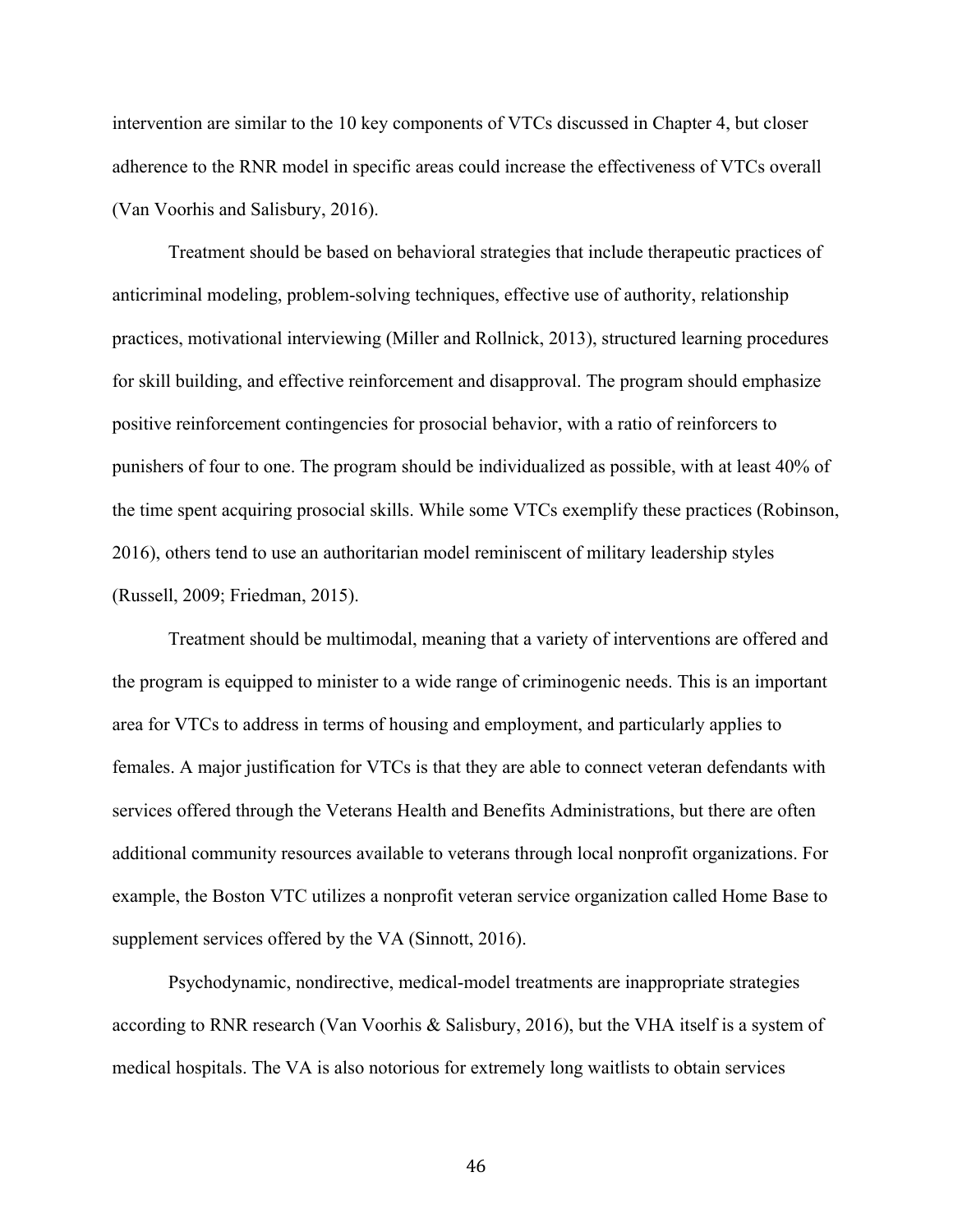(Merriam, 2015, p. 697), and research on VTC participants (Smith, 2012, pp. 106-107) who fail out of the program indicates that some do so in order to avoid mandated VA treatment.

The intensity of treatment should be about 100 hours of service across three to four months. However, the average length of VTC involvement for misdemeanor clients is 14 months, and felony clients average 18 months (Flatley et al., 2017). Judge Eleanor Sinnott (2016) of the Boston Veterans Treatment Court explains that such lengths may be inappropriate for minor charges, serving to deter potential clients from participating.

Medium to high risk offenders benefit the most from treatment. This is the risk principle, and perhaps the area where VTCs are the most deficient. Entrance requirements for most VTCs are limited to non-violent misdemeanors and low-level felonies. Additionally, prosecutors serve as the gatekeepers to entrance in most courts. Nearly all chief prosecutors are elected officials, as only three states appoint them (Sklansky, 2017). The political nature of their position requires prosecutors to appear tough and unforgiving, lessening the likelihood that high risk offenders will be admitted even when stated admission criteria allows for it.

The VTCs located in Boston, Los Angeles, and Orange County, California all focus specifically on high risk, high need offenders. Los Angeles only accepts felonies, and the Orange County court accepts all violent offenses except for murder and sexual assault (Russell, 2015). A 2016 VA study (Blonigen et al.) on recidivism-risk among justice-involved veterans found that veteran defendants are more likely to be violent offenders and report higher levels of alcohol abuse than comparable justice-involved civilians.

Program implementation must be of high quality. This includes the training and credentials of workgroup members, the degree to which communication and advocacy are shared among all agencies involved, the degree to which knowledge is disseminated, the participation of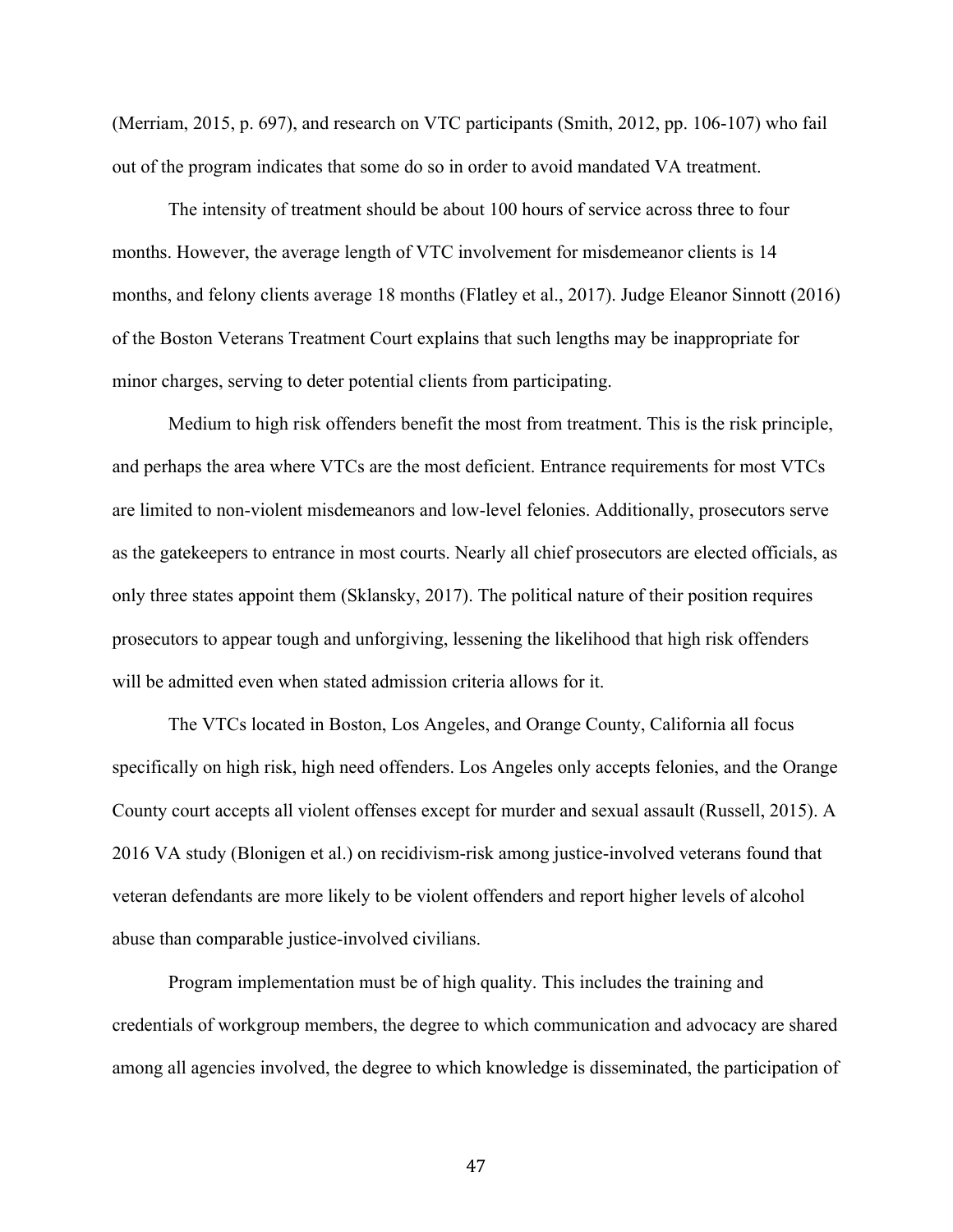staff in program decision-making, the quality of therapeutic practices, and care taken to monitor changes in the behavior of participants for more effective case management.

Beyond VTCs, several jurisdictions have developed specialized correctional units for incarcerated veterans and pretrial detainees. The Middlesex County Sheriff's Housing Unit for Military Veterans (Sinnott, 2016) assists the Boston Veterans Treatment Court when clients suffer a severe relapse by allowing veterans to share experiences and offers programs tailored to them. Colorado's  $4<sup>th</sup>$  District maintains a veterans' ward in its jail for the same purpose (Venkatraj, 2017, p. 404). For those veterans who are ineligible for VTC participation due to the nature of their crime, reentry courts and services provide similar transitional and therapeutic support of a VTC following a period of incarceration (Blue-Howells & McGuire, 2007).

Some programmatic features have been found to actually increase recidivism or lead to higher rates of program failure. Programs that inculcate fear, typically through the use of strategies designed to punish smarter, such as boot camps, drug testing, restitution, shock incarceration, and electronic monitoring. Each of these can be useful tools, but should not form the basis of the program. Positive reinforcement has a greater effect on long-term reductions in recidivism.

Cultural awareness is a major factor cited as justification for VTCs, but an overreliance on supporting the continuation of military cultural norms may hinder participants in their integration back into civilian society. Programs that solely focus on the importance of respecting an offender's culture, providing access to opportunities for the disadvantaged to access legitimate opportunities, or diversion from the corrections system are inappropriate strategies according to the RNR model of crime intervention. These are useful tools to support an overall program, but should not form the basis of the program.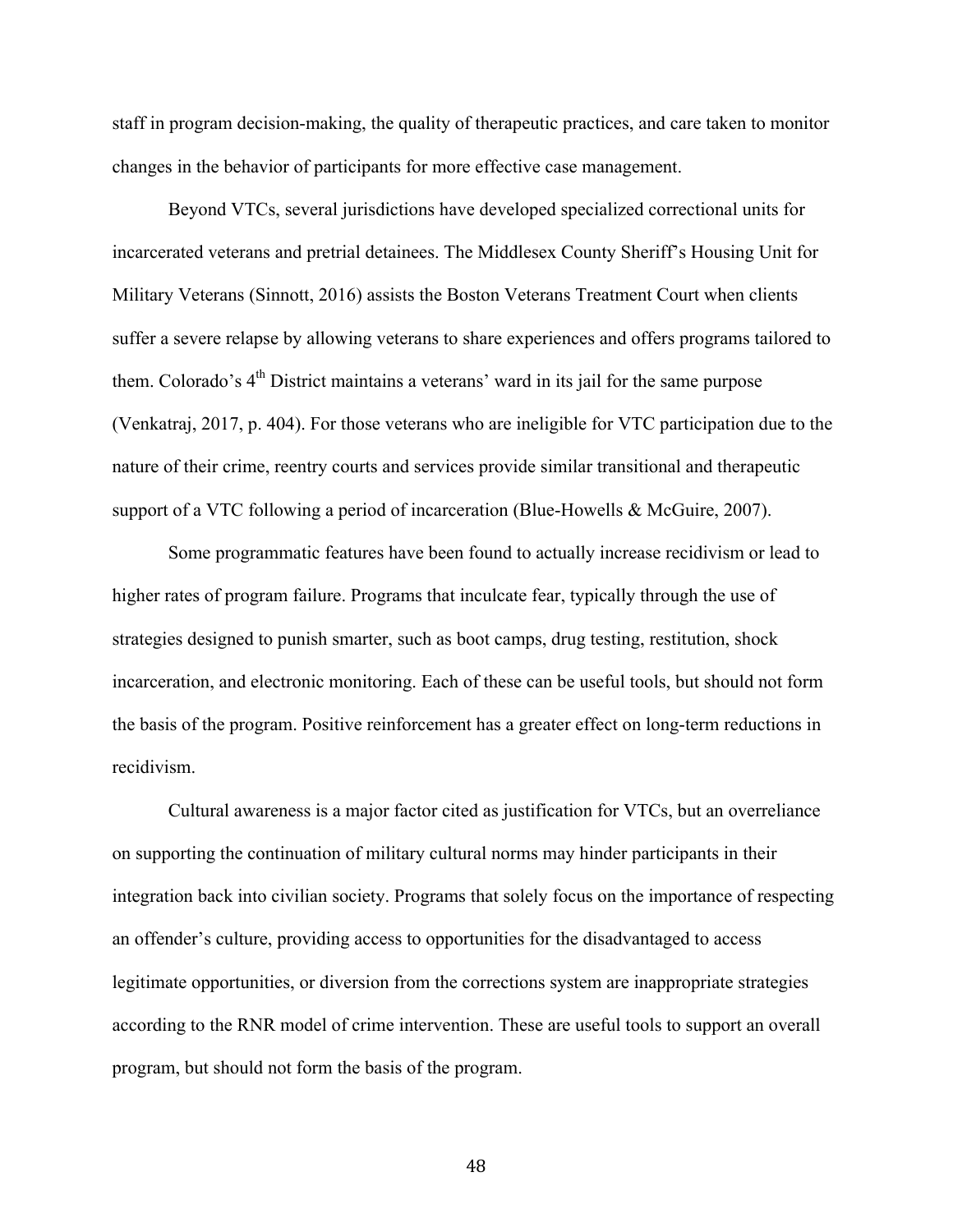# *Cultural Competency*

Cultural competency was mentioned 156 times (see *Figure 3*) in the articles used for this systematic review. It was the most cited term justifying the existence of VTCs as separate entities from other types of specialty courts. Shared experiences are noted as the key factor of success for VTCs that utilize peer mentorship (Russell, 2009, p. 2015). Court staff, particularly the champions and judges behind the initial establishment of a VTC, tend to have their own military backgrounds (Sinnott, 2016; Russell, 2015; Venkatraj, 2017).

Is the experience of military service alone enough to qualify as cultural competence that can be applied across all branches of the military, occupational specialties, eras of service, type of military experiences (combat versus garrison), and military ranks? A common military job specialty of judges, prosecutors and defense attorneys is that of Judge Advocate General as an officer who oversees enlisted personnel. These personnel do not typically engage in any sort of combat scenario, instead working in the military court system. As officers, they are paid at a much higher rate than enlisted personnel and are older upon enlistment since they must have a college degree prior to entry.

The experiences of justice-involved veterans, however, are more likely to involve combat specialties and experiences of enlisted personnel. Although both have exposure to the military, their respective experiences are vastly different. Reliance solely on personal experience creates significant bias toward a singular and narrow understanding of military culture based in egocentrism. Military customs are utilized heavily in some courts (Venkatraj, 2017), but are these customs reflective of the cultural experiences of defendants or judges?

Judges may emphasize the official values promoted by a military branch, but a combatexperienced veteran defendant may interpret those values as morally injurious. For example, the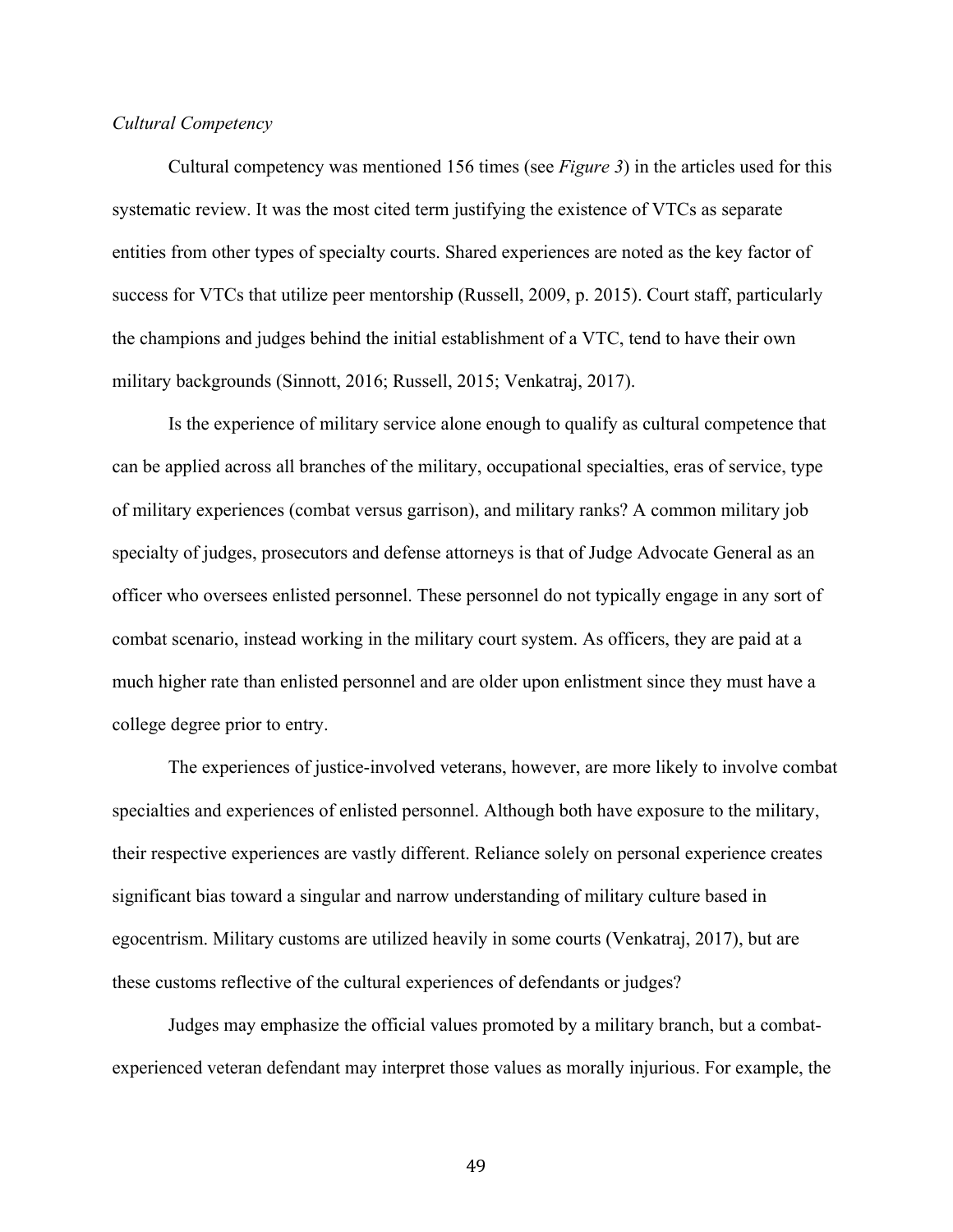core values expressed officially by the United States Marine Corps are honor, courage, and commitment. Some veterans may interpret their experiences as violations of those values, however, such as through betrayal by their commanders or dishonorable actions that were witnessed or even perpetrated. This highlights a need for greater cultural understanding of moral injury, compassion fatigue and total institution concepts as they apply to military and combat.

The expression of military customs in the courtroom, such as requiring participants to treat the judge as a commanding officer by standing at parade rest, do not reflect adequate adherence to the responsivity principle. Cultural competency is a necessary tool to understand how best to respond to the needs of each individual defendant. Replicating romanticized military cultural customs in the courtroom may only reinforce the division between veterans and their civilian counterparts. In one instance, the current author observed romanticized military customs used as a tool of shaming in the courtroom. Images from World War II were displayed on every wall of the VTC, and a World War II veteran was invited to the court session to support the myth of the Greatest Generation. This concept supports the idea that past combat veterans were able to transition to the civilian sector without the support granted to modern veterans, so modern veterans should be able to replicate or exceed their success. The myth is simply not true, however, as research shows that past veterans struggled with the same issues that current veterans face (Brown, 2015, p. 2013). More research is needed on how the use of military customs in the courtroom impact long-term and short-term success of participants.

# *Critical evaluation*

The current systematic review supports VTCs as an effective method of therapeutic jurisprudence that benefits participants and society as a whole in a unique capacity. These benefits extend beyond the capabilities of the conventional corrections system or other types of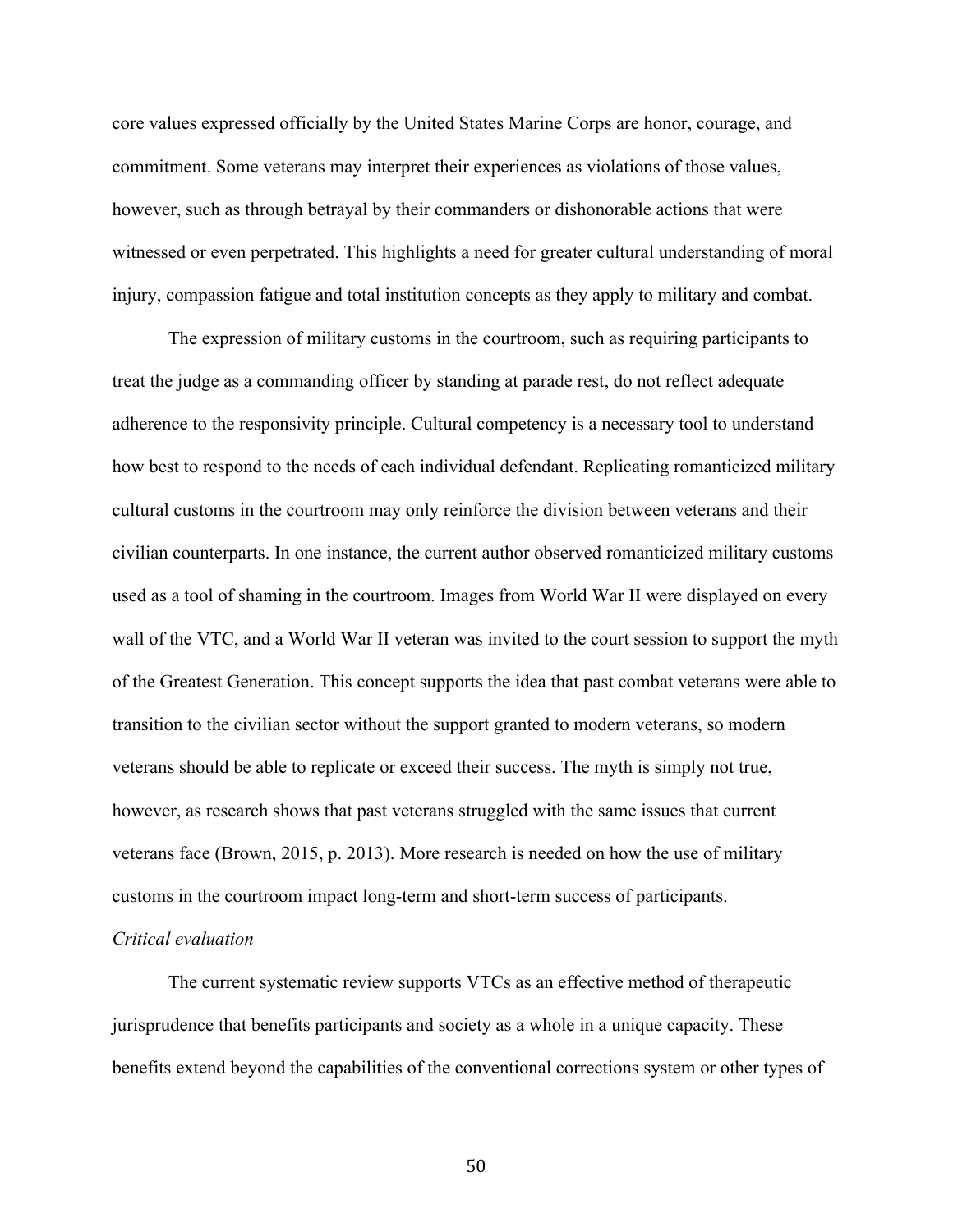specialty courts. The most immediate beneficial function of VTCs for criminal justice practitioners is the sharing of resources among federal and private entities. This relieves state services of a major financial burden and demand for services, freeing up limited resources for use by nonveteran participants in other specialty courts, as well as limited incarceration space in jails and prisons. Nearly every study utilized in this review cites cost-effectiveness as the major benefit of VTCs (Mikkelson, 2010; O'Dea, 2015; Robinson, 2016).

The shared culture of military experience in VTCs allows for the most appropriate response to issues specific to the veteran community. VTCs provide accountability that may assist veterans in their transition into the civilian sector as productive members of society. Courts that dismiss or reduce charges as an incentive for participation minimize the negative impact that a criminal justice label may have on offenders as well, increasing the likelihood that they will be able to integrate into civilian society with prosocial attitudes supportive of law-abiding behavior. The impact of VTCs can be improved and expanded further by heeding the lessons compiled throughout this review.

Defense counsel in VTCs has been criticized as lacking in cultural competency and mental health understanding. The culture of therapeutic jurisprudence has also been criticized as creating personal and institutional disincentives to diligently defend clients. Defenders are encouraged to support the courtroom workgroup rather than strongly advocate for their client as expected in a traditional adversarial courtroom setting (Perlin, 2013). Caution and care must be taken to ensure that the ethical responsibility to provide proper counsel is maintained. Additionally, problem solving courts established without legislative approval have been criticized as reducing democratic legitimacy (Shah, 2014). Related to the issue of judges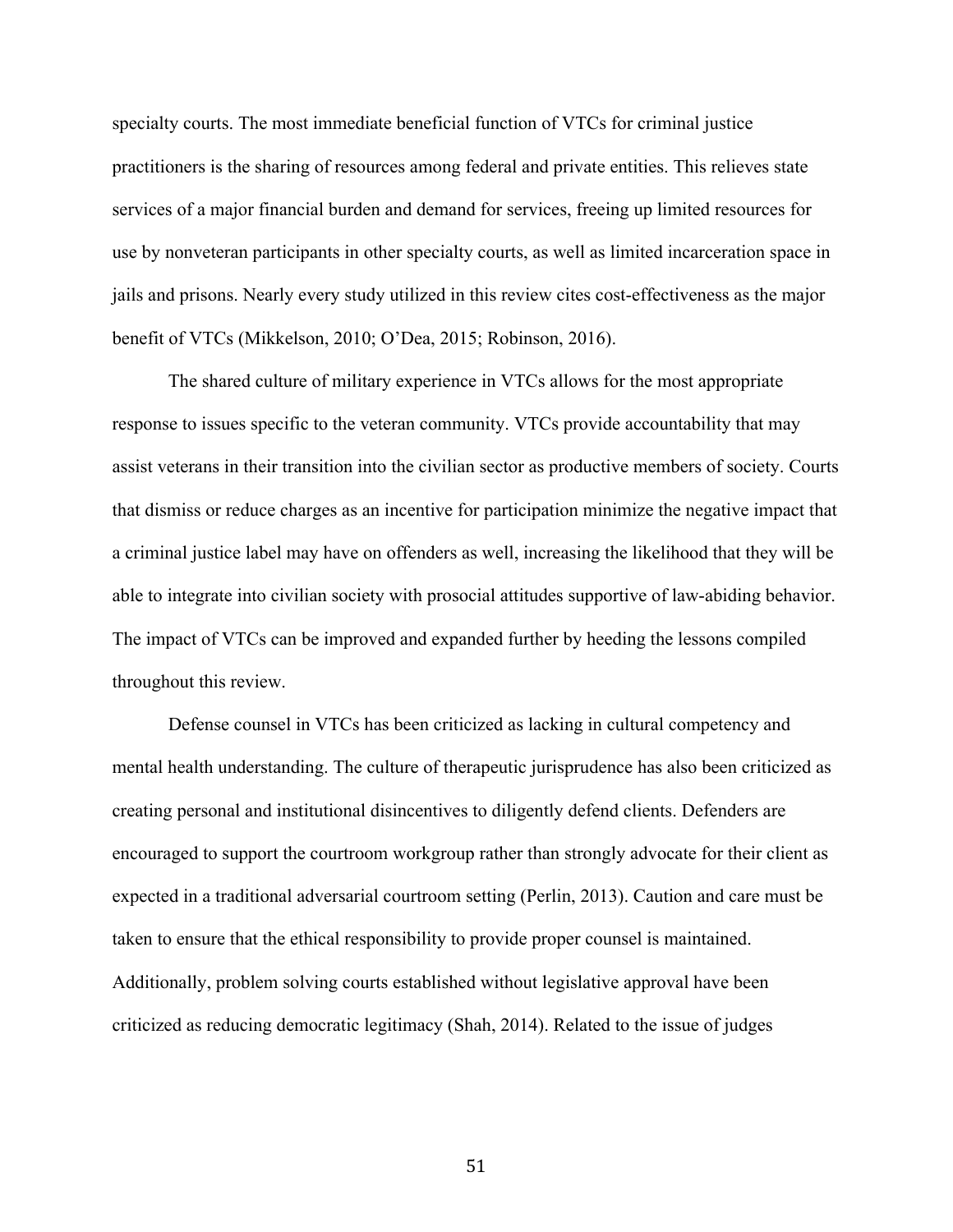establishing court programs on their own without legislative approval, problem-solving court judges have also been criticized for overstepping appropriate boundaries (Shah, 2014, p. 82).

The separation of powers doctrine requires that laws are distinctly made in the legislature, ensuring a balance of power between the judicial and legislative branches of government. The lack of legislative authorization for many VTCs has allowed each court to develop their own procedures, rules and structures. VTCs established by an elected legislature have greater democratic legitimacy with more standardized basic requirements and procedures. The lack of basic requirements established by legislatures allows judges to exceed their delegated authority. For example, Oregon VTC Judge Vance Day was charged with 13 counts of ethics violations (Friedman, 2015) when he was accused of showing favoritism and violating court rules for having too much contact with a VTC participant.

## *Implications for veterans*

Military veterans are not the only people to experience PTSD, TBI, moral injury, or compassion fatigue. Those who have never served in the military may engage in the same type of criminal activities related to drug addiction or mental health issues that are addressed in a VTC (Merriam, 2015). However, the mental health issues stemming from combat or military experience that veterans experience are directly attributable to actions performed by government, and this is the prime reason that VTCs and any consideration of military service as a mitigating circumstance is valid. The criminality of military veterans, particularly following combat exposure, is a government-created problem. The availability of VTCs and recognition of military experience as a mitigating circumstance during sentencing is an action of government to accept responsibility and attempt to remedy the problem it created.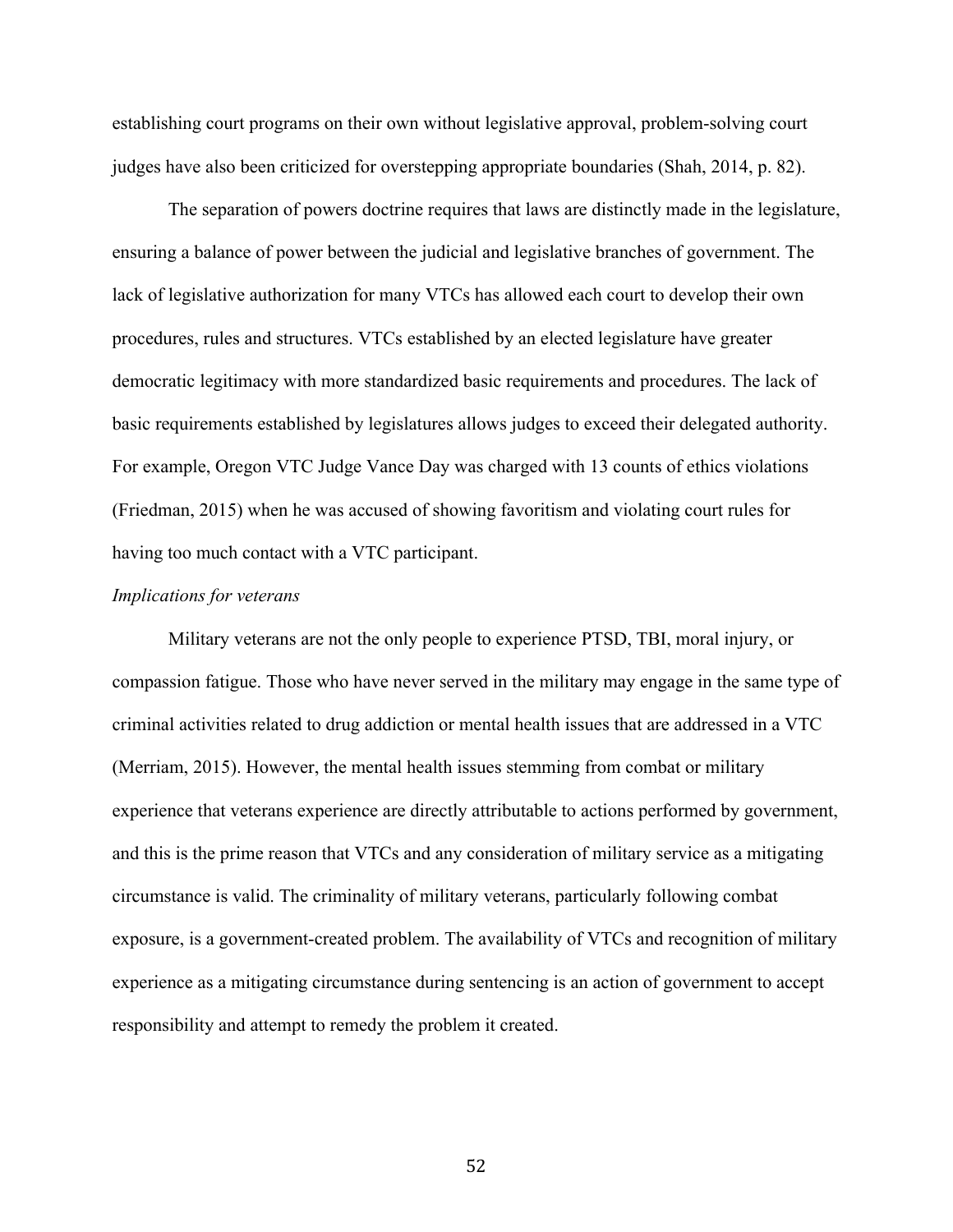The criminal justice system as a whole should not be viewed as an adequate method for remedying the problems created by war and the aspects of military culture that are toxic when transferred to the civilian sector. The criminal justice system by its nature is solely reactionary to problems. Crime must be committed in order for the system to act. Veterans must do great harm to themselves, to those close to them, or both in order to receive VTC services, yet if that harm is too great then they will likely be disqualified and processed traditionally. The gruesomeness of war may lead to equally proportional gruesome crimes committed by the veterans most effected by combat trauma, yet heinous crimes ensure they will never gain access to a VTC. For these veterans, often their best hope from any recognition of their military service as a mitigating circumstance is the difference between receiving the death penalty or life in prison (Avila, 2016). The criminal justice system is not a grand solution for any social ill for this specific reason. It is a safety net at best when all prior methods of prevention have failed.

Greater emphasis beyond VTCs needs to be placed on techniques of prevention. VA educational assistance through the Post 9/11 GI Bill or vocational rehabilitation can be improved to increase graduation and retention rates of military veterans, increasing their odds of successfully obtaining meaningful employment while at the same time encouraging interaction with civilian students in a controlled environment to support their overall transition away from the military culture. Nonprofit veteran service organizations should be supported, utilized and engaged to supplement the overburdened VA. Research on fostering posttraumatic growth can support such endeavors as evidence-based models for transition support.

The existence of VTCs as a response to a government-created problem illuminates an enormous elephant sitting quietly amidst all discussions of military transitional issues. That elephant represents the use of war itself as a political tool. Is the damage inflicted on society as a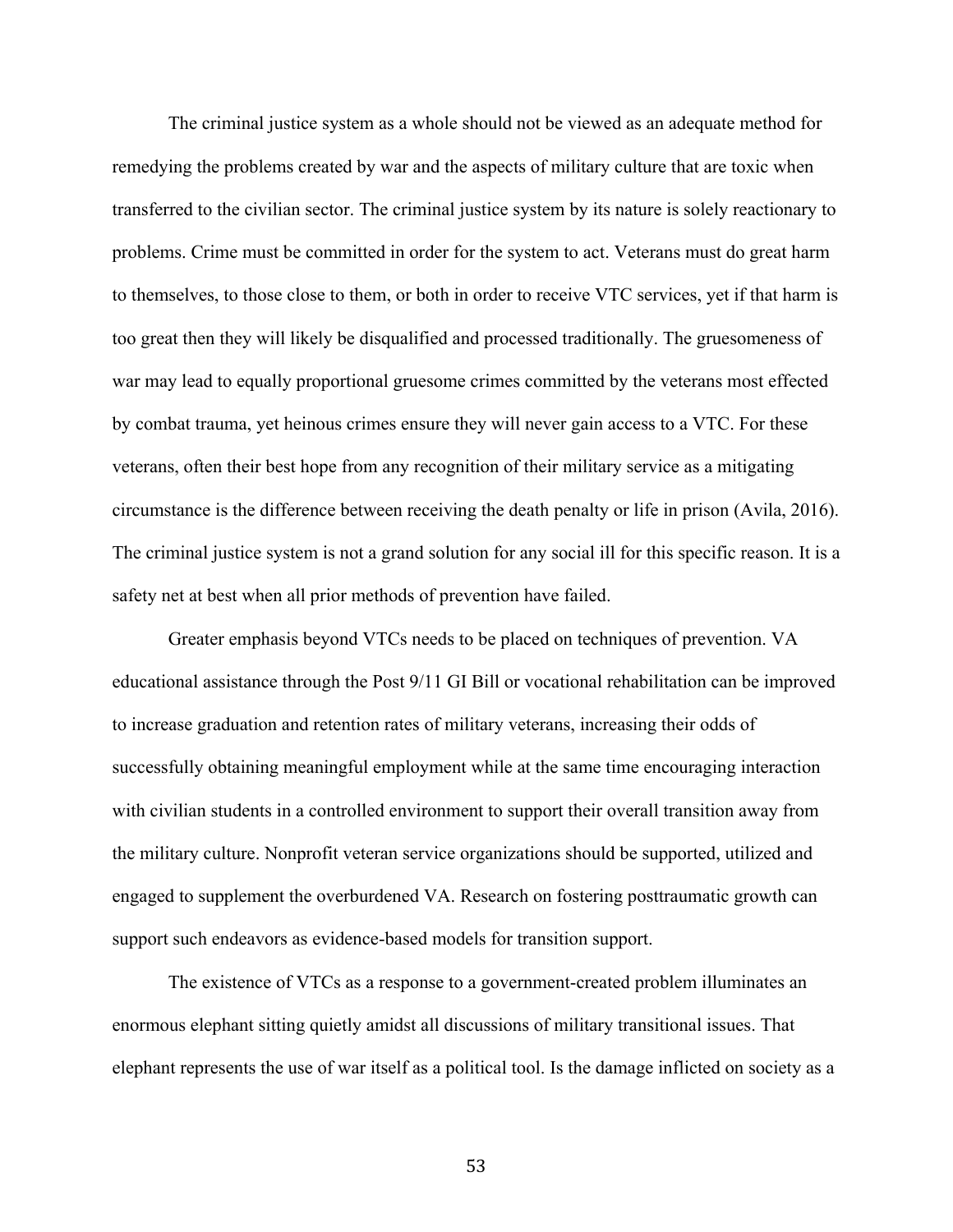whole, and especially the troops who participate in war, justified by the political agenda of the government? Who actually benefits from war? The elephant raises the challenge that the use of war in any capacity may be too damaging at the societal level to justify its use at all. The elephant challenges all governments everywhere to utilize every nonviolent, cooperatively diplomatic measure possible to resolve conflicts.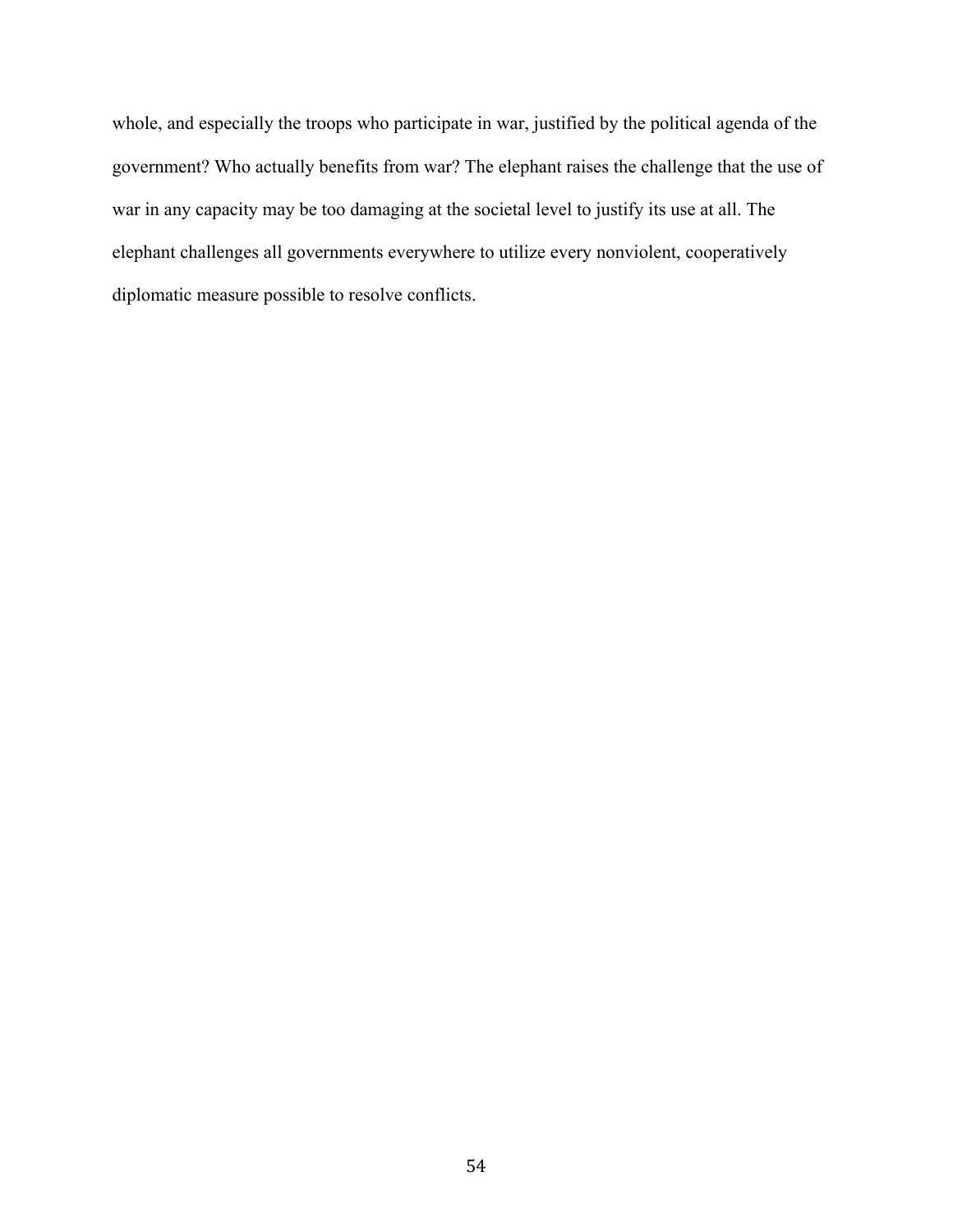#### CHAPTER 6

#### **CONCLUSION**

## Limitations

The current review is limited by two major factors. The first is the limited amount of research that has been conducted on VTCs. A few of the early courts have several published journal articles related to them, such as the Anchorage and Buffalo VTCs, but each court needs to be evaluated separately since there is such great disparity how each is implemented. The eighth Key Component of VTCs established by the U.S. Department of Justice (*Defining drug courts*, 2004) requires ongoing evaluation of program effectiveness at meeting program goals. VTCs thus far are largely lacking in this area, or at least are lacking in sharing this knowledge through academic journal publications. The perceptions of VTC participants should also be considered in program evaluations (Baldwin, 2013; Slattery et al., 2013). Appendix 2 displays the states that were completely lacking any peer-reviewed publications related to VTCs.

The second major limitation of the current review is a lack of operationalization among the different courts in order to generalize from one to another. The term veteran itself varies and has changed over time. Definitions may be limited to whether an individual served in combat or deployed overseas, whether they served on active duty, whether they earned a discharge status of honorable, or whether they served a full career of 20 years or more. The 1944 Veterans Preference Act (5 U.S. Code § 2108) defines a veteran as an ex-servicemember who had been drafted into military service due to the disruption caused to their usual life, excluding those who volunteered or served in reserve components. The current VPA, which grants a 5-point preference for federal service occupations, maintains a similarly strict definition.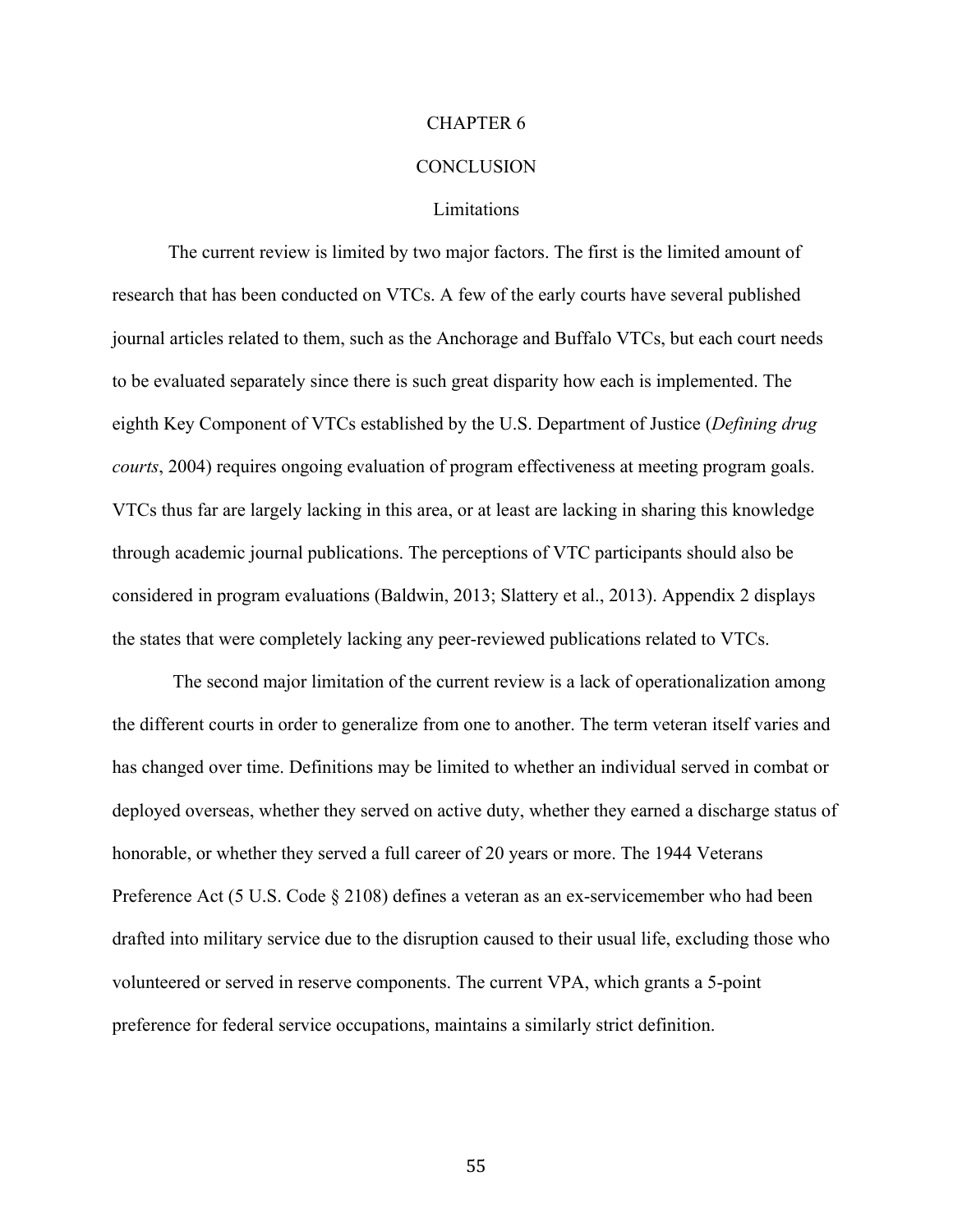Recidivism is not operationally defined, nor are participants adequately tracked once they graduate from a VTC. Other measures of success may be better adequate for describing the impact of VTCs as well, such as indicators of Posttraumatic Growth. Has the graduate obtained stable housing, remained sober, reunited with family, obtained gainful employment, or continued their education in pursuit of such goals?

# Further research

The key difference between VTCs and all other forms of specialty courts is the use of volunteer peer mentors. Judge Robert Russell (2015) cites them as the key factor promoting the zero percent recidivism rate of the Buffalo court's graduates. Is it possible that peer mentorship could promote greater success in other courts as well? Could former drug addicts or those who have learned to manage their own mental illnesses assist those engaged in drug court or mental health courts? If it is the shared cultural experience of veterans that makes peer mentors successful, it may be possible that engaging others culturally can have similar results. Former gang members, prostitutes, or prisoners may serve the role of mentors in a similar fashion to VTCs. What is the rationale for using volunteer mentors instead of paying them for their time?

Volunteers may save the court money and be more motivated and passionate to help, but the lack of pay may also make it difficult to motivate them for intensive training. Payment may also further increase their level of commitment and increase retention of effective mentors. Compared to incarceration costs, payment of mentors would likely be minor. What are the characteristics of a mentor that make them more or less successful at motivating positive change in their clients? Research specifically focused on peer mentors could help increase their effective use and generalize best practices to other VTCs and specialty courts in general.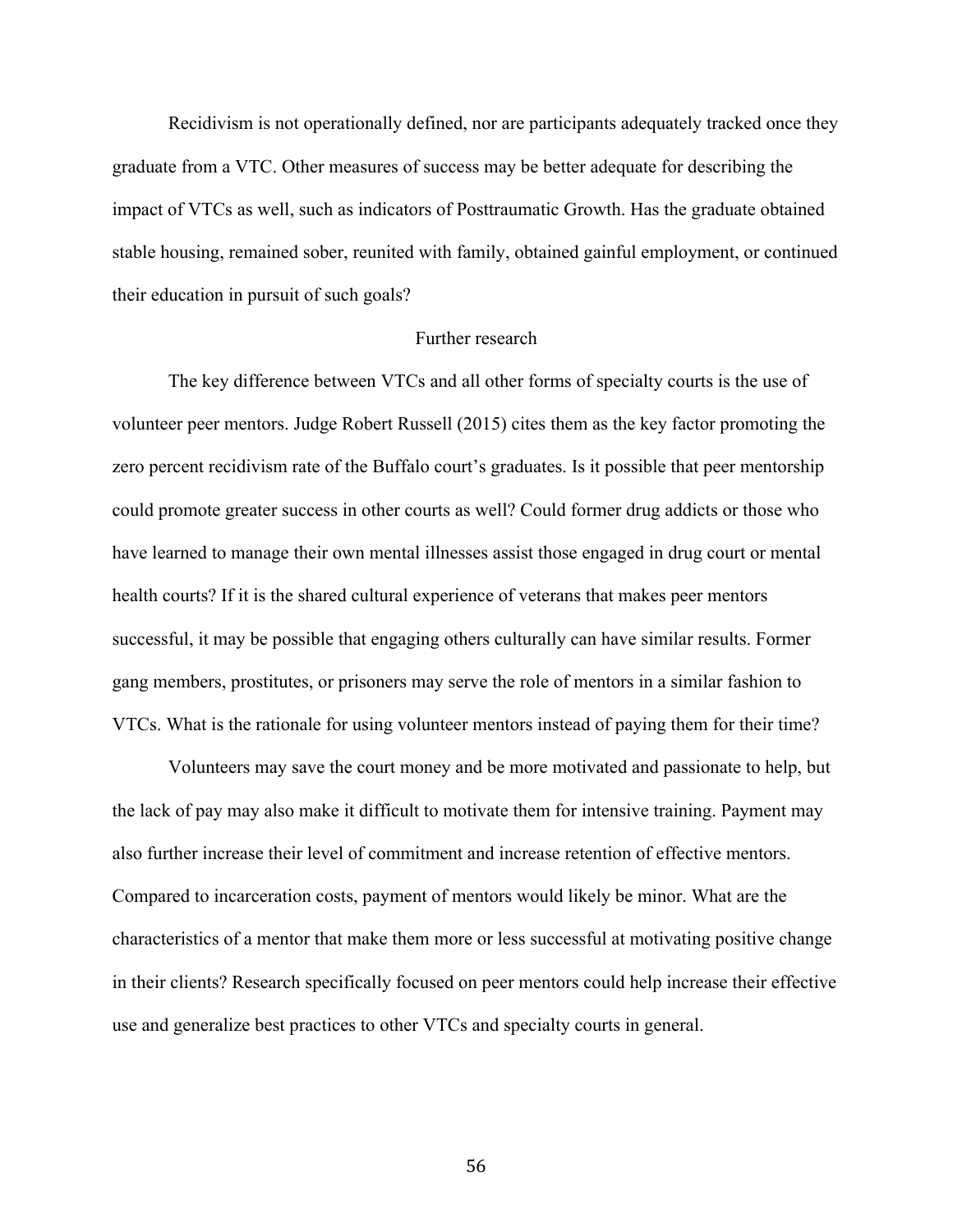The basic concept of restorative justice that informs the specialty court philosophy focuses on restoration from the damage caused by the initial crime, with a major focus on preventing further damage in the future (Wexler, 2008). Research focused on the effects of completion incentives on recidivism and program completion may better inform how to best utilize these tools. Debate and inconsistency was found in the current review as to which method has the greatest impact, with little research supporting one idea over another. For example, diversion may limit negative labeling effects, but also may not incentivize program completion.

The 10 key principles of VTC success established as guidelines by the Department of Justice are supported by virtually no research in regard to their effect on military veteran defendants specifically. The 10 key principles are modified from the principles of drug treatment courts (Russell, 2009). Research is needed to establish whether the 10 key principles are efficient as they are written currently, or are there additional factors pertaining to military veterans that may require further modification of the principles?

Those who opt out of VTC participation, fail out or recidivate may offer insight into how the principles of VTC success could or should be modified. How do these individuals fare as citizens in comparison to VTC graduates? The reasoning behind failure to complete a VTC program may inform improvements to VTC programming or entrance requirements. The length of time required may serve as a deterrent to participation if a traditional plea would require less of a time requirement. Research is also needed to assess crimes that are not accepted into VTCs, such as sexual assault and domestic violence.

Domestic violence reports in the military were five times higher than the civilian community rate in 2001(MacDonald & Tucker, 2003). Perpetrators of intimate partner violence with military backgrounds have been found to cause greater physical assault and injury than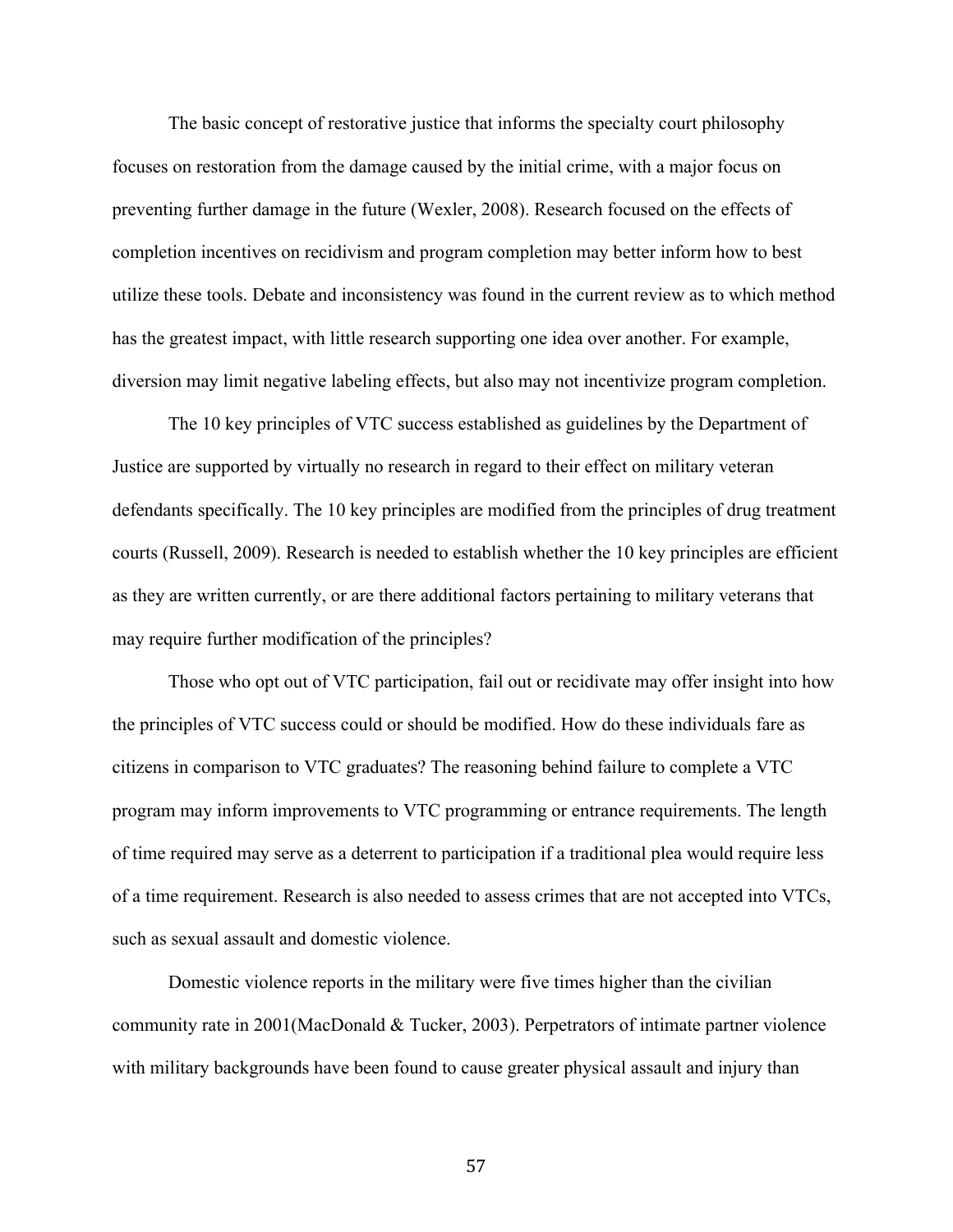perpetrators without military backgrounds (Hoyt, Wray & Rielage, 2014), but those with military backgrounds have also demonstrated lower rates of recidivism than nonmilitary offenders. Research should be directed toward understanding how or if VTCs can impact domestic violence rates among military veterans.

According to the U.S. Department of Justice (Bronson et al., 2015), incarcerated veterans were more likely to be incarcerated for a violent sexual offense than nonveterans. Thirty-five percent of veterans were in prison for the commission of a violent sexual offense, in comparison with 23% among the incarcerated nonveteran population. No VTC was found in the course of this review that allows for the participation of sex offenders. The exclusion of domestic violence and sex offenses limits the ability of VTCs to have a major positive impact on reducing the number of veterans behind bars since veterans are disproportionately represented among both of these criminal populations.

This may be reflective of military culture that supports certain aspects of toxic masculinity which serves a role in the male dominant military society but is maladaptive when females are introduced to the equation (Vaughan et al., 2016). Research is needed to understand why veterans are more likely to commit such crimes and how to best respond. Specialty courts can only be as effective as the treatments in which offenders are referred, demanding greater empirical support for effective treatment modalities. Researchers Patricia Cluss and Alina Bodea (2011) note that intervention programs based on feminist-psychoeducational or cognitivebehavioral approaches lack empirical backing, which tend to be those most widely implemented.

#### Policy Recommendations

The most outstanding factor in regard to VTCs is the need for research, which translates into policy as a need for funding. University students and professional researchers are often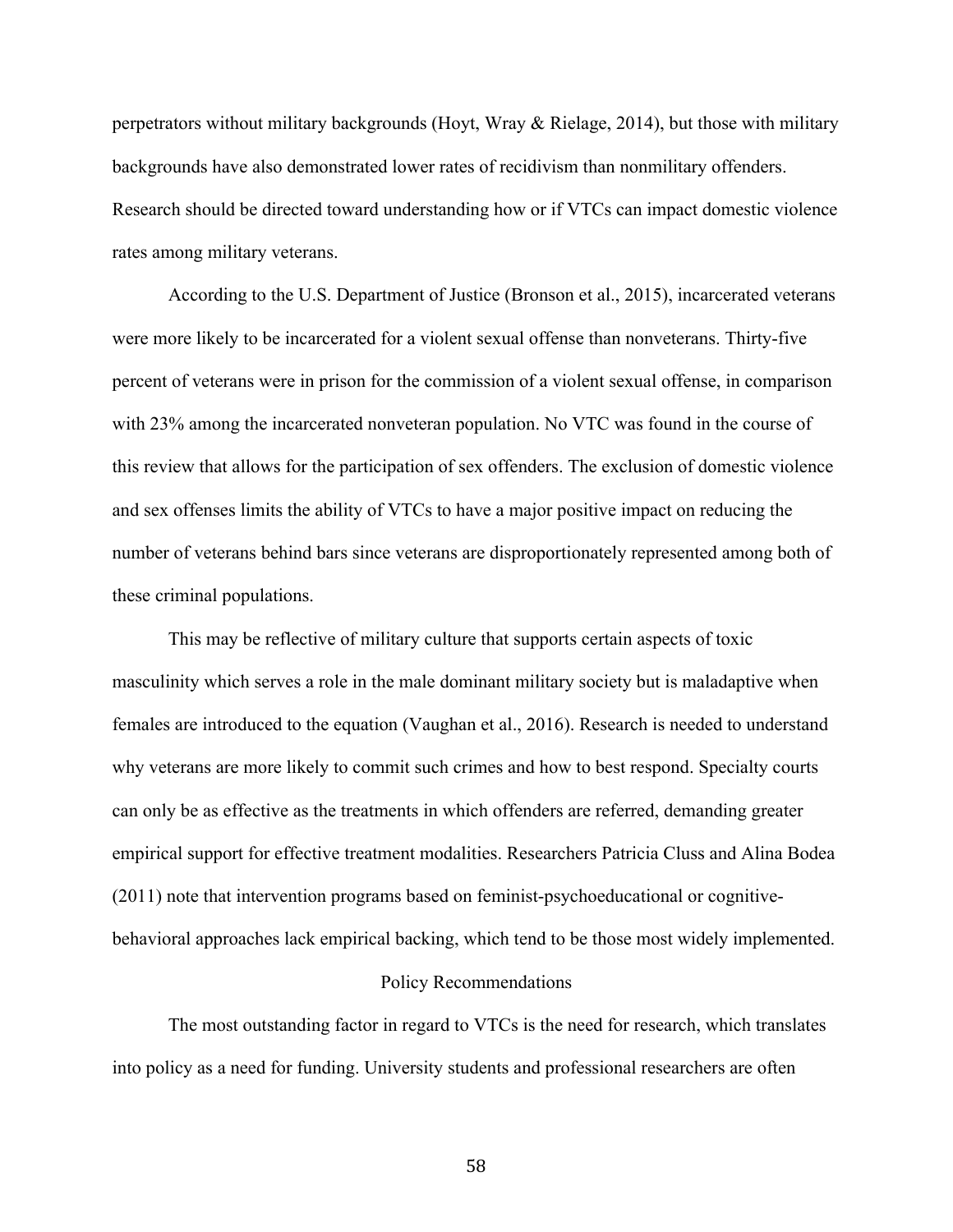eager to gain access to data and may be able to support program evaluations and other research projects at little or no cost. Policies which allow or mandate consistent cooperation with nearby university researchers can assist in garnering a wealth of knowledge at little or no cost to VTCs. Also, policies are needed that allow researchers access to the military records of subjects in order to measure nuances among individual military experiences.

The greatest benefit and motivator for VTC participants is the ability to have their criminal records sealed or expunged, or to be placed in diversionary status that doesn't become public knowledge. Criminal background checks have taken on a role of extrajudicial punishment, effectively barring many otherwise qualified individuals from employment and housing opportunities (Mikkelson, 2010). This informal justice inflicted by society negates any therapeutic progress that may have been made through VTC participation.

The harshest punishment for many individuals involved with the criminal justice system doesn't begin until they are released back into society due to the stigma associated with criminal backgrounds. In order to ensure progress isn't lost, offenders records should be sealed or expunged upon completion for felony convictions, and diversionary tracts should be utilized for misdemeanor offenders (McMichael, 2011). The Health Insurance Portability and Accountability Act of 1996 (HIPAA; 45 CFR Part 160 and Part 164, Subparts A and C) or Family Educational Rights and Privacy Act of 1974 (FERPA; 20 U.S.C. § 1232g; 34 CFR Part 99) serve as excellent examples of laws protecting personal privacy and security that could be used to deter extrajudicial punishment. Criminal labeling only further exacerbates the likelihood of recidivism (Lemert, 1951).

The operational model established by the Buffalo VTC's ten key principles for VTC success should be altered slightly to minimize extrajudicial punishment through labeling, and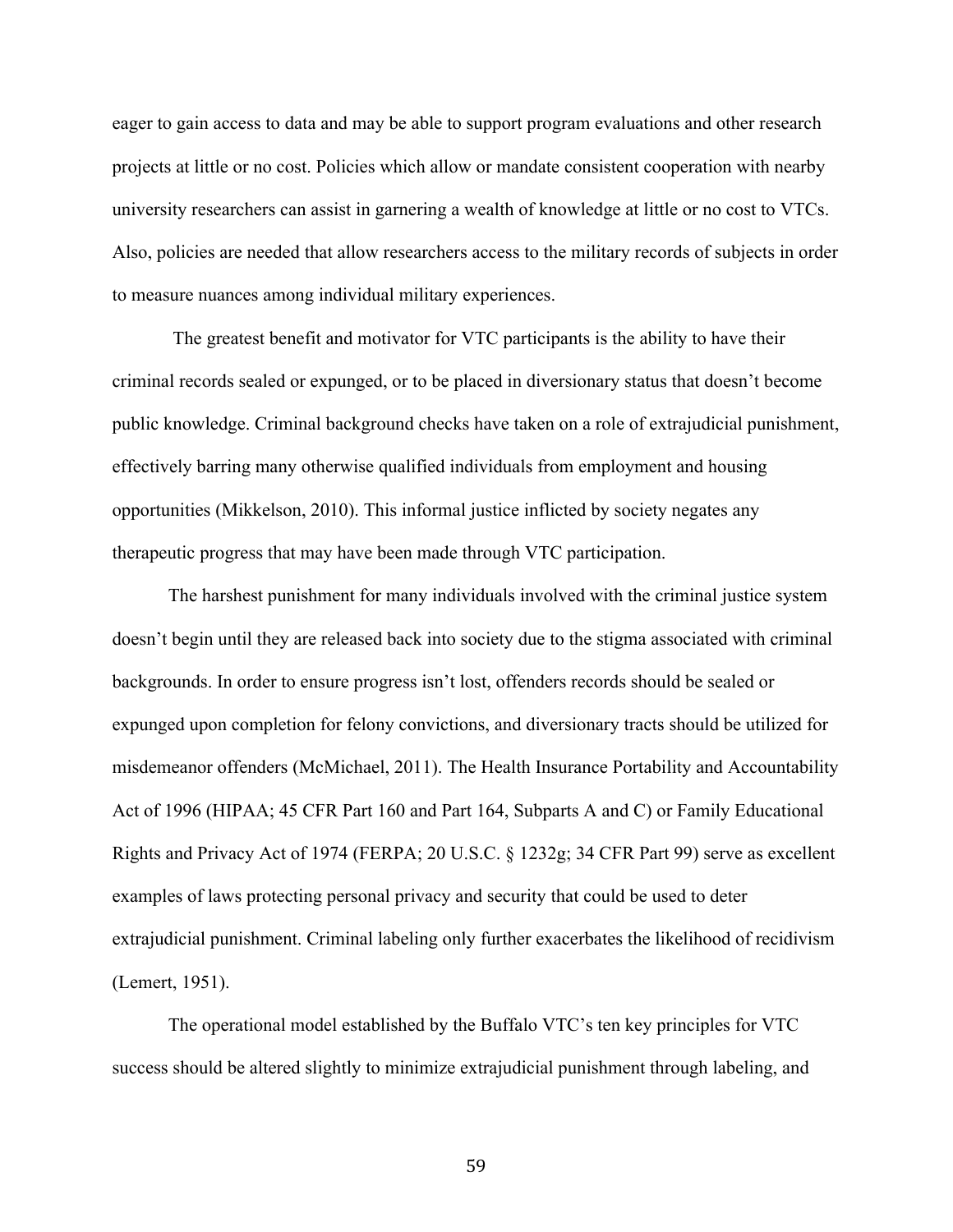also incorporate the tenets of the RNR model discussed previously. The Fort Hood VTC (Robinson, 2016) utilizes an effective method for dealing with serious offenses requiring punishment that should also be considered for expansion to other VTCs. Punishments are administered creatively, such as a stay in jail over the weekend so treatment can be continued during the week. Punishments are established through a restorative justice approach where all parties effected by the initial crime are involved as much as possible. The goal is to restore all parties to a state where they can move forward with as little residual harm as possible and no new or repeated criminal offenses (Wexler, 2008; Braithwaite, 2002).

In addition to improved RNR model adherence, geographical coverage needs to be improved as well. Some states are completely lacking any VTCs at all, whereas others reach a portion of veterans in only a few counties or cities. Legislative mandates could establish VTCs statewide, allowing for the transference of cases to a nearby VTC. Some rural counties may rarely encounter a veteran defendant, so it wouldn't be practical to establish a completely separate court in such areas where funding may already be limited. Veterans in such areas should not be denied access to therapy simply because they didn't commit their crime in a VTC jurisdiction. Legislative authorization would grant democratic legitimacy to the courts, and allow for increased operationalization based on evidenced-based practices instead of the whims of the courtroom workgroup which may or may not be supported by sound research. Further coverage concerns include ex-patriots living abroad, Reservists, and active duty offenders. This requires a level of cultural competency to understand how to best engage the varying levels of military service.

Military culture is dynamic, as new citizens enlist and terminate service on a daily basis. The type of combat, whether urban or jungle, or the absence of extended combat, such as during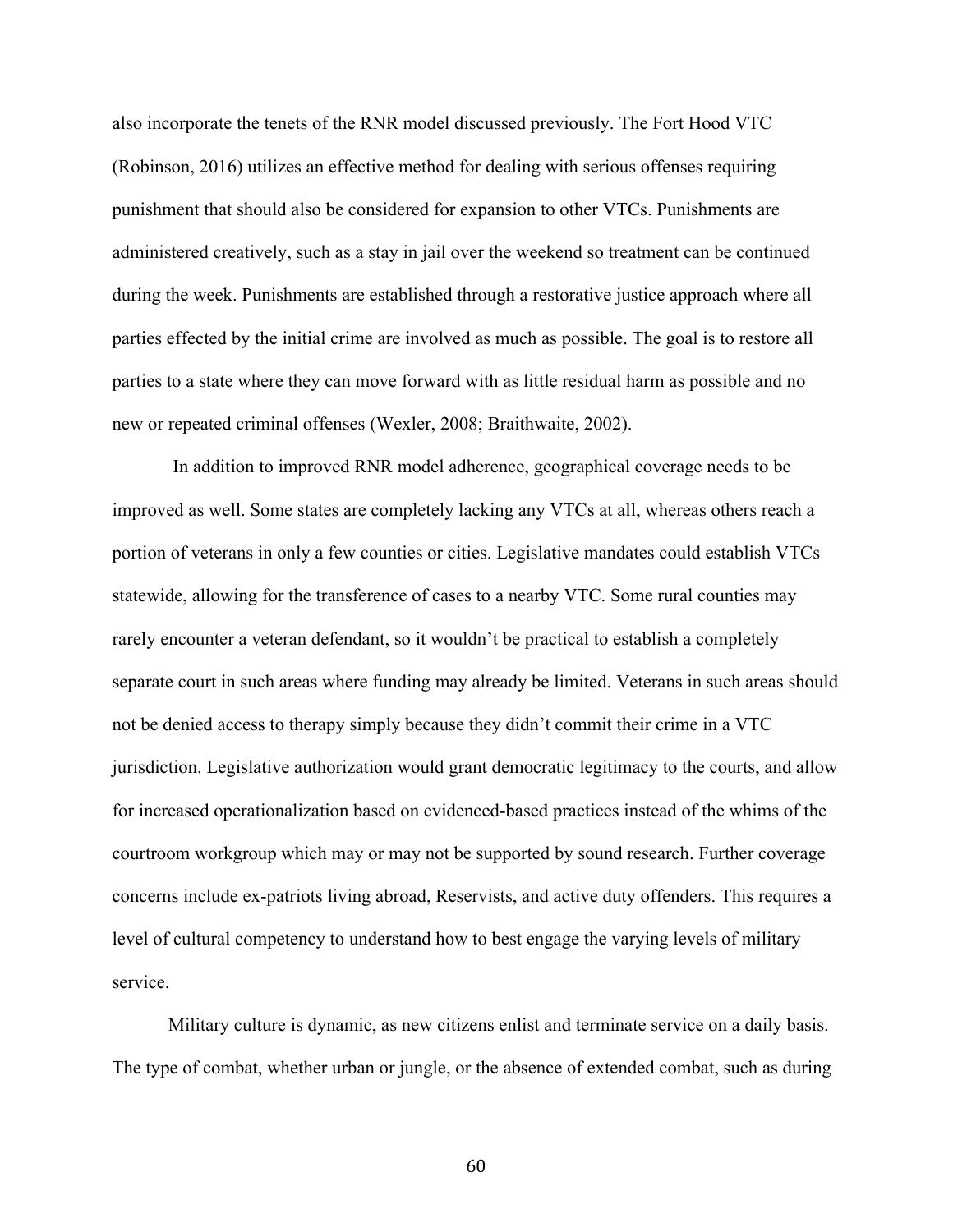the 1980's and 1990's, impact how troops react to their time in the service. Policy changes have major impacts as well. In earlier times, female troops were relegated to noncombat roles and openly homosexual individuals were barred from service. The repeal of Article 125 of the Uniform Code of Military Justice, also known as the "Don't Ask, Don't Tell" ban, decriminalized intimacy between same-sex couples in the military. As a result, VTCs need to be aware of issues specific to the LGBTQIA community that may impact their clients.

The same consideration must be taken with female veterans in the courts. In order to be effective, access to childcare and housing that accepts children needs to be made available when possible to improve success. Military sexual trauma, or simply sexual assault, is a strong correlate with female veteran criminality. Male authority figures may serve as a negative mental health trigger for such women, so the use of female mentors or a specific day set aside for female participants is recommended.

Prostitution charges were found in this review to be an issue specific to female veterans, calling into question whether such laws are necessary. Decriminalization of prostitution is possible to allow for an exchange between two consenting adults, while still maintaining laws that protect against coercion, trafficking, or forms of assault. The lack of employment opportunities which can pay at the same level or better than prostitution or other crimes serves as a hindrance to prosocial behavior. The same consideration should be made for individuals in relation to race, immigration status, or other cultural factors specific to each individual.

Finally and most paramount for policymakers to consider is that VTCs exist as a consequence of a problem created by government. Care should be taken to avoid a responsibilization strategy which allows the government to be excused from its role in veteran criminality. The correlation between combat exposure and PTSD is clear, and has been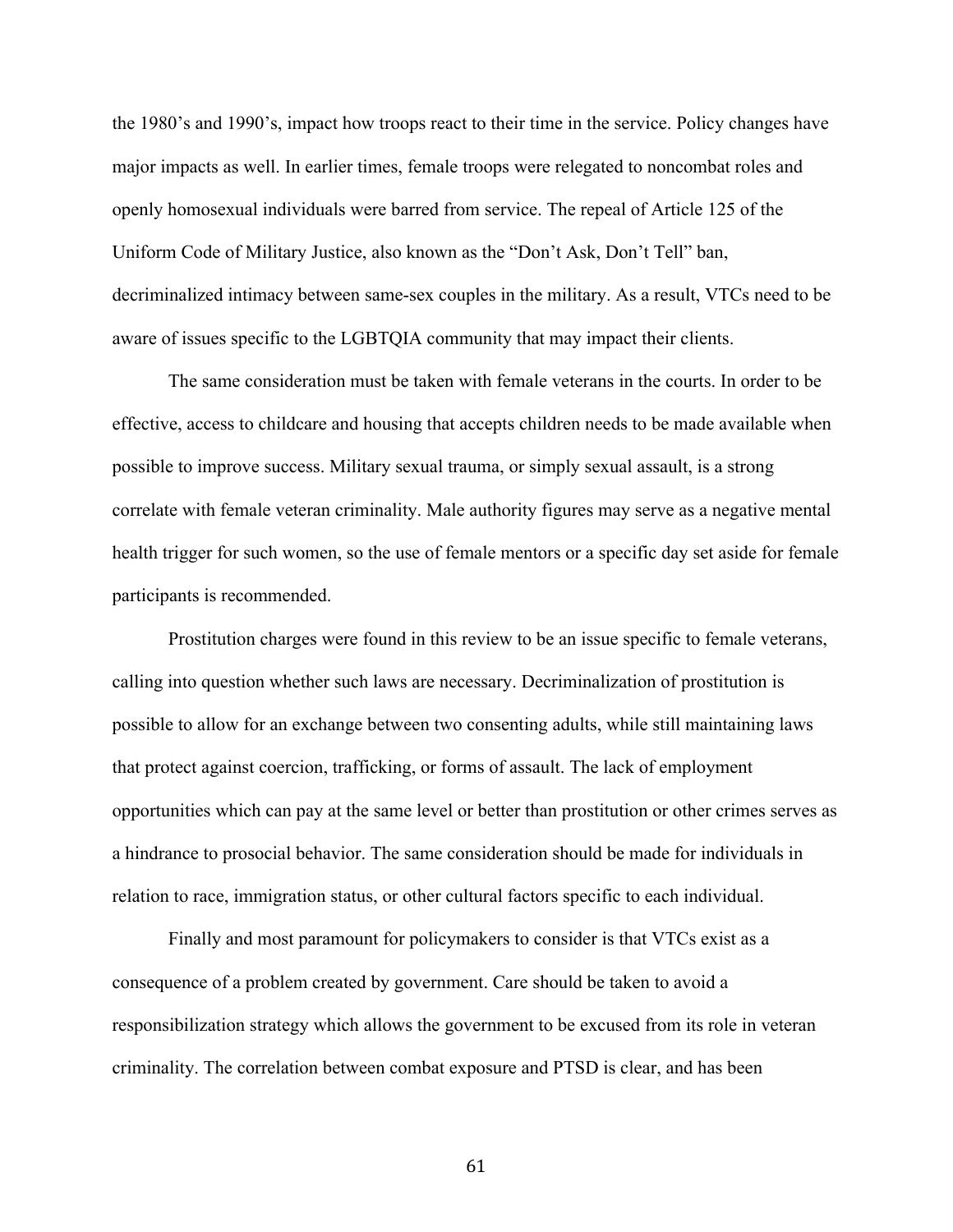established long before PTSD was officially recognized as a mental health diagnosis. As far back as the earliest writings of Homer's *Odyssey* and Shakespeare's *Henry V* (Shay, 2009), symptoms that fit the current diagnosis of PTSD have been annotated.

The correlation between PTSD and crime has also been made clear over centuries of American war. Following the Civil War, it was estimated that "in 1866 two-thirds of all commitments to state prisons in loyal states were men who had seen service in the army or navy" (Rosenbaum, 1940, 725). Toward the end of World War I, an astute soldier observed that

When the rules of civilized society are suspended, when killing becomes a business and a sign of valor and heroism, when the wanton destruction of peaceable women and children becomes an act of virtue, and is praised as a service to God and country, then it seems almost useless to talk about crime in the ordinary sense. (Blackmar, 1918, 123)

The above statement sums up well the most important recommendation this review has established. That recommendation is to avoid the use of violence as a political tool to reduce the need for VTCs and other support services for military veterans returning from war, and when war is waged to have those support services in place concurrently. Ignorance of the historical relationship between combat exposure and crime is not an adequate excuse for the delay in services for the current generation of GWOT warfighters. The number of veterans who already reside behind bars, walk free post-incarceration with heinous criminal records, are living homeless and unemployed due to those records, or have committed suicide while government has lagged in reacting to the problems it created by waging the GWOT is likely staggering. Perhaps with continued research and investment in VTCs and related support services, the United States will be better prepared to welcome home its next generation of combat veterans.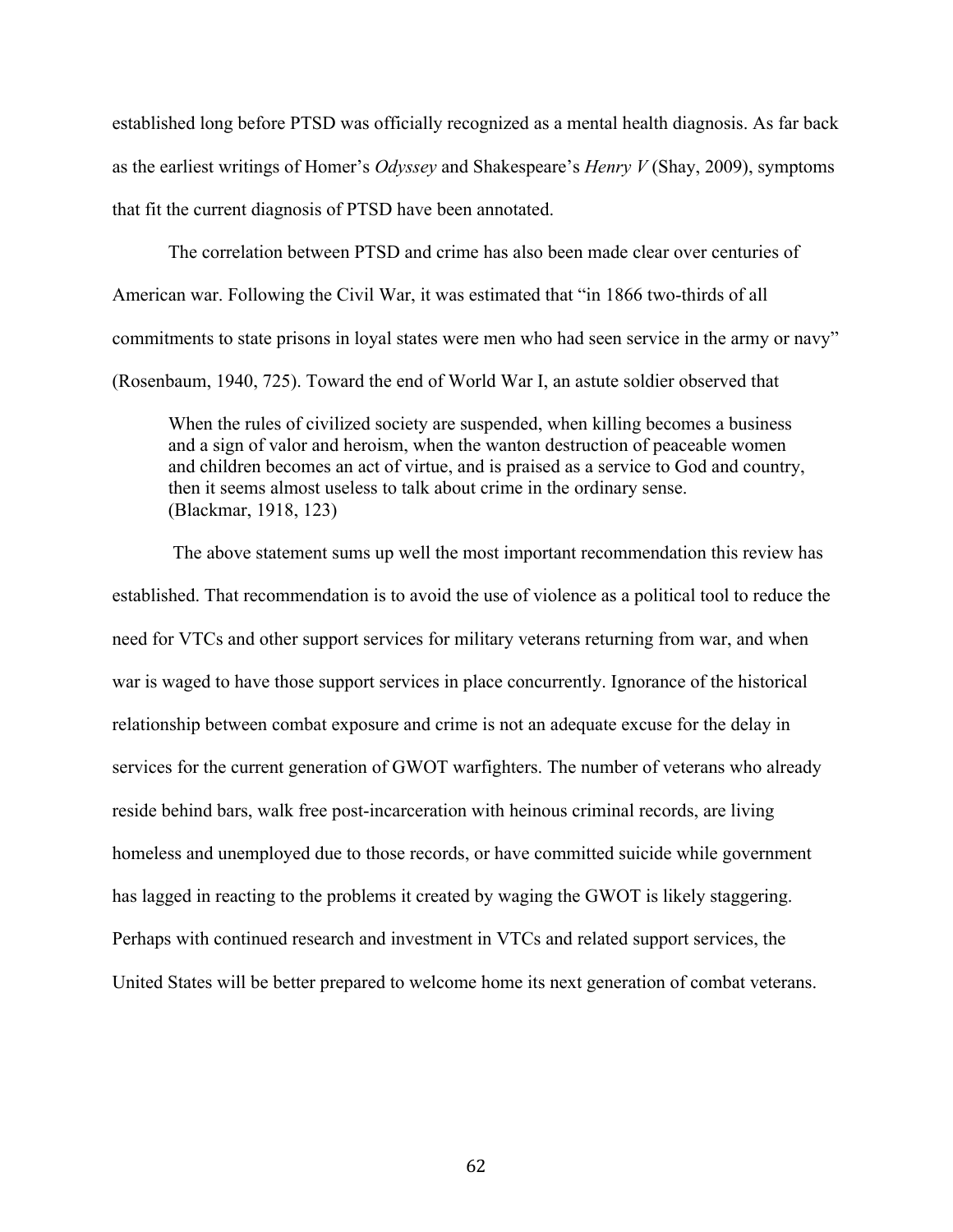## APPENDIX

#### Appendix 1: List of research databases utilized

ABI/INFORM Collection Academic Search Premier America: History & Life with Full Text American Periodicals Series Art Full Text Article First Cambridge Core Child Development and Adolescent Studies Clinical Key Cochrane Library Congressional Publications (ProQuest Congressional) CQ Press Library Criminal Justice Abstracts Criminology and Criminal Justice Dissertations and Theses: UNLV EconLit Edinburgh University Press Journals Embase Ebsco eBook Collection Ethnic NewsWatch Factiva Family & Society Studies Worldwide **GenderWatch** Global Health Google Scholar (only allows access to first 1,000) GPO'S Federal Digital System Health and Psychosocial Instruments (HaPI) HeinOnline Law Journal Library JAMAevidence JSTOR Legislative Insight LexisNexis Academic LGBT Life with Full Text Los Angeles Times, 1881-1992 Los Angeles Times, 1985 - current

LWW Health Library Basic Sciences Premium Collection LWW Total Access Collection Medline via OGLC FirstSearch Mental Measurements Yearbook Military & Government Collection Mountain West Digital Library NAACP Papers Native American Archives New York Times, 1851-2013 New York Times, 1980 - current Oxford Journals PAIS International Philosopher's Index Philosophy Online (POIESIS) PhilPapers PILOTS Professional Development Collection Project MUSE ProQuest Databases PsycARTICLES Psychiatry Online Psychology and Counseling PsycINFO 1887 - Current PubMed RAND Reports Roper Center - iPOLL Databank Sage Journals Online ScienceDirect Journals Scopus SocINDEX with Full Text Sociology: A Sage Collection UpToDate Web of Science Wiley Online Library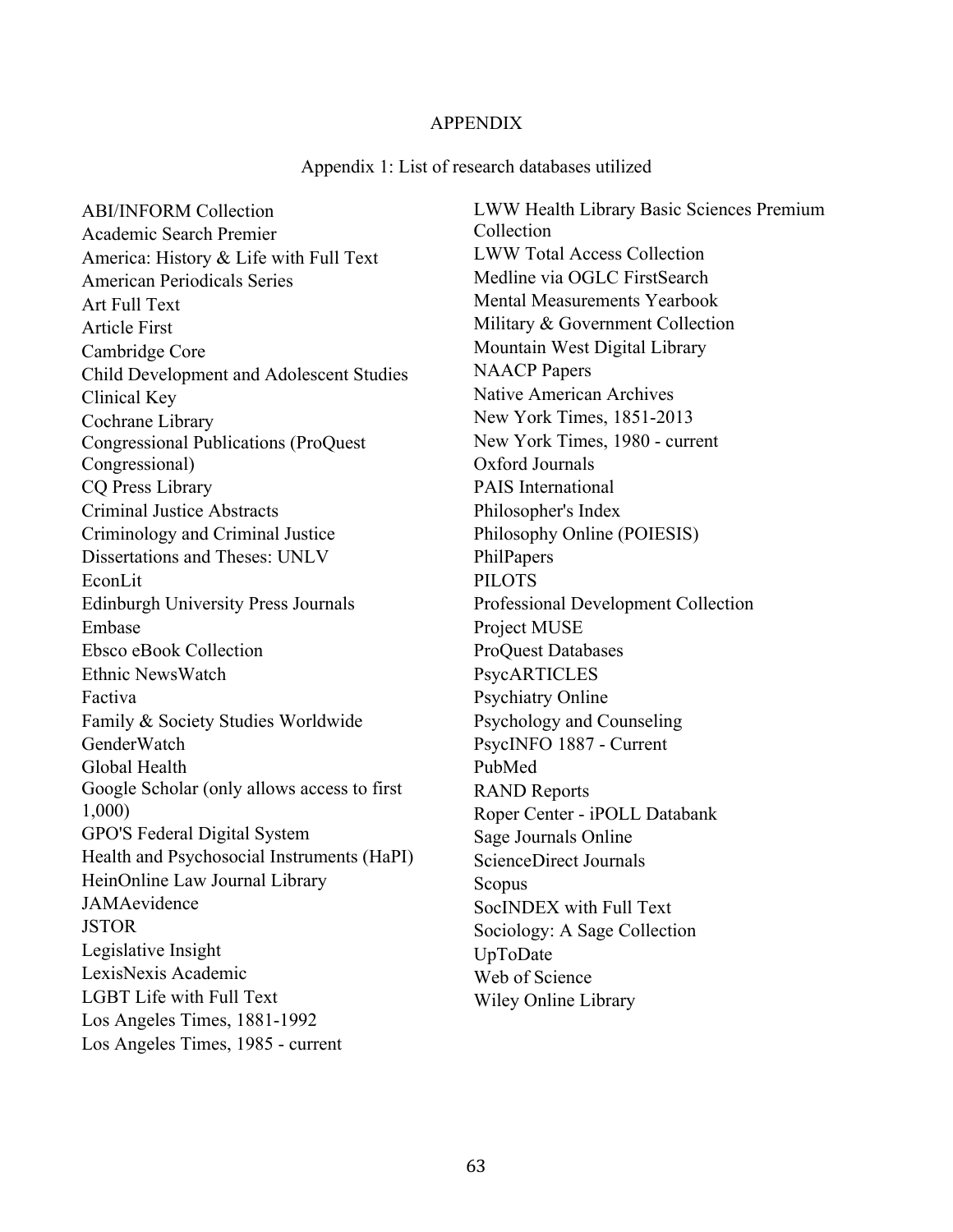| Arkansas             | Maine          | <i>Oklahoma</i> |
|----------------------|----------------|-----------------|
| District of Columbia | Mississippi    | Rhode Island    |
| Georgia              | Missouri       | South Dakota    |
| Hawaii               | Montana        | Tennessee       |
| Idaho                | Nebraska       | Utah            |
| <i>Illinois</i>      | Nevada         | Vermont         |
| Indiana              | New Hampshire  | Virginia        |
| Iowa                 | New Jersey     | Washington      |
| Kansas               | New Mexico     | West Virginia   |
| Kentucky             | North Carolina | Wisconsin       |
| Louisiana            | North Dakota   | Wyoming         |

# Appendix 2: States/territories with no specific VTC research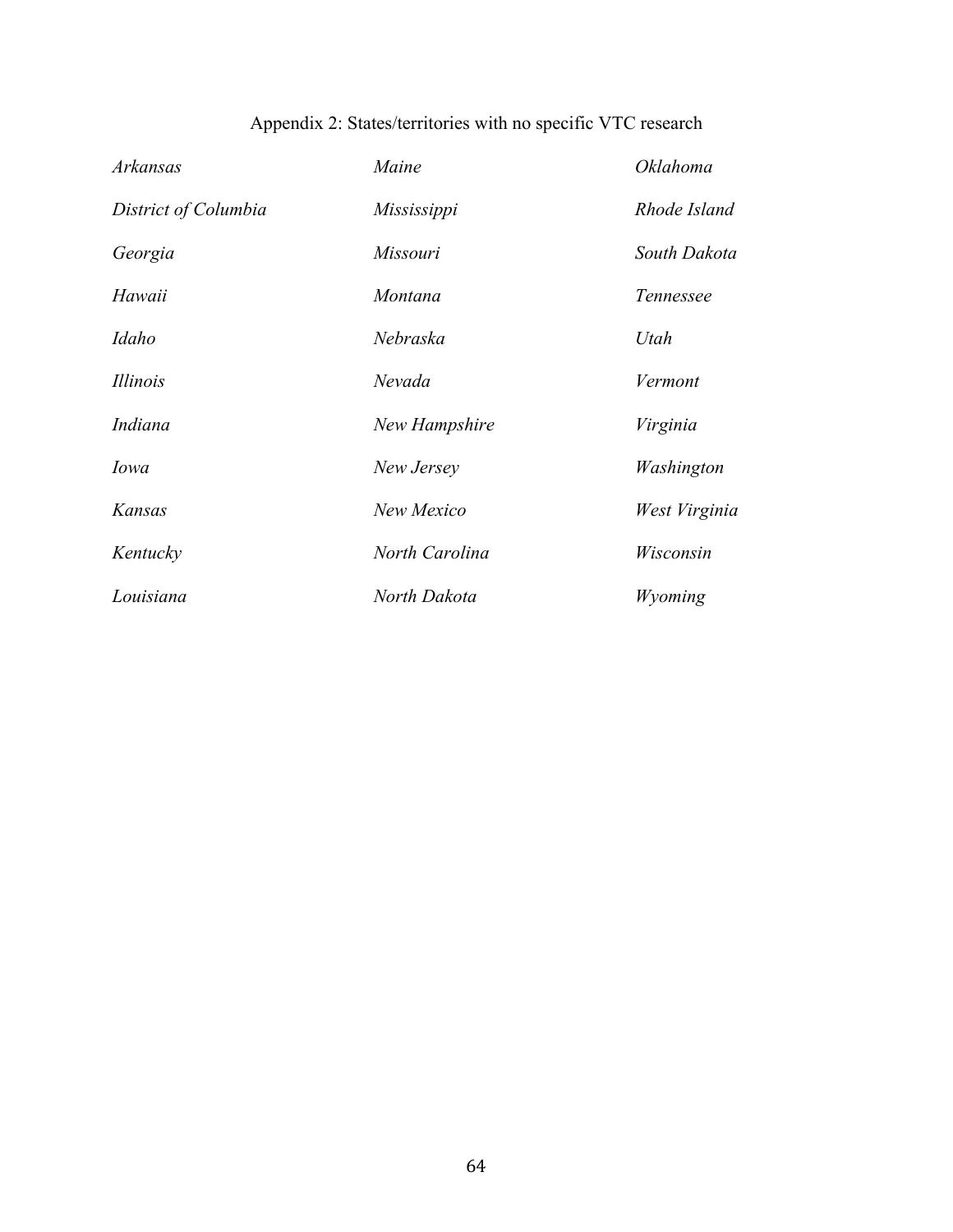#### REFERENCES

References to included studies (sorted by state/territory)

*National*

- Baldwin, J. (2015). Investigating the programmatic attack: A national survey of veterans treatment courts. *Journal of Criminal Law and Criminology, 105*(3), 705-752. doi: 0091- 4169/15/10503-0705
- Baldwin, J. (2013). *Veterans treatment courts: Studying dissemination, implementation, and impact of treatment-oriented criminal courts* (Doctoral dissertation). Retrieved from http://ufdc.ufl.edu/UFE0045314/00001
- Clark, S., McGuire, J., & Blue-Howells, J. (2014). What can family courts learn from veterans treatment courts?. *Family Court Review, 52*(3), 417-424. doi: 10.1111/fcre.12101
- Clark, S., McGuire, J., & Blue-Howells, J. (2010). Development of veterans treatment courts: Local and legislative initiatives. *Drug Court Review, 7*(1), 171-208. doi: 10.1176/appi.ps.201600233
- Crawford, G. (2016). Fighting for those who fought for us: Veterans treatment courts. *Corrections Today, 78*(1), 14-15. Retrieved from http://connection.ebscohost.com/c/ articles/112411949/fighting-those-who-fought-us-veterans-treatment-courts
- Finlay, A., Smelson, D., Sawh, L., McGuire, J., Rosenthal, J., Blue-Howells, J., Timko, C., Binswanger, I., Frayne, S., Blodgett, J., Bowe, T., Clark, S., & Harris, A. (2016). U.S. Department of Veterans Affairs Veterans Justice Outreach program: Connecting justiceinvolved veterans with mental health and substance use disorder treatment. *Criminal Justice Policy Review, 27*(2), 203-222. doi: 10.1177/0887403414562601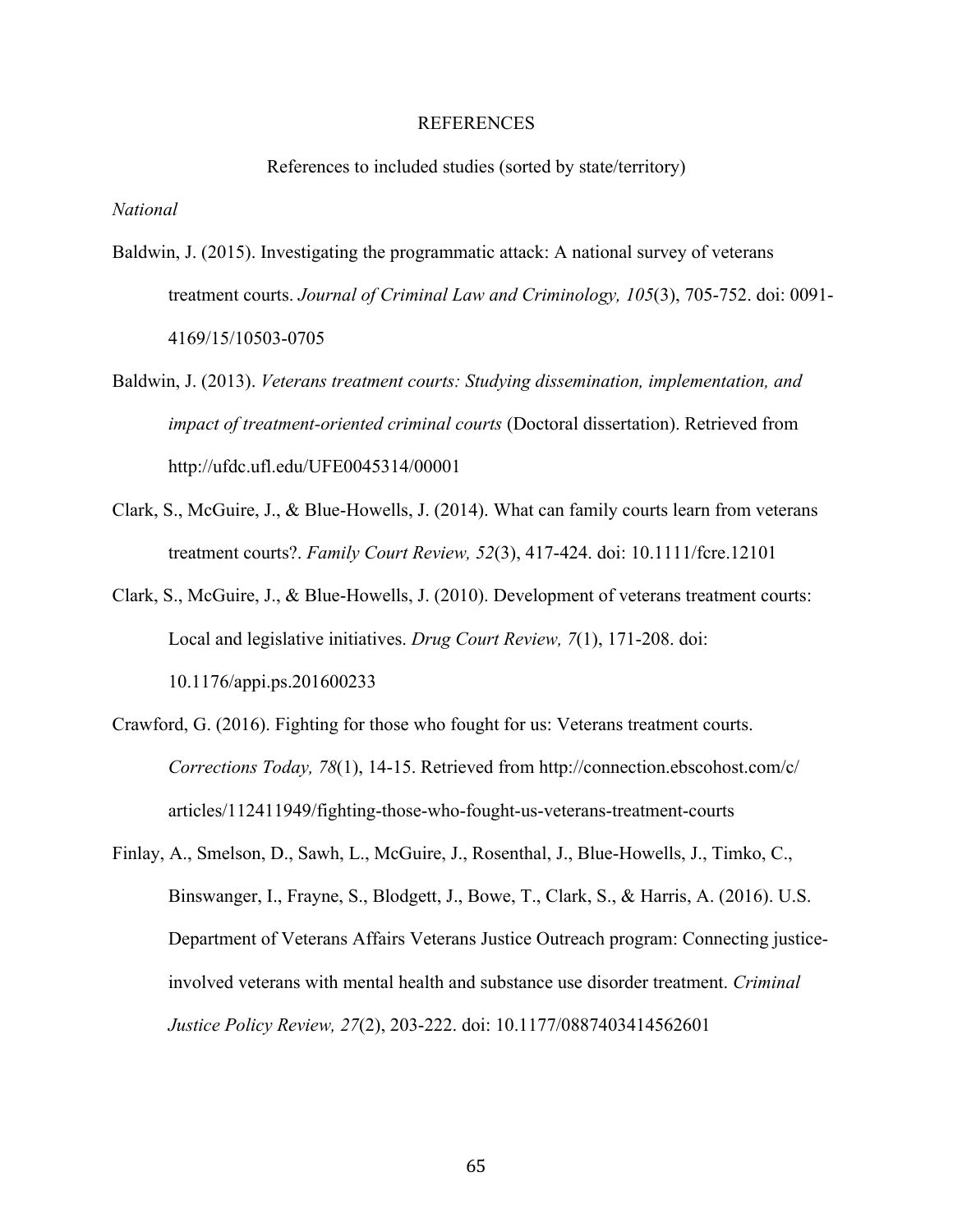- Frederick, A. (2014). Veterans treatment courts: Analysis and recommendations. *Law and Psychology Review, 38*, 211-230.
- Hawkins, M. (2010). Coming home: Accommodating the special needs of military veterans to the criminal justice system. *Ohio State Journal of Criminal Law, 7*, 563-574. Retrieved from http://moritzlaw.osu.edu/students/groups/osjcl/files/2012/05/Hawkins-FinalPDF.pdf
- Johnson, R. Stolar, A., McGuire, G., Clark, S., Coonan, L., Hausknecht, P., & Graham, D. (2016). US veterans' court programs: An inventory and analysis of national survey data. *Community Mental Health Journal, 52*: 180-186. doi: 10.1007/s10597-015-9972-3
- Jones, A. (2013). Veterans treatment courts: Do status-based problem-solving courts create an improper privileged class of criminal defendants?. *Washington University Journal of Law and Policy, 43*, 307-332. Retrieved from https://openscholarship.wustl.edu/ law journal law policy/vol43/iss1/16
- Kiss, A., (Ed.). (2016). *Asymmetric warfare: Conflict of the past, the present, and the future*. Budapest, Hungary: Hungarian Defence Forces General Staff Scientific Research Center.
- Kravetz, P. (2012). Way off base: An argument against intimate partner violence cases in veterans treatment courts. *Veterans Law Review, 4*, 162-205. Retrieved from https://www.bva.va.gov/docs/VLR\_VOL4/AuthorsCopies5-Kravertz.PDF
- Kurt-Hilditch, J. (2014). *Female justice-involved veterans: The nature of the relationship between military discharge and entry into the correctional system* (Doctoral dissertation, Walden University). Retrieved from https://search.proquest.com/openview/ ef69015129b5a5a16752110125d333e3/1?pq-origsite=gscholar&cbl=18750&diss=y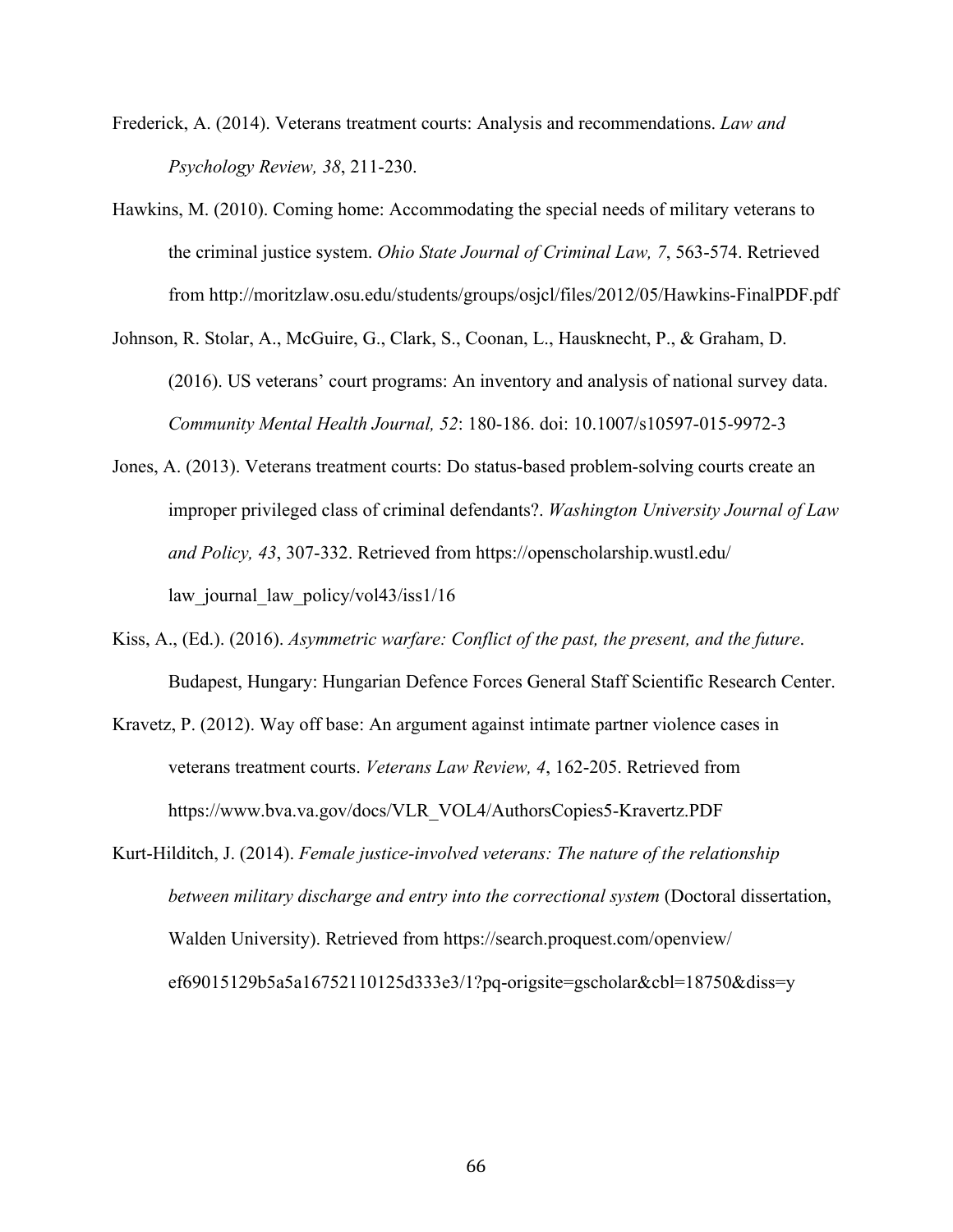- McQuaid, J. & Bankman, J. (2014). The justice system: Another trauma for veterans?. *Experience, 23*(3), 30-33. Retrieved from https://www.americanbar.org/publications/ experience/2014/fall\_winter/the\_justice\_system\_another\_trauma\_veterans.html
- Merriam, E. (2015). Non-uniform justice: An equal protection analysis of veterans treatment courts' exclusionary qualification requirements. *Mississippi Law Journal, 84*(3), 685-746. Retrieved from http://mississippilawjournal.org/2017/03/non-uniform-justice-an-equalprotection-analysis-of-veterans-treatment-courts-exclusionary-qualification-requirements/
- National Council of Juvenile and Family Court Judges. (2015, March 5-6). *National Summit on Courts and the Military*. Data Sheet-Veteran Treatment Courts. The National Infantry Museum and Soldier Center, Columbus, Georgia
- Perlin, M. (2013). John Brown went off to war: Considering veteran courts as problem-solving courts. *Nova Law Review,* 37, 445-478. Retrieved from http://nsuworks.nova.edu/cgi/ viewcontent.cgi?article=1021&context=nlr
- Pratt, M. (2010). New courts on the block: Specialized criminal courts for veterans in the United States. *Appeal: Review of Current Law and Law Reform, 15*, 39-57. Retrieved from https://journals.uvic.ca/index.php/appeal/article/view/5400
- Shah, S. (2014). Authorization required: Veterans treatment courts, the need for democratic legitimacy, and the separation of powers doctrine. *Southern California Interdisciplinary Law Journal, 23*(1), 67-106. Retrieved from http://gould.usc.edu/students/journals/ ilj/issues/
- Walls, S. (2011). The need for special veterans courts. *Denver Journal International Law and Policy, 39*(4), 695-729. Retrieved from http://heinonline.org/HOL/LandingPage?handle= hein.journals/denilp39&div=33&id=&page=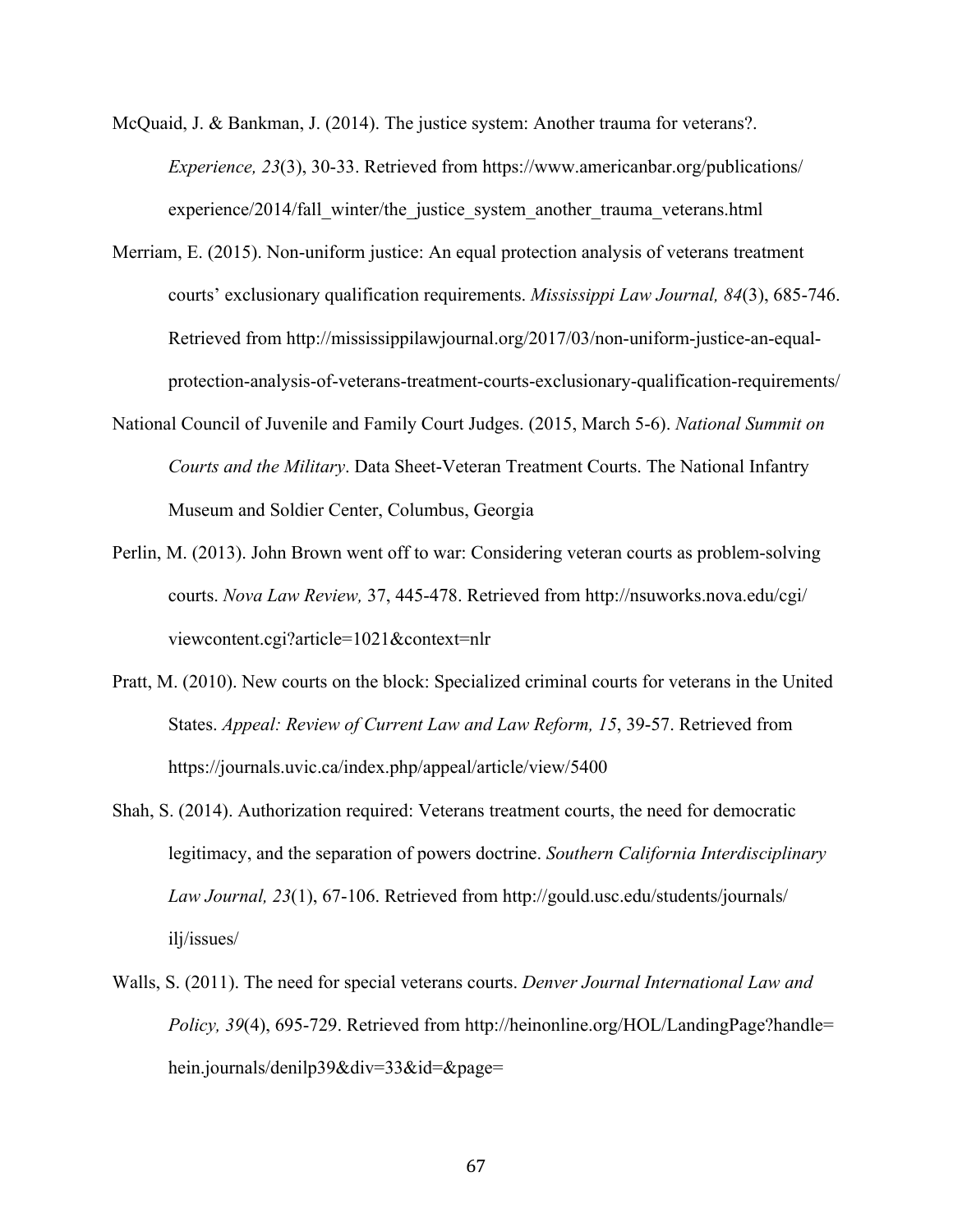Watson, T. (2016). *A phenomenological study of justice-involved veteran experiences of veterans court* (Doctoral dissertation). Retrieved from https://digscholarship.unco.edu/ dissertations/379/

*Alabama*

Glassford, J. (2013). In war, there are no unwounded soldiers: The emergence of veterans treatment courts in Alabama. *Alabama Law Review, 65*(1), 239-267. https://www.law. ua.edu/pubs/lrarticles/Volume%2065/Issue%201/5%20Glassford%20239-267.pdf

*Alaska*

Smith, J. (2012). The Anchorage, Alaska veterans court and recidivism: July 6, 2004–December 31, 2010. *Alaska Law Review, 29*(1), 93-112. Retrieved from https://scholarship.law. duke.edu/cgi/viewcontent.cgi?article=1175&context=alr

*Arizona*

Gallagher, J. (2016). *Procedural justice, veteran identity, and legal legitimacy in veteran treatment courts* (Doctoral dissertation). Retrieved from https://repository.asu.edu/items/ 39411

#### *California*

- McDonough, D. (2013). *Evaluating veterans treatment court: Clinical outcomes and service use for non-violent versus violent offenders* (Doctoral dissertation, Palo Alto University). Retrieved from https://search-proquest-com.ezproxy.library.unlv.edu/dissertations/ docview/1735406021/4B95B6ED34014C52PQ/1?accountid=3611
- Mikkelson, K. (2010). Veterans courts offer hope and treatment. *The Public Lawyer, 18*, 2-6. Retrieved from https://shop.americanbar.org/eBus/Store/ProductDetails.aspx? productId=217928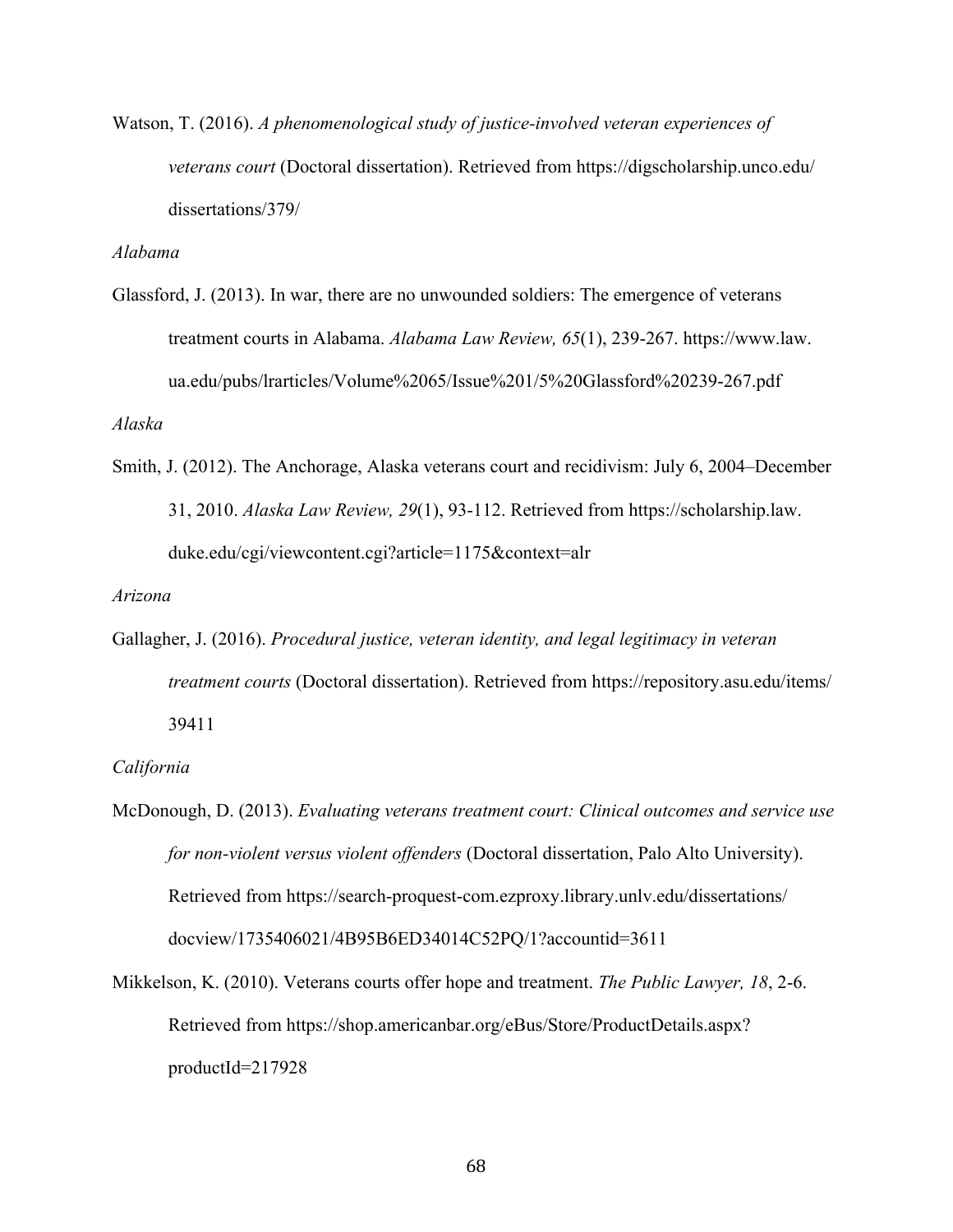- Owen, L. (2016). *A policy analysis of California veterans treatment court legislation* (Doctoral dissertation). Retrieved from http://scholarworks.waldenu.edu/dissertations/3195/
- Perez, J. (2015). Special feature: Veterans' legal issues: veterans treatment court: A lifeline for troubled vets. *Orange County Lawyer, 57*, 24-26. Retrieved from http://www.ocbar.org/ AllNews/NewsView/tabid/66/ArticleId/1643/November-2015-Special-Feature-Veterans-Legal-Issues.aspx#perez
- Smee, D. (2012). *Veterans court: Towards the implementation of a collaborative justice model in San Luis Obispo County* (Continuing education senior project, California Polytechnic State University). Retrieved from http://digitalcommons.calpoly.edu/cesp/3/

*Colorado*

- Cartwright, T. (2011). To care for him who shall have borne the battle: The recent development of veterans treatment courts in America. *Stanford Law and Policy Review, 22*(1), 295- 316. Retrieved from https://www.questia.com/library/journal/1G1-261729770/to-carefor-him-who-shall-have-borne-the-battle
- Slattery, M., Dugger, M., Lamb, T. & Williams, L. (2013). Catch, treat, release: Veteran treatment courts address the challenges of returning home. *Substance Use & Misuse, 48*, 922-932. doi: 10.3109/10826084.2013.797468
- Venkatraj, K. (2017). Colorado's about face: Mechanics, progress, and challenges facing veterans trauma courts in Colorado. *University of Colorado Law Review, 88*, 385-428. Retrieved from https://www.natlawreview.com/article/about-face-mechanics-progressand-challenges-facing-veterans-trauma-courts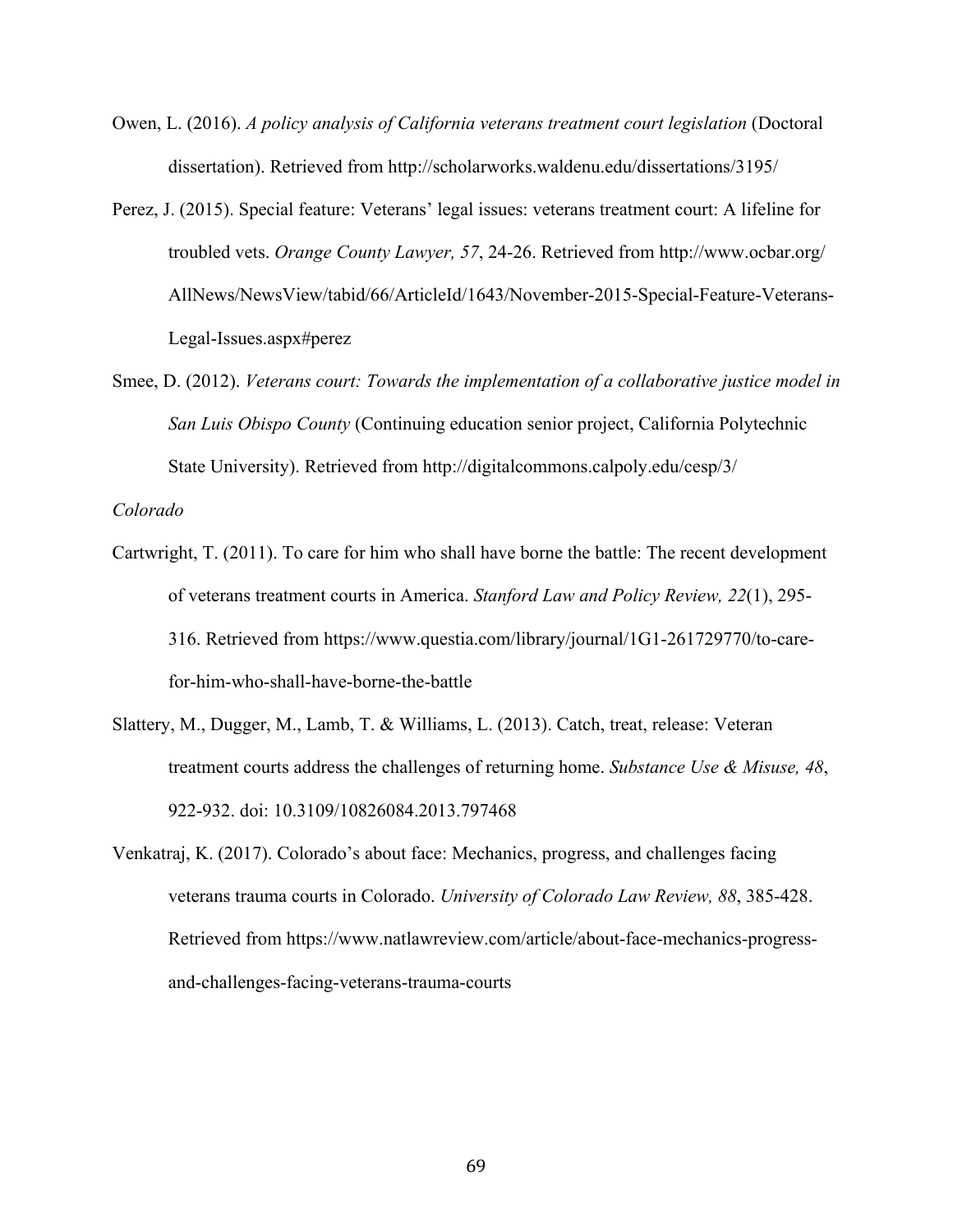### *Connecticut*

Garza, R. (2014). The soldier bears the deepest wounds and scars of war: Mobilizing Connecticut to implement a veterans treatment court. *Connecticut Law Review, 46*(5), 1937-1974. Retrieved from https://www.cga.ct.gov/2015/vadata/tmy/2015HB-06370- R000217-Rosendo%20Garza-TMY.PDF

O'Dea, E. (2015). States serving those who served: Connecticut General Statutes Section 54-56e. *Connecticut Public Interest Law Journal, 14*(2), 301-318. Retrieved from https://cpilj. wordpress.com/volume-14/

## *Delaware*

Lemieux, C. (2013). *Veterans treatment court: Recommendations for a structural framework* (Doctoral dissertation, Wilmington University). Retrieved from https://search.proquest. com/openview/fb093bdfedcec497b725a3a99f7c745c/1?pq-origsite=gscholar&cbl= 18750&diss=y

#### *Florida*

- Christy, A., Clark, C., Frei, A., & Rynearson-Moody, S. (2012). Challenges of diverting veterans to trauma informed care: The heterogeneity of intercept 2. *Criminal Justice and Behavior, 39*, 461-474. doi: 10.1177/0093854811433539
- Erickson, J. (2016a). Veterans treatment courts: A case study of their efficacy for veterans' needs. *International Journal of Law and Psychiatry, 49*, 221-225. Retrieved from https://doi.org /10.1016/j.ijlp.2016.10.009
- Erickson, J. (2016b). *Veterans treatment courts: Pure pretextualism or a venue for veterans' needs? (*Doctoral dissertation). Retrieved from http://nsuworks.nova.edu/cahss\_jhs\_etd/3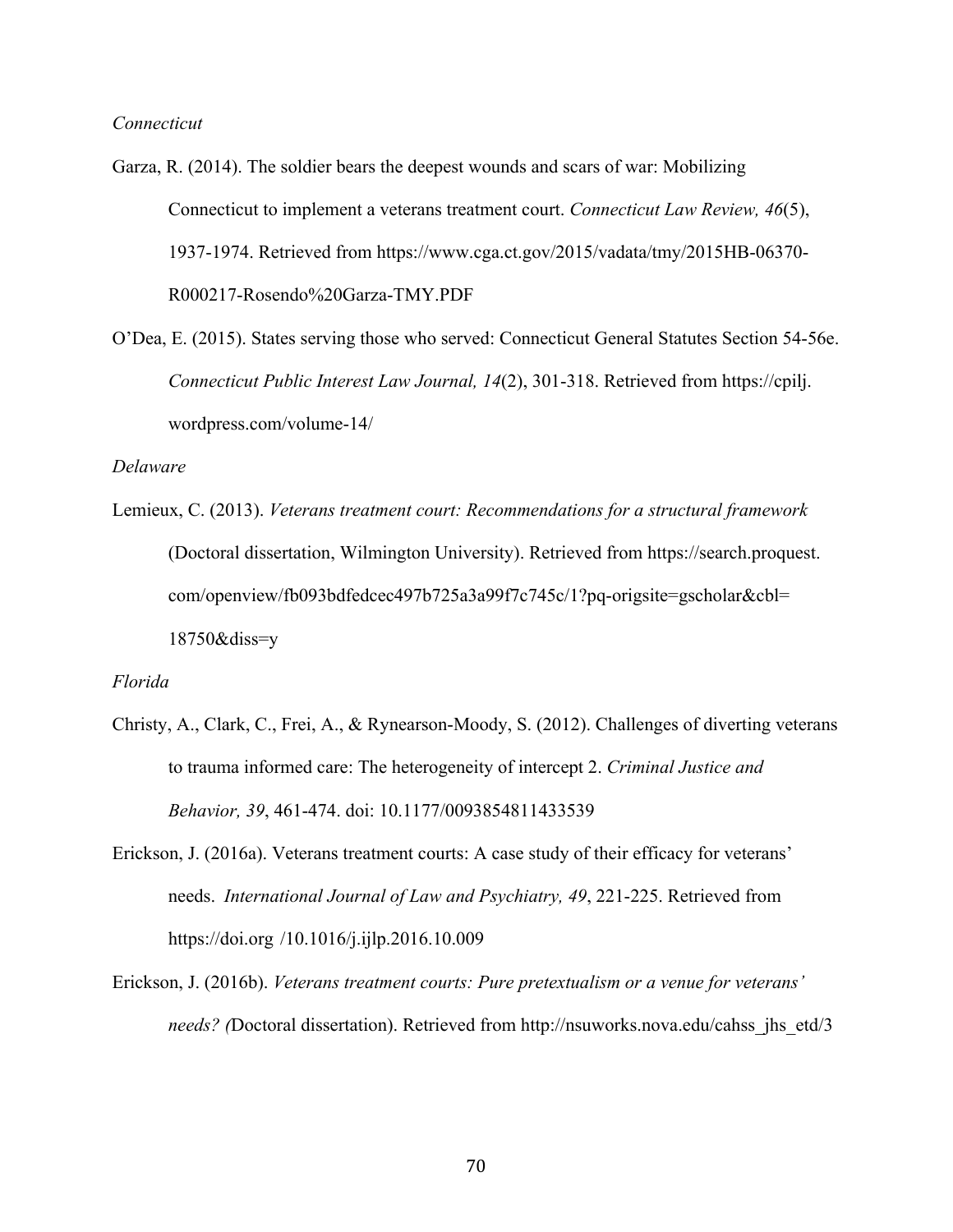Fresneda, L. (2013). The aftermath of international conflicts: Veterans domestic violence cases and veterans treatment courts. *Nova Law Review, 37*, 631-656. Retrieved from http://nsuworks.nova.edu/cgi/viewcontent.cgi?article=1027&context=nlr

*Maryland*

Totman, B. (2013). See the justice system through a soldier's eyes: A call to action for Maryland to adopt a veterans treatment court system. *Journal of Health Care Law and Policy, 16*(2), 431-456. Retrieved from http://digitalcommons.law.umaryland.edu/cgi/ viewcontent.cgi?article=1311&context=jhclp

# *Massachusetts*

- Arno, C. (2015). Note: Proportional response: The ned for more-and more standardized-veterans' courts. *University of Michigan Journal of Law Reform, 48*(4), 1039-1072. Retrieved from https://repository.law.umich.edu/mjlr/vol48/iss4/5
- Sinnott, E. (2016). Voice of the judiciary: Boston veterans treatment court: A team dynamic. *Boston Bar Journal, 60*(5), 1-3. Retrieved from https://bostonbarjournal.com/ 2016/10/25/boston-veterans-treatment-court-a-team-dynamic/

#### *Michigan*

McDaniel, M. (2015). Military veterans and law: Veterans treatment courts in Michigan; A consideration of the factors for success. *Michigan Bar Journal, 94*, 18-20. Retrieved from https://www.michbar.org/file/barjournal/article/documents/pdf4article2557.pdf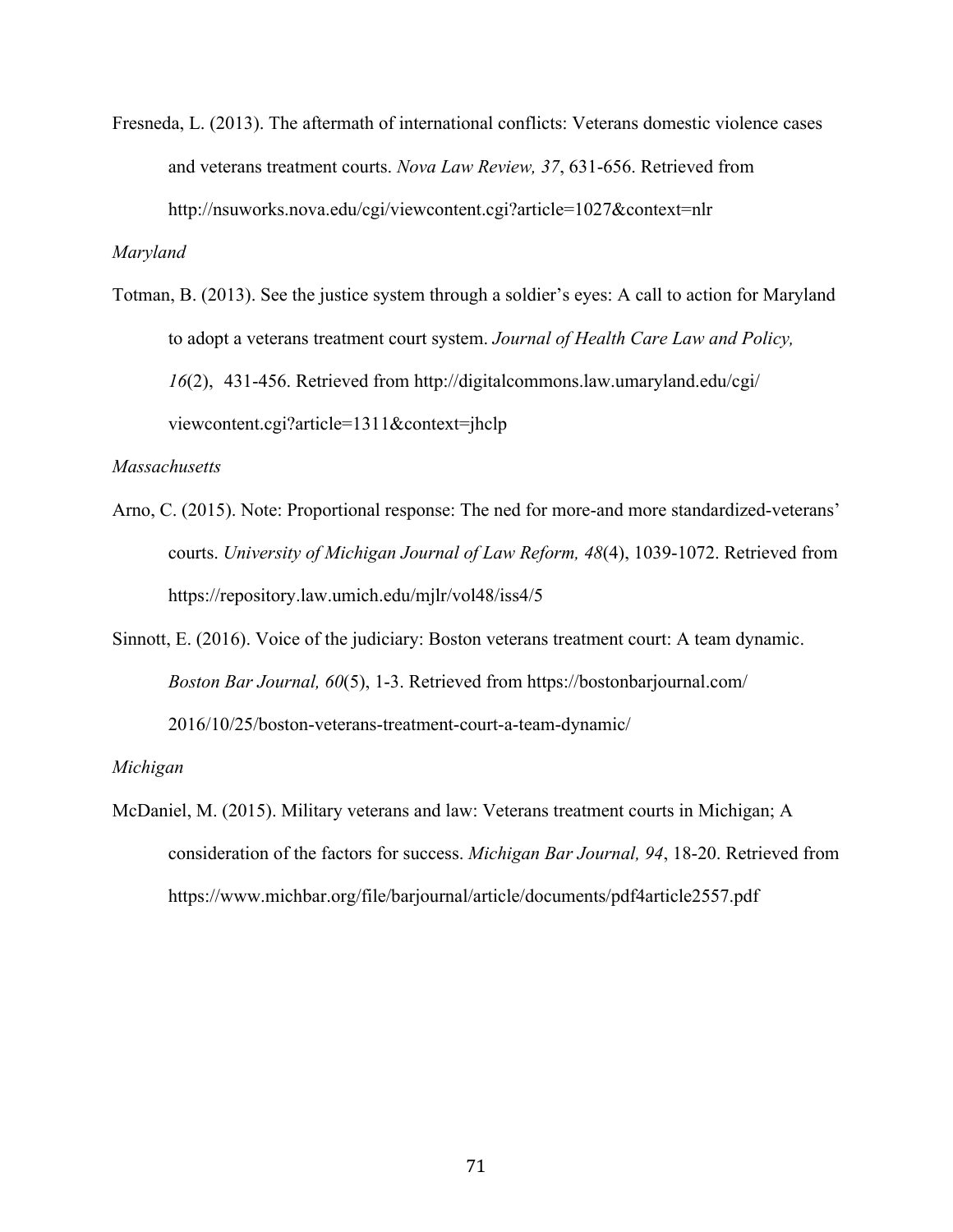### *Minnesota*

- Ambrose, R. (2015). Assessing soldiers' mental health: Meeting the needs of veterans with PTSD, TBI, and CTE-Pre-deployment, at home, and in court. *William Mitchell Law Review, 41*(3), 886-917. Retrieved from https://open.mitchellhamline.edu/wmlr/vol41/  $iss3/6$
- Salem, J. (2011). Turning to problem-solving courts: Veterans' courts are latest example. *Insights on Law and Society, 12*(1), 10-28. Retrieved from http://heinonline.org/HOL/ LandingPage?handle=hein.journals/insilaso12&div=7&id=&page=

*New York*

- Cavanaugh, J. (2011). Helping those who serve: Veterans treatment courts foster rehabilitation and reduce recidivism for offending combat veterans. *New England Law Review, 45*, 463-488. Retrieved from https://newenglrev.com/archive/volume-45/v-45- 2/v45b2cavanaugh/
- McMichael, W. (2011). The battle on the homefront: Special courts to vets to help other vets. *American Bar Association Journal, 97*(11), 44-49. Retrieved from http://www.abajournal .com/magazine/article/the\_battle\_on\_the\_home\_front\_special\_courts\_turn\_to\_vets\_to help other vets
- Russell, R. (2015). Veterans treatment courts. *Touro Law Review, 31*(3), 385-402. Retrieved from http://digitalcommons.tourolaw.edu/cgi/viewcontent.cgi?article= 2656&context=lawreview
- Russell, R. (2009). Veteran treatment court: A proactive approach. *New England Journal on Crime and Civil Confinement*, 357-372. Retrieved from http://heinonline.org/HOL/ LandingPage?handle=hein.journals/nejccc35&div=17&id=&page=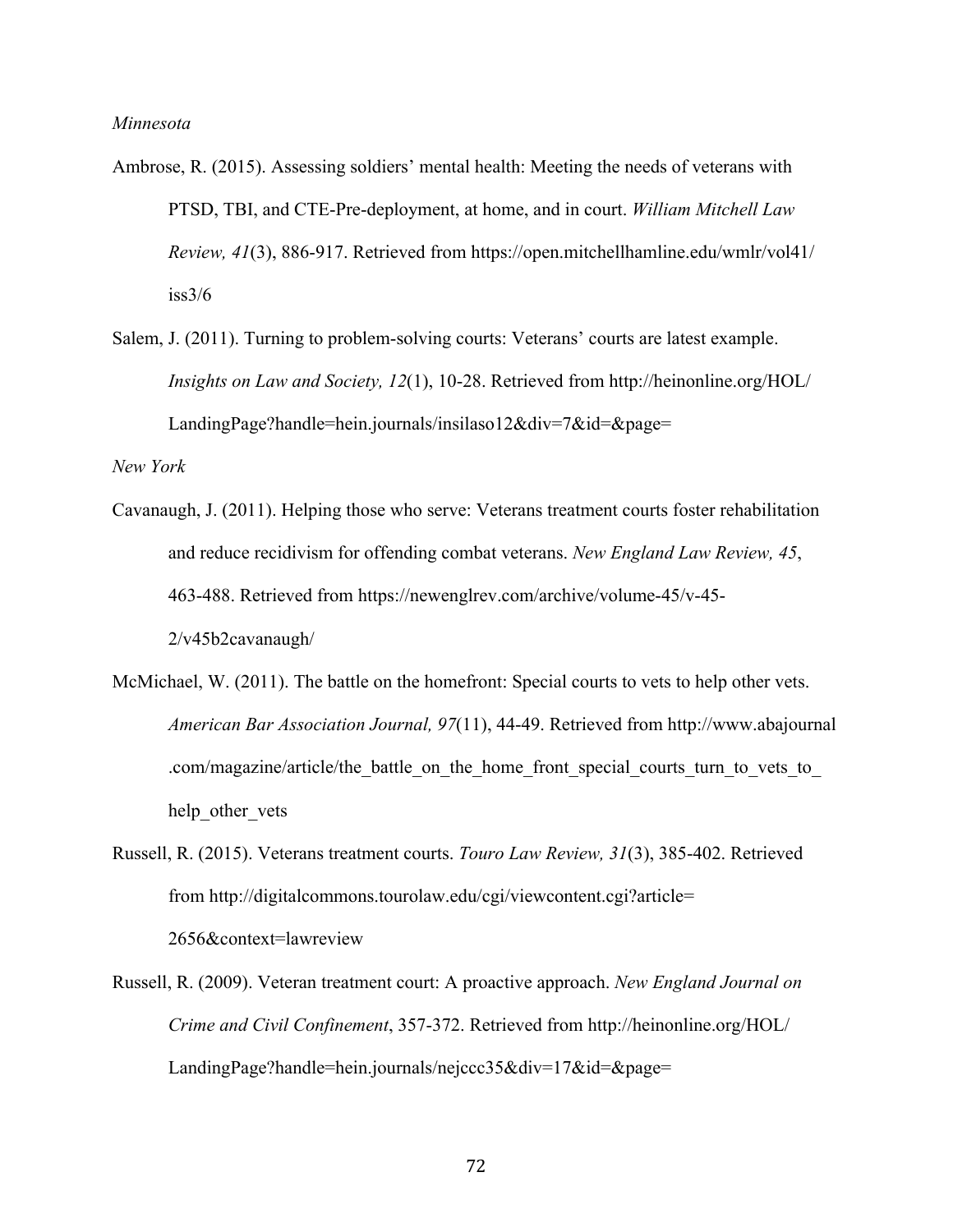*Ohio*

- Knudsen, K. & Wingenfeld, S. (2016). A specialized treatment court for veterans with trauma exposure: Implications for the field. *Community Mental Health Journal, 52*, 127-135. doi: 10.1007/s10597-015-9845-9
- Schaffer, B. (2010). Veterans courts and diversion alternatives. *American Jails, 23*(6), 21-24. Retrieved from http://www.americanjail.org/publications

*Oregon*

Smee, D., McGuire, J., Garrick, T., Sreenivasan, S., Dow, D., & Woehl, D. (2013). Critical concerns in Iraq/Afghanistan war veteran-forensic interface: Veterans treatment court as diversion in rural communities. *The Journal of the American Academy of Psychiatric and Law, 41*, 256-262. Retrieved from https://www.ncbi.nlm.nih.gov/pubmed/23771939

*Pennsylvania*

- Ahlin, E. & Douds, A. (2015). Military socialization: A motivating factor for seeking treatment in a veterans' treatment court. *Southern Criminal Justice Association, 41*, 83-95. doi: 10.1007/s12103-015-9332-4
- Lucas, P. (2017). *Veterans' treatment court peer mentors and statewide operating procedures in Pennsylvania: A mixed-method examination* (Doctoral dissertation). Retrieved from https://knowledge.library.iup.edu/cgi/viewcontent.cgi?article=2364&context=etd
- Lucas, P. & Hanrahan, K. (2016). No soldier left behind: The veterans court solution. *International Journal of Law and Psychiatry, 45*, 52-69. doi: 10.1016/j.ijlp.2016.02.010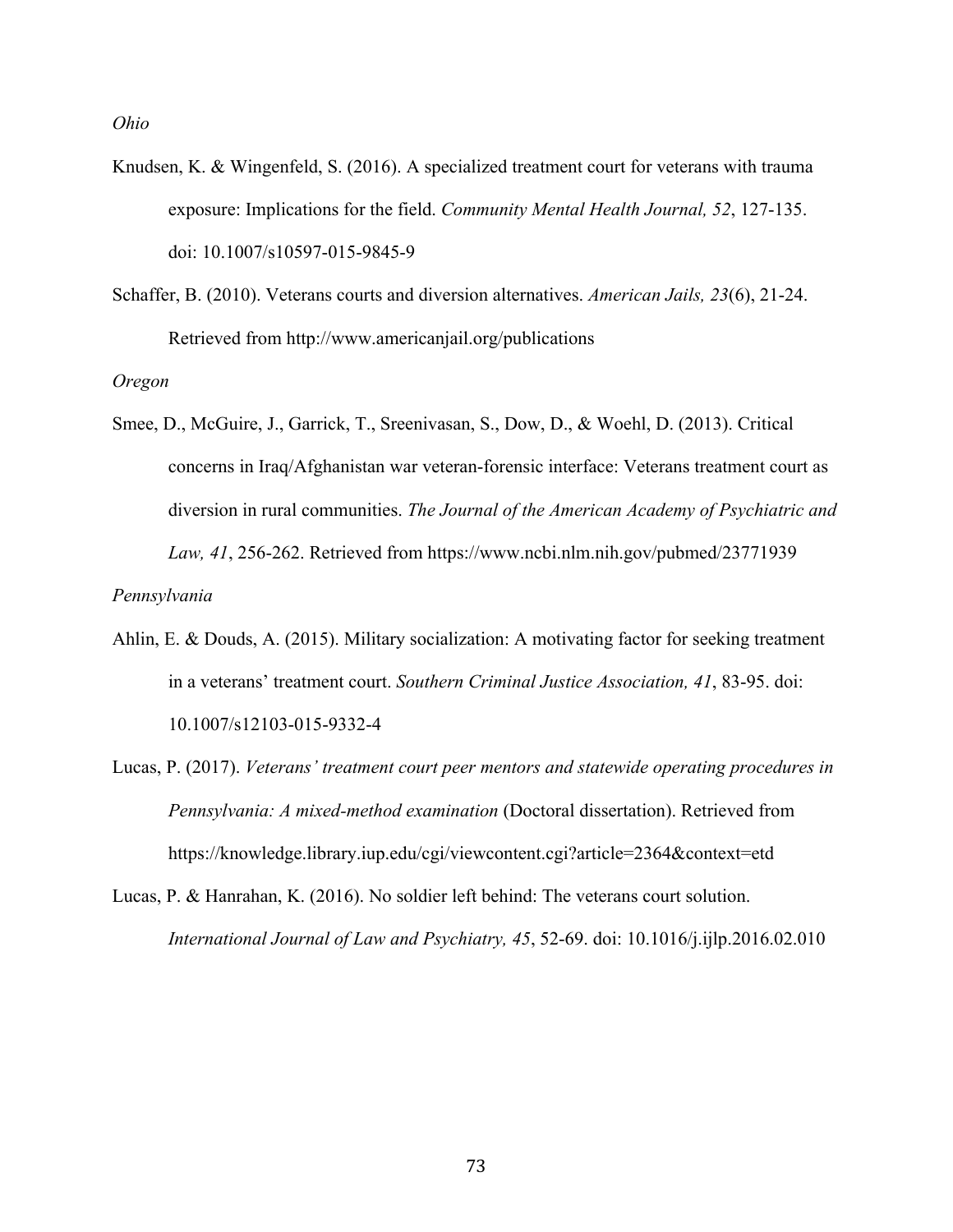- McCarthy, M. (2012). Diversionary tactics: Alternative procedures for the prosecution of military veterans. *Duquesne Law Review, 50*, 475-484. Retrieved from https://www.law.ua.edu/pubs/lrarticles/Volume%2065/Issue%201/5%20Glassford%2023 9-267.pdf
- McCormick-Goodhart, M. (2013). Leaving no veteran behind: Policies and perspectives on combat trauma, veterans courts, and the rehabilitative approach to criminal behavior. *Penn State Law Review, 117*(3), 895-926. Retrieved from http://www.pennstatelawreview.org/117/3/McCormick-Goodhart%20final.pdf

*South Carolina*

Wall, J. (2014). The veterans treatment court program act: South Carolina's opportunity to provide services for those who have served. *South Carolina Law Review, 65*(4), 879-900. Retrieved from http://heinonline.org/HOL/LandingPage?handle=hein.journals/ sclr65&div=28&id=&page=

*Texas*

- Harris, J. (2013). *A conceptual analysis: The implementation process of therapeutic jurisprudence in a veterans court* (Doctoral dissertation, Texas Southern University). Retrieved from https://search-proquest-com.ezproxy.library.unlv.edu/dissertations/ docview/1531329251/9C681ED9A61E48BDPQ/1?accountid=3611
- Bhakta, S. (2011). *Veterans treatment court program monitoring: A case study on the program implementation through the veterans' perspective* (Master's thesis). Available from ProQuest Dissertations and Theses database. (UMI No. 1503346)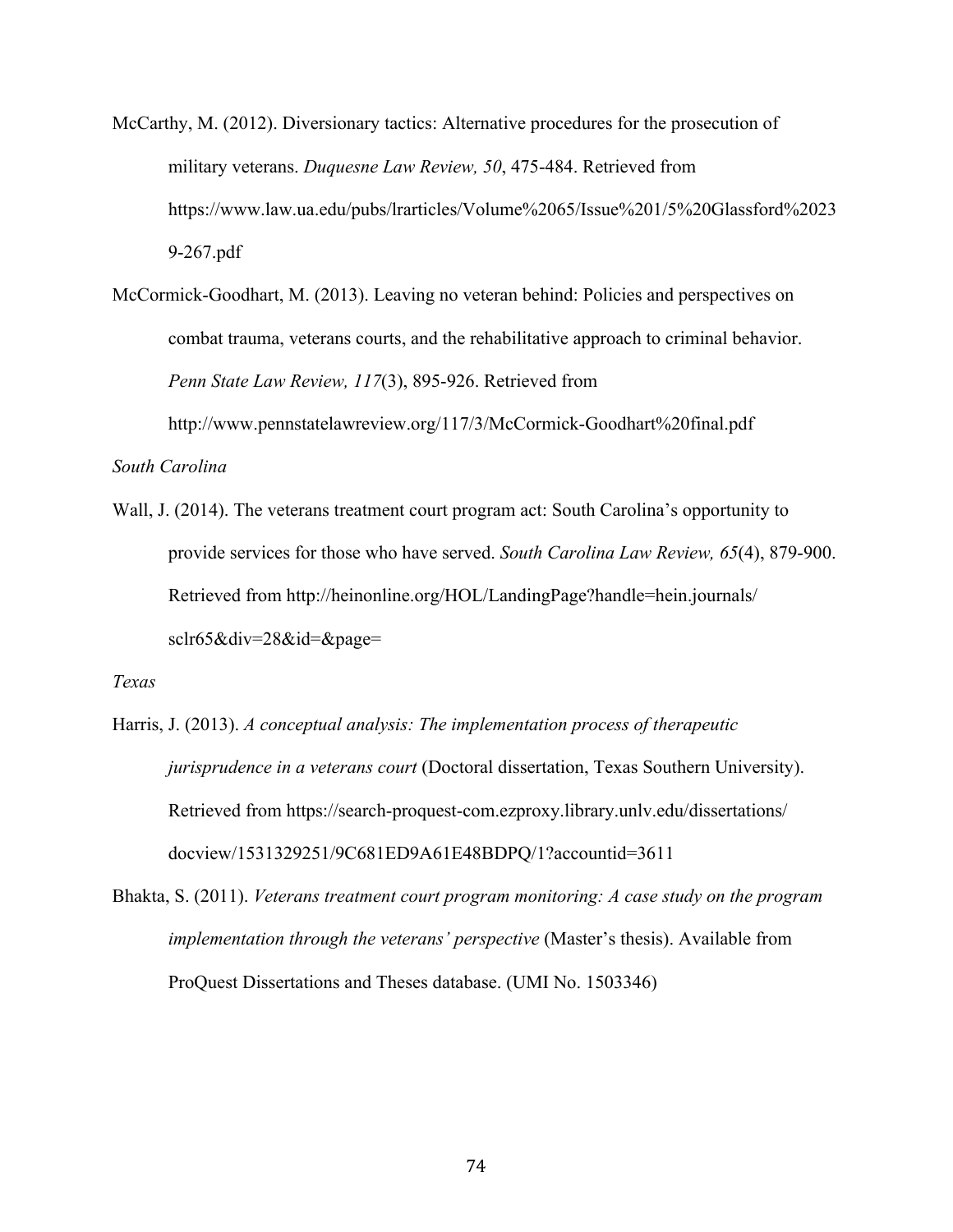- Johnson, R., Stolar, A., Wu, E., Coonan, L. & Graham, D. (2015). An analysis of outcomes and associated contributing factors in veterans' court. *Bulletin of the Menninger Clinic, 79*(2), 166-173. doi: 10.1521/bumc.2015.79. 2.166
- Vaughan, T., Holleran, L., & Brooks, R. (2016). Exploring therapeutic and militaristic contexts in a veteran treatment court. *Criminal Justice Policy Review,* 1-23. doi: 10.1177/ 0887403416640585

*Puerto Rico*

Dimeglio, C. (2011). *Assessing risk factors that may contribute to justice involvement of returning Iraq and Afghanistan veterans in Puerto Rico* (Doctoral dissertation). Retrieved from http://www.williamjames.edu/academics/academic-affairs/doctoral-dissertationschedule-2016.cfm

*Federal/Active military base (Ft. Hood)*

Robinson, J. & Tate, C. (2016). Veterans endeavor for treatment and support: The role the Army Judge Advocate General's Corps should play in establishing federal veterans treatment courts in and around major Army installations. *Army Lawyer: JAG Corps Professional Bulletin*, 2016, 23-36. Retrieved from http://heinonline.org/HOL/LandingPage? handle=hein.journals/armylaw2016&div=105&id=&page=

*Unknown State or Territory*

*Southern Region of U.S.*

Baldwin, J. & Rukus, J. (2015). Healing the wounds: An examination of veterans treatment courts in the context of restorative justice. *Criminal Justice Policy Review, 26*(2), 183- 207. doi: 10.1177/0887403413520002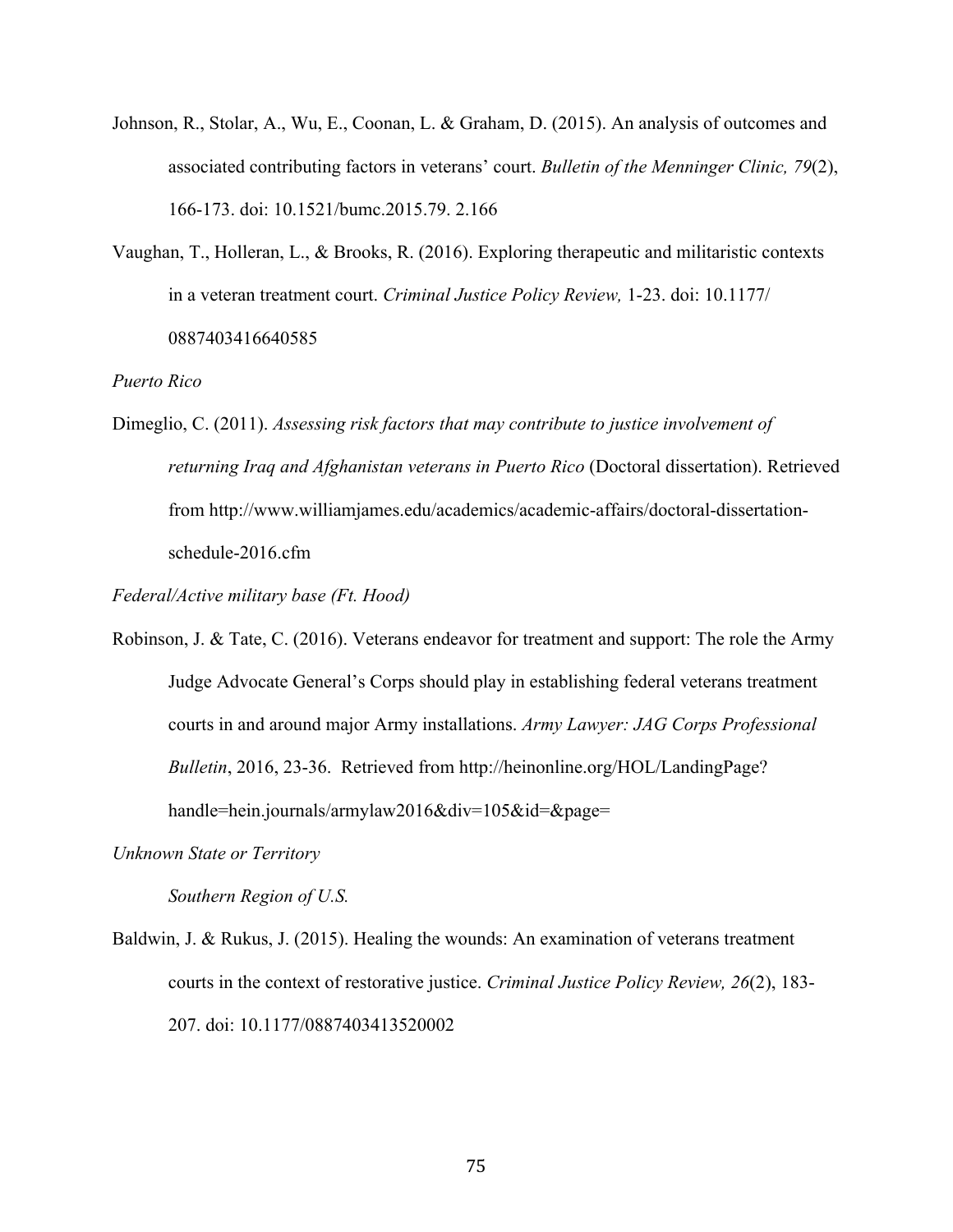#### Additional references

- Agnew, R. (1992). Foundation for a general strain theory of crime and delinquency. *Criminology, 30*(1), 47-88. doi: 10.1111/j.1745-9125.1992.tb01093.x
- Alcohol Monitoring Systems, Inc. (2018). Veterans court helps alcohol-dependent veterans re-enter civilian life. Retrieved from https://www.scramsystems.com/casestudies/yellowstone-county-veterans-court-helps-alcohol-dependent-veterans-re-enter/
- American Bar Association. (2017, August 15). *Veteran treatment courts are a "game changer" and easy to implement, judges say*. Retrieved from American Bar Association News Archives website: https://www.americanbar.org/news/abanews/aba-newsarchives/2017/08/veterans\_treatmentc.html
- American Psychiatric Association. (2013). *Diagnostic and statistical manual of mental disorders* (5th ed.). Arlington, VA: American Psychiatric Publishing.
- Avila, S. (2016, May 3). Former Nellis sergeant sentenced to 25 years in wife's death. *Channel 3 News Las Vegas*. Retrieved from http://news3lv.com/news/local/nellisairman-sentenced-for-murder-of-wife
- Barzman, D., Kennedy, J. & Fozdar, M. (2002). Does traumatic brain injury cause violence?. *Current Psychiatry, 1*(4), 49-55. Retrieved from http://www.mdedge. com/currentpsychiatry/article/66123/somatic-disorders/does-traumatic-brain-injurycause-violence
- Blackmar, F. (1918). Does war increase crime? *National Conference of Social Work Proceedings*. Chicago: University of Chicago Press.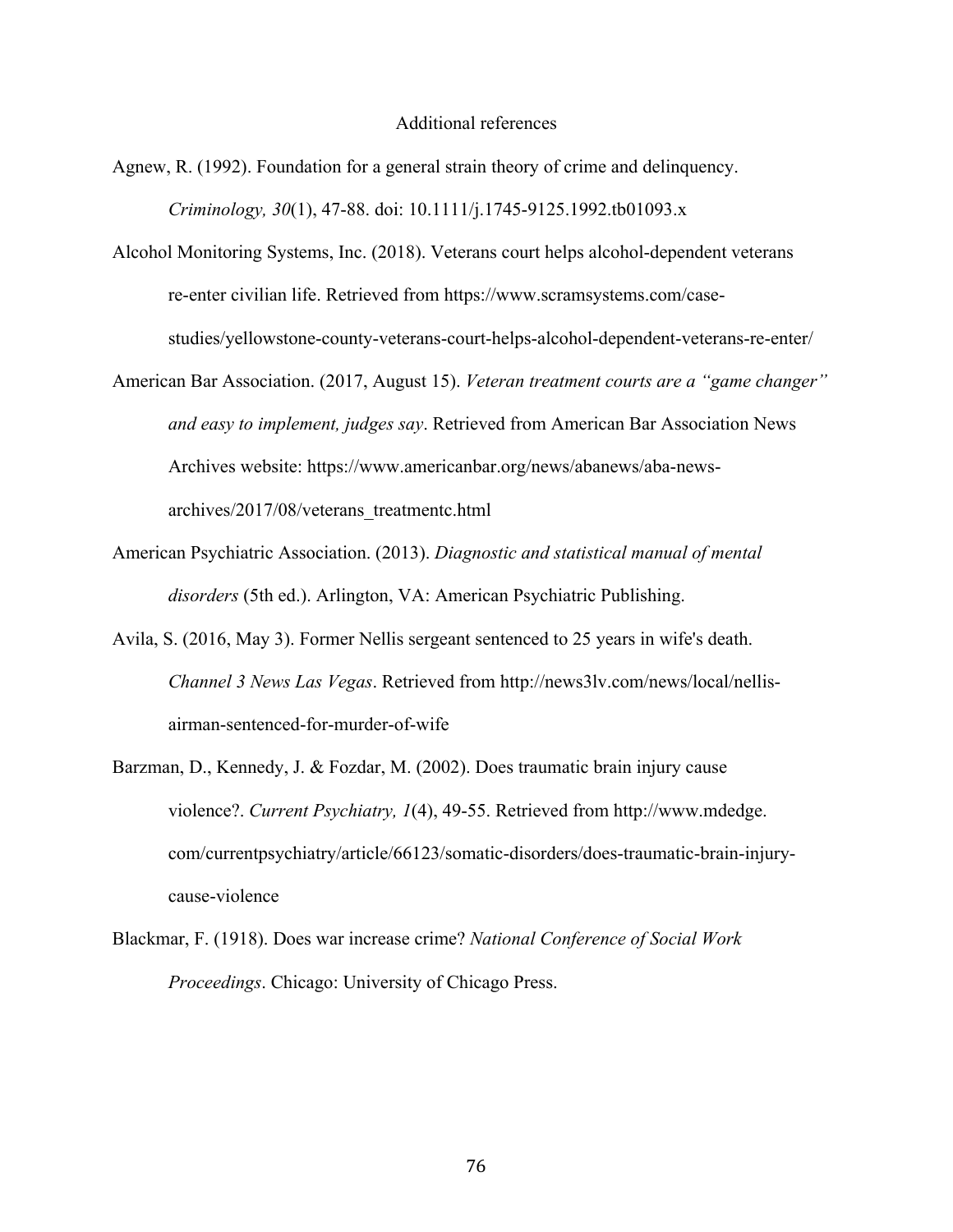- Blonigen, D., Bui, L., Elbogen, E., Blodgett, J., Maisel, N., Midboe, A., Asch, S., McGuire, J. & Timko, C. (2016). Risk of recidivism among justice-involved veterans: A systematic review of the literature. *Criminal Justice Policy Review, 27*(8), 812-837. doi: 10.1177/0887403414562602
- Blue-Howells, J. & McGuire, J. (2007) The VA-corrections partnership: Expanding reentry services for America's incarcerated veterans*. On the Line, 30*(3).
- Braithwaite, J. (1989). *Crime, shame, and reintegration*. New York, NY: Cambridge University Press.
- Braithwaite, J. (2002). *Restorative justice and responsive regulation*. New York, NY: Oxford University Press.
- Bronson, J., Carson, A. & Noonan, M. (2015). *Veterans in prison and jail, 2011-12* (NCJ 249144). Retrieved from U.S. Department of Justice, Office of Justice Programs, Bureau of Justice Statistics: https://www.bjs.gov/content/pub/pdf/vpj1112.pdf
- Brown, W. (2008). Another emerging "storm:" Iraq and Afghanistan veterans with PTSD in the criminal justice system. *Justice Policy Journal, 5*(2).
- Brown, W., Stanulis, R., Theis, B., Farnsworth, J. & Daniels, D. (2013). The perfect storm: Veterans, culture and the criminal justice system. *Justice Policy Journal, 10*(2)
- Brown, W. Stanulis, R., Weitzel, M., & Rodgers, K. (2015). You probably don't know who or what you are talking about: Cultural and moral incompetence in evaluating the veteran in the criminal justice system. *Justice Policy Journal, 12*(1), 1-37. Retrieved from http://www.cjcj.org/uploads/cjcj/documents/jpj\_brown\_et\_al\_spring\_2015.pdf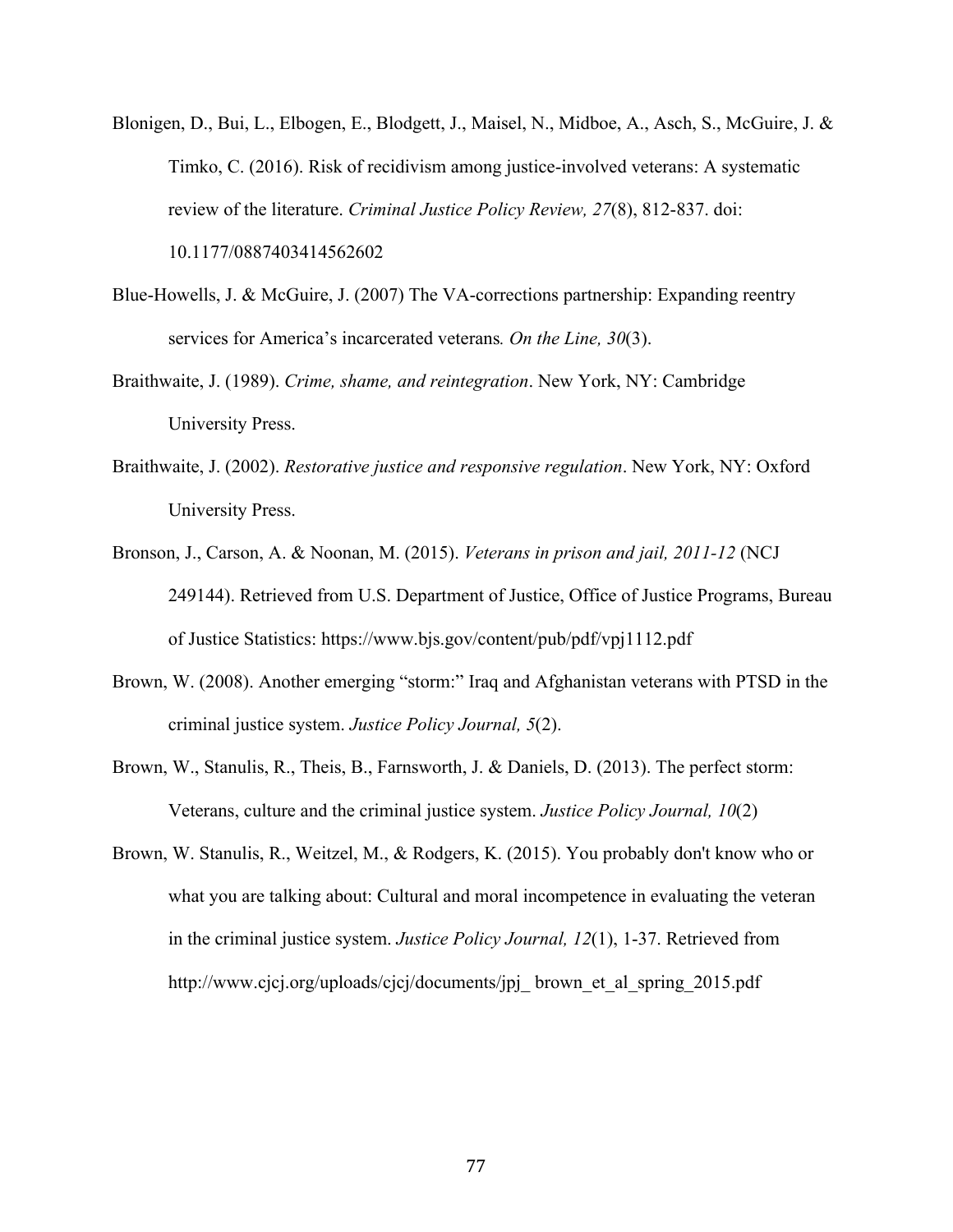- Bryan, C., Bryan, A., Anestis, M., Anestis, J., Green, B., Etienne, N., Morrow, C. & Ray-Sannerud, B. (2015). Measuring moral injury: Psychometric properties of the moral injury events scale in two military samples. *Assessment,* 1-14. doi: 10.1177/1073191115590855
- *Campbell Collaboration*. (2017). Crime and Justice. Retrieved from https://www.campbell collaboration.org/about-campbell/coordinating-groups/crime-and-justice.html
- *Campbell Collaboration.* (2001, January 1). Guidelines for preparation of review protocol. Retrieved from https://www.campbellcollaboration.org/images/pdf/plain language/C2\_Protocols\_guidelines\_v1.pdf
- *Campbell Collaboration*. (2017). History. Retrieved from https://www.campbellcollaboration. org/about-campbell/history.html
- Carson, A. (2018). *Prisoners in 2016* (NCJ 251149). Retrieved from U.S. Department of Justice, Office of Justice Programs, Bureau of Justice Statistics: https://www.bjs.gov/ content/pub/pdf/p16.pdf
- Caspi, A., Moffitt, T.E., Silva, P.A., Stouthamer-Loeber, M., Krueger, R.F., & Schmutte, P.S. (1994). Personality and crime: Are some people crime prone? Replications of the personality-crime relationship. *Criminology, 32*(2).
- Castro, C., Hoge, C., Milliken, C., McGurk, D., Adler, A., Cox, A. & Bliese, P. (2006). *Battlemind training: Transitioning home from combat*. Retrieved from Walter Reed Army Institute of Research: http://www.dtic.mil/dtic/tr/fulltext/u2/a481083.pdf
- Clarke, R. & Cornish, D. (1985). Modeling offenders' decisions: A framework for research and policy. *Crime and Justice, 6*, 147-185. Chicago, IL: The University of Chicago Press.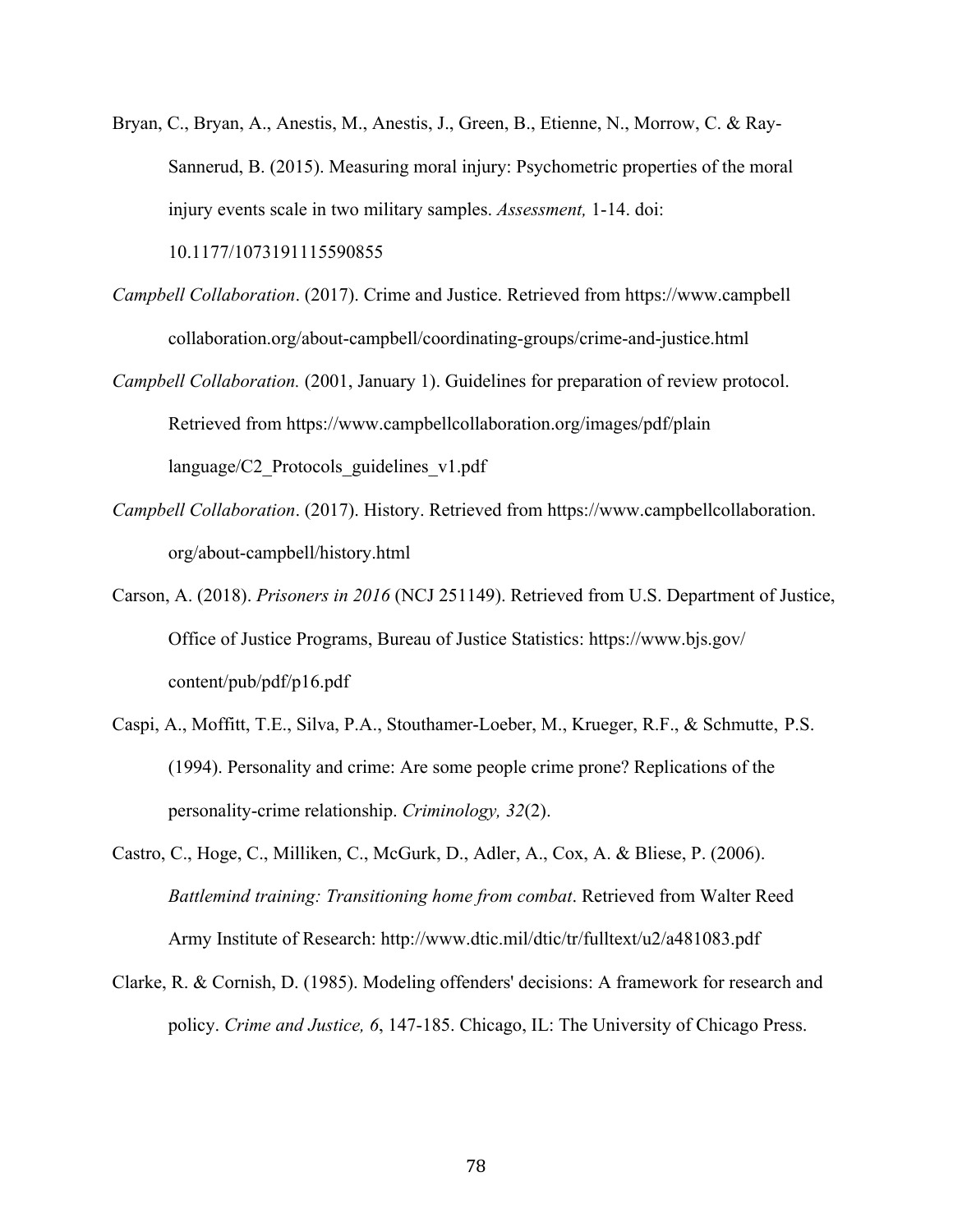- Cluss, P. & Bodea, A. (2011). The effectiveness of batterer intervention programs: A literature review and recommendations for next steps. *FISA Foundation*. Retrieved from http://fisafoundation.org/wp-content/uploads/2011/10/BIPsEffectiveness.pdf
- Cox, A. (2017). *Posttraumatic growth in United States military veterans* (Master's thesis). Retrieved from https://sophia.stkate.edu/cgi/viewcontent.cgi?article=1720& context=msw\_papers
- Cullen, F., Agnew, R., & Wilcox, P. (2014). *Criminological theory: Past to present*. New York, NY: Oxford University Press.
- Currier, J.M., Holland, J.M., Drescher, K., & Foy, David. (2015). Initial psychometric evaluation of the moral injury questionnaire-military version. *Clinical Psychology and Psychotherapy, 22*, 54-63. doi: 10.1002/cpp.1866
- DeWald, C. & Marincola, J. (Eds.). (2006). *The Cambridge Companion to Herodotus*. Cambridge, England: Cambridge University Press.
- Drescher, K., Foy, D., Kelly, C., Leshner, A., Schutz, K., & Litz, B. (2011). An exploration of the viability and usefulness of the construct of moral injury in war veterans. *Traumatology, 17*(1), 8-13. doi: 10.1177/153476561039
- *Exhibit C: Veterans Court, 2nd Judicial District Court, Reno, Nevada*. (2012, May 15). Legislative committee on senior Citizens, veterans, and adults with special needs. Retrieved from https://www.leg.state.nv.us/Interim/76th2011/Exhibits/SeniorVetSpecial/ E051512C.pdf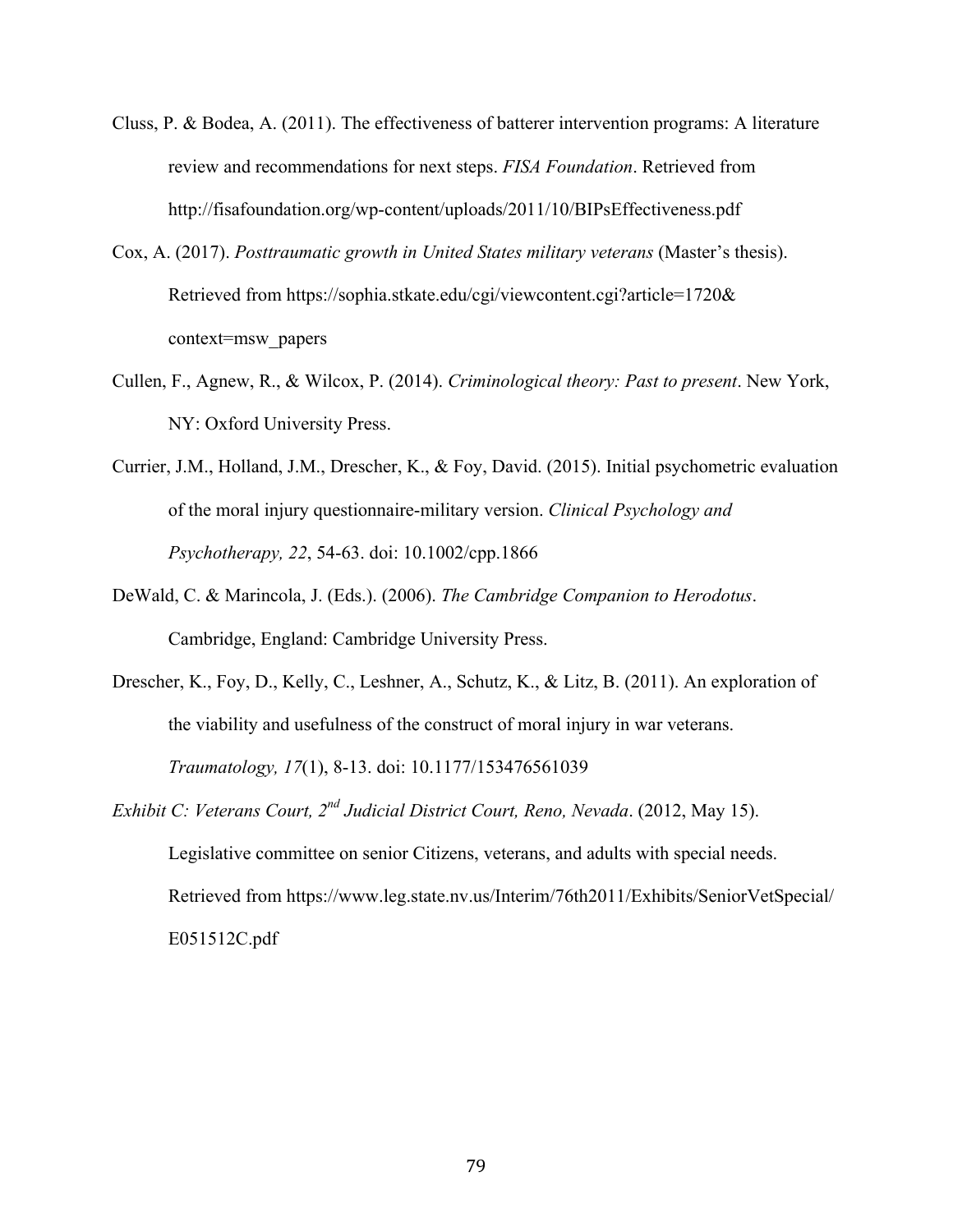- Flatley, B., Clark, S., Rosenthal, J., & Blue-Howells, J. (2017). Veterans Court Inventory 2016 Update: Characteristics of and VA involvement in Veterans Treatment Courts and other Veteran-focused court programs from the Veterans Justice Outreach Specialist Perspective. Washington, DC: US Department of Veterans Affairs, Veterans Health Administration.
- Friedman, G. (2015). Vance Day testifies; Military expert criticizes Day's vet court. *Statesman Journal*. Retrieved from https://www.statesmanjournal.com/story/news/politics/2015/ 11/10/vance-day-testifies-military-expert-criticizes-days-vet-court/75515922/
- Friedman, M. (2016). PTSD history and overview. *National Center for PTSD*. Retrieved from http://www.ptsd.va.gov/professional/PTSD-overview/ptsd-overview.asp
- George Porter, Jr. v. Bill McCollum, Attorney General of Florida, ET AL., No. 08–10537 (Supreme Court of the United States November 30, 2009).
- Green, J., Bovin, M., Erb, S., Lachowicz, M., Gorman, K., Rosen, R., Keane, T., & Marx, B. (2016). The effect of enemy combat tactics on PTSD prevalence rates: A comparison of Operation Iraqi Freedom deployment phases in a sample of male and female veterans. *Psychological Trauma, 8*(5), 634-640. doi: 10.1037/tra0000086
- Hamblen, J. & Kivlahan, D. (2016). PTSD and substance use disorders in veterans. U.S. Department of Veterans Affairs, National Center for PTSD. Retrieved from http://www.ptsd.va.gov/professional/co-occurring/ptsd\_sud\_veterans.asp
- Homeless female veterans. (2018). *National Coalition for Homeless Veterans*. Retrieved from http://www.nchv.org/images/uploads/HFV%20paper.pdf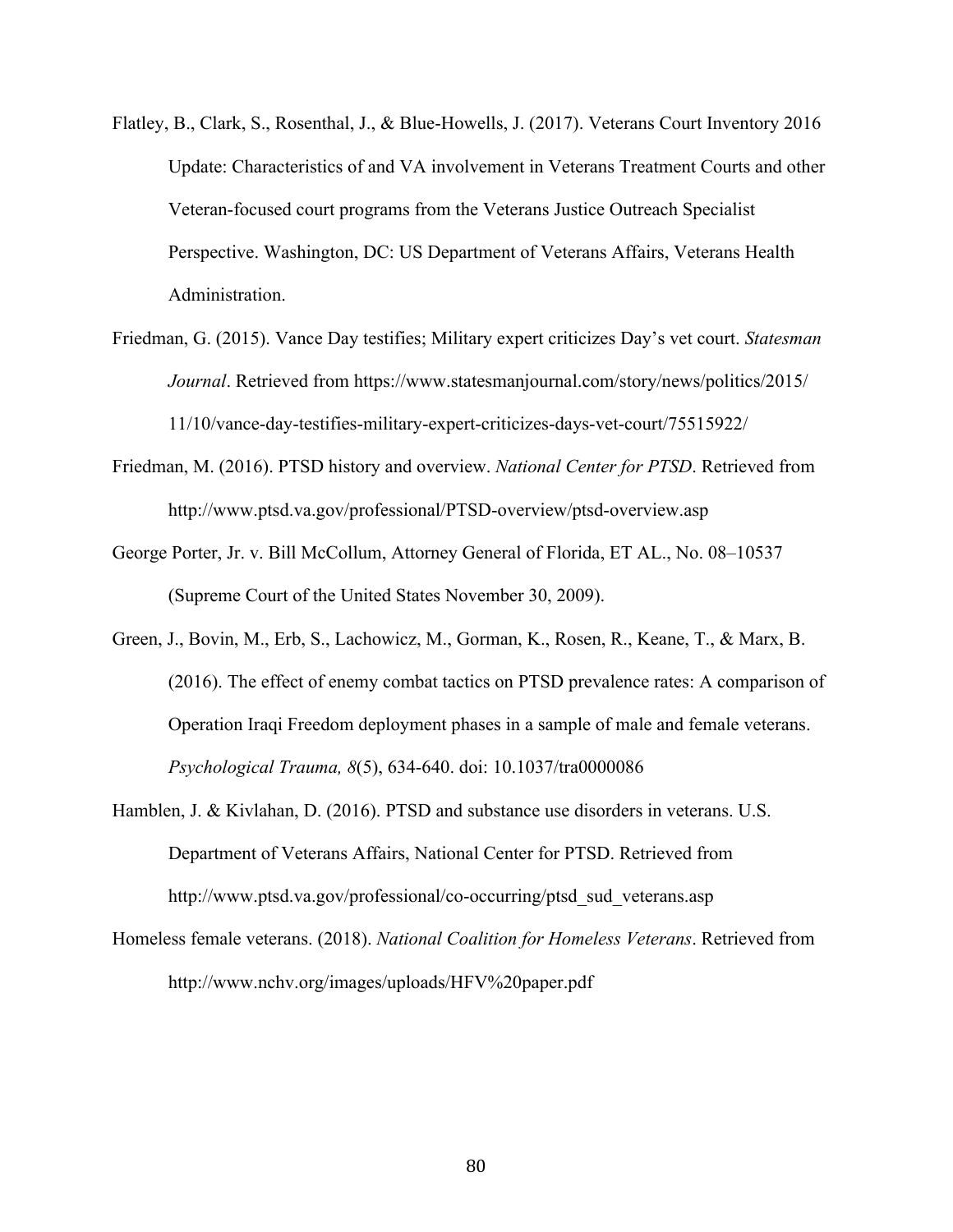- Hora, P. (2016, June 16). Can judicial compassion be unethical?. Justice Speakers Institute. Retrieved from http://justicespeakersinstitute.com/essential\_grid/can-judicialcompassion-unethical/
- Howell, T. (2014, April 16). What do Medal of Honor recipients get?. *Military Advantage*. Retrieved from https://www.military.com/militaryadvantage/2014/04/what-do-medal-ofhonor-awardees-get
- Hoyt, T., Wray, A. & Rielage, J. (2014). Preliminary investigation of the roles of military background and posttraumatic stress symptoms in frequency and recidivism of intimate partner violence perpetration among court-referred men. *Journal of Interpersonal Violence, 29*(6), 1094-1110. doi: 10.1177/08862605135060
- Jacobs, J. (2006). Mass incarceration and the proliferation of criminal records. *University of St. Thomas Law Journal, 3*(2), 387-420. Retrieved from http://ir.stthomas.edu/cgi/ viewcontent.cgi?article=1090&context=ustlj.
- Justice for Vets. (2016). Veterans treatment court locations. Retrieved from http://justiceforvets.org/veterans-treatment-court-locations
- Justice for Vets. (2018). Visit a Mentor Court. Retrieved from https://justiceforvets.org/resources /training/visit/
- Keane, T., & Barlow, D. (2002). Post traumatic stress disorder. In D.H. Barlow (Ed.), *Anxiety and its disorders, 2nd edition* (pp. 418-453). New York, NY: The Guilford Press.
- Kemp, J. & Bossarte, R. (2012). Suicide data report, 2012. Department of Veterans Affairs Mental Health Services Suicide Prevention Program. Retrieved from http://www.va.gov/ opa/docs/suicide-data-report-2012-final.pdf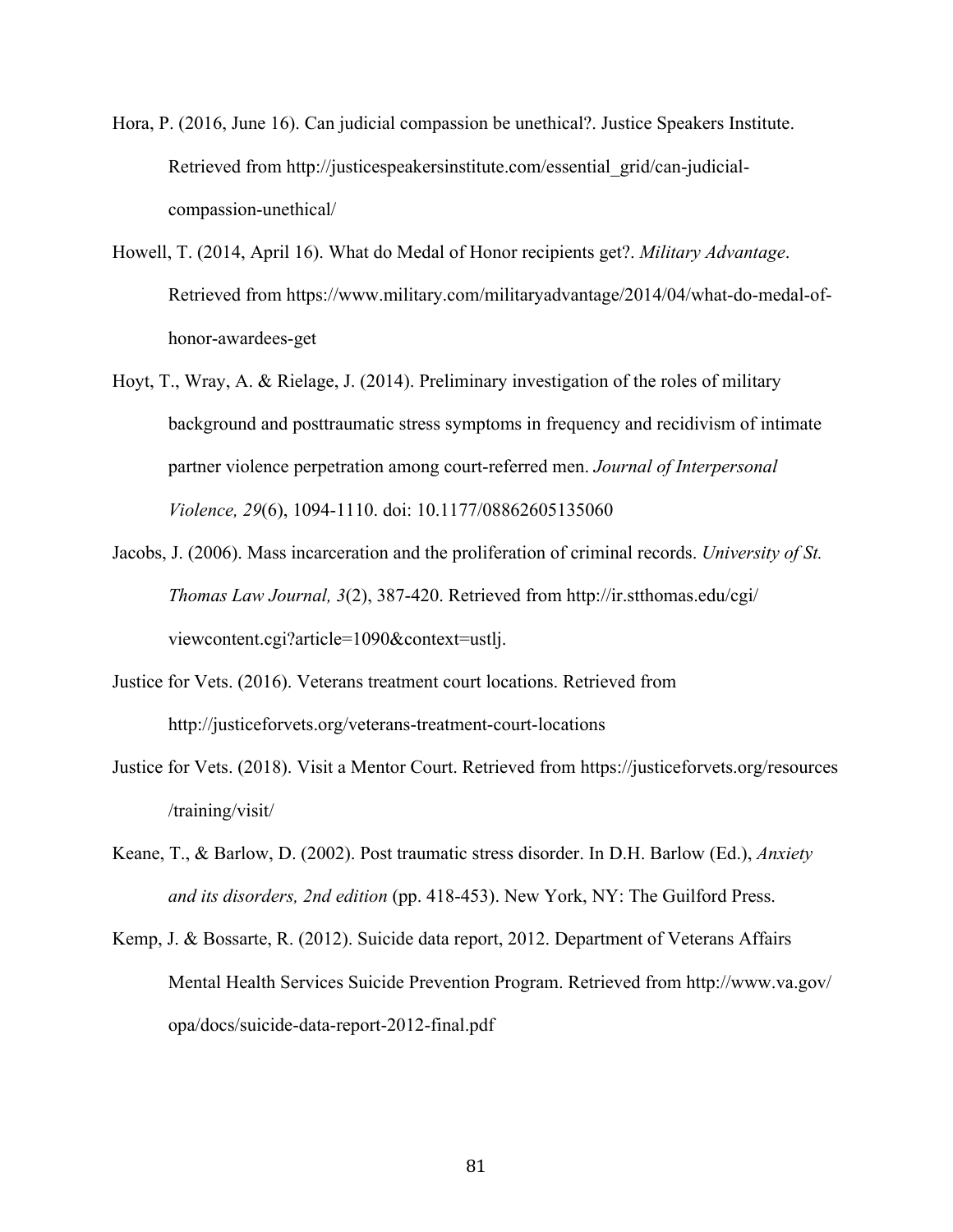- Killgore, W., Cotting, D., Thomas, J., Cox, A., McGurk, D., Vo, A., Castro, C. & Hoge, C. (2008). Post-combat invincibility: Violent combat experiences are associated with increased risk-taking propensity following deployment. *Journal of Psychiatric Research, 42*, 1112-1121. doi: 10.1016/j.jpsychires.2008.01.001
- King, A. (2015, December). Women in combat. *The Three Swords Magazine, 29*, 22-26. Retrieved from http://www.jwc.nato.int/images/stories/\_news\_items\_/2015/ womenincombat\_dec2015.pdf
- Kiss, A. (Ed.). (2017). Asymmetric warfare of the past, the present, and the future: Proceedings of the conference in Budapest, Hungary, 9-10 November 2016. *Hungarian Defence Forces General Staff Scientific Research Center*. Retrieved from http://hvktkh.hm. gov.hu/kiadvanyok/dokumentumok/asymmetricwar.pdf
- Kushel, M., Hahn, J., Evans, J., Bangsberg, D. & Moss, A. (2005). Revolving doors: Imprisonment among the homeless and marginally housed population. *American Journal of Public Health, 95*(10), 1747-1752. doi: 10.2105/AJPH.2005.065094
- Lemert, E. (1951). Primary and secondary deviance. In *Social Pathology* (pp. 385-390). New York, NY: McGraw-Hill
- Litz, B., Stein, N., Delaney, E., Lebowitz, L., Nash, W., Silva, C., & Maguen, S. (2009). Moral injury and moral repair in war veterans: A preliminary model and intervention strategy. *Clinical Psychology Review, 29*, 695-706. doi: 10.1016/j.cpr.2009.07.003
- Lockie, A. (2015, August 26). 15 Fortune 500 CEOs who got their start in the military. *Business Insider*. Retrieved from http://www.businessinsider.com/15-fortune-500-ceoswho-got-their-start-in-the-military-2015-8/#johnsonjohnson-alex-gorsky-1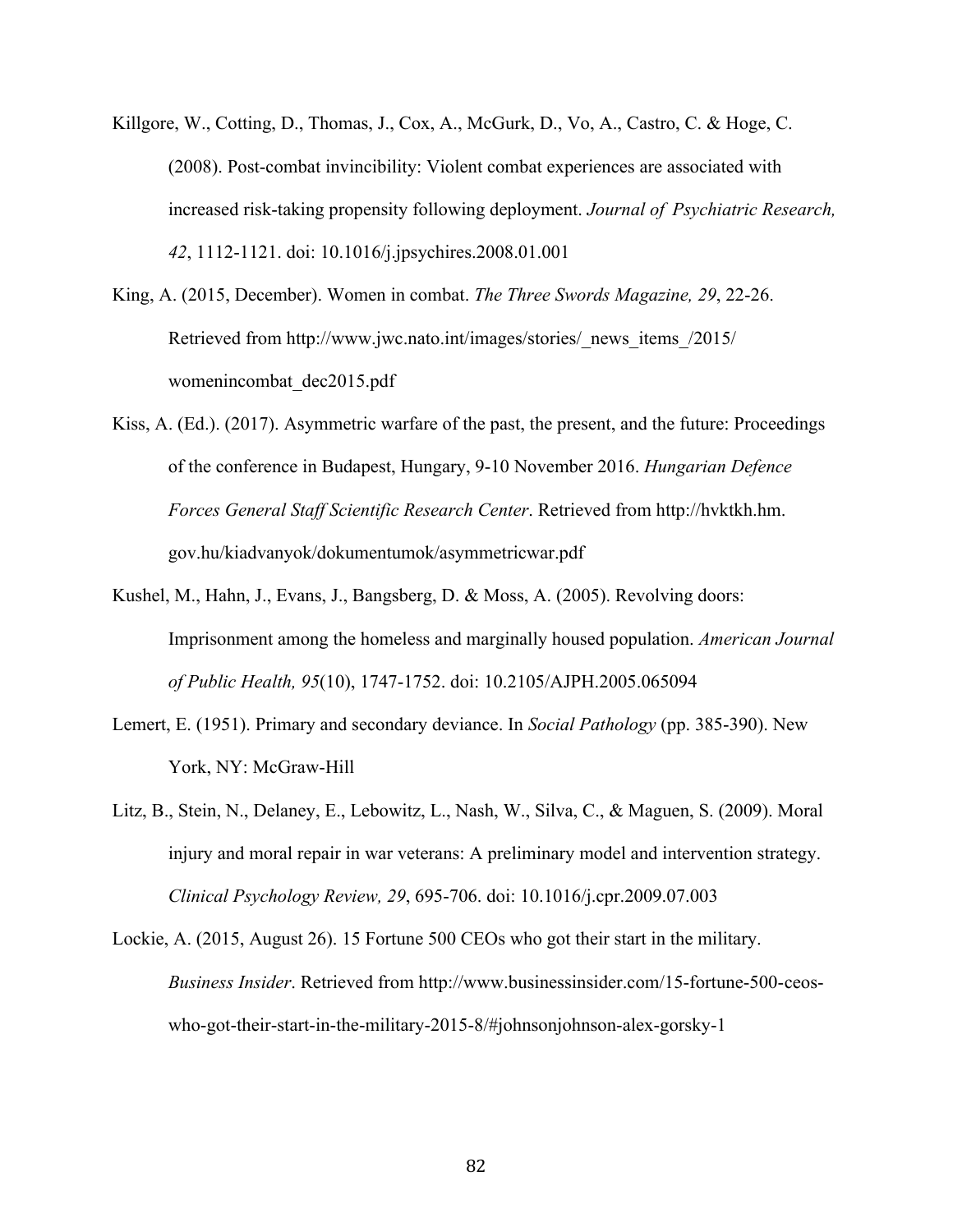- Lombroso, C. (2006). *Criminal Man* (M. Gibson & N. Rafter, Trans.). Durham, NC: Duke University Press.
- Loughran, D. (2014). Why is veteran unemployment so high? *National Defense Research Institute*. Washington, D.C.: RAND Corporation.
- MacDonald, P. & Tucker, D. (2003). The war on violence: Improving the response to domestic violence in the military. *Juvenile and Family Court Journal, 54*(4). Retrieved from https://doi.org/10.1111/j.1755-6988.2003.tb00091.x
- Maimon, A. (2008). The War Back Home: Combat's Invisible Wounds. *Las Vegas Review-Journal*. Retrieved from http://www.reviewjournal.com/news/combats-invisible-wounds
- Marshall, T. (1999). *Restorative Justice: An Overview*. London England: Home Office, Information and Publications Group, Research Development and Statistics Directorate.
- Marx, B., Foley, K., Feinstein, B., Wolf, E., Kaloupek, D. & Keane, T. (2010). Combat-related guilt mediates the relations between exposure to combat-related abusive violence and psychiatric diagnoses. *Depression and Anxiety, 27*, 287-293. doi: 10.1002/da.20659
- McGuire, J., Gelberg, L., Blue-Howells, J., & Rosenheck, R. A. (2009). Access to primary care for homeless veterans with serious mental illness or substance abuse: A follow-up evaluation of co-located primary care and homeless social services. *Administration and Policy in Mental Health, 36*, 255-264.
- Miller, W. & Rollnick, S. (2013). *Motivational interviewing: Helping people change*. New York, NY: The Guilford Press.
- Moses, M. (2009). Do ask, do tell: An examination of veterans behind bars. *Corrections Compendium, 34*(4): 9-12.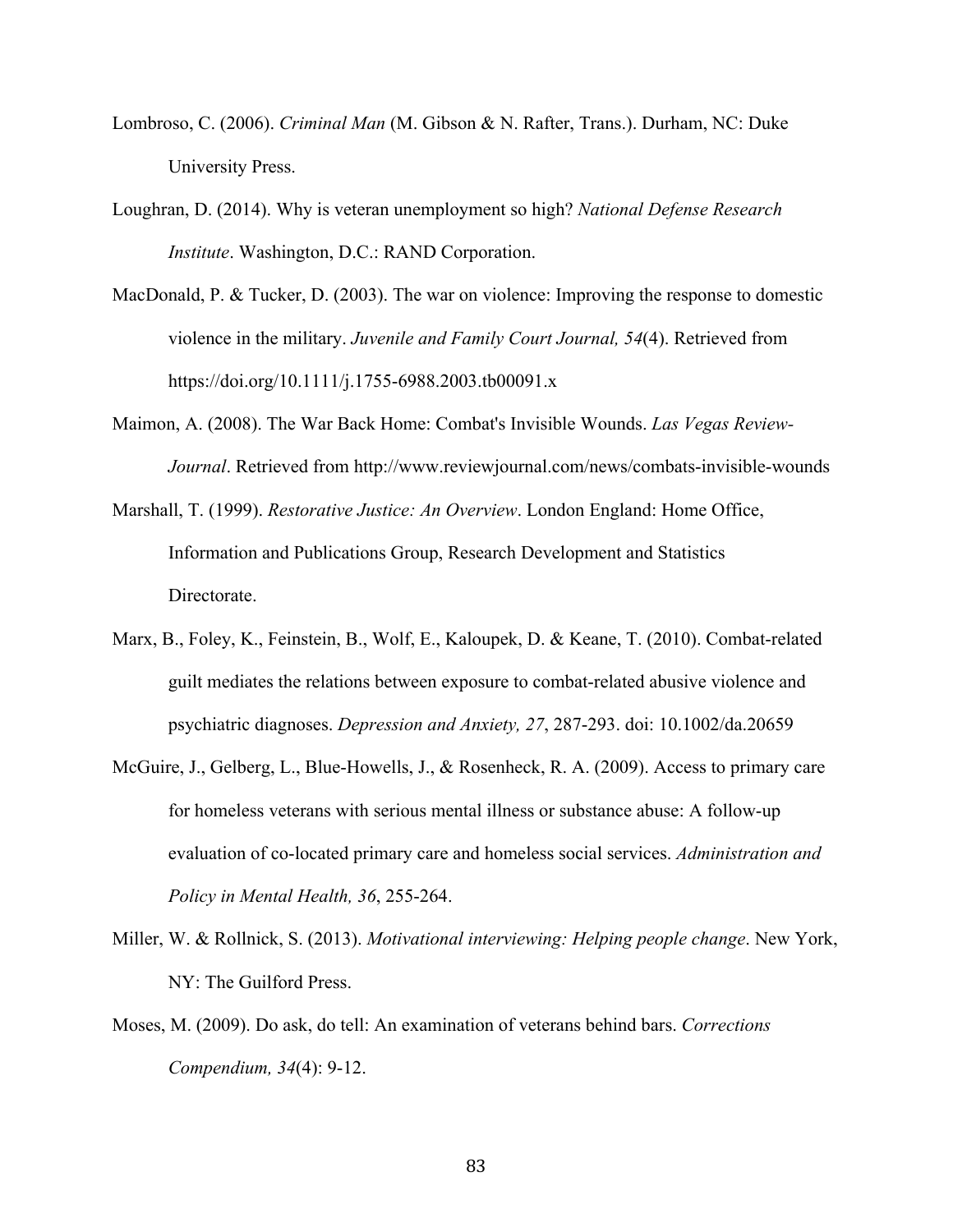- Nash, W., Marin Carper, M., T.L., Mills, M.A., Au, T., Goldsmith, A., & Litz, B. (2013). Psychometric evaluation of the moral injury events scale. *Military Medicine, 178*(6), 646- 652. Retrieved from http://publications.amsus.org/doi/abs/10.7205/ MILMED-D-13- 00017
- National Association of Drug Court Professionals. (2015). *Adult drug court best practice standards, Volume II.* Retrieved from http://www.nadcp.org/wp-content/ uploads /2018/03/Best-Practice-Standards-Vol.-II..pdf
- Noonan, M. & Mumola, C. (2007). Veterans in State and Federal Prison, 2004. Bureau of Justice Statistics, U.S. Department of Justice. Retrieved from bjs.ojp.usdoj.gov/content/pub/ pdf/vsfpo4.pdf.
- Peskin, M., Gao, Y., Glenn, A.L., Rudo-Hutt, A., Ying, Y., & Raine, A. (2012). Biology and Crime. In F.T. Cullen & P. Wilcox (Eds.), *The Oxford Handbook of Criminological Theory* (pp. 22-39). New York, NY: Oxford University Press. doi: 10.1093/oxfordhb/ 9780199747238.013.0002
- Ramasamy, A., Hill, A., & Clasper, J. (2009). Improvised explosive devices: Pathophysiology, injury profiles and current medical management. *Journal of the Royal Army Medical Corps, 155*(4), 265-272.
- Roberts, B. & Caspi, A. (2002). The cumulative continuity model of personality development: Striking a balance between continuity and change in personality traits across the life course. In U. Staudinger & U. Lindenberger (Eds.), *Understanding Human Development*, 183-214. doi: 10.1007/978-1-4615-0357-6\_9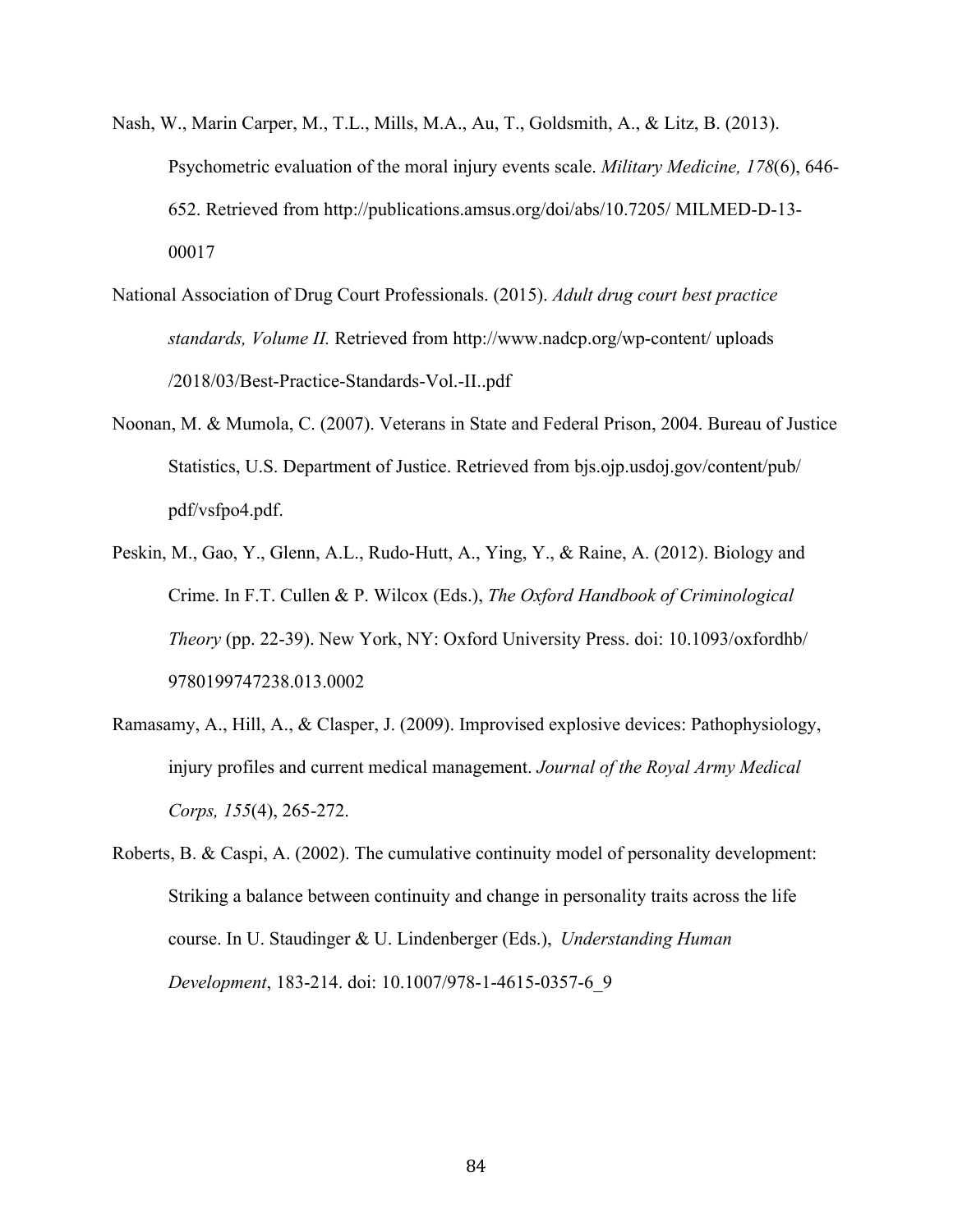Rosenbaum, B. (1940). Relationship between war and crime in the United States. *Journal of Criminal Law and Criminology, 30*(5), 722-740. Retrieved from: http://heinonline.org/HOL/Page?handle=hein.journals/jclc30&g\_sent=1&id=824

- Rossner, M. (2008). Healing victims and offenders and reducing crime: A critical assessment of restorative justice practice and theory. *Sociology Compass, 2*(6). 1734-1749.
- Sales, K. (2015) Violence in veterans, fact or fiction. *PTSD Update*. Retrieved from http://www.ptsdupdate.com/violence-veterans-fact-fiction/
- Sampson, R. (2006). How does community context matter? Social mechanisms, and the explanation of crime rates. In: P. Wikstrom & R. Sampson. (Eds.), *The Explanation of Crime: Context, Mechanisms, and Development*. New York: Cambridge University Press.
- Seamone, E. (2011). Reclaiming the rehabilitative ethic in military justice: The suspended punitive discharge as a method to treat military offenders with PTSD and TBI and reduce recidivism. *Military Law Review, 208*.
- Sessions III, W., Castillo, R., Carr, Jr., W., Jackson, K., Hinojosa, R., Howell, B., Friedrich, D., Wroblewski, J. & Fulwood, Jr., I. (2010). *United States Sentencing Commission Guidelines Manual: Supplement to Appendix C*. Washington, DC: Government Printing Office.
- Shaw, C. & McKay, H. (1942). *Juvenile Delinquency and Urban Areas*. Chicago: University of Chicago Press.
- Shay, J. (2009). The trials of homecoming: Odysseus returns from Iraq/Afghanistan. *Smith College Studies in Social Work, 79*, 286-298. doi: 10.1080/00377310903130332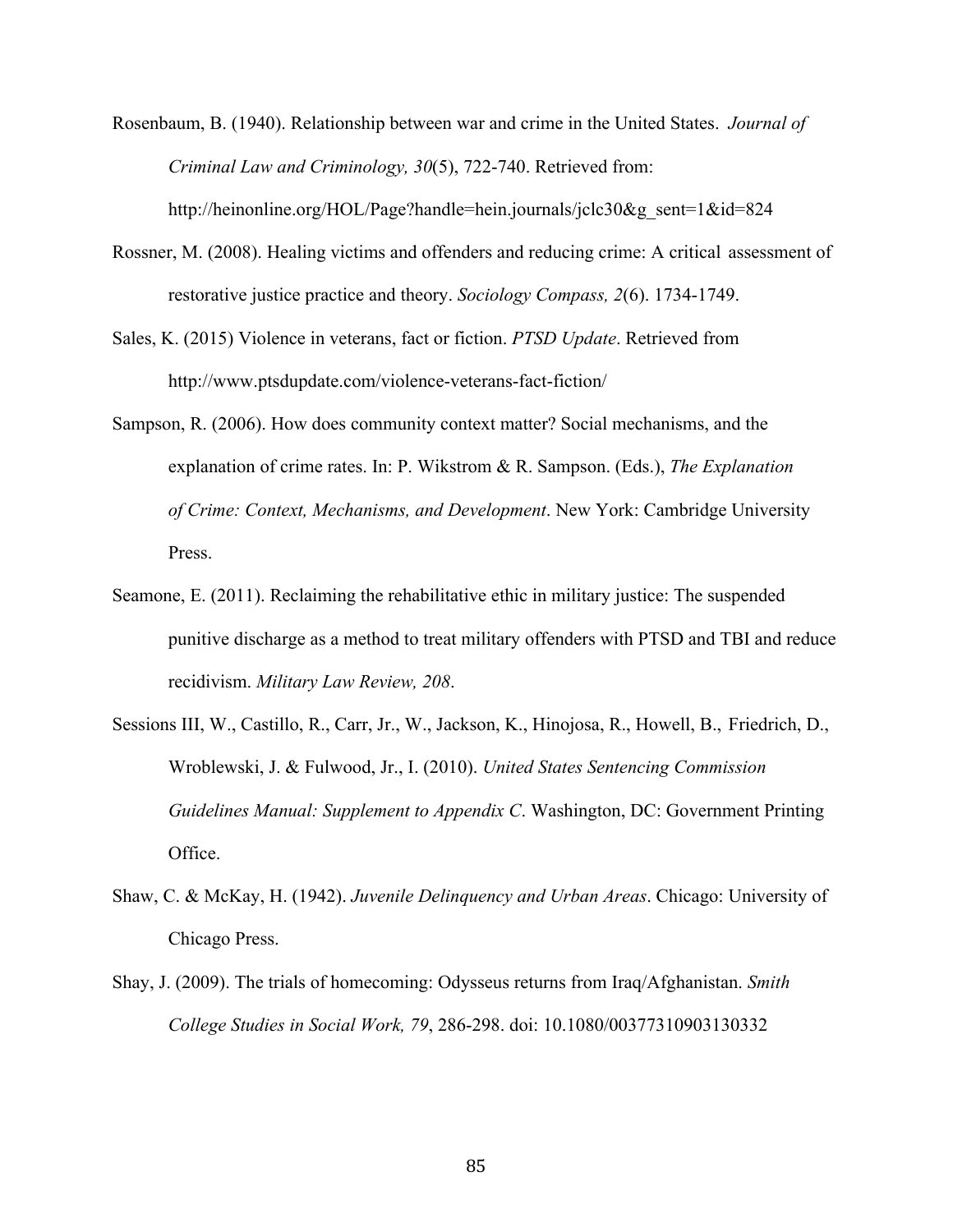- Shelden, R., Brown, W., Miller, K. & Fritzler, R. (2016). *Crime and criminal justice in American society* (2<sup>nd</sup>. ed.). Long Grove, IL: Waveland Press, Inc.
- Sklansky, D. (2017). The changing political landscape for elected prosecutors. *Ohio State Journal of Criminal Law, 14*, 647-674.
- Tanielian, T., & Jaycox, L. H. (2008). Invisible wounds of war: Psychological and cognitive injuries, their consequences, and services to assist recovery. *Rand Center for Military Health Policy Research,* 1-499.
- The Coalition Information Centers, U.S. Department of State ARCHIVE, The Office of Electronic Information, Bureau of Public Affairs. (2001). *The Global War on Terrorism: The first 100 days*. Retrieved from https://2001 2009.state.gov/s/ct/ rls/wh/6947.htm
- The Florida Times-Union. (2017, April 11). Wednesday Editorial: Drug Court, Veterans Court are examples of smart justice at work in Jacksonville. Retrieved from http://www. jacksonville.com/opinion/editorials/2017-04-11/wednesday-editorial-drug-courtveterans-court-are-examples-smart?start=2

The history. (2016). In *Justice for Vets*. Retrieved from http://justiceforvets.org/vtc-history

Tsai, J., McGuire, J., Rosenheck, R., & Kasprow, W. (2014). Homelessness in a national sample of incarcerated veterans in state and federal prisons. *Administration and Policy in Mental Health and Mental Health Services Research, 41*(3), 360-367.

Turse, N. (2013). *Kill anything that moves: The real American war in Vietnam*. New York, NY: Metropolitan Books.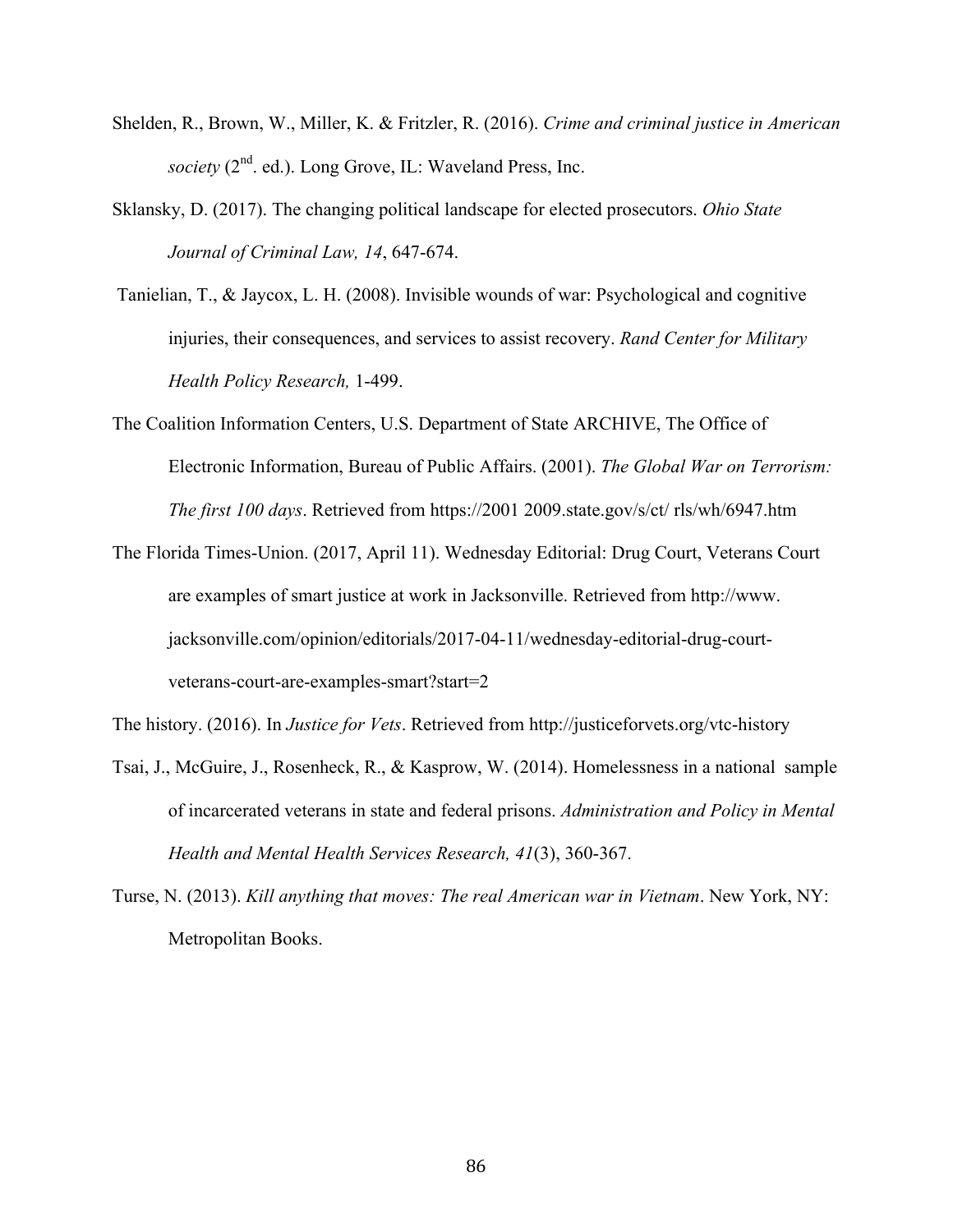- United States Sentencing Commission, Office of General Counsel. (January 2012). *Case annotations and resources: Military service USSG §5H1.11 departures and Booker variances*. Retrieved from https://www.ussc.gov/sites/default/files/pdf/training /primers/2012\_01\_Military\_Service\_5H1-11\_Departures\_Booker\_Variances.pdf
- U.S. Department of Justice; Office of Justice Programs, Bureau of Justice Assistance. (1997). *Defining drug courts: The key components* (NCJ Publication No. 205621). Retrieved from https://www.ncjrs.gov/pdffiles1/bja/205621.pdf
- U.S. Department of Veteran Affairs; Office of Mental Health and Suicide Prevention. (2017). *Suicide among veterans and other Americans 2001-2014*. Retrieved from https://www.mentalhealth.va.gov/docs/2016suicidedatareport.pdf
- U.S. Geological Survey. (2016, September 27). *The national map small scale*. Retrieved from U.S. Department of the Interior: https://nationalmap.gov/small\_scale/printable/ reference.html#list
- Walberg, M. (2009, July 15). Cook Country Veterans Court offers helping hand. *Chicago Tribune.* Retrieved from http://articles.chicagotribune.com/2009-0715/news/ 0907140761 1 special-court-new-veterans-helping
- Walker, D. U.S. Government Accountability Office. (2006). *Global War on Terrorism: Observations on funding, costs, and future commitments* (GAO-06-885T). Retrieved from https://www.gao.gov/new.items/d06885t.pdf
- Warden, D. (2006). Military TBI during the Iraq and Afghanistan wars. *Journal of Head Trauma Rehabilitation, 21*(5), 398-402.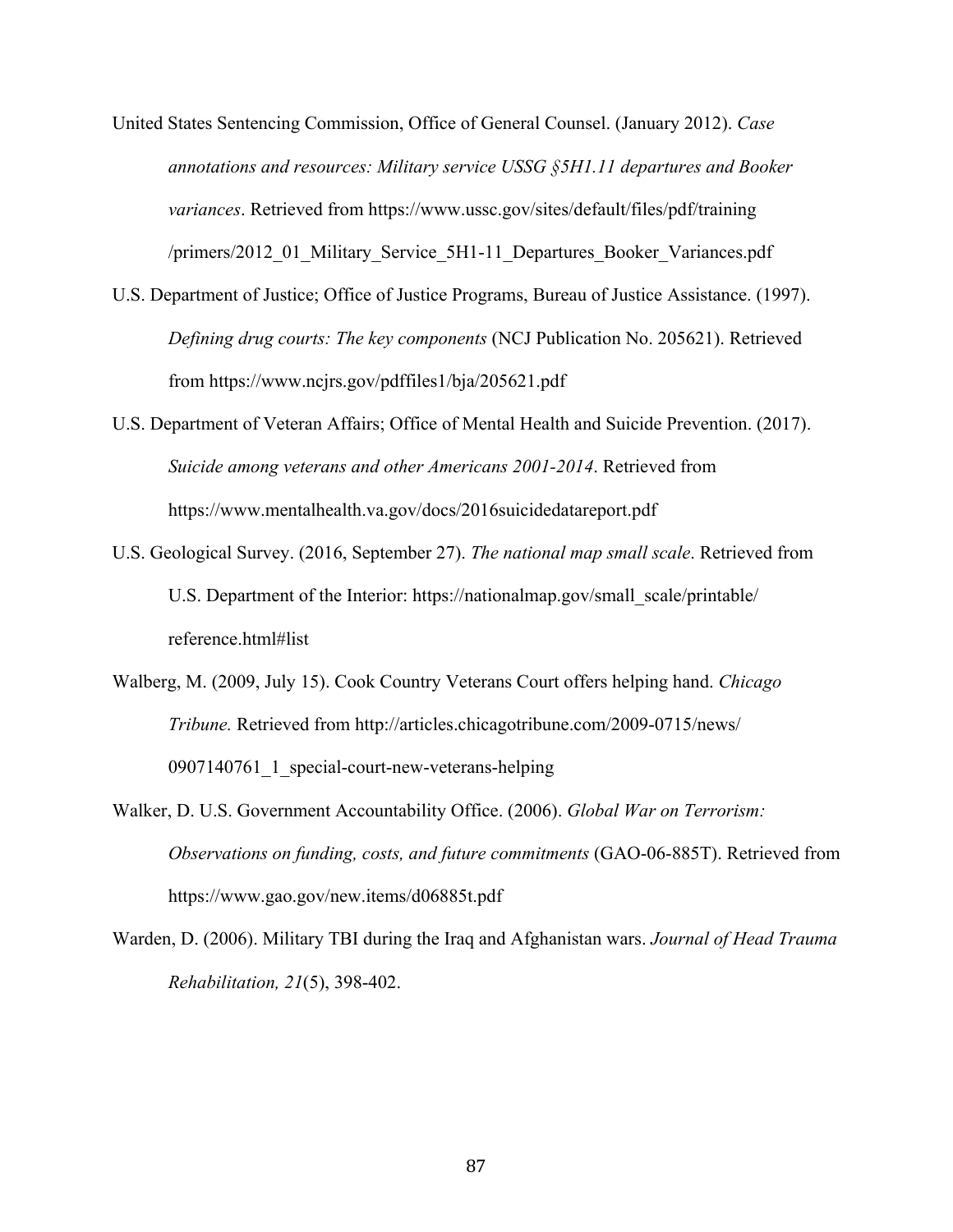- Weiss, D. (2009, July 15) ACLU likes veterans courts If it doesn't include special sentencing deals [Web log post]. American Bar Association Journal. Retrieved from http://www.abajournal.com/news/article/aclu\_likes\_veterans\_courtif\_it\_doesnt\_include special sentencing deals/
- Wexler, D. (2008). *Rehabilitating lawyers: Principles of therapeutic jurisprudence for criminal law practice*. Durham, NC: Carolina Academic Press.
- Wilk, J., Bliese, P., Kim, P., Thomas, J., McGurk, D. & Hoge, C. (2010). Relationship of combat experiences to alcohol misuse among U.S. soldiers returning from the Iraq war. *Drug and Alcohol Dependence, 108*, 115-121. doi: 10.1016/j.drugalcdep.2009.12.003
- Wilson, E. (2010, May 19). Single moms juggle military, home demands. *U.S. Department of Defense*. Retrieved from http://archive.defense.gov/news/newsarticle.aspx?id=59252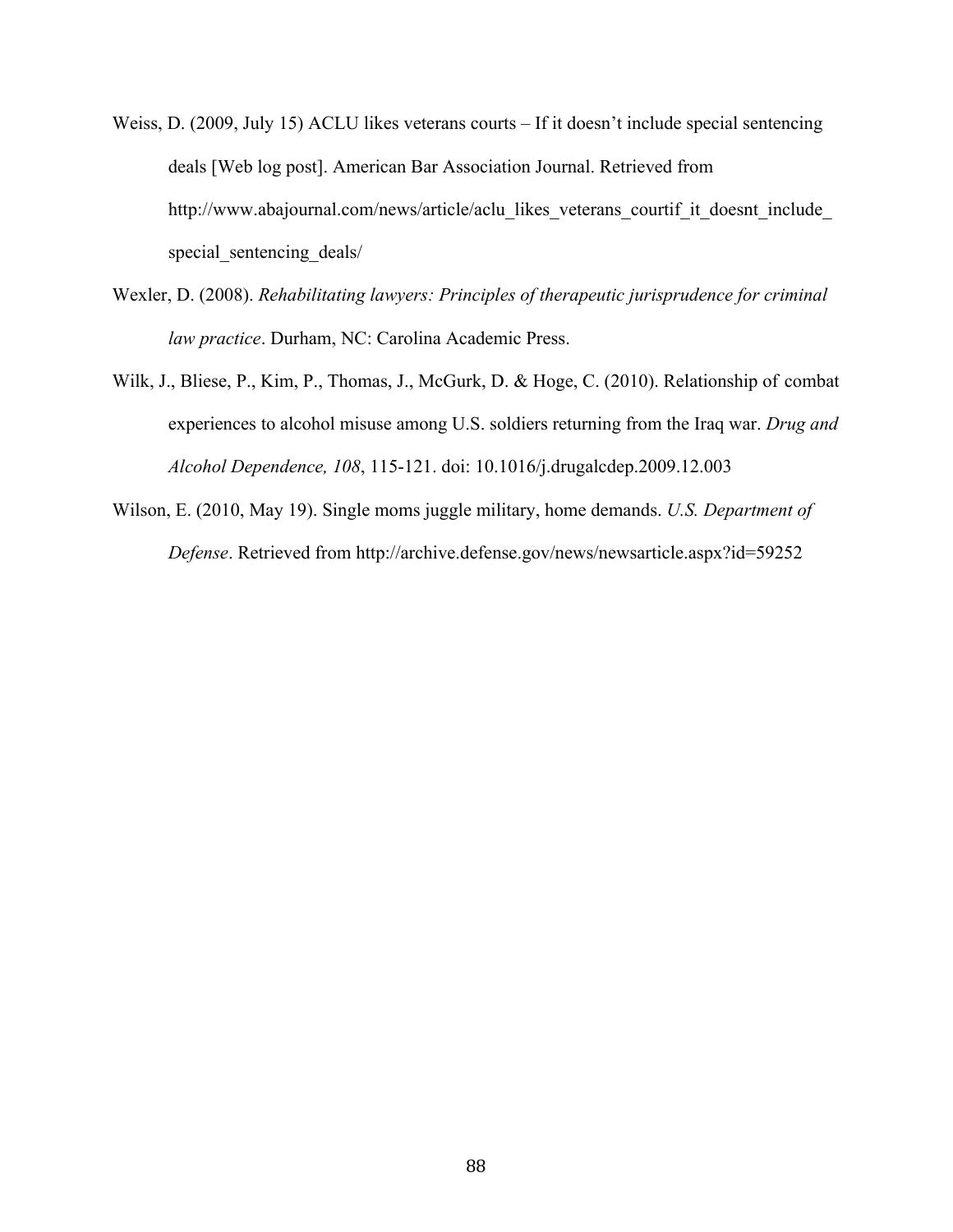# CURRICULUM VITAE

## **Kyle Nathan Rodgers**

Email: rodgek1@unlv.nevada.edu

## **Education**

August 2015 - present University of Nevada, Las Vegas Las Vegas, Nevada Master of Arts Degree in Criminology & Criminal Justice

June 2014 Western Oregon University Monmouth, Oregon Bachelor of Science Degree in Public Policy and Administration

- Concentration in Law Enforcement and Corrections
- Minor in Psychology
- GPA: 3.86 Cumulative (Summa Cum-Laude)

### **Honors and Awards**

- Graduate and Professional Student Association Sponsorship Committee Travel Award of \$700, 2016
- Rebel Grad Slam 3MT Competition, Audience Favorite Award of \$100, 2015: Awarded for summarizing Master's thesis in a memorized 3-minute oral competition. Received most votes as favored by audience.
- Navy and Marine Corps Achievement Medal with Combat Distinguishing Device for "Valor." Awarded for exemplary service in Iraq, 2005.
- Certificate of Commendation, United States Marine Corps. Awarded for outstanding service as an attachment to a Marine Infantry unit in Iraq, 2005.
- Certificate of Commendation, United States Marine Corps: Awarded for highest overall GPA during Non-Commissioned Officer's Training Academy, 2009.

### **University Teaching Experience (undergraduate courses), Western Oregon University**

PS 458 Veterans in Transition, Spring 2015 SSC 407/507 Veteran Reintegration, Fall 2014

## **University Co-Teaching Experience (undergraduate courses), Western Oregon University**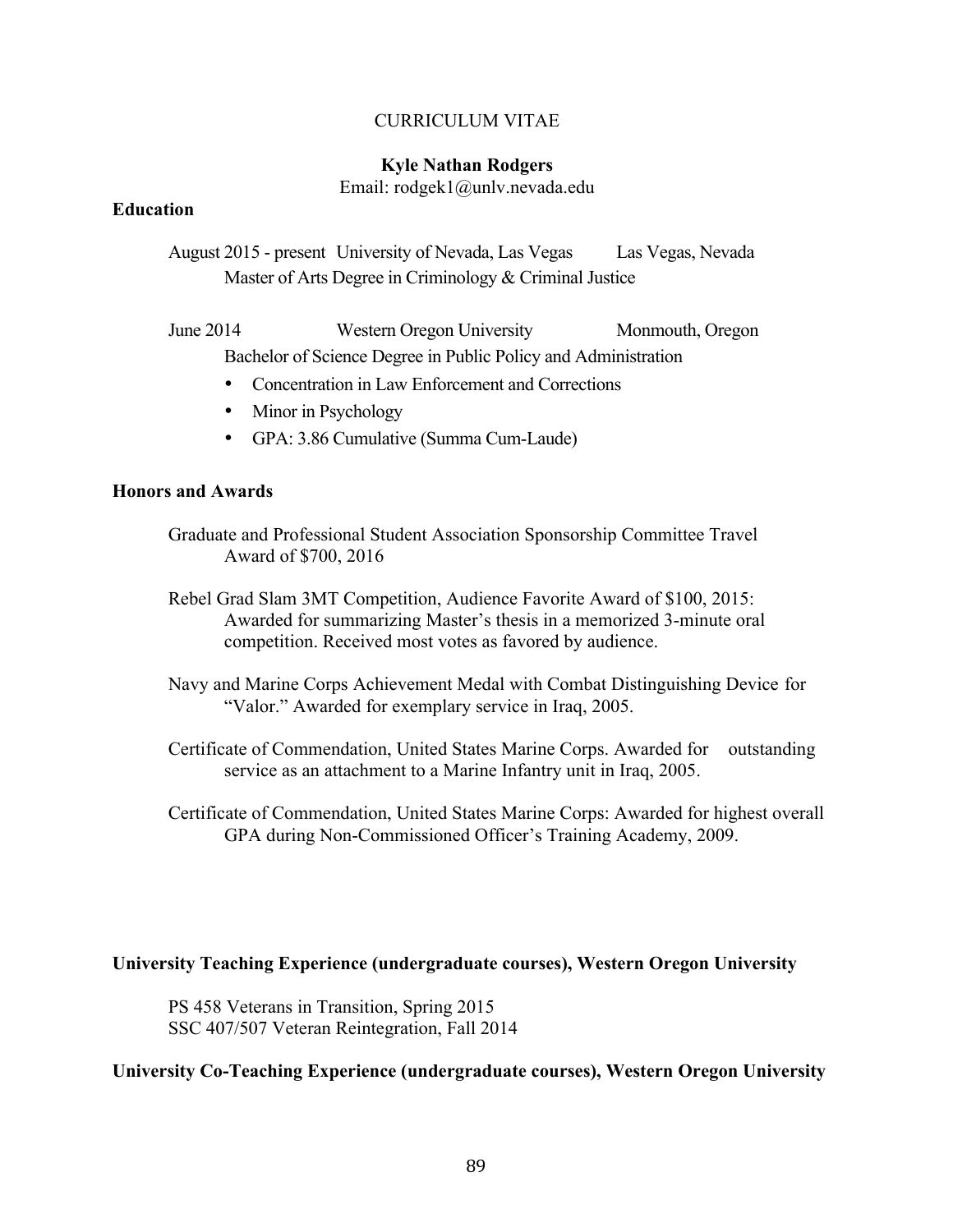CJ 352 Introduction to Criminology, Fall 2014 & Winter 2015 SSC 407/507 Veteran Reintegration, Spring 2014 CJ 270 Introduction to Criminal Law, Fall 2014

#### **Publications (Articles/Professional Presentations)**

- Western Society of Criminology Annual Conference, February 11, 2017; Las Vegas, NV: "The criminal justice system as a tool of coercion in pimping, pandering and prostitution."
- American Society of Criminology Annual Meeting, November 18, 2016; New Orleans, LA: "Exploring the concept of moral Injury as a potential mitigating circumstance in the criminality of military veterans."
- Arizona State University Lawyer's Guild, November 10, 2015; Tempe, AZ: "Abandoned and betrayed: Iraq and Afghanistan veterans caught in the criminal justice system."
- Iraq Veterans Against the War National Convention, September 4, 2015; Ocoee, Tennessee: "Abandoned and Betrayed: Iraq and Afghanistan Veterans Caught in the Criminal Justice System."
- Brown, W., Stanulis, R., Weitzel, M., & Rodgers, K. (2015). You probably don't know who or what you are talking about: Cultural and moral incompetence in evaluating the veteran in the criminal justice system. *Justice Policy Journal, 12*(1). San Francisco, CA: Center on Juvenile and Criminal Justice.
- Oregon Criminal Defense Lawyers Association Annual Development Symposium, June 19, 2015; Panel Presentation "Enter at Your Own Risk: Defending Veteran Clients Facing Prison Time."
- American Society of Criminology Annual Meeting, November 5, 2014; San Francisco, California: "Abandoned and Betrayed: Iraq and Afghanistan Veterans Caught in the Criminal Justice System."
- Barton, J. Home free: New performance standards for combating veteran prosecution and incarceration. (2014) O*regon Criminal Defense Lawyers Association Quarterly Journal, XXXV*(5), 24-26.

#### **Current Professional Affiliations/Memberships**

Pacific Sentencing Initiative, Researcher American Society of Criminology, Member The Bunker Project, President Council on Colleges and Military Education, Member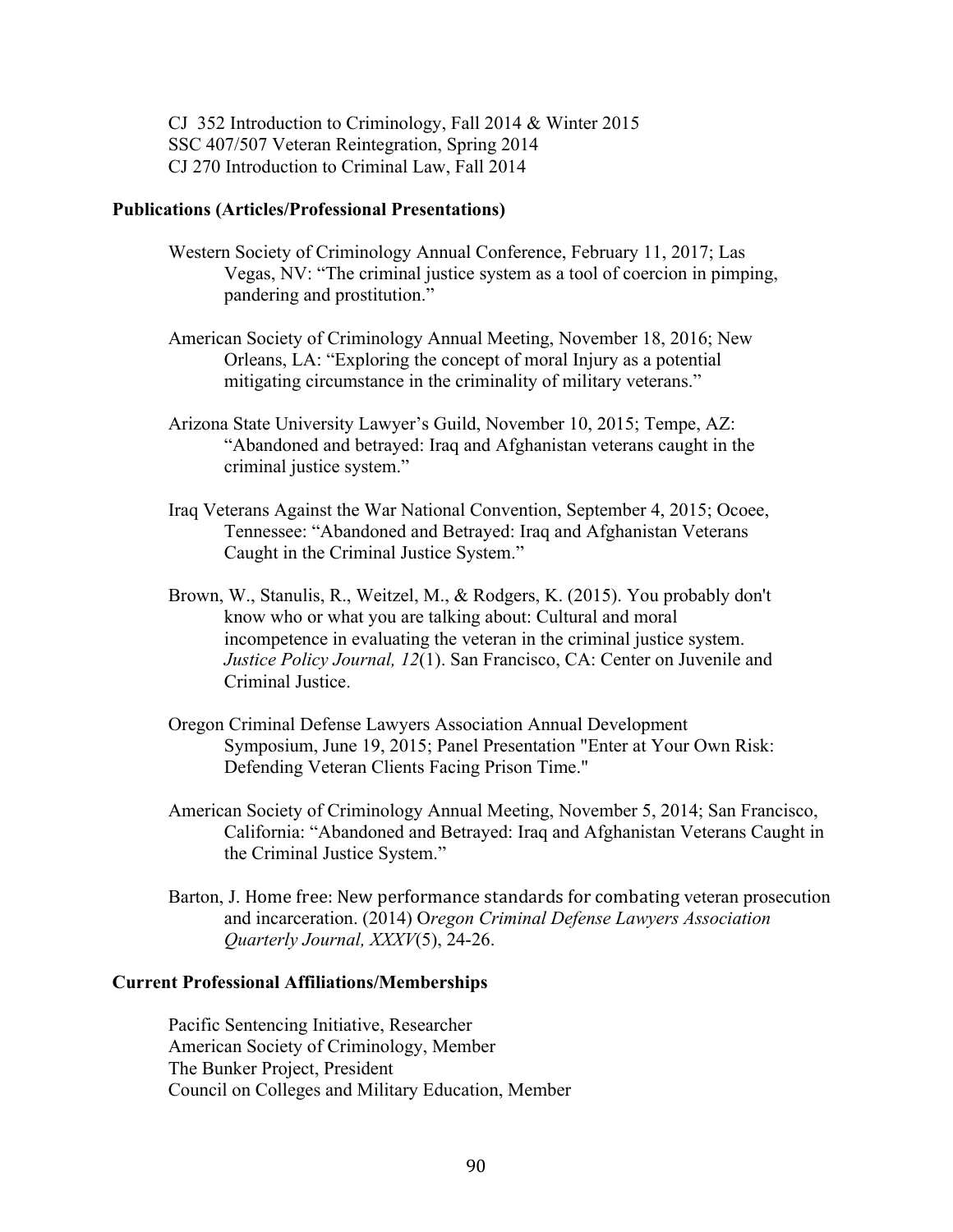Student Veterans of America, Member UNLV Criminal Justice Club, Member

## **Relevant Work History**

University of Nevada, Las Vegas: Military and Veteran Services Center, Peer Advisor for Veterans in Education (P.A.V.E). Connect with 12 to 15 freshman undergraduate student veterans to guide them through the adjustment to campus culture from the military culture, with the intent of increasing retention.

Western Oregon University

Veteran's Coordinator, Admissions Counselor, and Adjunct Professor. Duties have included:

- Assisting incoming freshman and transfer students with navigating the admissions and veteran benefit processes;
- Managing the Veteran Success Center
- Managing the Veteran Success Center website and social media accounts
- Teaching a senior-level course on veteran reintegration following military service
- Teaching a faculty development workshop on "Veterans in the Classroom"
- Provide community outreach and recruitment through collaborations with local and national, public and private veteran organizations

## The Bunker Project

President of the governing board. This has included developing the mission of the nonprofit organization, managing the website, developing community partnerships, and fundraising. I conducted my undergraduate Senior internship with The Bunker Project before taking over as President.

### Pacific Sentencing Initiative

Assist with research and advising for veterans involved with the criminal justice system. Administer interview schedules to veteran defendants. Advise defense attorneys and prosecutors. Provide court testimony as requested.

# Field Radio Operator

Served four years on active duty with the United States Marine Corps. Deployed twice to Iraq in support of Operation Iraqi Freedom in 2004 and 2005 with an infantry unit. Secret security clearance level. Also worked as Military Police Officer aboard Marine Corps Base Camp Pendleton in 2006.